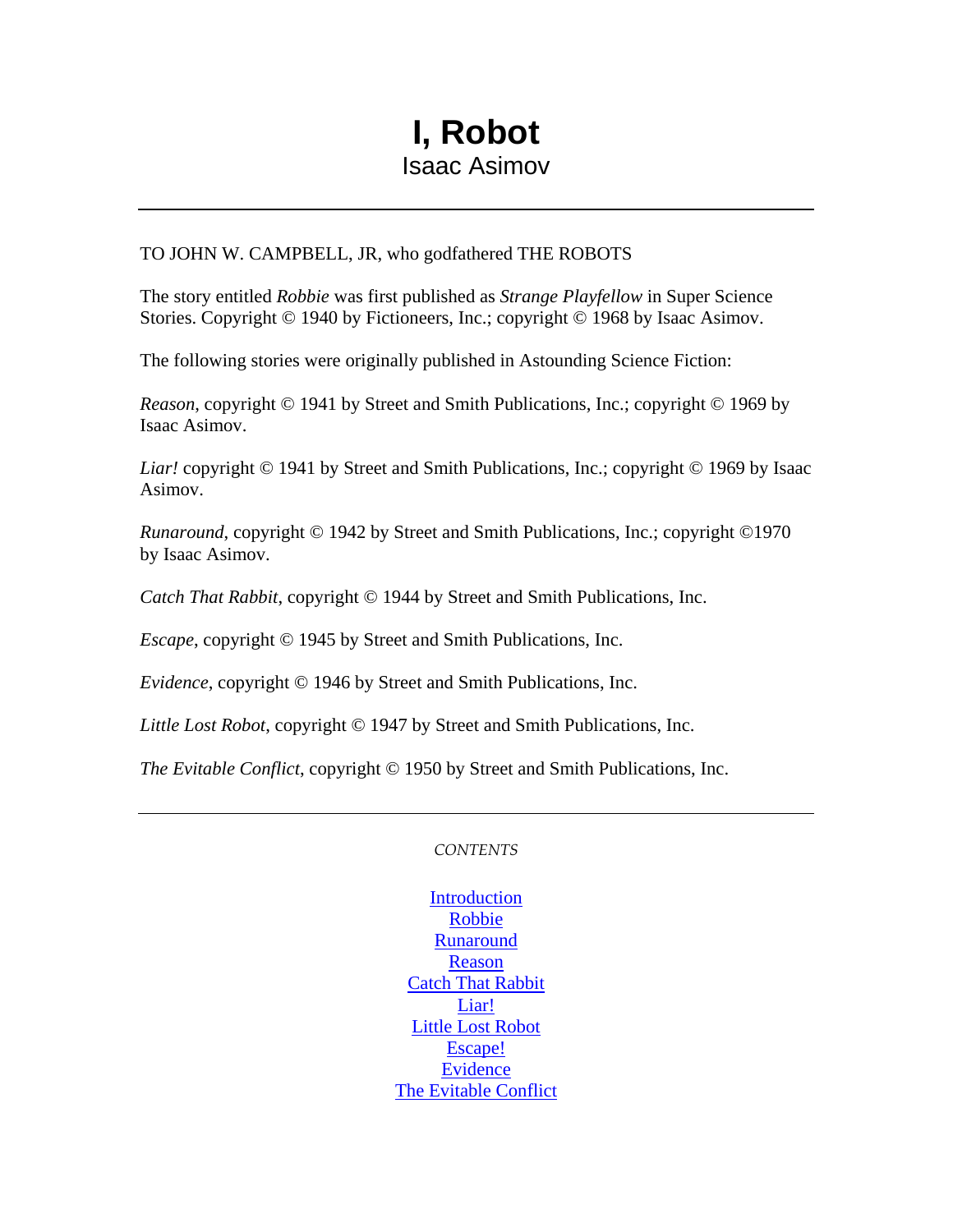# **Introduction**

I LOOKED AT MY NOTES AND I DIDN'T LIKE THEM. I'd spent three days at U. S. Robots and might as well have spent them at home with the Encyclopedia Tellurica.

 Susan Calvin had been born in the year 1982, they said, which made her seventyfive now. Everyone knew that. Appropriately enough, U. S. Robot and Mechanical Men, Inc. was seventy-five also, since it had been in the year of Dr. Calvin's birth that Lawrence Robertson had first taken out incorporation papers for what eventually became the strangest industrial giant in man's history. Well, everyone knew that, too.

 At the age of twenty, Susan Calvin had been part of the particular Psycho-Math seminar at which Dr. Alfred Lanning of U. S. Robots had demonstrated the first mobile robot to be equipped with a voice. It was a large, clumsy unbeautiful robot, smelling of machine-oil and destined for the projected mines on Mercury. But it could speak and make sense.

 Susan said nothing at that seminar; took no part in the hectic discussion period that followed. She was a frosty girl, plain and colorless, who protected herself against a world she disliked by a mask-like expression and a hypertrophy of intellect. But as she watched and listened, she felt the stirrings of a cold enthusiasm.

 She obtained her bachelor's degree at Columbia in 2003 and began graduate work in cybernetics.

 All that had been done in the mid-twentieth century on "calculating machines" had been upset by Robertson and his positronic brain-paths. The miles of relays and photocells had given way to the spongy globe of plantinumiridium about the size of a human brain.

 She learned to calculate the parameters necessary to fix the possible variables within the "positronic brain"; to construct "brains" on paper such that the responses to given stimuli could be accurately predicted.

 In 2008, she obtained her Ph.D. and joined United States Robots as a "Robopsychologist," becoming the first great practitioner of a new science. Lawrence Robertson was still president of the corporation; Alfred Lanning had become director of research.

 For fifty years, she watched the direction of human progress change and leap ahead.

 Now she was retiring -- as much as she ever could. At least, she was allowing someone else's name to be inset upon the door of her office.

 That, essentially, was what I had. I had a long list of her published papers, of the patents in her name; I had the chronological details of her promotions. In short I had her professional "vita" in full detail.

But that wasn't what I wanted.

 I needed more than that for my feature articles for Interplanetary Press. Much more.

I told her so.

 "Dr. Calvin," I said, as lushly as possible, "in the mind of the public you and U. S. Robots are identical. Your retirement will end an era and--"

"You want the human-interest angle?" She didn't smile at me. I don't think she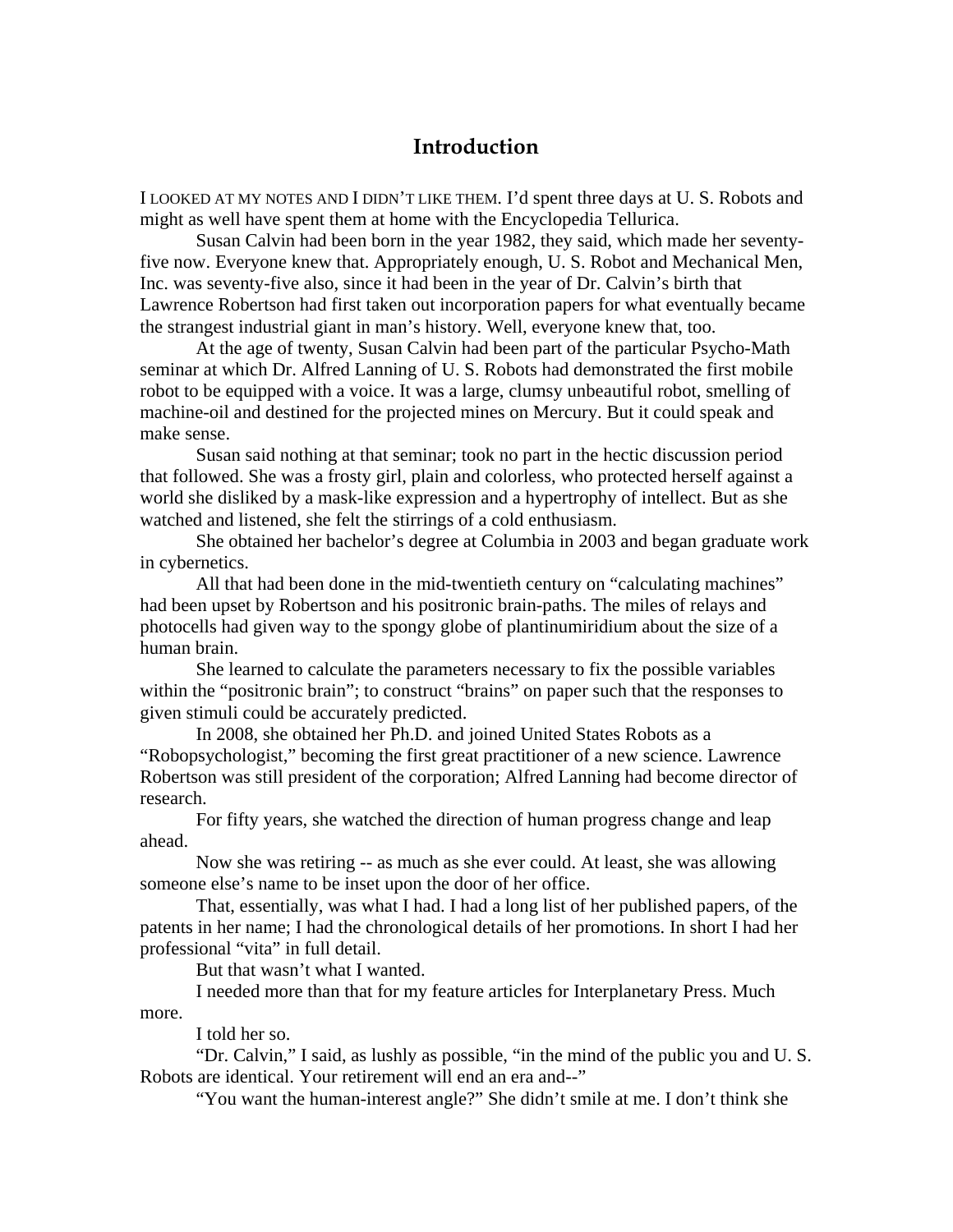ever smiles. But her eyes were sharp, though not angry. I felt her glance slide through me and out my occiput and knew that I was uncommonly transparent to her; that everybody was.

But I said, "That's right."

"Human interest out of robots? A contradiction."

"No, doctor. Out of you."

"Well, I've been called a robot myself. Surely, they've told you I'm not human." They had, but there was no point in saying so.

 She got up from her chair. She wasn't tall and she looked frail. I followed her to the window and we looked out.

 The offices and factories of U. S. Robots were a small city; spaced and planned. It was flattened out like an aerial photograph.

 "When I first came here," she said, "I had a little room in a building right about there where the fire-house is now." She pointed. "It was torn down before you were born. I shared the room with three others. I had half a desk. We built our robots all in one building. Output -- three a week. Now look at us."

"Fifty Years," I hackneyed, "is a long time."

 "Not when you're looking back at them," she said. "You wonder how they vanished so quickly."

 She went back to her desk and sat down. She didn't need expression on her face to look sad, somehow.

"How old are you?" she wanted to know.

"Thirty-two," I said.

 "Then you don't remember a world without robots. There was a time when humanity faced the universe alone and without a friend. Now he has creatures to help him; stronger creatures than himself, more faithful, more useful, and absolutely devoted to him. Mankind is no longer alone. Have you ever thought of it that way?"

"I'm afraid I haven't. May I quote you?"

 "You may. To you, a robot is a robot. Gears and metal; electricity and positrons. Mind and iron! Human-made! If necessary, human-destroyed! But you haven't worked with them, so you don't know them. They're a cleaner, better breed than we are."

 I tried to nudge her gently with words, "We'd like to hear some of the things you could tell us; get your views on robots. The Interplanetary Press reaches the entire Solar System. Potential audience is three billion, Dr. Calvin. They ought to know what you could tell them on robots."

 It wasn't necessary to nudge. She didn't hear me, but she was moving in the right direction.

 "They might have known that from the start. We sold robots for Earth-use then - before my time it was, even. Of course, that was when robots could not talk. Afterward, they became more human and opposition began. The labor unions, of course, naturally opposed robot competition for human jobs, and various segments of religious opinion had their superstitious objections. It was all quite ridiculous and quite useless. And yet there it was."

 I was taking it down verbatim on my pocket-recorder, trying not to show the knuckle-motions of my hand. If you practice a bit, you can get to the point where you can record accurately without taking the little gadget out of your pocket.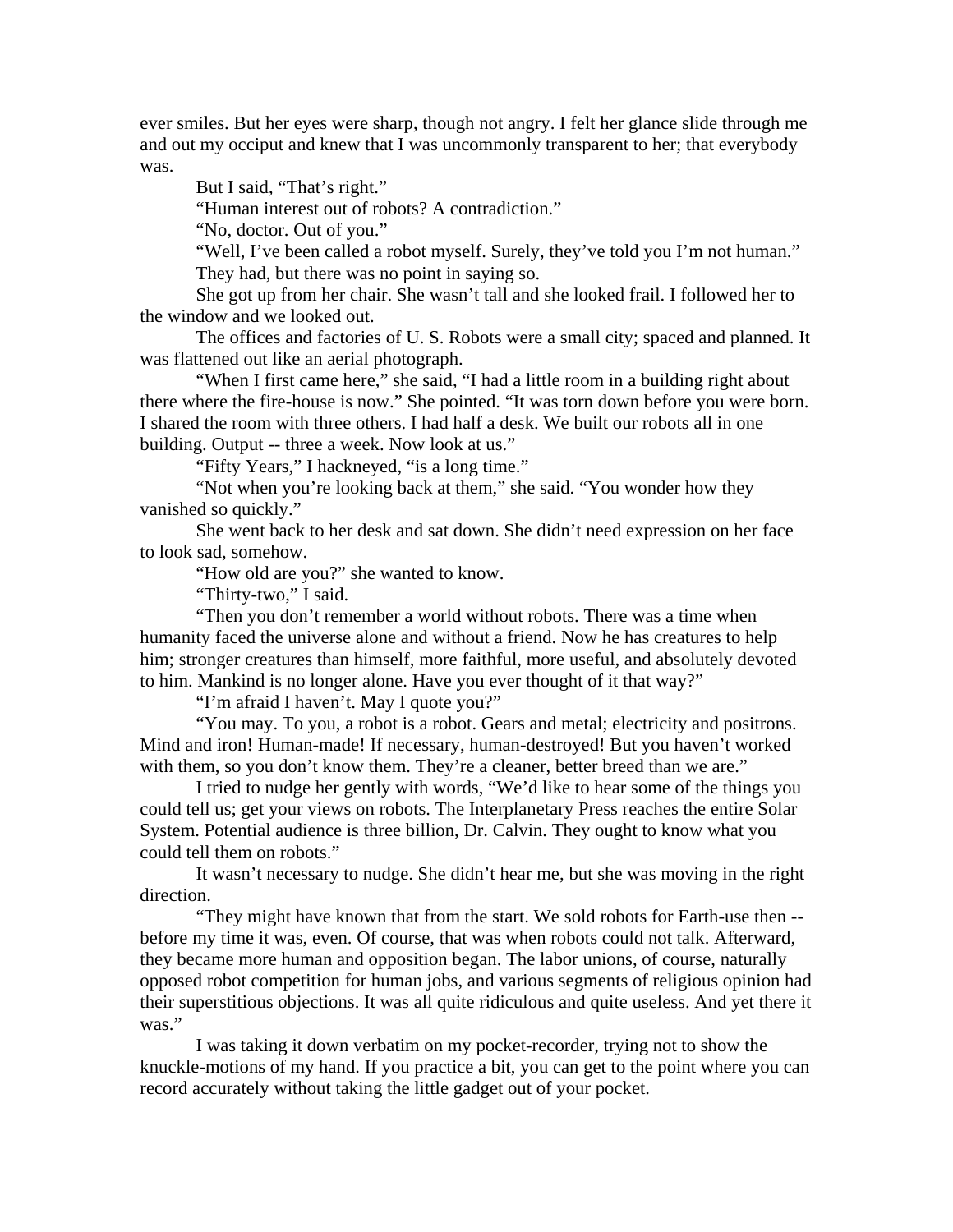"Take the case of Robbie," she said. "I never knew him. He was dismantled the year before I joined the company -- hopelessly out-of-date. But I saw the little girl in the museum--"

 She stopped, but I didn't say anything. I let her eyes mist up and her mind travel back. She had lots of time to cover.

 "I heard about it later, and when they called us blasphemers and demon-creators, I always thought of him. Robbie was a non-vocal robot. He couldn't speak. He was made and sold in 1996. Those were the days before extreme specialization, so he was sold as a nursemaid."

"As a what?"

"As a nursemaid."

# **Robbie**

"NINETY-EIGHT -- NINETY-NINE -- ONE HUNDRED." Gloria withdrew her chubby little forearm from before her eyes and stood for a moment, wrinkling her nose and blinking in the sunlight. Then, trying to watch in all directions at once, she withdrew a few cautious steps from the tree against which she had been leaning.

 She craned her neck to investigate the possibilities of a clump of bushes to the right and then withdrew farther to obtain a better angle for viewing its dark recesses. The quiet was profound except for the incessant buzzing of insects and the occasional chirrup of some hardy bird, braving the midday sun.

 Gloria pouted, "I bet he went inside the house, and I've told him a million times that that's not fair."

With tiny lips pressed together tightly and a severe frown crinkling her forehead, she moved determinedly toward the two-story building up past the driveway.

 Too late she heard the rustling sound behind her, followed by the distinctive and rhythmic clump-clump of Robbie's metal feet. She whirled about to see her triumphing companion emerge from hiding and make for the home-tree at full speed.

 Gloria shrieked in dismay. "Wait, Robbie! That wasn't fair, Robbie! You promised you wouldn't run until I found you." Her little feet could make no headway at all against Robbie's giant strides. Then, within ten feet of the goal, Robbie's pace slowed suddenly to the merest of crawls, and Gloria, with one final burst of wild speed, dashed pantingly past him to touch the welcome bark of home-tree first.

 Gleefully, she turned on the faithful Robbie, and with the basest of ingratitude, rewarded him for his sacrifice by taunting him cruelly for a lack of running ability.

 "Robbie can't run," she shouted at the top of her eight-year-old voice. "I can beat him any day. I can beat him any day." She chanted the words in a shrill rhythm.

 Robbie didn't answer, of course -- not in words. He pantomimed running instead, inching away until Gloria found herself running after him as he dodged her narrowly, forcing her to veer in helpless circles, little arms outstretched and fanning at the air.

 "Robbie," she squealed, "stand still!" -- And the laughter was forced out of her in breathless jerks.

 Until he turned suddenly and caught her up, whirling her round, so that for her the world fell away for a moment with a blue emptiness beneath, and green trees stretching hungrily downward toward the void. Then she was down in the grass again, leaning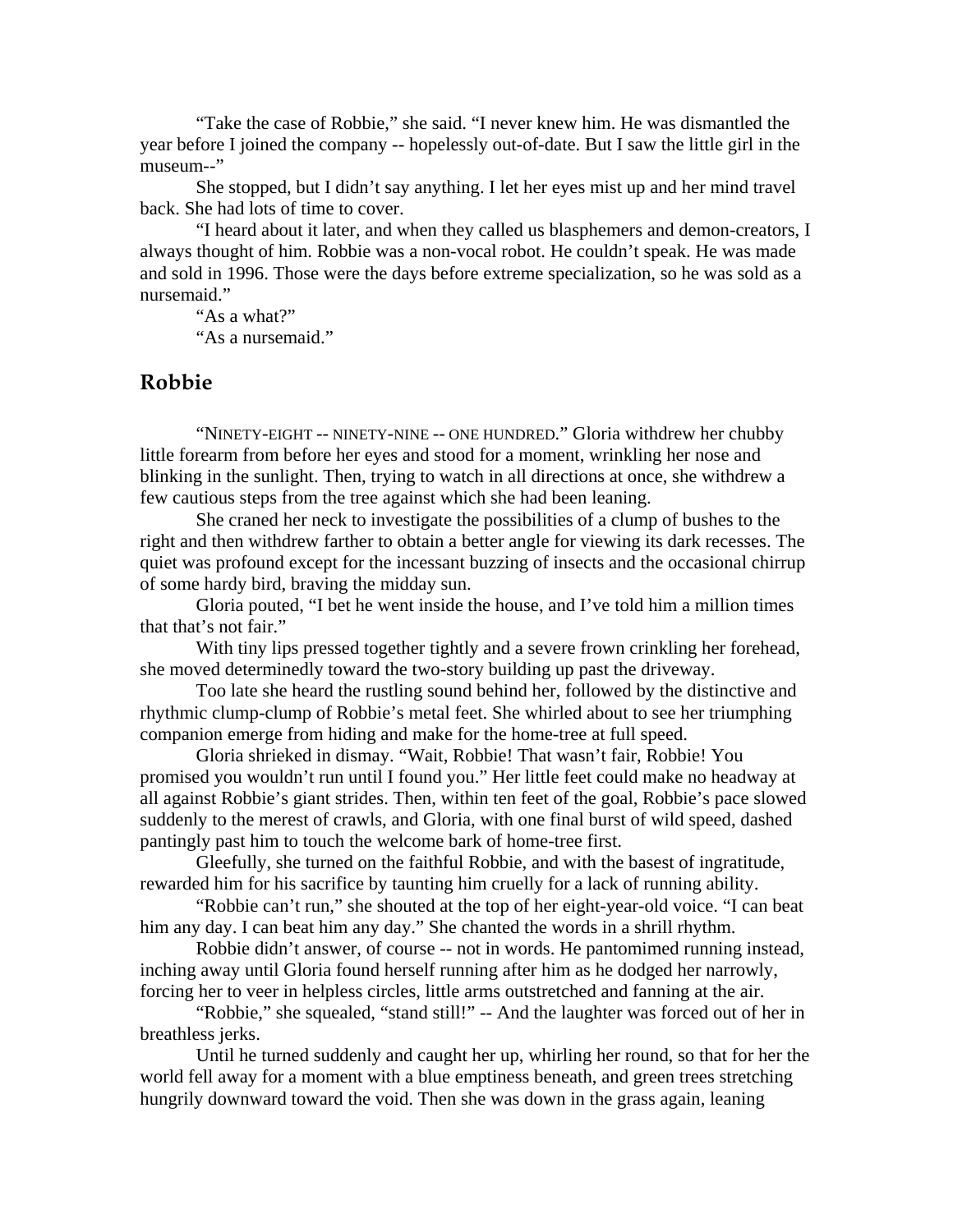against Robbie's leg and still holding a hard, metal finger.

 After a while, her breath returned. She pushed uselessly at her disheveled hair in vague imitation of one of her mother's gestures and twisted to see if her dress were torn.

She slapped her hand against Robbie's torso, "Bad boy! I'll spank you!"

 And Robbie cowered, holding his hands over his face so that she had to add, "No, I won't, Robbie. I won't spank you. But anyway, it's my turn to hide now because you've got longer legs and you promised not to run till I found you."

 Robbie nodded his head -- a small parallelepiped with rounded edges and corners attached to a similar but much larger parallelepiped that served as torso by means of a short, flexible stalk -- and obediently faced the tree. A thin, metal film descended over his glowing eyes and from within his body came a steady, resonant ticking.

 "Don't peek now -- and don't skip any numbers," warned Gloria, and scurried for cover.

 With unvarying regularity, seconds were ticked off, and at the hundredth, up went the eyelids, and the glowing red of Robbie's eyes swept the prospect. They rested for a moment on a bit of colorful gingham that protruded from behind a boulder. He advanced a few steps and convinced himself that it was Gloria who squatted behind it.

 Slowly, remaining always between Gloria and home-tree, he advanced on the hiding place, and when Gloria was plainly in sight and could no longer even theorize to herself that she was not seen, he extended one arm toward her, slapping the other against his leg so that it rang again. Gloria emerged sulkily.

 "You peeked!" she exclaimed, with gross unfairness. "Besides I'm tired of playing hide-and-seek. I want a ride."

 But Robbie was hurt at the unjust accusation, so he seated himself carefully and shook his head ponderously from side to side.

 Gloria changed her tone to one of gentle coaxing immediately, "Come on, Robbie. I didn't mean it about the peeking. Give me a ride."

 Robbie was not to be won over so easily, though. He gazed stubbornly at the sky, and shook his head even more emphatically.

 "Please, Robbie, please give me a ride." She encircled his neck with rosy arms and hugged tightly. Then, changing moods in a moment, she moved away. "If you don't, I'm going to cry," and her face twisted appallingly in preparation.

 Hard-hearted Robbie paid scant attention to this dreadful possibility, and shook his head a third time. Gloria found it necessary to play her trump card.

 "If you don't," she exclaimed warmly, "I won't tell you any more stories, that's all. Not one--"

 Robbie gave in immediately and unconditionally before this ultimatum, nodding his head vigorously until the metal of his neck hummed. Carefully, he raised the little girl and placed her on his broad, flat shoulders.

 Gloria's threatened tears vanished immediately and she crowed with delight. Robbie's metal skin, kept at a constant temperature of seventy by the high resistance coils within, felt nice and comfortable, while the beautifully loud sound her heels made as they bumped rhythmically against his chest was enchanting.

 "You're an air-coaster, Robbie, you're a big, silver aircoaster. Hold out your arms straight. -- You got to, Robbie, if you're going to be an aircoaster."

The logic was irrefutable. Robbie's arms were wings catching the air currents and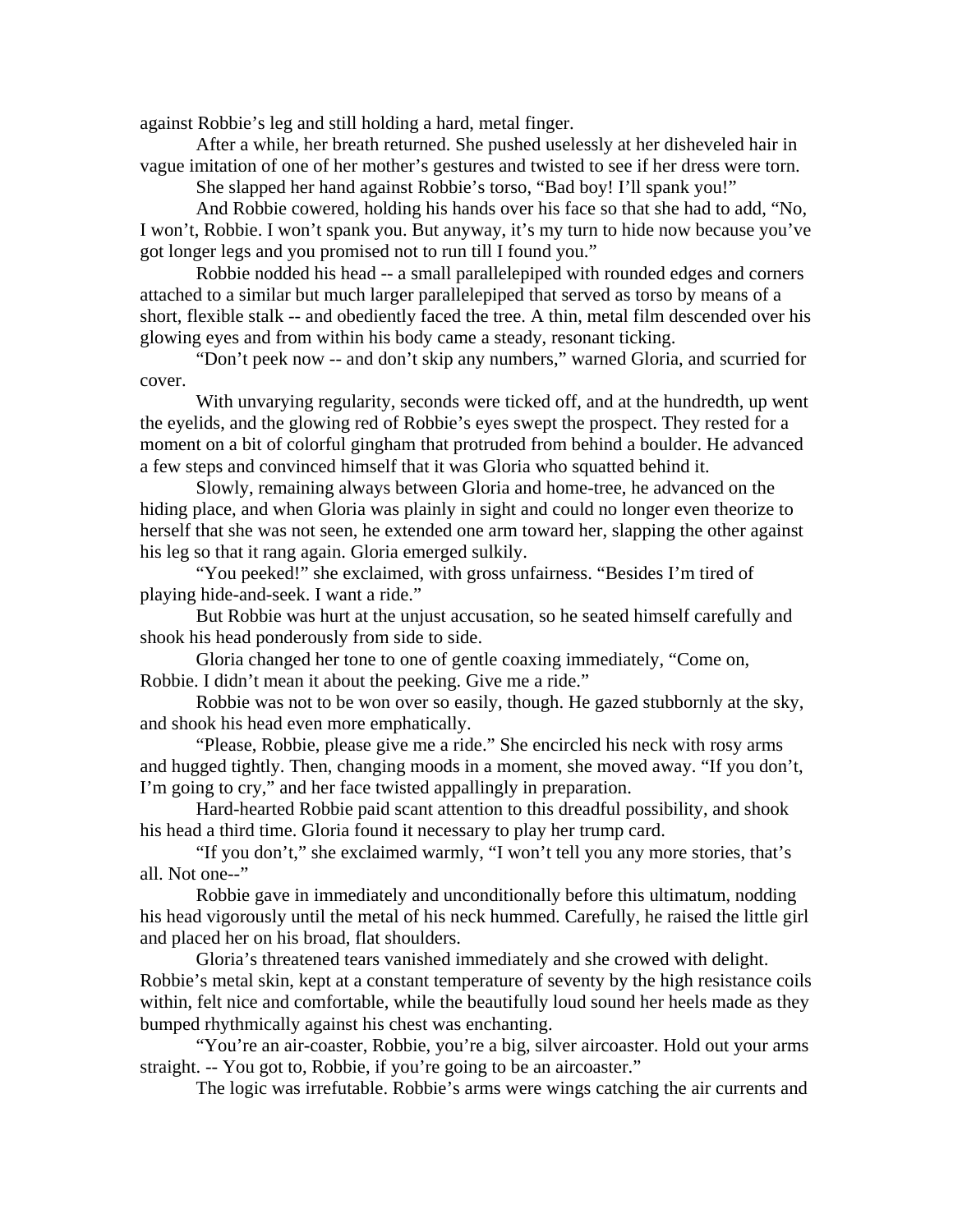he was a silver 'coaster.

 Gloria twisted the robot's head and leaned to the right. He banked sharply. Gloria equipped the 'coaster with a motor that went "Br-r-r" and then with weapons that went "Powie" and "Sh-sh-shshsh." Pirates were giving chase and the ship's blasters were coming into play. The pirates dropped in a steady rain.

"Got another one. Two more," she cried.

 Then "Faster, men," Gloria said pompously, "we're running out of ammunition." She aimed over her shoulder with undaunted courage and Robbie was a blunt-nosed spaceship zooming through the void at maximum acceleration.

 Clear across the field he sped, to the patch of tall grass on the other side, where he stopped with a suddenness that evoked a shriek from his flushed rider, and then tumbled her onto the soft, green carpet.

 Gloria gasped and panted, and gave voice to intermittent whispered exclamations of "That was nice!"

 Robbie waited until she had caught her breath and then pulled gently at a lock of hair.

 "You want something?" said Gloria, eyes wide in an apparently artless complexity that fooled her huge "nursemaid" not at all. He pulled the curl harder.

"Oh, I know. You want a story."

Robbie nodded rapidly.

"Which one?"

Robbie made a semi-circle in the air with one finger.

 The little girl protested, "Again? I've told you Cinderella a million times. Aren't you tired of it? --It's for babies."

Another semi-circle.

 "Oh, well," Gloria composed herself, ran over the details of the tale in her mind (together with her own elaborations, of which she had several) and began:

 "Are you ready? Well -- once upon a time there was a beautiful little girl whose name was Ella. And she had a terribly cruel step-mother and two very ugly and very cruel step-sisters and--"

 Gloria was reaching the very climax of the tale -- midnight was striking and everything was changing back to the shabby originals lickety-split, while Robbie listened tensely with burning eyes -- when the interruption came.

"Gloria!"

 It was the high-pitched sound of a woman who has been calling not once, but several times; and had the nervous tone of one in whom anxiety was beginning to overcome impatience.

 "Mamma's calling me," said Gloria, not quite happily. "You'd better carry me back to the house, Robbie."

 Robbie obeyed with alacrity for somehow there was that in him which judged it best to obey Mrs. Weston, without as much as a scrap of hesitation. Gloria's father was rarely home in the daytime except on Sunday -- today, for instance -- and when he was, he proved a genial and understanding person. Gloria's mother, however, was a source of uneasiness to Robbie and there was always the impulse to sneak away from her sight.

Mrs. Weston caught sight of them the minute they rose above the masking tufts of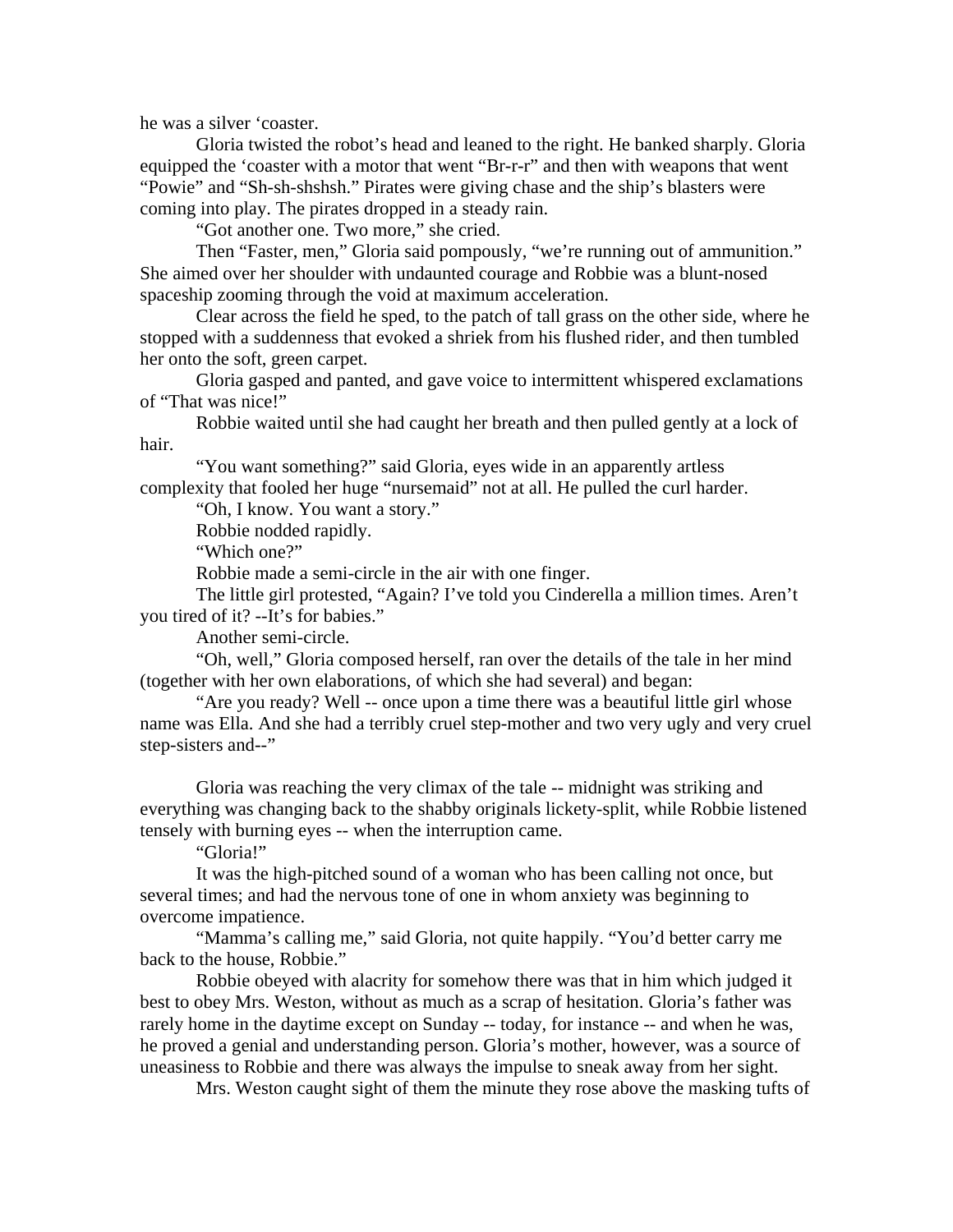long grass and retired inside the house to wait.

"I've shouted myself hoarse, Gloria," she said, severely. "Where were you?"

 "I was with Robbie," quavered Gloria. "I was telling him Cinderella, and I forgot it was dinner-time."

 "Well, it's a pity Robbie forgot, too." Then, as if that reminded her of the robot's presence, she whirled upon him. "You may go, Robbie. She doesn't need you now." Then, brutally, "And don't come back till I call you."

 Robbie turned to go, but hesitated as Gloria cried out in his defense, "Wait, Mamma, you got to let him stay. I didn't finish Cinderella for him. I said I would tell him Cinderella and I'm not finished."

"Gloria!"

 "Honest and truly, Mamma, he'll stay so quiet, you won't even know he's here. He can sit on the chair in the corner, and he won't say a word, I mean he won't do anything. Will you, Robbie?"

Robbie, appealed to, nodded his massive head up and down once.

"Gloria, if you don't stop this at once, you shan't see Robbie for a whole week."

 The girl's eyes fell, "All right! But Cinderella is his favorite story and I didn't finish it. --And he likes it so much."

The robot left with a disconsolate step and Gloria choked back a sob.

 George Weston was comfortable. It was a habit of his to be comfortable on Sunday afternoons. A good, hearty dinner below the hatches; a nice, soft, dilapidated couch on which to sprawl; a copy of the Times; slippered feet and shirtless chest; how could anyone help but be comfortable?

 He wasn't pleased, therefore, when his wife walked in. After ten years of married life, be still was so unutterably foolish as to love her, and there was no question that he was always glad to see her -- still Sunday afternoons just after dinner were sacred to him and his idea of solid comfort was to be left in utter solitude for two or three hours. Consequently, he fixed his eye firmly upon the latest reports of the Lefebre-Yoshida expedition to Mars (this one was to take off from Lunar Base and might actually succeed) and pretended she wasn't there.

 Mrs. Weston waited patiently for two minutes, then impatiently for two more, and finally broke the silence.

"George!"

"Hmpph?"

"George, I say! Will you put down that paper and look at me?"

 The paper rustled to the floor and Weston turned a weary face toward his wife, "What is it, dear?"

"You know what it is, George. It's Gloria and that terrible machine."

"What terrible machine?"

 "Now don't pretend you don't know what I'm talking about. It's that robot Gloria calls Robbie. He doesn't leave her for a moment."

 "Well, why should he? He's not supposed to. And he certainly isn't a terrible machine. He's the best darn robot money can buy and I'm damned sure he set me back half a year's income. He's worth it, though -- darn sight cleverer than half my office staff."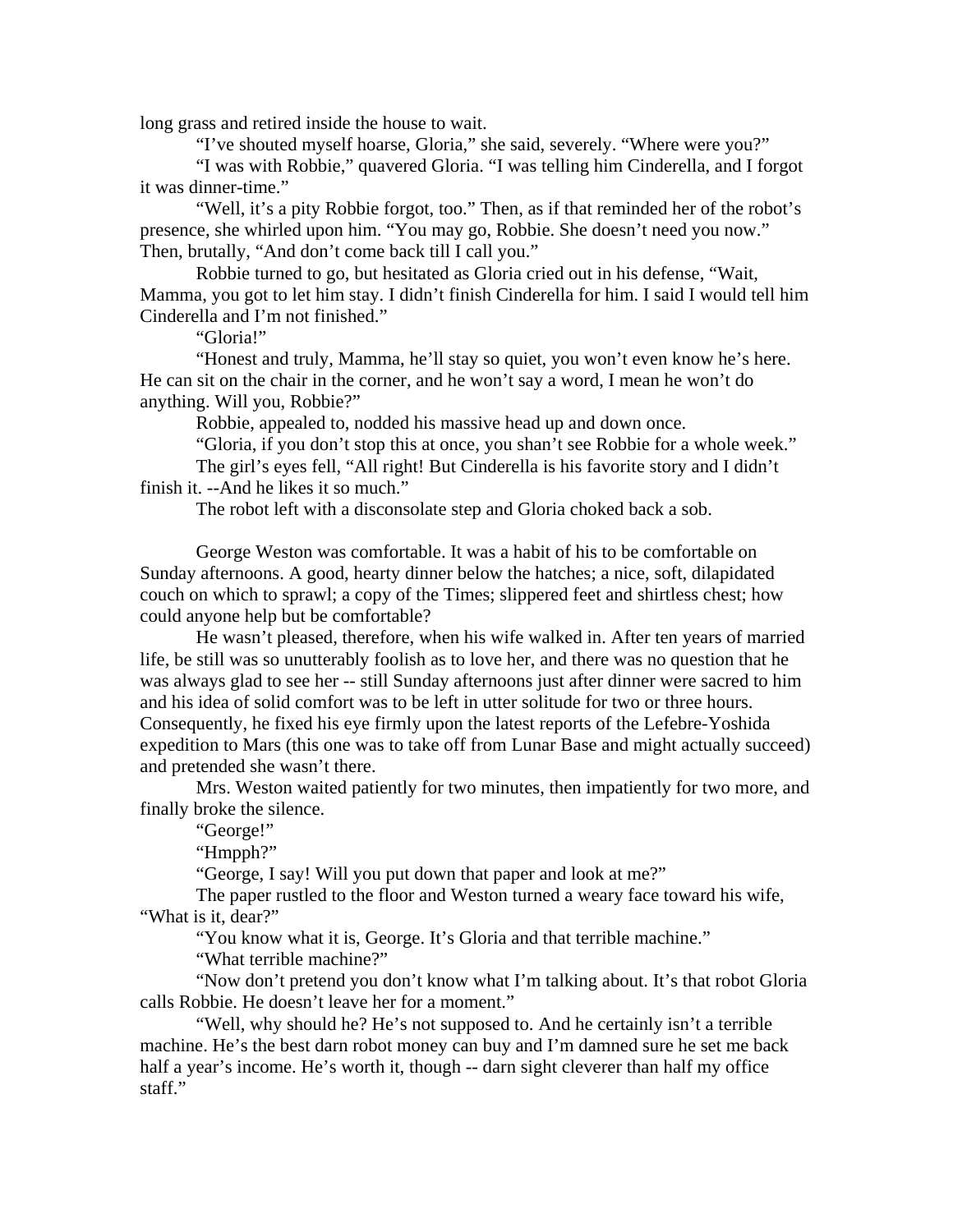He made a move to pick up the paper again, but his wife was quicker and snatched it away.

 "You listen to me, George. I won't have my daughter entrusted to a machine - and I don't care how clever it is. It has no soul, and no one knows what it may be thinking. A child just isn't made to be guarded by a thing of metal."

 Weston frowned, "When did you decide this? He's been with Gloria two years now and I haven't seen you worry till now."

 "It was different at first. It was a novelty; it took a load off me, and -- and it was a fashionable thing to do. But now I don't know. The neighbors--"

 "Well, what have the neighbors to do with it? Now, look. A robot is infinitely more to be trusted than a human nursemaid. Robbie was constructed for only one purpose really -- to be the companion of a little child. His entire 'mentality' has been created for the purpose. He just can't help being faithful and loving and kind. He's a machine-made so. That's more than you can say for humans."

 "But something might go wrong. Some- some-" Mrs. Weston was a bit hazy about the insides of a robot, "some little jigger will come loose and the awful thing will go berserk and- and-" She couldn't bring herself to complete the quite obvious thought.

 "Nonsense," Weston denied, with an involuntary nervous shiver. "That's completely ridiculous. We had a long discussion at the time we bought Robbie about the First Law of Robotics. You know that it is impossible for a robot to harm a human being; that long before enough can go wrong to alter that First Law, a robot would be completely inoperable. It's a mathematical impossibility. Besides I have an engineer from U. S. Robots here twice a year to give the poor gadget a complete overhaul. Why, there's no more chance of any thing at all going wrong with Robbie than there is of you or I suddenly going loony -- considerably less, in fact. Besides, how are you going to take him away from Gloria?"

 He made another futile stab at the paper and his wife tossed it angrily into the next room.

 "That's just it, George! She won't play with anyone else. There are dozens of little boys and girls that she should make friends with, but she won't. She won't go near them unless I make her. That's no way for a little girl to grow up. You want her to be normal, don't you? You want her to be able to take her part in society."

 "You're jumping at shadows, Grace. Pretend Robbie's a dog. I've seen hundreds of children who would rather have their dog than their father."

 "A dog is different, George. We must get rid of that horrible thing. You can sell it back to the company. I've asked, and you can."

 "You've asked? Now look here, Grace, let's not go off the deep end. We're keeping the robot until Gloria is older and I don't want the subject brought up again." And with that he walked out of the room in a huff.

 Mrs. Weston met her husband at the door two evenings later. "You'll have to listen to this, George. There's bad feeling in the village."

 "About what?" asked Weston? He stepped into the washroom and drowned out any possible answer by the splash of water.

Mrs. Weston waited. She said, "About Robbie."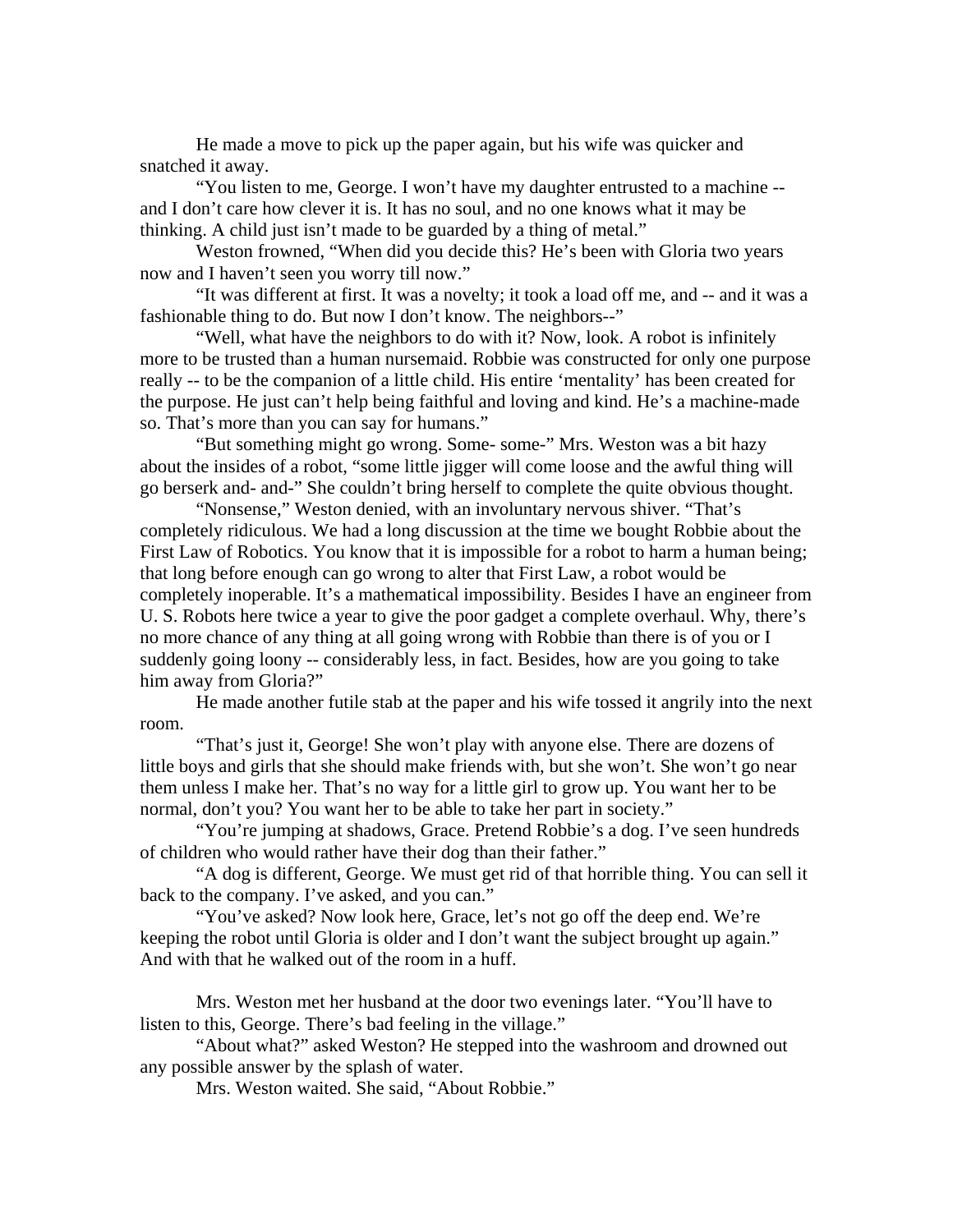Weston stepped out, towel in hand, face red and angry, "What are you talking about?"

 "Oh, it's been building up and building up. I've tried to close my eyes to it, but I'm not going to any more. Most of the villagers consider Robbie dangerous. Children aren't allowed to go near our place in the evenings."

"We trust *our* child with the thing."

"Well, people aren't reasonable about these things."

"Then to hell with them."

 "Saying that doesn't solve the problem. I've got to do my shopping down there. I've got to meet them every day. And it's even worse in the city these days when it comes to robots. New York has just passed an ordinance keeping all robots off the streets between sunset and sunrise."

 "All right, but they can't stop us from keeping a robot in our home. Grace, this is one of your campaigns. I recognize it. But it's no use. The answer is still, no! We're keeping Robbie!"

 And yet he loved his wife -- and what was worse, his wife knew it. George Weston, after all, was only a man -- poor thing -- and his wife made full use of every device which a clumsier and more scrupulous sex has learned, with reason and futility, to fear.

 Ten times in the ensuing week, he cried, "Robbie stays, and that's final!" and each time it was weaker and accompanied by a louder and more agonized groan.

 Came the day at last, when Weston approached his daughter guiltily and suggested a "beautiful" visivox show in the village.

Gloria clapped her hands happily, "Can Robbie go?"

 "No, dear," he said, and winced at the sound of his voice, "they won't allow robots at the visivox -- but you can tell him all about it when you get home." He stumbled all over the last few words and looked away.

 Gloria came back from town bubbling over with enthusiasm, for the visivox had been a gorgeous spectacle indeed.

 She waited for her father to maneuver the jet-car into the sunken garage, "Wait till I tell Robbie, Daddy. He would have liked it like anything. Especially when Francis Fran was backing away so-o-o quietly, and backed right into one of the Leopard-Men and had to run." She laughed again, "Daddy, are there really Leopard-Men on the Moon?"

 "Probably not," said Weston absently. "It's just funny make-believe." He couldn't take much longer with the car. He'd have to face it.

Gloria ran across the lawn. "Robbie. --Robbie!"

 Then she stopped suddenly at the sight of a beautiful collie which regarded her out of serious brown eyes as it wagged its tail on the porch.

 "Oh, what a nice dog!" Gloria climbed the steps, approached cautiously and patted it. "Is it for me, Daddy?"

 Her mother had joined them. "Yes, it is, Gloria. Isn't it nice -- soft and furry? It's very gentle. It likes little girls."

"Can he play games?"

"Surely. He can do any number of tricks. Would you like to see some?"

"Right away. I want Robbie to see him, too. Robbie!" She stopped, uncertainly,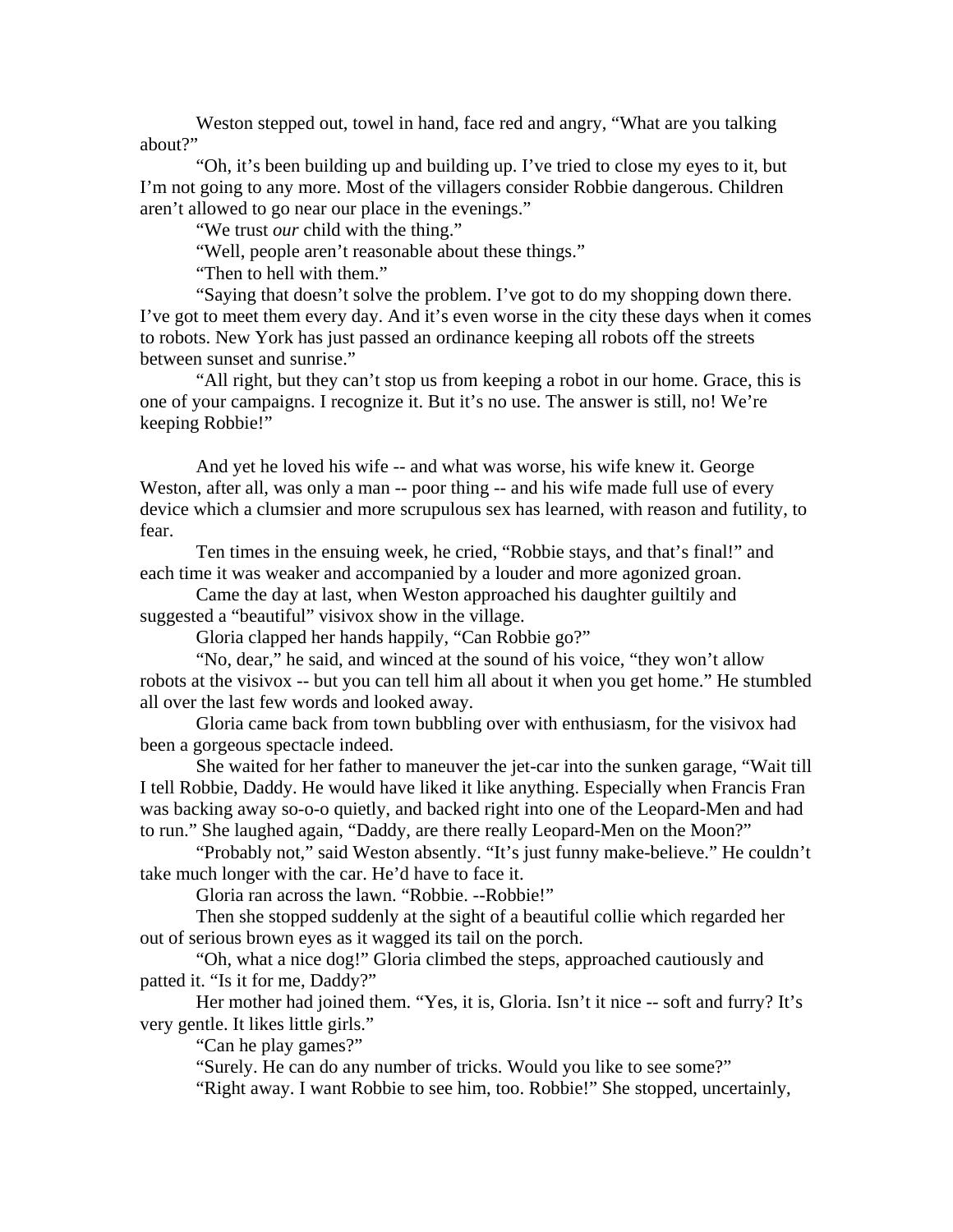and frowned, "I'll bet he's just staying in his room because he's mad at me for not taking him to the visivox. You'll have to explain to him, Daddy. He might not believe me, but he knows if you say it, it's so."

Weston's lip grew tighter. He looked toward his wife but could not catch her eye.

 Gloria turned precipitously and ran down the basement steps, shouting as she went, "Robbie-- Come and see what Daddy and Mamma brought me. They brought me a dog, Robbie."

 In a minute she had returned, a frightened little girl. "Mamma, Robbie isn't in his room. Where is he?" There was no answer and George Weston coughed and was suddenly extremely interested in an aimlessly drifting cloud. Gloria's voice quavered on the verge of tears, "Where's Robbie, Mamma?"

 Mrs. Weston sat down and drew her daughter gently to her, "Don't feel bad, Gloria. Robbie has gone away, I think."

"Gone away? Where? Where's he gone away, Mamma?"

 "No one knows, darling. He just walked away. We've looked and we've looked and we've looked for him, but we can't find him."

"You mean he'll never come back again?" Her eyes were round with horror.

 "We may find him soon. We'll keep looking for him. And meanwhile you can play with your nice new doggie. Look at him! His name is Lightning and he can--"

 But Gloria's eyelids had overflown, "I don't want the nasty dog -- I want Robbie. I want you to find me Robbie." Her feelings became too deep for words, and she spluttered into a shrill wail.

 Mrs. Weston glanced at her husband for help, but he merely shuffled his feet morosely and did not withdraw his ardent stare from the heavens, so she bent to the task of consolation, "Why do you cry, Gloria? Robbie was only a machine, just a nasty old machine. He wasn't alive at all."

 "He was not no machine!" screamed Gloria, fiercely and ungrammatically. "He was a person just like you and me and he was my friend. I want him back. Oh, Mamma, I want him back."

Her mother groaned in defeat and left Gloria to her sorrow.

 "Let her have her cry out," she told her husband. "Childish griefs are never lasting. In a few days, she'll forget that awful robot ever existed."

 But time proved Mrs. Weston a bit too optimistic. To be sure, Gloria ceased crying, but she ceased smiling, too, and the passing days found her ever more silent and shadowy. Gradually, her attitude of passive unhappiness wore Mrs. Weston down and all that kept her from yielding was the impossibility of admitting defeat to her husband.

 Then, one evening, she flounced into the living room, sat down, folded her arms and looked boiling mad.

 Her husband stretched his neck in order to see her over his newspaper, "What now, Grace?"

 "It's that child, George. I've had to send back the dog today. Gloria positively couldn't stand the sight of him, she said. She's driving me into a nervous breakdown."

 Weston laid down the paper and a hopeful gleam entered his eye, "Maybe-- Maybe we ought to get Robbie back. It might be done, you know. I can get in touch with-  $\cdot$ "

"No!" she replied, grimly. "I won't hear of it. We're not giving up that easily. My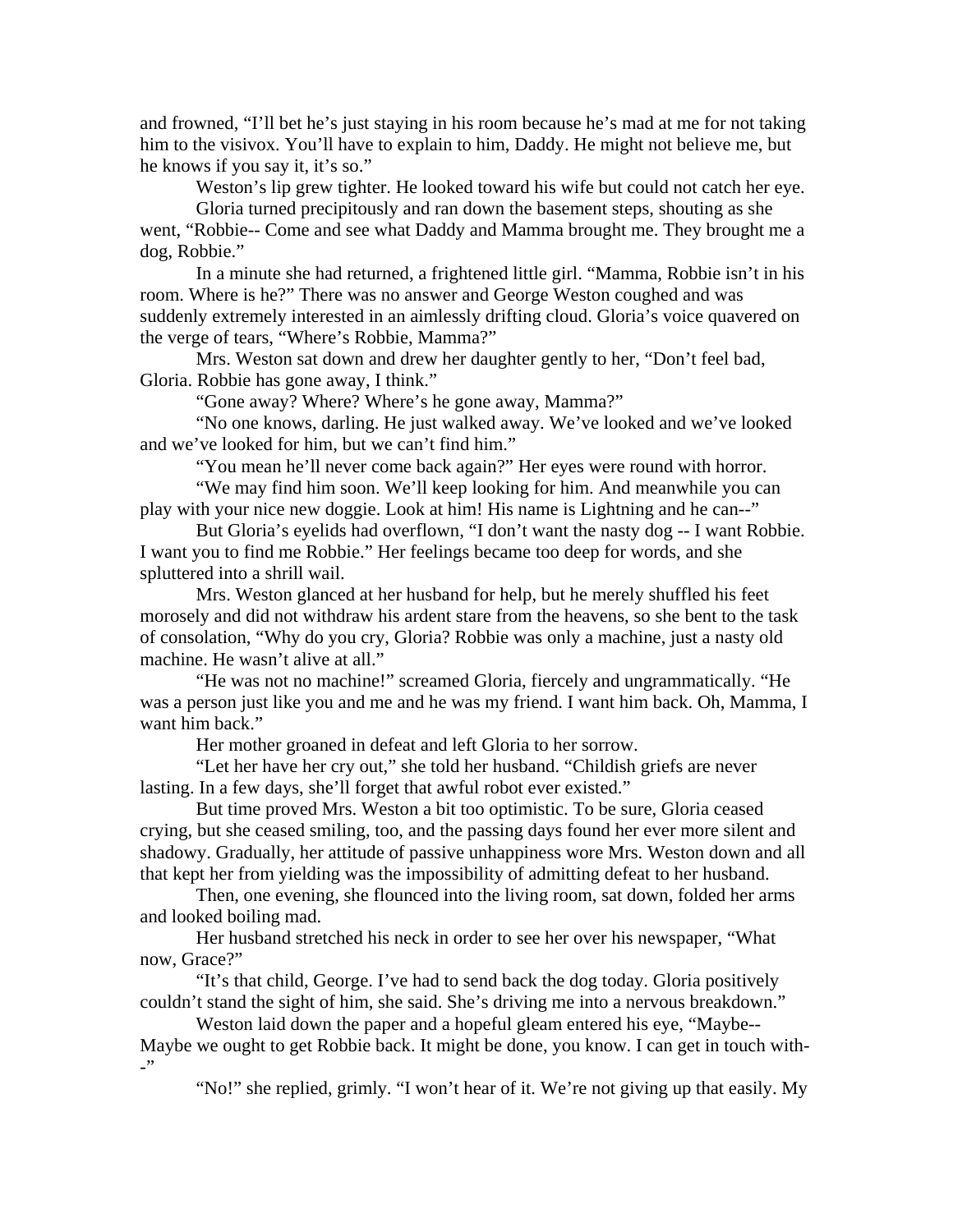child shall not be brought up by a robot if it takes years to break her of it."

 Weston picked up his paper again with a disappointed air. "A year of this will have me prematurely gray."

 "You're a big help, George," was the frigid answer. "What Gloria needs is a change of environment? Of course she can't forget Robbie here. How can she when every tree and rock reminds her of him? It is really the silliest situation I have ever heard of. Imagine a child pining away for the loss of a robot."

 "Well, stick to the point. What's the change in environment you're planning?" "We're going to take her to New York."

 "The city! In August! Say, do you know what New York is like in August? It's unbearable."

"Millions do bear it."

 "They don't have a place like this to go to. If they didn't have to stay in New York, they wouldn't."

 "Well, we have to. I say we're leaving now -- or as soon as we can make the arrangements. In the city, Gloria will find sufficient interests and sufficient friends to perk her up and make her forget that machine."

"Oh, Lord," groaned the lesser half, "those frying pavements!"

"We have to," was the unshaken response. "Gloria has lost five pounds in the last month and my little girl's health is more important to me than your comfort."

 "It's a pity you didn't think of your little girl's health before you deprived her of her pet robot," he muttered -- but to himself.

 Gloria displayed immediate signs of improvement when told of the impending trip to the city. She spoke little of it, but when she did, it was always with lively anticipation. Again, she began to smile and to eat with something of her former appetite.

 Mrs. Weston hugged herself for joy and lost no opportunity to triumph over her still skeptical husband.

 "You see, George, she helps with the packing like a little angel, and chatters away as if she hadn't a care in the world. It's just as I told you -- all we need do is substitute other interests."

"Hmpph," was the skeptical response, "I hope so."

 Preliminaries were gone through quickly. Arrangements were made for the preparation of their city home and a couple were engaged as housekeepers for the country home. When the day of the trip finally did come, Gloria was all but her old self again, and no mention of Robbie passed her lips at all.

 In high good-humor the family took a taxi-gyro to the airport (Weston would have preferred using his own private 'gyro, but it was only a two-seater with no room for baggage) and entered the waiting liner.

 "Come, Gloria," called Mrs. Weston. "I've saved you a seat near the window so you can watch the scenery."

 Gloria trotted down the aisle cheerily, flattened her nose into a white oval against the thick clear glass, and watched with an intentness that increased as the sudden coughing of the motor drifted backward into the interior. She was too young to be frightened when the ground dropped away as if let through a trap door and she herself suddenly became twice her usual weight, but not too young to be mightily interested. It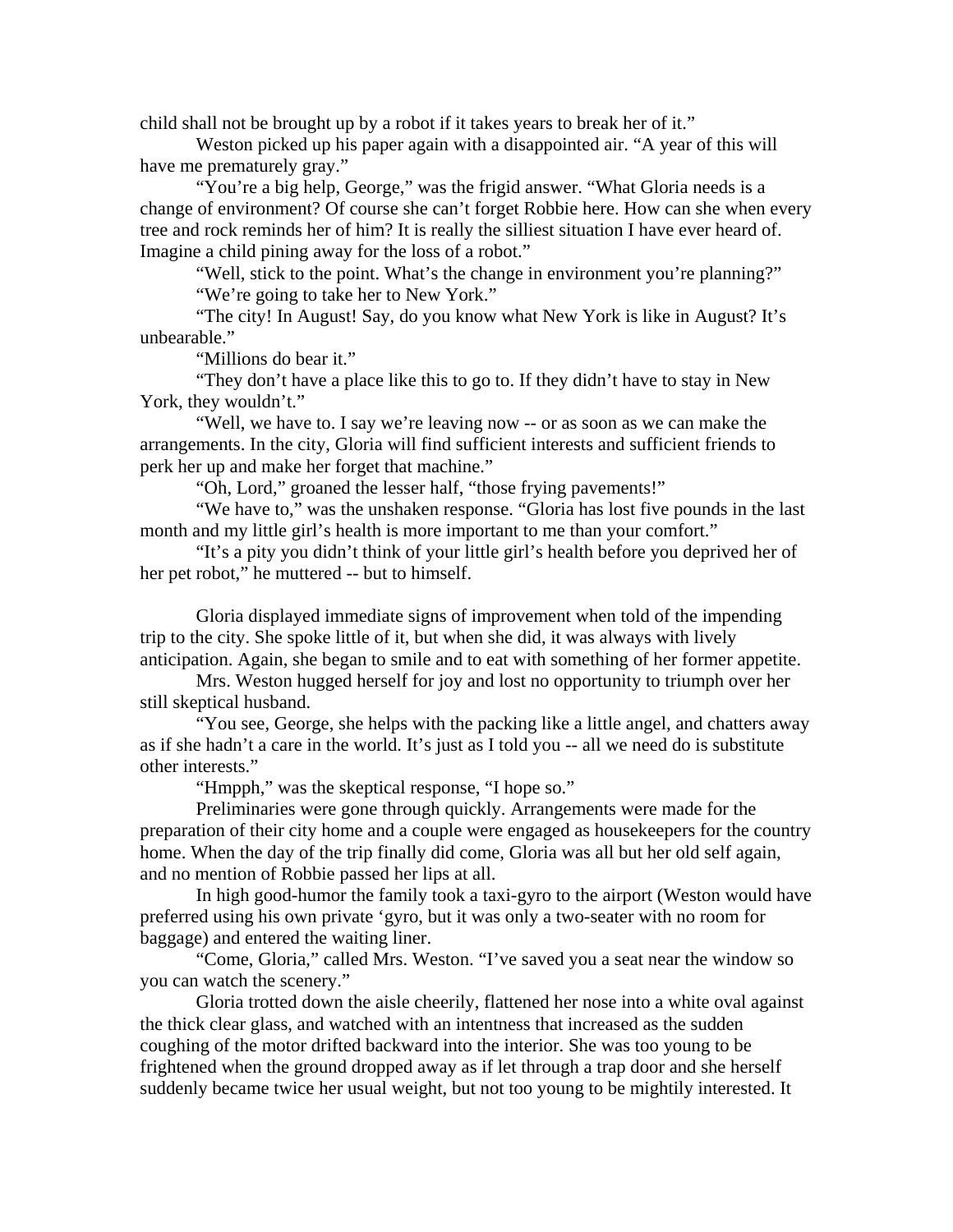wasn't until the ground had changed into a tiny patchwork quilt that she withdrew her nose, and faced her mother again.

 "Will we soon be in the city, Mamma?" she asked, rubbing her chilled nose, and watching with interest as the patch of moisture which her breath had formed on the pane shrank slowly and vanished.

 "In about half an hour, dear." Then, with just the faintest trace of anxiety, "Aren't you glad we're going? Don't you think you'll be very happy in the city with all the buildings and people and things to see? We'll go to the visivox every day and see shows and go to the circus and the beach and--"

"Yes, Mamma," was Gloria's unenthusiastic rejoinder. The liner passed over a bank of clouds at the moment, and Gloria was instantly absorbed in the usual spectacle of clouds underneath one. Then they were over clear sky again, and she turned to her mother with a sudden mysterious air of secret knowledge.

"I know why we're going to the city, Mamma."

"Do you?" Mrs. Weston was puzzled. "Why, dear?"

 "You didn't tell me because you wanted it to be a surprise, but I know." For a moment, she was lost in admiration at her own acute penetration, and then she laughed gaily. "We're going to New York so we can find Robbie, aren't we? --With detectives."

 The statement caught George Weston in the middle of a drink of water, with disastrous results. There was a sort of strangled gasp, a geyser of water, and then a bout of choking coughs. When all was over, he stood there, a red-faced, water-drenched and very, very annoyed person.

 Mrs. Weston maintained her composure, but when Gloria repeated her question in a more anxious tone of voice, she found her temper rather bent.

"Maybe," she retorted, tartly. "Now sit and be still, for Heaven's sake."

 New York City, 1998 A.D., was a paradise for the sightseer more than ever in its history. Gloria's parents realized this and made the most of it.

 On direct orders from his wife, George Weston arranged to have his business take care of itself for a month or so, in order to be free to spend the time in what he termed, "dissipating Gloria to the verge of ruin." Like everything else Weston did, this was gone about in an efficient, thorough, and business-like way. Before the month had passed, nothing that could be done had not been done.

 She was taken to the top of the half-mile tall Roosevelt Building, to gaze down in awe upon the jagged panorama of rooftops that blended far off in the fields of Long Island and the flatlands of New Jersey. They visited the zoos where Gloria stared in delicious fright at the "real live lion" (rather disappointed that the keepers fed him raw steaks, instead of human beings, as she had expected), and asked insistently and peremptorily to see "the whale."

 The various museums came in for their share of attention, together with the parks and the beaches and the aquarium.

 She was taken halfway up the Hudson in an excursion steamer fitted out in the archaism of the mad Twenties. She traveled into the stratosphere on an exhibition trip, where the sky turned deep purple and the stars came out and the misty earth below looked like a huge concave bowl. Down under the waters of the Long Island Sound she was taken in a glass-walled sub-sea vessel, where in a green and wavering world, quaint and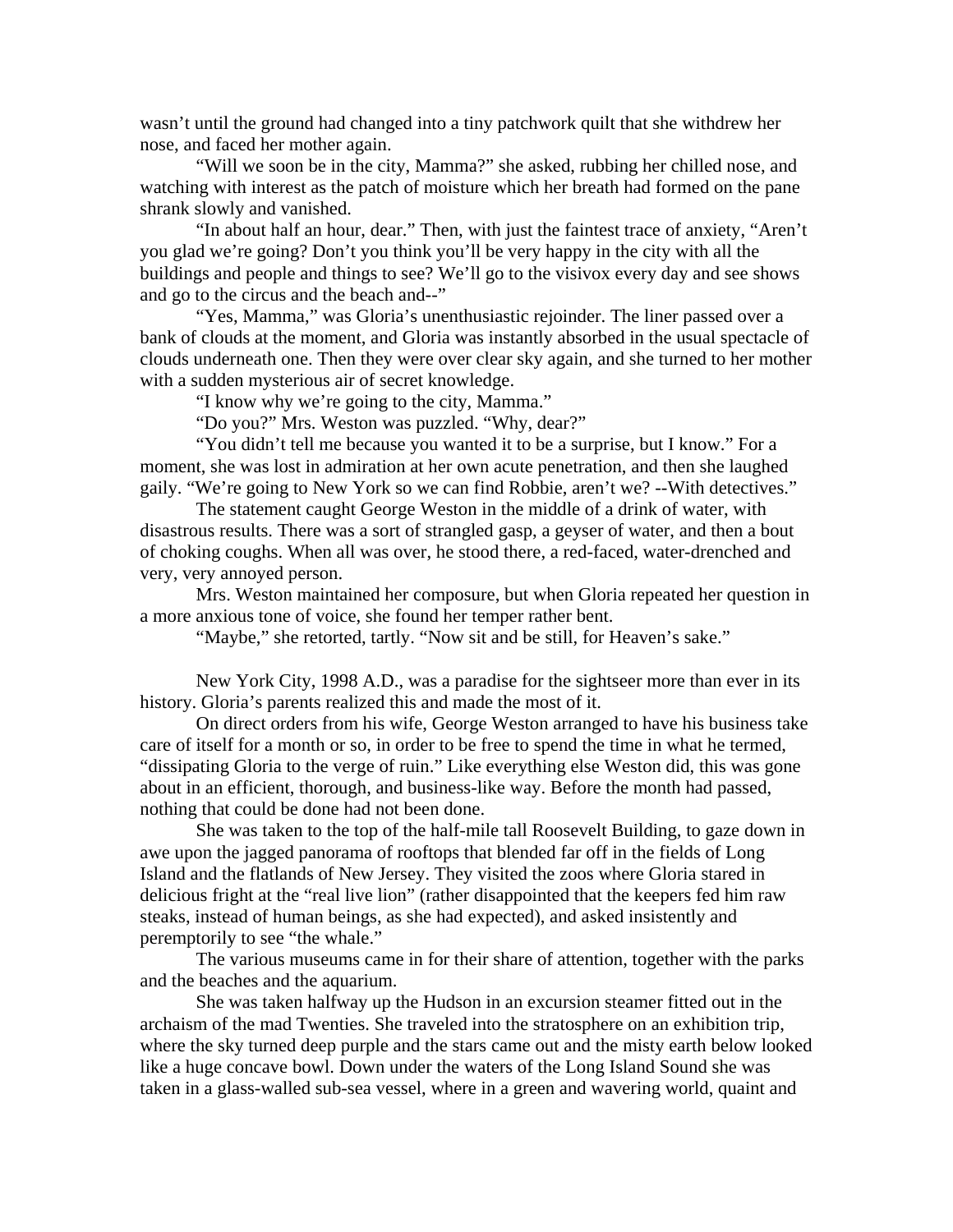curious sea-things ogled her and wiggled suddenly away.

 On a more prosaic level, Mrs. Weston took her to the department stores where she could revel in another type of fairyland.

 In fact, when the month had nearly sped, the Westons were convinced that everything conceivable had been done to take Gloria's mind once and for all off the departed Robbie -- but they were not quite sure they had succeeded.

 The fact remained that wherever Gloria went, she displayed the most absorbed and concentrated interest in such robots as happened to be present. No matter how exciting the spectacle before her, nor how novel to her girlish eyes, she turned away instantly if the corner of her eye caught a glimpse of metallic movement.

Mrs. Weston went out of her way to keep Gloria away from all robots.

 And the matter was finally climaxed in the episode at the Museum of Science and Industry. The Museum had announced a special "children's program" in which exhibits of scientific witchery scaled down to the child mind were to be shown. The Westons, of course, placed it upon their list of "absolutely."

 It was while the Westons were standing totally absorbed in the exploits of a powerful electro-magnet that Mrs. Weston suddenly became aware of the fact that Gloria was no longer with her. Initial panic gave way to calm decision and, enlisting the aid of three attendants, a careful search was begun.

 Gloria, of course, was not one to wander aimlessly, however. For her age, she was an unusually determined and purposeful girl, quite full of the maternal genes in that respect. She had seen a huge sign on the third floor, which had said, "This Way to the Talking Robot" Having spelled it out to herself and having noticed that her parents did not seem to wish to move in the proper direction, she did the obvious thing. Waiting for an opportune moment of parental distraction, she calmly disengaged herself and followed the sign.

 The Talking Robot was a tour de force, a thoroughly impractical device, possessing publicity value only. Once an hour, an escorted group stood before it and asked questions of the robot engineer in charge in careful whispers. Those the engineer decided were suitable for the robot's circuits were transmitted to the Talking Robot.

 It was rather dull. It may be nice to know that the square of fourteen is one hundred ninety-six, that the temperature at the moment is 72 degrees Fahrenheit, and the air-pressure 30.02 inches of mercury, that the atomic weight of sodium is 23, but one doesn't really need a robot for that. One especially does not need an unwieldy, totally immobile mass of wires and coils spreading over twenty-five square yards.

 Few people bothered to return for a second helping, but one girl in her middle teens sat quietly on a bench waiting for a third. She was the only one in the room when Gloria entered.

 Gloria did not look at her. To her at the moment, another human being was but an inconsiderable item. She saved her attention for this large thing with the wheels. For a moment, she hesitated in dismay. It didn't look like any robot she had ever seen.

 Cautiously and doubtfully she raised her treble voice; "Please, Mr. Robot, sir, are you the Talking Robot, sir?" She wasn't sure, but it seemed to her that a robot that actually talked was worth a great deal of politeness.

(The girl in her mid-teens allowed a look of intense concentration to cross her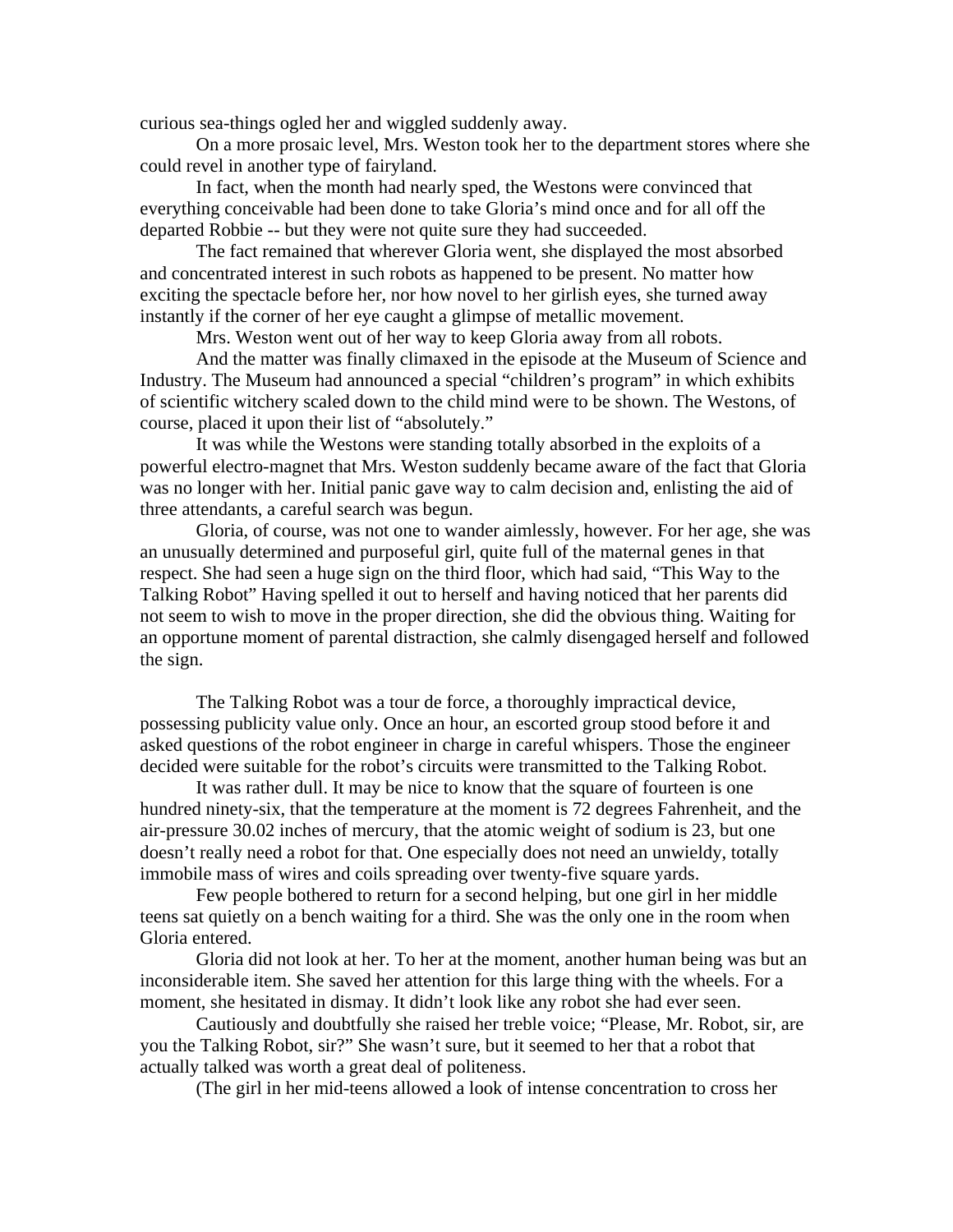thin, plain face. She whipped out a small notebook and began writing in rapid pothooks.)

 There was an oily whir of gears and a mechanically timbered voice boomed out in words that lacked accent and intonation, "I- am- the- robot- that- talks."

 Gloria stared at it ruefully. It did talk, but the sound came from inside somewheres. There was no face to talk to. She said, "Can you help me, Mr. Robot, sir?"

 The Talking Robot was designed to answer questions, and only such questions as it could answer had ever been put to it. It was quite confident of its ability, therefore, "I- can-- help-- you."

"Thank you, Mr. Robot, sir. Have you seen Robbie?"

"Who --is Robbie?"

 "He's a robot, Mr. Robot, sir." She stretched to tiptoes. "He's about so high, Mr. Robot, sir, only higher, and he's very nice. He's got a head, you know. I mean you haven't, but he has, Mr. Robot, sir."

The Talking Robot had been left behind, "A-- robot?"

 "Yes, Mr. Robot, sir. A robot just like you, except he can't talk, of course, and - looks like a real person."

"A-- robot-- like-- me?"

"Yes, Mr. Robot, sir."

 To which the Talking Robot's only response was an erratic splutter and an occasional incoherent sound. The radical generalization offered it, i.e., its existence, not as a particular object, but as a member of a general group, was too much for it. Loyally, it tried to encompass the concept and half a dozen coils burnt out. Little warning signals were buzzing.

 (The girl in her mid-teens left at that point. She had enough for her Physics-1 paper on "Practical Aspects of Robotics." This paper was Susan Calvin's first of many on the subject.)

 Gloria stood waiting, with carefully concealed impatience, for the machine's answer when she heard the cry behind her of "There she is," and recognized that cry as her mother's.

 "What are you doing here, you bad girl?" cried Mrs. Weston, anxiety dissolving at once into anger. "Do you know you frightened your mamma and daddy almost to death? Why did you run away?"

 The robot engineer had also dashed in, tearing his hair, and demanding who of the gathering crowd had tampered with the machine. "Can't anybody read signs?" he yelled. "You're not allowed in here without an attendant."

 Gloria raised her grieved voice over the din, "I only came to see the Talking Robot, Mamma. I thought he might know where Robbie was because they're both robots." And then, as the thought of Robbie was suddenly brought forcefully home to her, she burst into a sudden storm of tears, "And I got to find Robbie, Mamma. I got to."

 Mrs. Weston strangled a cry, and said, "Oh, good Heavens. Come home, George. This is more than I can stand."

 That evening, George Weston left for several hours, and the next morning, he approached his wife with something that looked suspiciously like smug complacence.

"I've got an idea, Grace."

"About what?" was the gloomy, uninterested query?

"About Gloria."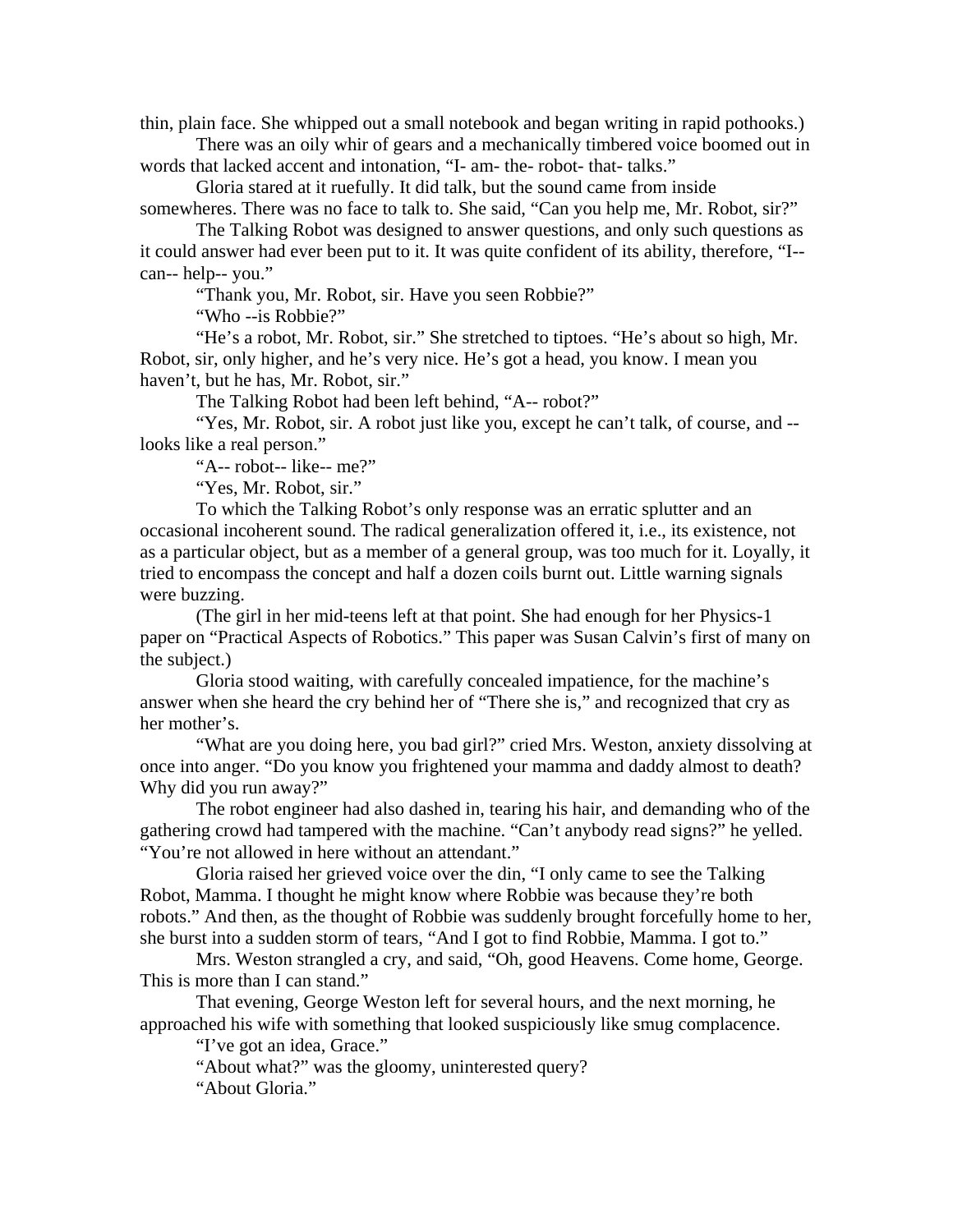"You're not going to suggest buying back that robot?"

"No, of course not."

 "Then go ahead. I might as well listen to you. Nothing I've done seems to have done any good."

 "All right. Here's what I've been thinking. The whole trouble with Gloria is that she thinks of Robbie as a person and not as a machine. Naturally, she can't forget him. Now if we managed to convince her that Robbie was nothing more than a mess of steel and copper in the form of sheets and wires with electricity its juice of life, how long would her longings last? It's the psychological attack, if you see my point."

"How do you plan to do it?"

 "Simple. Where do you suppose I went last night? I persuaded Robertson of U. S. Robots and Mechanical Men, Inc. to arrange for a complete tour of his premises tomorrow. The three of us will go, and by the time we're through, Gloria will have it drilled into her that a robot is not alive."

 Mrs. Weston's eyes widened gradually and something glinted in her eyes that was quite like sudden admiration, "Why, George, that's a good idea."

And George Weston's vest buttons strained. "Only kind I have," he said.

 Mr. Struthers was a conscientious General Manager and naturally inclined to be a bit talkative. The combination, therefore, resulted in a tour that was fully explained, perhaps even over-abundantly explained, at every step. However, Mrs. Weston was not bored. Indeed, she stopped him several times and begged him to repeat his statements in simpler language so that Gloria might understand. Under the influence of this appreciation of his narrative powers, Mr. Struthers expanded genially and became ever more communicative, if possible.

George Weston, himself, showed a gathering impatience.

 "Pardon me, Struthers," he said, breaking into the middle of a lecture on the photoelectric cell, "haven't you a section of the factory where only robot labor is employed?"

 "Eh? Oh, yes! Yes, indeed!" He smiled at Mrs. Weston. "A vicious circle in a way, robots creating more robots. Of course, we are not making a general practice out of it. For one thing, the unions would never let us. But we can turn out a very few robots using robot labor exclusively, merely as a sort of scientific experiment. You see," he tapped his pince-nez into one palm argumentatively, "what the labor unions don't realize -- and I say this as a man who has always been very sympathetic with the labor movement in general -- is that the advent of the robot, while involving some dislocation to begin with, will inevitably--"

 "Yes, Struthers," said Weston, "but about that section of the factory you speak of -- may we see it? It would be very interesting, I'm sure."

"Yes! Yes, of course!" Mr. Struthers replaced his pince-nez in one convulsive movement and gave vent to a soft cough of discomfiture. "Follow me, please."

 He was comparatively quiet while leading the three through a long corridor and down a flight of stairs. Then, when they had entered a large well-lit room that buzzed with metallic activity, the sluices opened and the flood of explanation poured forth again.

 "There you are!" he said with pride in his voice. "Robots only! Five men act as overseers and they don't even stay in this room. In five years, that is, since we began this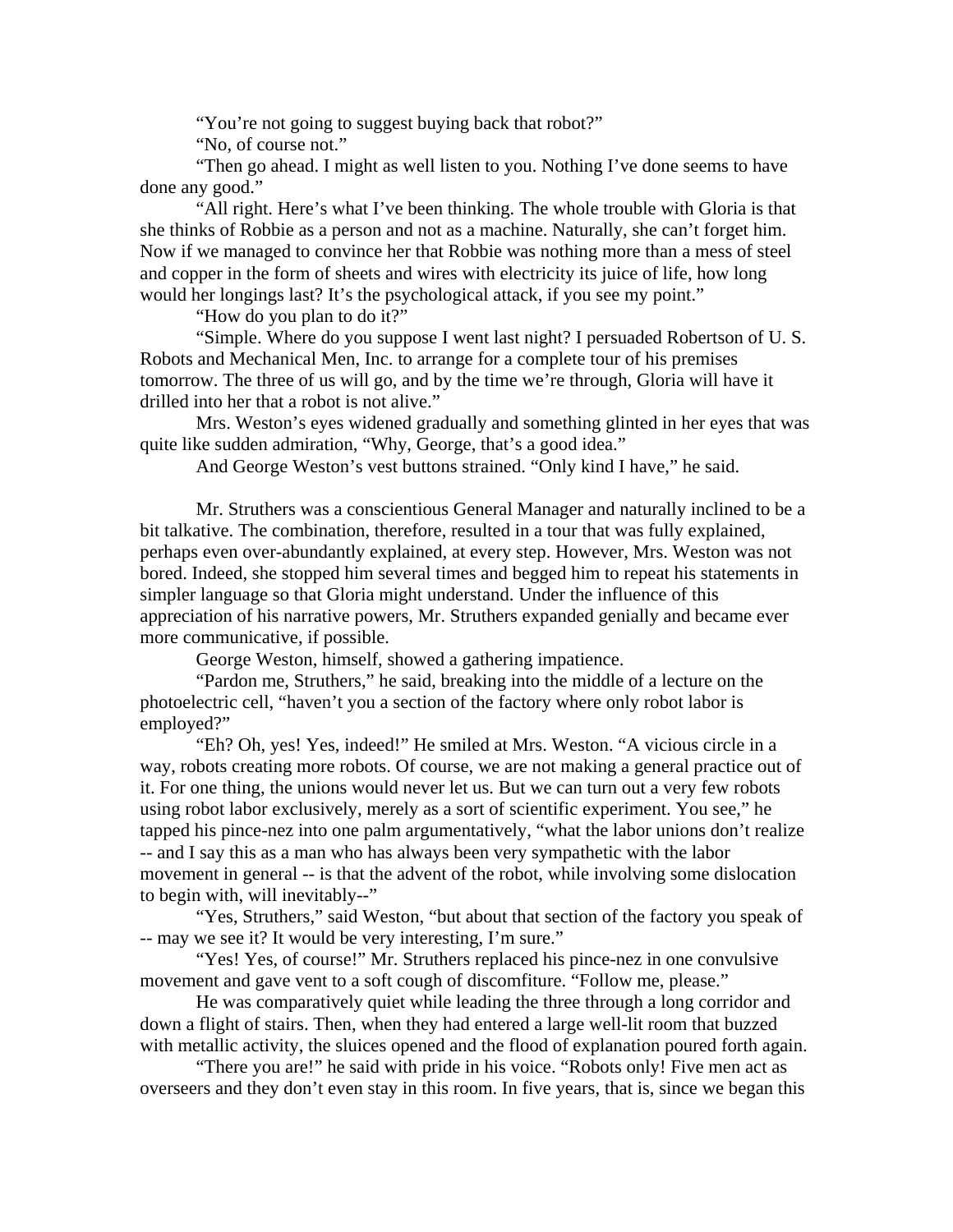project, not a single accident has occurred. Of course, the robots here assembled are comparatively simple, but..."

 The General Manager's voice had long died to a rather soothing murmur in Gloria's ears. The whole trip seemed rather dull and pointless to her, though there were many robots in sight. None were even remotely like Robbie, though, and she surveyed them with open contempt.

 In this room, there weren't any people at all, she noticed. Then her eyes fell upon six or seven robots busily engaged at a round table halfway across the room. They widened in incredulous surprise. It was a big room. She couldn't see for sure, but one of the robots looked like -- looked like -- it was!

 "Robbie!" Her shriek pierced the air, and one of the robots about the table faltered and dropped the tool he was holding. Gloria went almost mad with joy. Squeezing through the railing before either parent could stop her, she dropped lightly to the floor a few feet below, and ran toward her Robbie, arms waving and hair flying.

 And the three horrified adults, as they stood frozen in their tracks, saw what the excited little girl did not see, -- a huge, lumbering tractor bearing blindly down upon its appointed track.

 It took split-seconds for Weston to come to his senses, and those split-seconds meant everything, for Gloria could not be overtaken. Although Weston vaulted the railing in a wild attempt, it was obviously hopeless. Mr. Struthers signaled wildly to the overseers to stop the tractor, but the overseers were only human and it took time to act.

It was only Robbie that acted immediately and with precision.

 With metal legs eating up the space between himself and his little mistress he charged down from the opposite direction. Everything then happened at once. With one sweep of an arm, Robbie snatched up Gloria, slackening his speed not one iota, and, consequently, knocking every breath of air out of her. Weston, not quite comprehending all that was happening, felt, rather than saw, Robbie brush past him, and came to a sudden bewildered halt. The tractor intersected Gloria's path half a second after Robbie had, rolled on ten feet further and came to a grinding, long drawn-out stop.

 Gloria regained her breath, submitted to a series of passionate hugs on the part of both her parents and turned eagerly toward Robbie. As far as she was concerned, nothing had happened except that she had found her friend.

 But Mrs. Weston's expression had changed from one of relief to one of dark suspicion. She turned to her husband, and, despite her disheveled and undignified appearance, managed to look quite formidable, "You engineered this, didn't you?

 George Weston swabbed at a hot forehead with his handkerchief. His hand was unsteady, and his lips could curve only into a tremulous and exceedingly weak smile.

 Mrs. Weston pursued the thought, "Robbie wasn't designed for engineering or construction work. He couldn't be of any use to them. You had him placed there deliberately so that Gloria would find him. You know you did."

 "Well, I did," said Weston. "But, Grace, how was I to know the reunion would be so violent? And Robbie has saved her life; you'll have to admit that. You can't send him away again."

 Grace Weston considered. She turned toward Gloria and Robbie and watched them abstractedly for a moment. Gloria had a grip about the robot's neck that would have asphyxiated any creature but one of metal, and was prattling nonsense in half-hysterical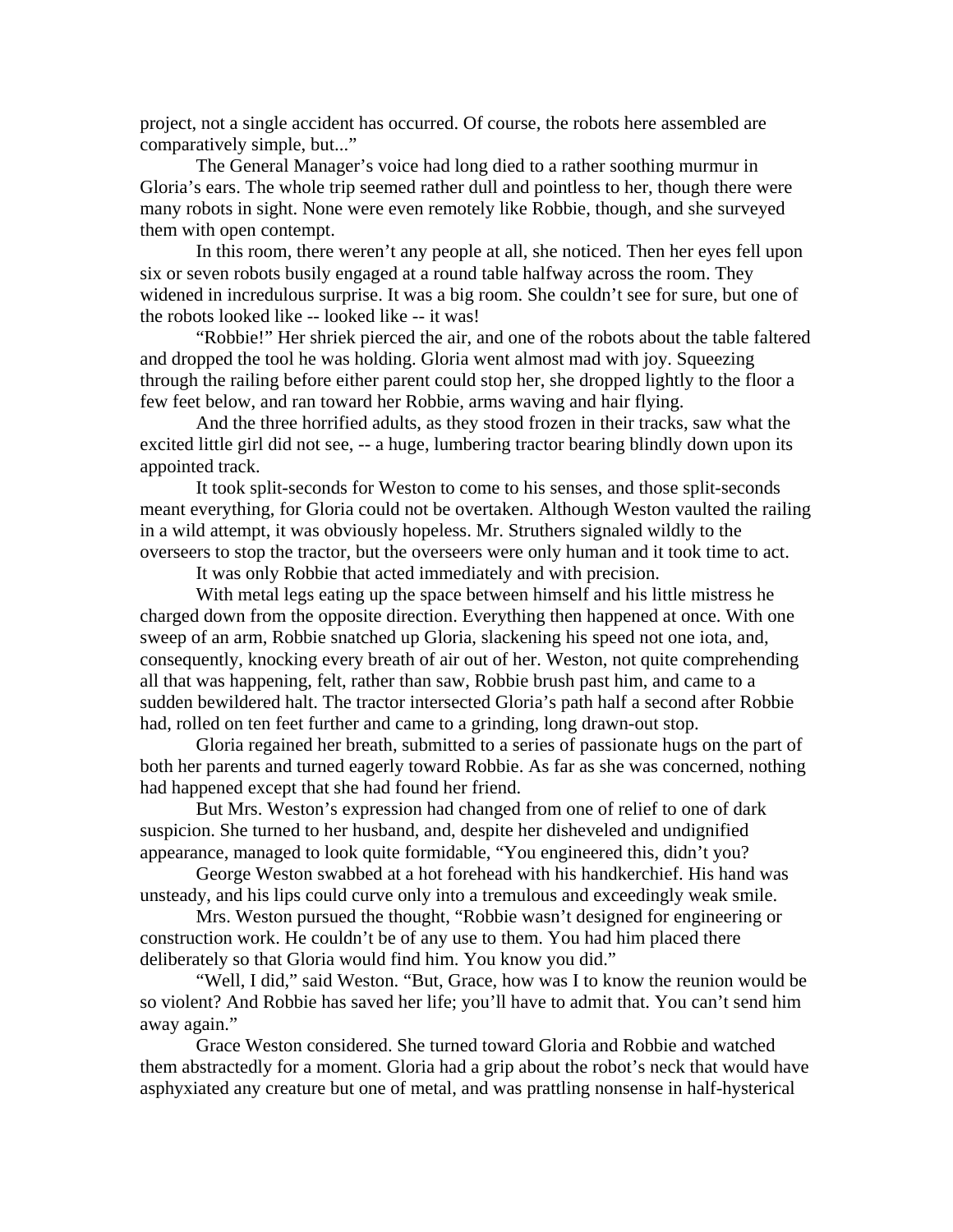frenzy. Robbie's chrome-steel arms (capable of bending a bar of steel two inches in diameter into a pretzel) wound about the little girl gently and lovingly, and his eyes glowed a deep, deep red.

"Well," said Mrs. Weston, at last, "I guess he can stay with us until he rusts."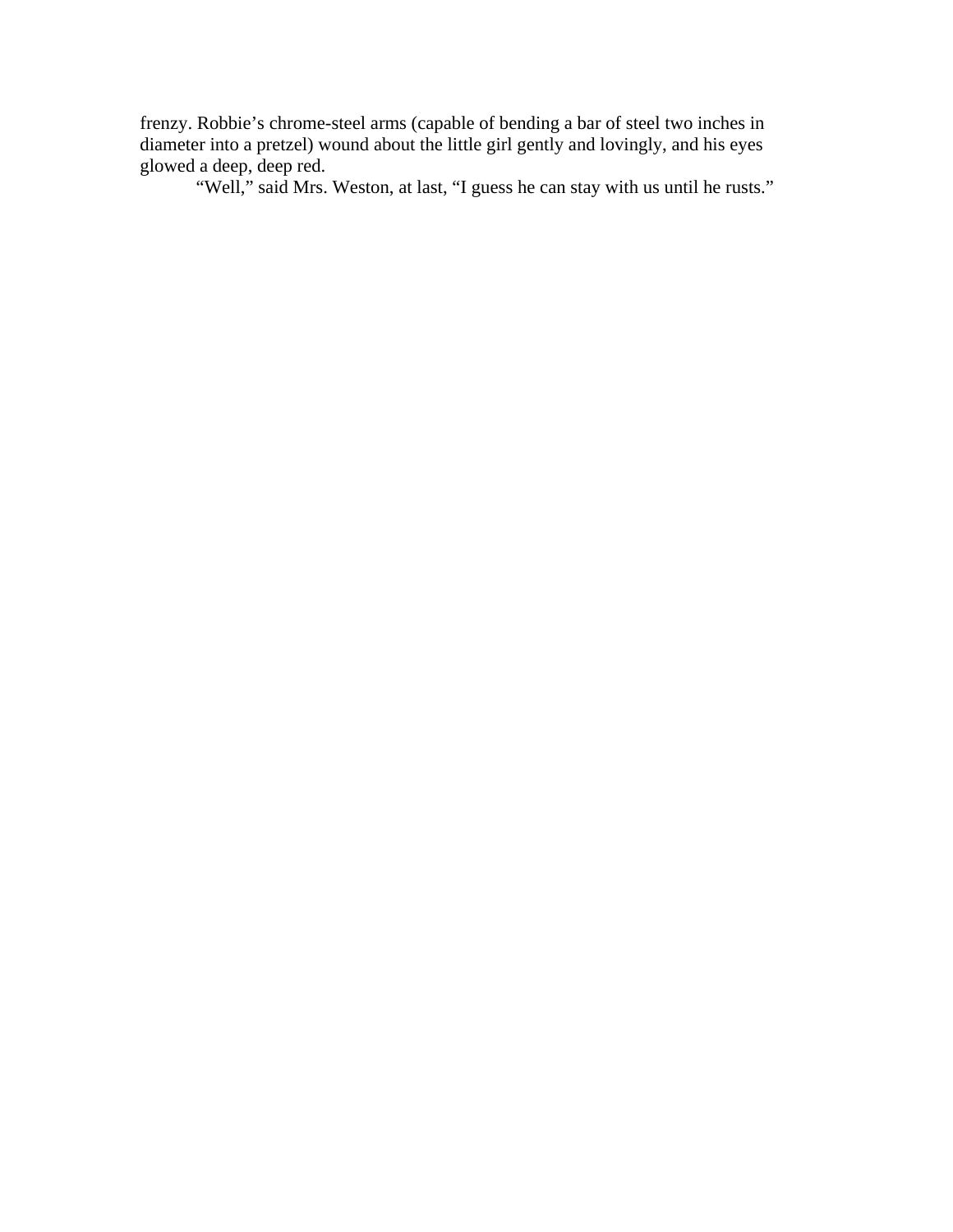Susan Calvin shrugged her shoulders, "Of course, he didn't. That was 1998. By 2002, we had invented the mobile speaking robot which, of course, made all the nonspeaking models out of date, and which seemed to be the final straw as far as the nonrobot elements were concerned. Most of the world governments banned robot use on Earth for any purpose other than scientific research between 2003 and 2007."

"So that Gloria had to give up Robbie eventually?"

 "I'm afraid so. I imagine, however, that it was easier for her at the age of fifteen than at eight. Still, it was a stupid and unnecessary attitude on the part of humanity. U. S. Robots hit its low point, financially; just about the time I joined them in 2007. At first, I thought my job might come to a sudden end in a matter of months, but then we simply developed the extra-Terrestrial market."

"And then you were set, of course."

 "Not quite. We began by trying to adapt the models we had on hand. Those first speaking models, for instance. They were about twelve feet high, very clumsy and not much good. We sent them out to Mercury to help build the mining station there, but that failed."

 I looked up in surprise, "It did? Why, Mercury Mines is a multi-billion dollar concern."

 "It is now, but it was a second attempt that succeeded. It you want to know about that, young man, I'd advise you to look up Gregory Powell. He and Michael Donovan handled our most difficult cases in the teens and twenties. I haven't heard from Donovan in years, but Powell is living right here in New York. He's a grandfather now, which is a thought difficult to get used to. I can only think of him as a rather young man. Of course, I was younger, too."

 I tried to keep her talking, "If you would give me the bare bones, Dr. Calvin, I can have Mr. Powell fill it in afterward." (And this was exactly what I later did.)

 She spread her thin hands out upon the desk and looked at them. "There are two or three," she said, "that I know a little about."

"Start with Mercury," I suggested.

"Well, I think it was in 2015 that the Second Mercury Expedition was sent out. It was exploratory and financed in part by U. S. Robots and in part by Solar Minerals. It consisted of a new-type robot, still experimental; Gregory Powell, Michael Donovan--"

## **Runaround**

IT WAS ONE OF GREGORY POWELL'S FAVORITE platitudes that nothing was to be gained from excitement, so when Mike Donovan came leaping down the stairs toward him, red hair matted with perspiration, Powell frowned.

"What's wrong?" he said. "Break a fingernail?"

"Yaaaah," snarled Donovan, feverishly. "What have you been doing in the sublevels all day?" He took a deep breath and blurted out, "Speedy never returned."

 Powell's eyes widened momentarily and he stopped on the stairs; then he recovered and resumed his upward steps. He didn't speak until he reached the head of the flight, and then:

"You sent him after the selenium?"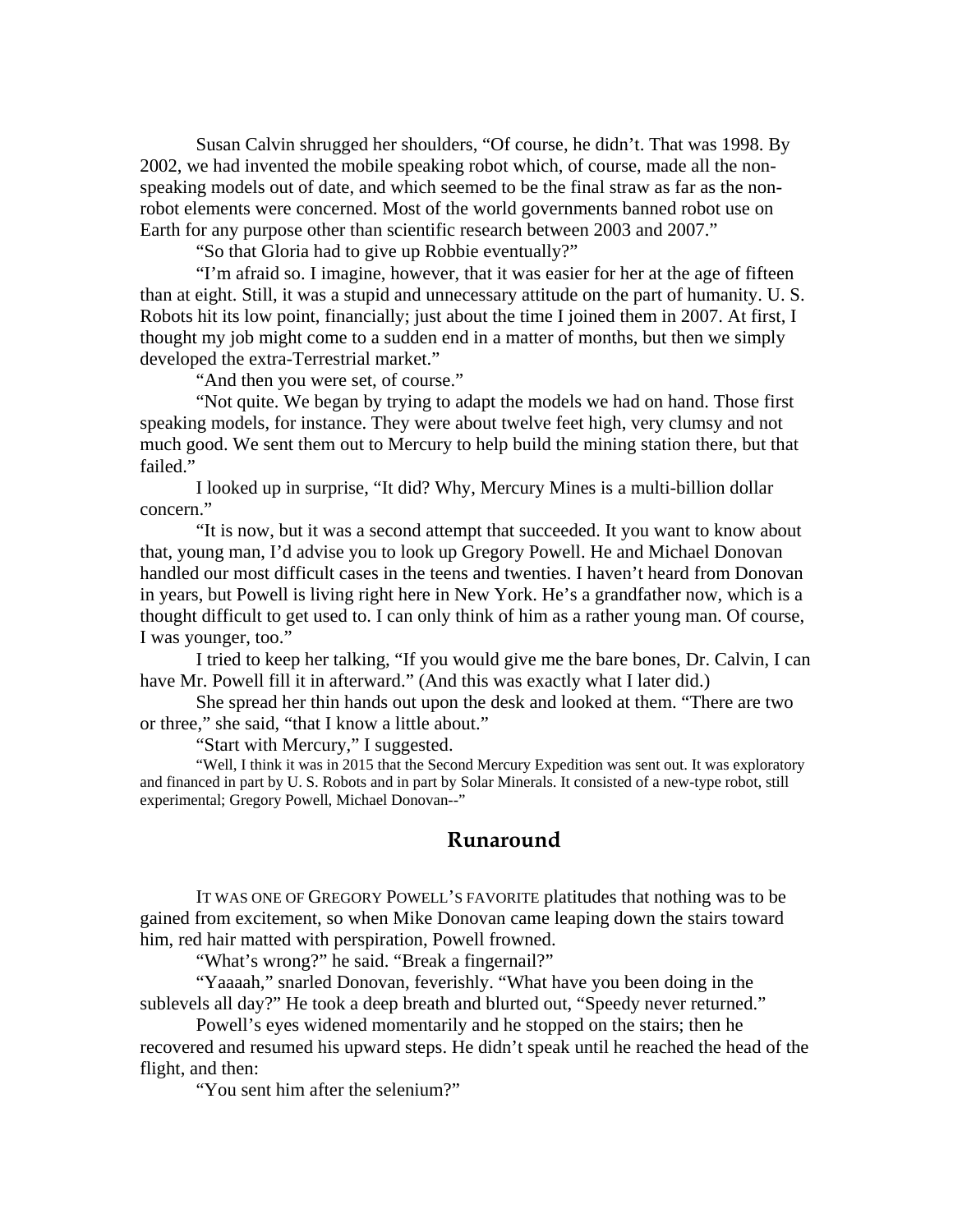"Yes."

"And how long has he been out?"

"Five hours now."

 Silence! This was a devil of a situation. Here they were, on Mercury exactly twelve hours -- and already up to the eyebrows in the worst sort of trouble. Mercury had long been the jinx world of the System, but this was drawing it rather strong -- even for a jinx.

Powell said, "Start at the beginning, and let's get this straight."

 They were in the radio room now -- with its already subtly antiquated equipment, untouched for the ten years previous to their arrival. Even ten years, technologically speaking, meant so much. Compare Speedy with the type of robot they must have had back in 2005. But then, advances in robotics these days were tremendous. Powell touched a still gleaming metal surface gingerly. The air of disuse that touched everything about the room -- and the entire Station -- was infinitely depressing.

 Donovan must have felt it. He began: "I tried to locate him by radio, but it was no go. Radio isn't any good on the Mercury Sunside -- not past two miles, anyway. That's one of the reasons the First Expedition failed. And we can't put up the ultrawave equipment for weeks yet --"

"Skip all that. What did you get?"

 "I located the unorganized body signal in the short wave. It was no good for anything except his position. I kept track of him that way for two hours and plotted the results on the map."

 There was a yellowed square of parchment in his hip pocket -- a relic of the unsuccessful First Expedition -- and he slapped it down on the desk with vicious force, spreading it flat with the palm of his hand. Powell, hands clasped across his chest, watched it at long range.

 Donovan's pencil pointed nervously. "The red cross is the selenium pool. You marked it yourself."

 "Which one is it?" interrupted Powell. "There were three that MacDougal located for us before he left."

 "I sent Speedy to the nearest, naturally; seventeen miles away. But what difference does that make?" There was tension in his voice. "There are the penciled dots that mark Speedy's position."

 And for the first time Powell's artificial aplomb was shaken and his hands shot forward for the map.

"Are you serious? This is impossible."

"There it is," growled Donovan.

 The little dots that marked the position formed a rough circle about the red cross of the selenium pool. And Powell's fingers went to his brown mustache, the unfailing signal of anxiety.

 Donovan added: "In the two hours I checked on him, he circled that damned pool four times. It seems likely to me that he'll keep that up forever. Do you realize the position we're in?"

 Powell looked up shortly, and said nothing. Oh, yes, he realized the position they were in. It worked itself out as simply as a syllogism. The photocell banks that alone stood between the full power of Mercury's monstrous sun and themselves were shot to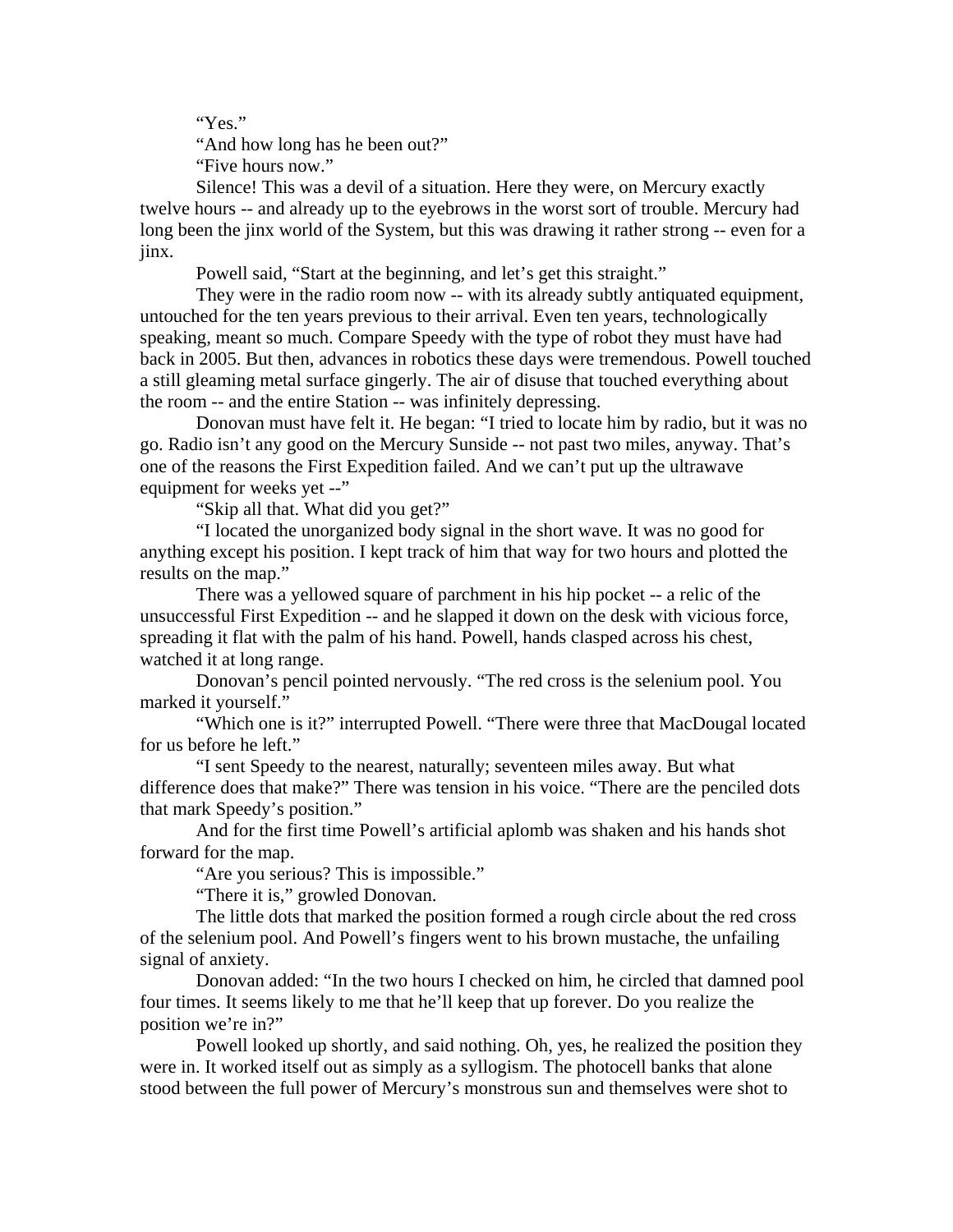hell.

 The only thing that could save them was selenium. The only thing that could get the selenium was Speedy. If Speedy didn't come back, no selenium. No selenium, no photocell banks. No photo-banks -- well, death by slow broiling is one of the more unpleasant ways of being done in.

 Donovan rubbed his red mop of hair savagely and expressed himself with bitterness. "We'll be the laughingstock of the System, Greg. How can everything have gone so wrong so soon? The great team of Powell and Donovan is sent out to Mercury to report on the advisability of reopening the Sunside Mining Station with modern techniques and robots and we ruin everything the first day. A purely routine job, too. We'll never live it down."

"We won't have to, perhaps," replied Powell, quietly. "If we don't do something quickly, living anything down -- or even just plain living -- will be out of the question."

 "Don't be stupid! If you feel funny about it, Greg, I don't. It was criminal, sending us out here with only one robot. And it was your bright idea that we could handle the photocell banks ourselves."

 "Now you're being unfair. It was a mutual decision and you know it. All we needed was a kilogram of selenium, a Stillhead Dielectrode Plate and about three hours' time and there are pools of pure selenium all over Sunside. MacDougal's spectroreflector spotted three for us in five minutes, didn't it? What the devil! We couldn't have waited for next conjunction."

 "Well, what are we going to do? Powell, you've got an idea. I know you have, or you wouldn't be so calm. You're no more a hero than I am. Go on, spill it!"

 "We can't go after Speedy ourselves, Mike -- not on the Sunside. Even the new insosuits aren't good for more than twenty minutes in direct sunlight. But you know the old saying, 'Set a robot to catch a robot' Look, Mike, maybe things aren't so bad. We've got six robots down in the sublevels, that we may be able to use, if they work. If they work."

 There was a glint of sudden hope in Donovan's eyes. "You mean six robots from the First Expedition. Are you sure? They may be subrobotic machines. Ten years is a long time as far as robot-types are concerned, you know."

 "No, they're robots. I've spent all day with them and I know. They've got positronic brains: primitive, of course." He placed the map in his pocket. "Let's go down."

 The robots were on the lowest sublevel -- all six of them surrounded by musty packing cases of uncertain content. They were large, extremely so, and even though they were in a sitting position on the floor, legs straddled out before them, their heads were a good seven feet in the air.

 Donovan whistled. "Look at the size of them, will you? The chests must be ten feet around."

 "That's because they're supplied with the old McGuffy gears. I've been over the insides -- crummiest set you've ever seen."

"Have you powered them yet?"

 "No. There wasn't any reason to. I don't think there's anything wrong with them. Even the diaphragm is in reasonable order. They might talk."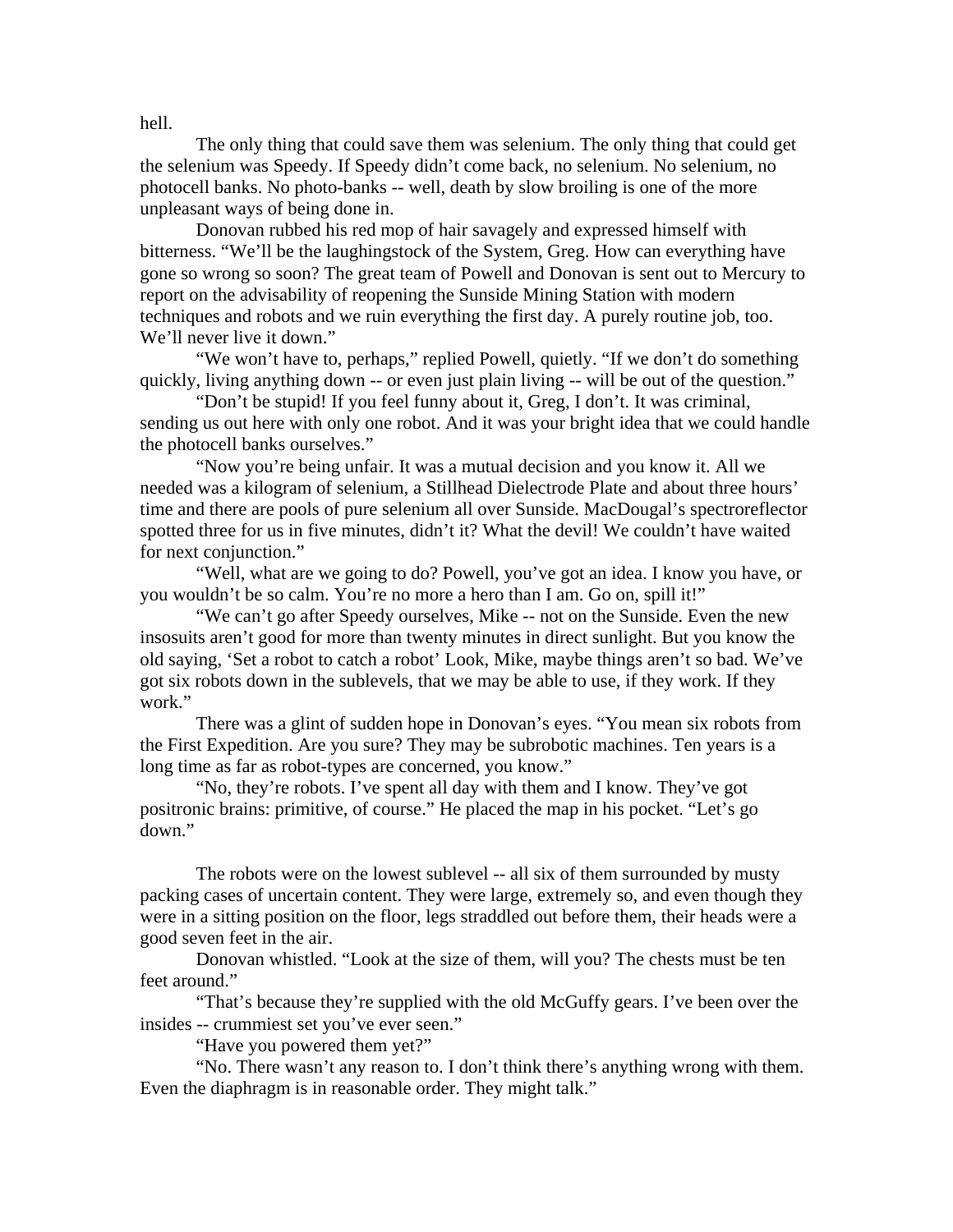He had unscrewed the chest plate of the nearest as he spoke, inserted the two-inch sphere that contained the tiny spark of atomic energy that was a robot's life. There was difficulty in fitting it, but he managed, and then screwed the plate back on again in laborious fashion. The radio controls of more modern models had not been heard of ten years earlier. And then to the other five.

Donovan said uneasily, "They haven't moved."

 "No orders to do so," replied Powell, succinctly. He went back to the first in the line and struck him on the chest. "You! Do you hear me?"

 The monster's head bent slowly and the eyes fixed themselves on Powell. Then, in a harsh, squawking voice -- like that of a medieval phonograph, he grated, "Yes, Master!"

 Powell grinned humorlessly at Donovan. "Did you get that? Those were the days of the first talking robots when it looked as if the use of robots on Earth would be banned. The makers were fighting that and they built good, healthy slave complexes into the damned machines."

"It didn't help them," muttered Donovan.

 "No, it didn't, but they sure tried." He turned once more to the robot. "Get up!" The robot towered upward slowly and Donovan's head craned and his puckered

lips whistled.

Powell said: "Can you go out upon the surface? In the light?"

There was consideration while the robot's slow brain worked. Then, "Yes,

Master."

"Good. Do you know what a mile is?"

Another consideration, and another slow answer. "Yes, Master."

 "We will take you up to the surface then, and indicate a direction. You will go about seventeen miles, and somewhere in that general region you will meet another robot, smaller than yourself. You understand so far?"

"Yes, Master."

 "You will find this robot and order him to return. If he does not wish to, you are to bring him back by force."

 Donovan clutched at Powell's sleeve. "Why not send him for the selenium direct?"

 "Because I want Speedy back, nitwit. I want to find out what's wrong with him." And to the robot, "All right, you, follow me."

 The robot remained motionless and his voice rumbled: "Pardon, Master, but I cannot. You must mount first." His clumsy arms had come together with a thwack, blunt fingers interlacing.

Powell stared and then pinched at his mustache. "Uh... oh!"

Donovan's eyes bulged. "We've got to ride him? Like a horse?"

 "I guess that's the idea. I don't know why, though. I can't see -- Yes, I do. I told you they were playing up robot-safety in those days. Evidently, they were going to sell the notion of safety by not allowing them to move about, without a mahout on their shoulders all the time. What do we do now?"

 "That's what I've been thinking," muttered Donovan. "We can't go out on the surface, with a robot or without. Oh, for the love of Pete" -- and he snapped his fingers twice. He grew excited. "Give me that map you've got. I haven't studied it for two hours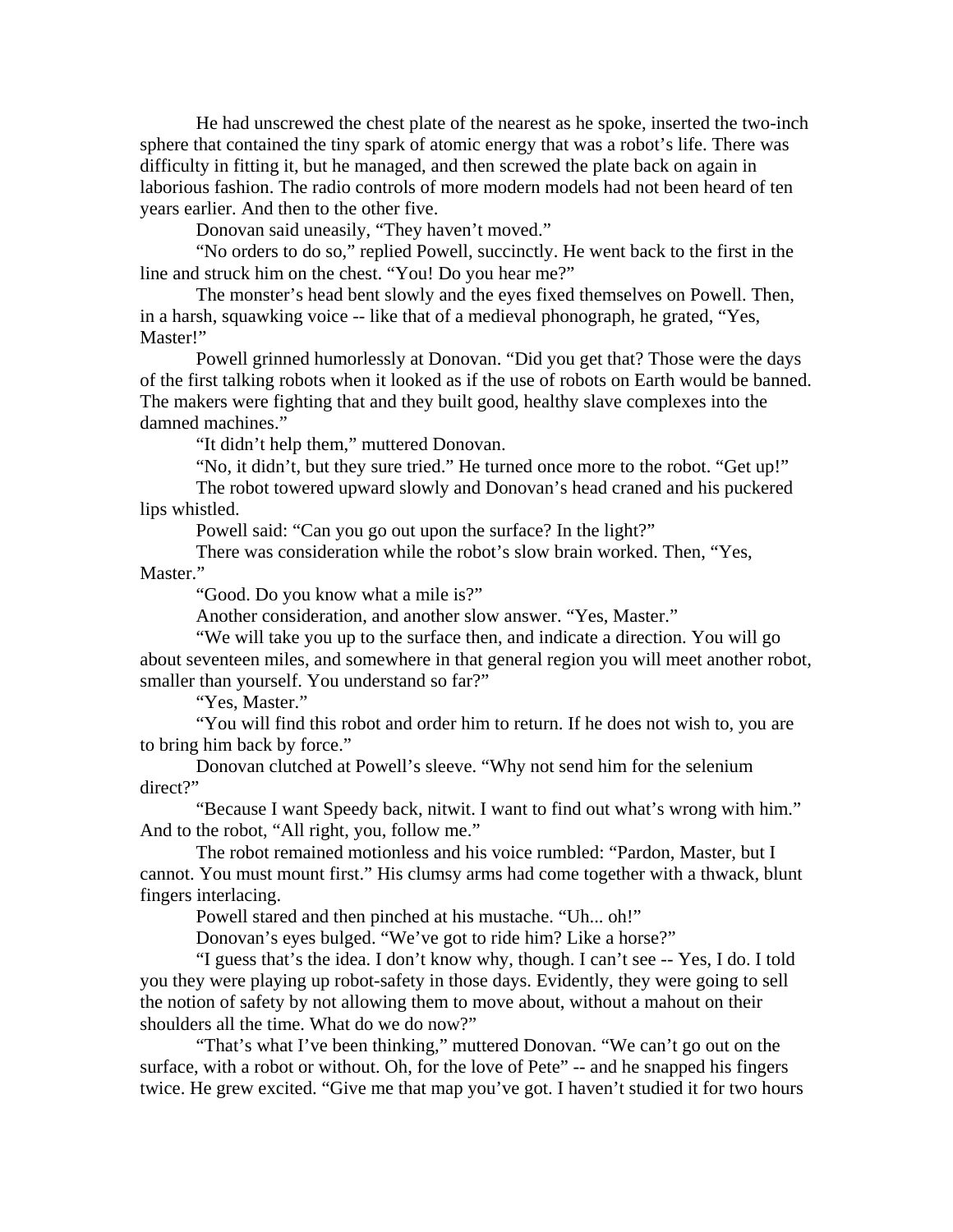for nothing. This is a Mining Station. What's wrong with using the tunnels?"

 The Mining Station was a black circle on the map, and the light dotted lines that were tunnels stretched out about it in spider web fashion.

 Donovan studied the list of symbols at the bottom of the map. "Look," he said, "the small black dots are openings to the surface, and here's one maybe three miles away from the selenium pool. There's a number here -- you'd think they'd write larger -- 13a. If the robots know their way around here--"

 Powell shot the question and received the dull "Yes, Master," in reply. "Get your insosuit," he said with satisfaction.

 It was the first time either had worn the insosuits -- which marked one time more than either had expected to upon their arrival the day before -- and they tested their limb movements uncomfortably.

 The insosuit was far bulkier and far uglier than the regulation spacesuit; but withal considerably lighter, due to the fact that they were entirely nonmetallic in composition. Composed of heat-resistant plastic and chemically treated cork layers, and equipped with a desiccating unit to keep the air bone-dry, the insosuits could withstand the full glare of Mercury's sun for twenty minutes. Five to ten minutes more, as well, without actually killing the occupant.

 And still the robot's hands formed the stirrup, nor did he betray the slightest atom of surprise at the grotesque figure into which Powell had been converted.

 Powell's radio-harshened voice boomed out: "Are you ready to take us to Exit 13a?"

"Yes, Master."

 Good, thought Powell; they might lack radio control but at least they were fitted for radio reception. "Mount one or the other, Mike," he said to Donovan.

 He placed a foot in the improvised stirrup and swung upward. He found the seat comfortable; there was the humped back of the robot, evidently shaped for the purpose, a shallow groove along each shoulder for the thighs and two elongated "ears" whose purpose now seemed obvious.

 Powell seized the ears and twisted the head. His mount turned ponderously. "Lead on, Macduff." But he did not feel at all lighthearted.

 The gigantic robots moved slowly, with mechanical precision, through the doorway that cleared their heads by a scant foot, so that the two men had to duck hurriedly, along a narrow corridor in which their unhurried footsteps boomed monotonously and into the, air lock.

 The long, airless tunnel that stretched to a pinpoint before them brought home forcefully to Powell the exact magnitude of the task accomplished by the First Expedition, with their crude robots and their start-from-scratch necessities. They might have been a failure, but their failure was a good deal better than the usual run of the System's successes.

 The robots plodded onward with a pace that never varied and with footsteps that never lengthened.

 Powell said: "Notice that these tunnels are blazing with lights and that the temperature is Earth-normal. It's probably been like this all the ten years that this place has remained empty."

"How's that?"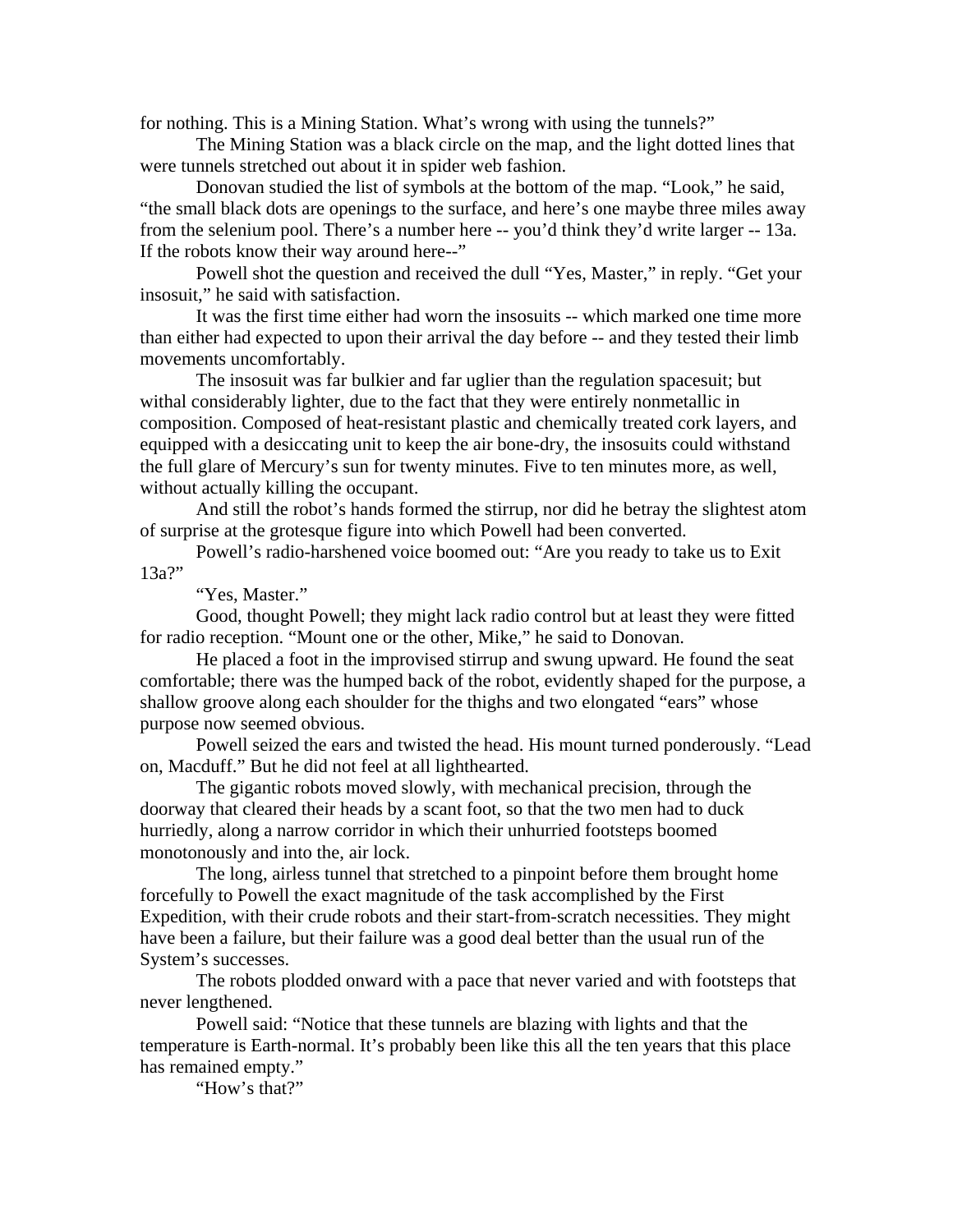"Cheap energy; cheapest in the System. Sunpower, you know, and on Mercury's Sunside, sunpower is something. That's why the Station was built in the sunlight rather than in the shadow of a mountain. It's really a huge energy converter. The heat is turned into electricity, light, mechanical work and what have you; so that energy is supplied and the Station is cooled in a simultaneous process."

 "Look," said Donovan. "This is all very educational, but would you mind changing the subject? It so happens that this conversion of energy that you talk about is carried on by the photocell banks mainly -- and that is a tender subject with me at the moment."

 Powell grunted vaguely, and when Donovan broke the resulting silence, it was to change the subject completely. "Listen, Greg. What the devil's wrong with Speedy, anyway? I can't understand it."

 It's not easy to shrug shoulders in an insosuit, but Powell tried it. "I don't know, Mike. You know he's perfectly adapted to a Mercurian environment. Heat doesn't mean anything to him and he's built for the light gravity and the broken ground. He's foolproof -- or, at least, he should be."

Silence fell. This time, silence that lasted.

"Master," said the robot, "we are here."

 "Eh?" Powell snapped out of a semidrowse. "Well, get us out of here -- out to the surface."

 They found themselves in a tiny substation, empty, airless, ruined. Donovan had inspected a jagged hole in the upper reaches of one of the walls by the light of his pocket flash.

"Meteorite, do you suppose?" he had asked.

Powell shrugged. "To hell with that. It doesn't matter. Let's get out."

 A towering cliff of a black, basaltic rock cut off the sunlight, and the deep night shadow of an airless world surrounded them. Before them, the shadow reached out and ended in knife-edge abruptness into an all-but-unbearable blaze of white light, that glittered from myriad crystals along a rocky ground.

"Space!" gasped Donovan. "It looks like snow." And it did.

 Powell's eyes swept the jagged glitter of Mercury to the horizon and winced at the gorgeous brilliance.

 "This must be an unusual area," he said. "The general albedo of Mercury is low and most of the soil is gray pumice. Something like the Moon, you know. Beautiful, isn't it?"

 He was thankful for the light filters in their visiplates. Beautiful or not, a look at the sunlight through straight glass would have blinded them inside of half a minute.

 Donovan was looking at the spring thermometer on his wrist. "Holy smokes, the temperature is eighty centigrade!"

 Powell checked his own and said: "Um-m-m. A little high. Atmosphere, you know."

"On Mercury? Are you nuts?"

 "Mercury isn't really airless," explained Powell, in absentminded fashion. He was adjusting the binocular attachments to his visiplate, and the bloated fingers of the insosuit were clumsy at it. "There is a thin exhalation that clings to its surface -- vapors of the more volatile elements and compounds that are heavy enough for Mercurian gravity to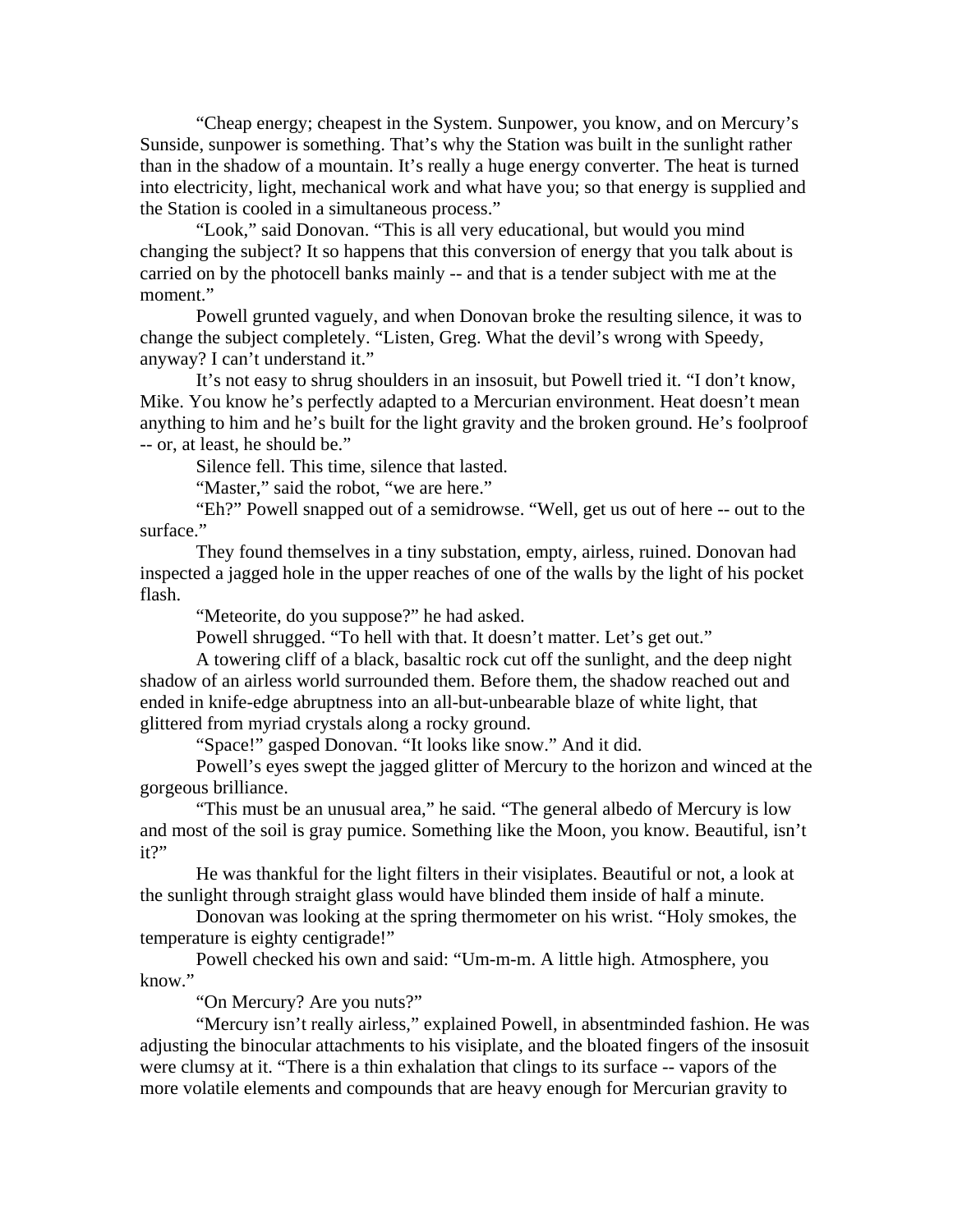retain. You know: selenium, iodine, mercury, gallium, potassium, bismuth, volatile oxides. The vapors sweep into the shadows and condense, giving up heat. It's a sort of gigantic still. In fact, if you use your flash, you'll probably find that the side of the cliff is covered with, say, hoar-sulphur, or maybe quicksilver dew.

"It doesn't matter, though. Our suits can stand a measly eighty indefinitely."

 Powell had adjusted the binocular attachments, so that he seemed as eye-stalked as a snail.

Donovan watched tensely. "See anything?"

 The other did not answer immediately, and when he did, his voice was anxious and thoughtful. "There's a dark spot on the horizon that might be the selenium pool. It's in the right place. But I don't see Speedy."

 Powell clambered upward in an instinctive striving for better view, till he was standing in unsteady fashion upon his robot's shoulders. Legs straddled wide, eyes straining, he said: "I think... I think -- Yes, it's definitely he. He's coming this way."

 Donovan followed the pointing finger. He had no binoculars, but there was a tiny moving dot, black against the blazing brilliance of the crystalline ground.

"I see him," he yelled. "Let's get going!"

 Powell had hopped down into a sitting position on the robot again, and his suited hand slapped against the Gargantuan's barrel chest. "Get going!"

"Giddy-ap," yelled Donovan, and thumped his heels, spur fashion.

 The robots started off, the regular thudding of their footsteps silent in the airlessness, for the nonmetallic fabric of the insosuits did not transmit sound. There was only a rhythmic vibration just below the border of actual hearing.

"Faster," yelled Donovan. The rhythm did not change.

 "No use," cried Powell, in reply. "These junk heaps are only geared to one speed. Do you think they're equipped with selective flexors?"

 They had burst through the shadow, and the sunlight came down in a white-hot wash and poured liquidly about them.

Donovan ducked involuntarily. "Wow! Is it imagination or do I feel heat?"

 "You'll feel more presently," was the grim reply. "Keep your eye on Speedy." Robot SPD 13 was near enough to be seen in detail now. His graceful,

streamlined body threw out blazing highlights as he loped with easy speed across the broken ground. His name was derived from his serial initials, of course, but it was apt, nevertheless, for the SPD models were among the fastest robots turned out by the United States Robot & Mechanical Men Corp.

"Hey, Speedy," howled Donovan, and waved a frantic hand.

"Speedy!" shouted Powell. "Come here!"

 The distance between the men and the errant robot was being cut down momentarily -- more by the efforts of Speedy than the slow plodding of the fifty-year-old antique mounts of Donovan and Powell.

 They were close enough now to notice that Speedy's gait included a peculiar rolling stagger, a noticeable side-to-side lurch -- and then, as Powell waved his hand again and sent maximum juice into his compact headset radio sender, in preparation for another shout, Speedy looked up and saw them.

 Speedy hopped to a halt and remained standing for a moment with just a tiny, unsteady weave, as though he were swaying in a light wind.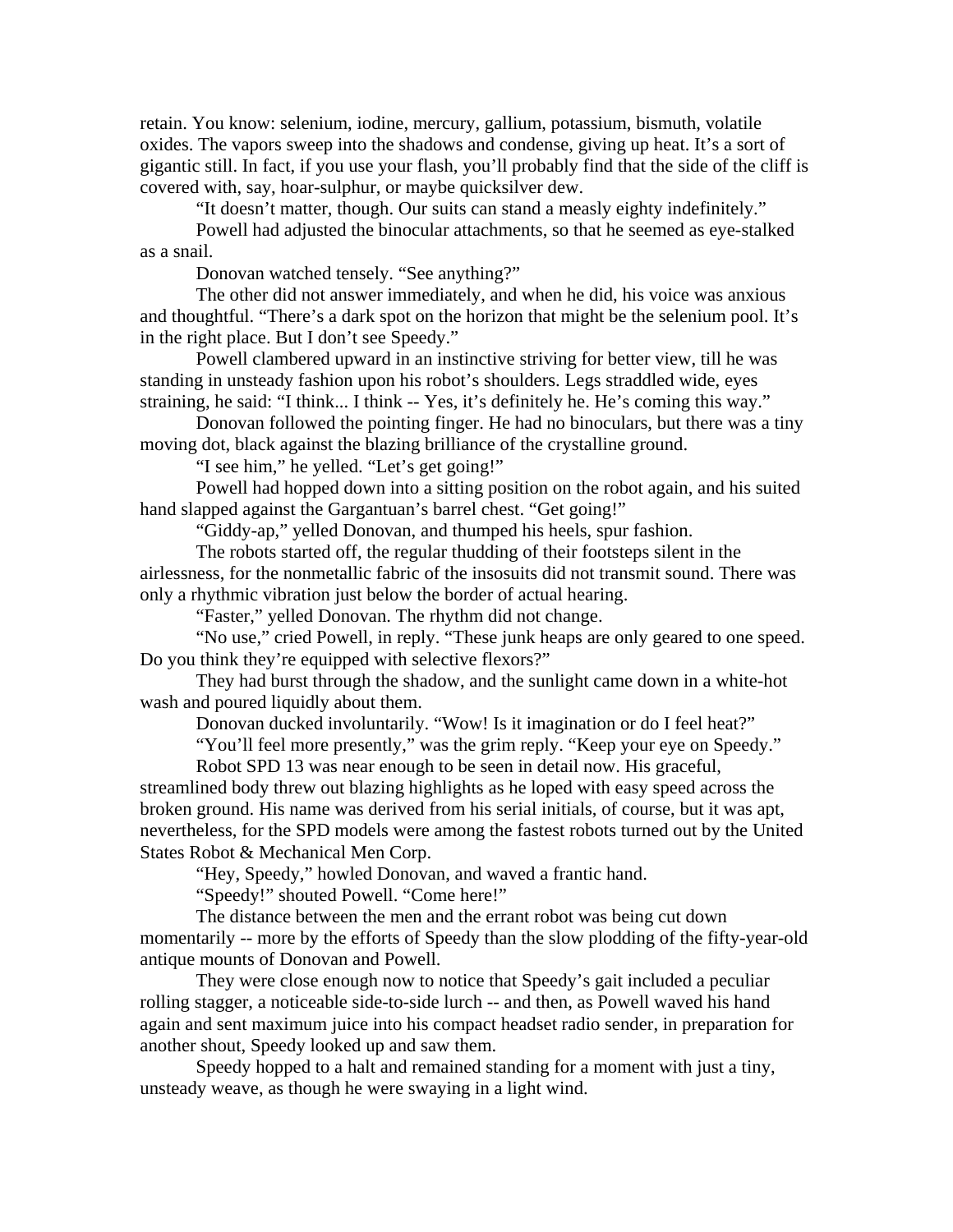Powell yelled: "All right, Speedy. Come here, boy."

 Whereupon Speedy's robot voice sounded in Powell's earphones for the first time.

 It said: "Hot dog, let's play games. You catch me and I catch you; no love can cut our knife in two. For I'm Little Buttercup, sweet Little Buttercup. Whoops!" Turning on his heel, he sped off in the direction from which he had come, with a speed and fury that kicked up gouts of baked dust.

 And his last words as he receded into the distance were, "There grew a little flower 'neath a great oak tree," followed by a curious metallic clicking that might have been a robotic equivalent of a hiccup.

 Donovan said weakly: "Where did he pick up the Gilbert and Sullivan? Say, Greg, he... he's drunk or something."

 "If you hadn't told me," was the bitter response, "I'd never realize it. Let's get back to the cliff. I'm roasting."

 It was Powell who broke the desperate silence. "In the first place," he said, "Speedy isn't drunk -- not in the human sense -- because he's a robot, and robots don't get drunk. However, there's something wrong with him which is the robotic equivalent of drunkenness"

 "To me, he's drunk," stated Donovan, emphatically, "and all I know is that he thinks we're playing games. And we're not. It's a matter of life and very gruesome death."

 "All right. Don't hurry me. A robot's only a robot. Once we find out what's wrong with him, we can fix it and go on."

"Once," said Donovan, sourly.

 Powell ignored him. "Speedy is perfectly adapted to normal Mercurian environment. But this region" -- and his arm swept wide -- "is definitely abnormal. There's our clue. Now where do these crystals come from? They might have formed from a slowly cooling liquid; but where would you get liquid so hot that it would cool in Mercury's sun?"

"Volcanic action," suggested Donovan, instantly, and Powell's body tensed.

 "Out of the mouths of sucklings," he said in a small, strange voice and remained very still for five minutes.

 Then, he said, "Listen, Mike, what did you say to Speedy when you sent him after the selenium?"

 Donovan was taken aback. "Well damn it -- I don't know. I just told him to get it."

"Yes, I know, but how? Try to remember the exact words."

 "I said... uh... I said: 'Speedy, we need some selenium. You can get it such-andsuch a place. Go get it -- that's all. What more did you want me to say?"

"You didn't put any urgency into the order, did you?"

"What for? It was pure routine."

 Powell sighed. "Well, it can't be helped now -- but we're in a fine fix." He had dismounted from his robot, and was sitting, back against the cliff. Donovan joined him and they linked arms: In the distance the burning sunlight seemed to wait cat-and-mouse for them, and just next them, the two giant robots were invisible but for the dull red of their photoelectric eyes that stared down at them, unblinking, unwavering and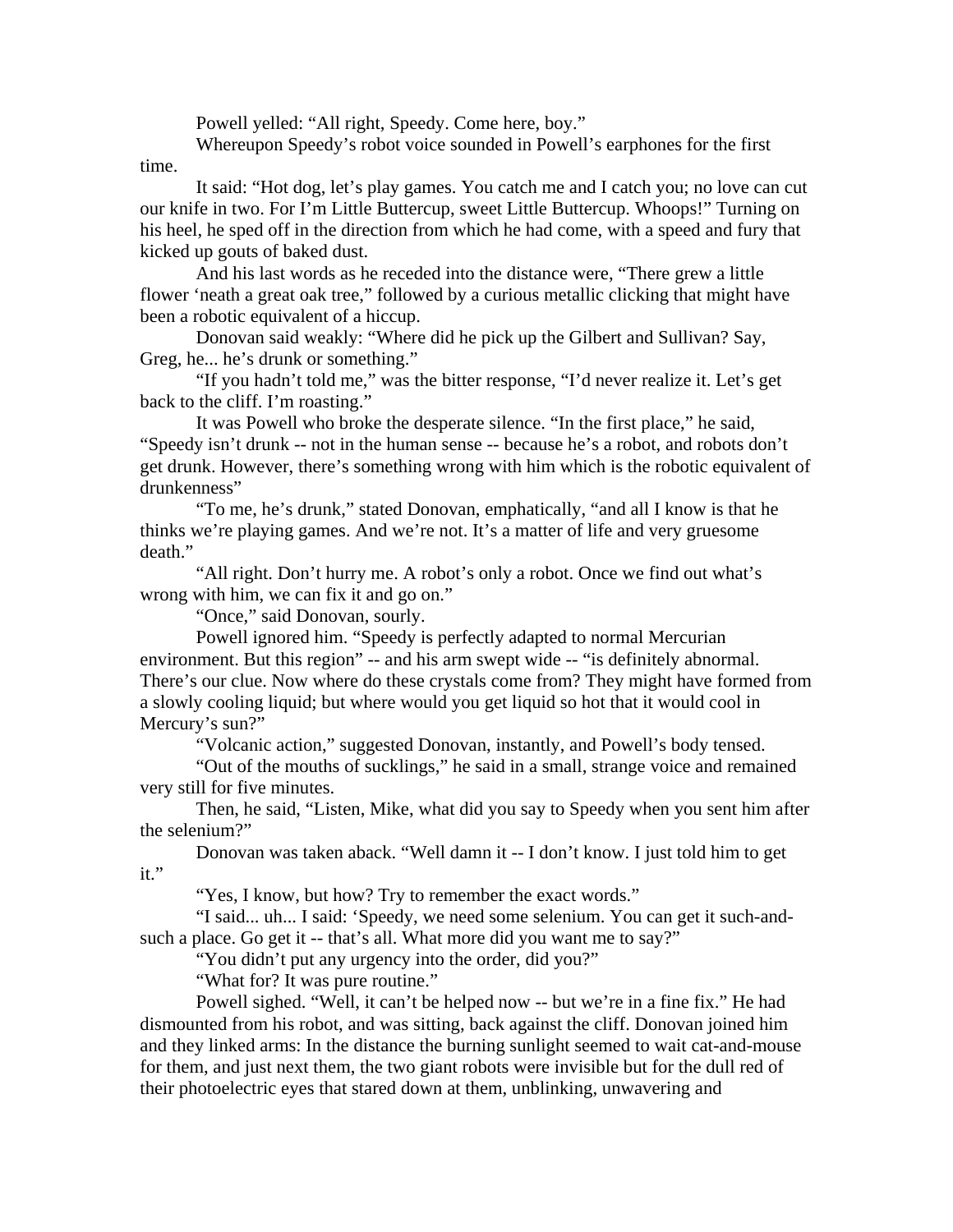#### unconcerned.

 Unconcerned! As was all this poisonous Mercury, as large in jinx as it was small in size.

 Powell's radio voice was tense in Donovan's ear: "Now, look, let's start with the three fundamental Rules of Robotics -- the three rules that are built most deeply into a robot's positronic brain." In the darkness, his gloved fingers ticked off each point.

 "We have: One, a robot may not injure a human being, or, through inaction, allow a human being to come to harm."

"Right!"

 "Two," continued Powell, "a robot must obey the orders given it by human beings except where such orders would conflict with the First Law."

"Right"

 "And three, a robot must protect its own existence as long as such protection does not conflict with the First or Second Laws."

"Right! Now where are we?"

 "Exactly at the explanation. The conflict between the various rules is ironed out by the different positronic potentials in the brain. We'll say that a robot is walking into danger and knows it. The automatic potential that Rule 3 sets up turns him back. But suppose you order him to walk into that danger. In that case, Rule 2 sets up a counterpotential higher than the previous one and the robot follows orders at the risk of existence."

"Well, I know that. What about it?"

 "Let's take Speedy's case. Speedy is one of the latest models, extremely specialized, and as expensive as a battleship. It's not a thing to be lightly destroyed" "So?"

 "So Rule 3 has been strengthened -- that was specifically mentioned, by the way, in the advance notices on the SPD models -- so that his allergy to danger is unusually high. At the same time, when you sent him out after the selenium, you gave him his order casually and without special emphasis, so that the Rule 2 potential set-up was rather weak. Now, hold on; I'm just stating facts."

"All right, go ahead. I think I get it."

 "You see how it works, don't you? There's some sort of danger centering at the selenium pool. It increases as he approaches, and at a certain distance from it the Rule 3 potential, unusually high to start with, exactly balances the Rule 2 potential, unusually low to start with."

 Donovan rose to his feet in excitement. " And it strikes an equilibrium. I see. Rule 3 drives him back and Rule 2 drives him forward--"

 "So he follows a circle around the selenium pool, staying on the locus of all points of potential equilibrium. And unless we do something about it, he'll stay on that circle forever, giving us the good old runaround." Then, more thoughtfully: "And that, by the way, is what makes him drunk. At potential equilibrium, half the positronic paths of his brain are out of kilter. I'm not a robot specialist, but that seems obvious. Probably he's lost control of just those parts of his voluntary mechanism that a human drunk has. Ve-eery pretty."

"But what's the danger? If we knew what he was running from--"?

"You suggested it. Volcanic action. Somewhere right above the selenium pool is a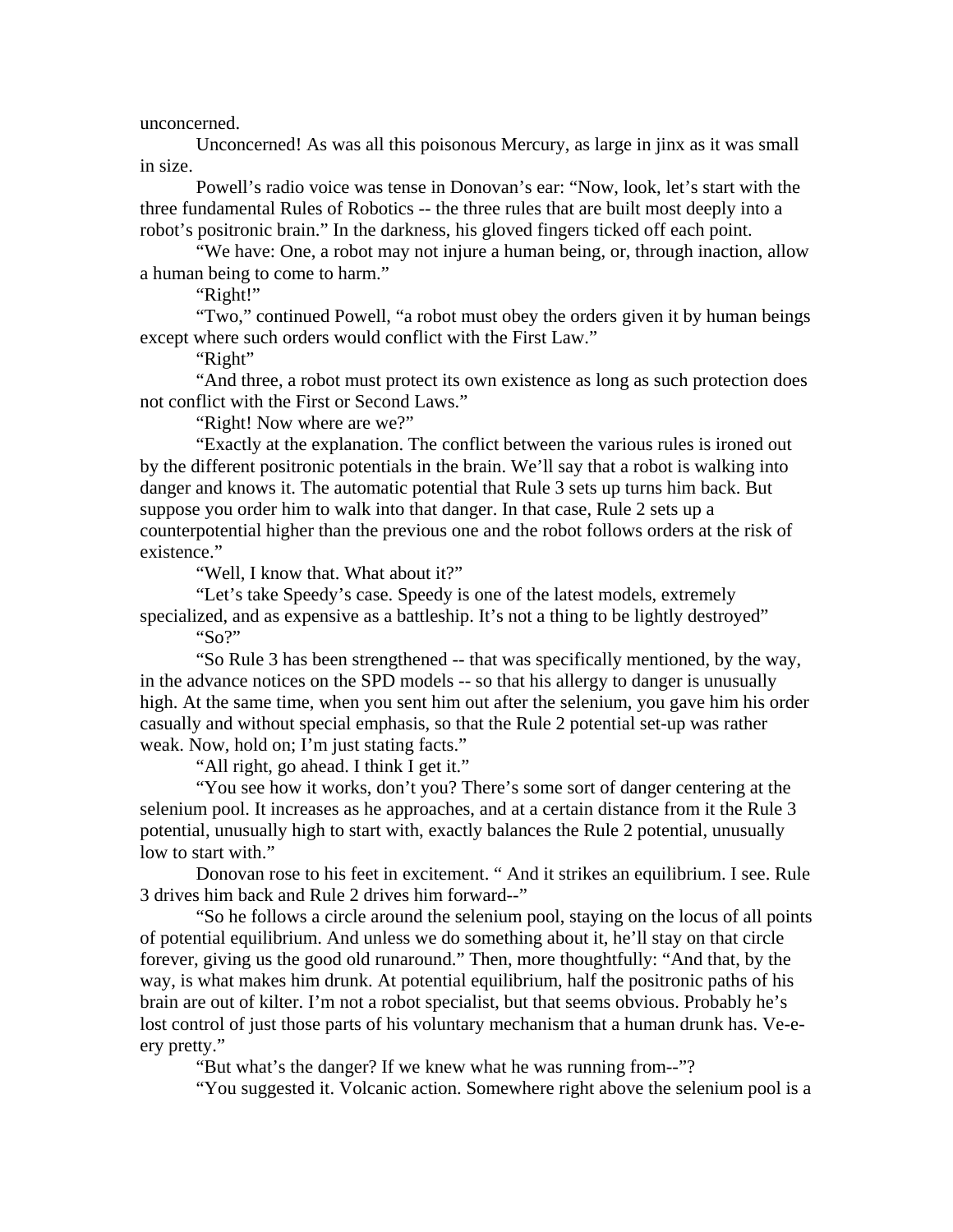seepage of gas from the bowels of Mercury. Sulphur dioxide, carbon dioxide -- and carbon monoxide. Lots of it and at this temperature."

 Donovan gulped audibly. "Carbon monoxide plus iron gives the volatile iron carbonyl."

 "And a robot," added Powell, "is essentially iron." Then, grimly: "There's nothing like deduction. We've determined everything about our problem but the solution. We can't get the selenium ourselves. It's still too far. We can't send these robot horses, because they can't go themselves, and they can't carry us fast enough to keep us from crisping. And we can't catch Speedy, because the dope thinks we're playing games, and he can run sixty miles to our four."

 "If one of us goes," began Donovan, tentatively, "and comes back cooked, there'll still be the other."

 "Yes," came the sarcastic reply, "it would be a most tender sacrifice -- except that a person would be in no condition to give orders before he ever reached the pool, and I don't think the robots would ever turn back to the cliff without orders. Figure it out! We're two or three miles from the pool -- call it two -- the robot travels at four miles an hour; and we can last twenty minutes in our suits. It isn't only the heat, remember. Solar radiation out here in the ultraviolet and below is poison."

"Um-m-m," said Donovan, "ten minutes short."

 "As good as an eternity. And another thing, in order for Rule 3 potential to have stopped Speedy where it did, there must be an appreciable amount of carbon monoxide in the metal-vapor atmosphere -- and there must be an appreciable corrosive action therefore. He's been out hours now -- and how do we know when a knee joint, for instance, won't be thrown out of kilter and keel him over. It's not only a question of thinking -- we've got to think fast!"

Deep, dark, dank, dismal silence!

 Donovan broke it, voice trembling in an effort to keep itself emotionless. He said: "As long as we can't increase Rule 2 potential by giving further orders, how about working the other way? If we increase the danger, we increase Rule 3 potential and drive him backward."

Powell's visiplate had turned toward him in a silent question.

"You see," came the cautious explanation, "all we need to do to drive him out of his rut is to increase the concentration of carbon monoxide in his vicinity. Well, back at the Station there's a complete analytical laboratory."

"Naturally," assented Powell. "It's a Mining Station."

"All right. There must be pounds of oxalic acid for calcium precipitations."

"Holy space! Mike, you're a genius."

 "So-so," admitted Donovan, modestly. "It's just a case of remembering that oxalic acid on heating decomposes into carbon dioxide, water, and good old carbon monoxide. College chem, you know."

 Powell was on his feet and had attracted the attention of one of the monster robots by the simple expedient of pounding the machine's thigh.

"Hey," he shouted, "can you throw?"

"Master?"

 "Never mind." Powell damned the robot's molasses-slow brain. He scrabbled up a jagged brick-size rock. "Take this," he said, "and hit the patch of bluish crystals just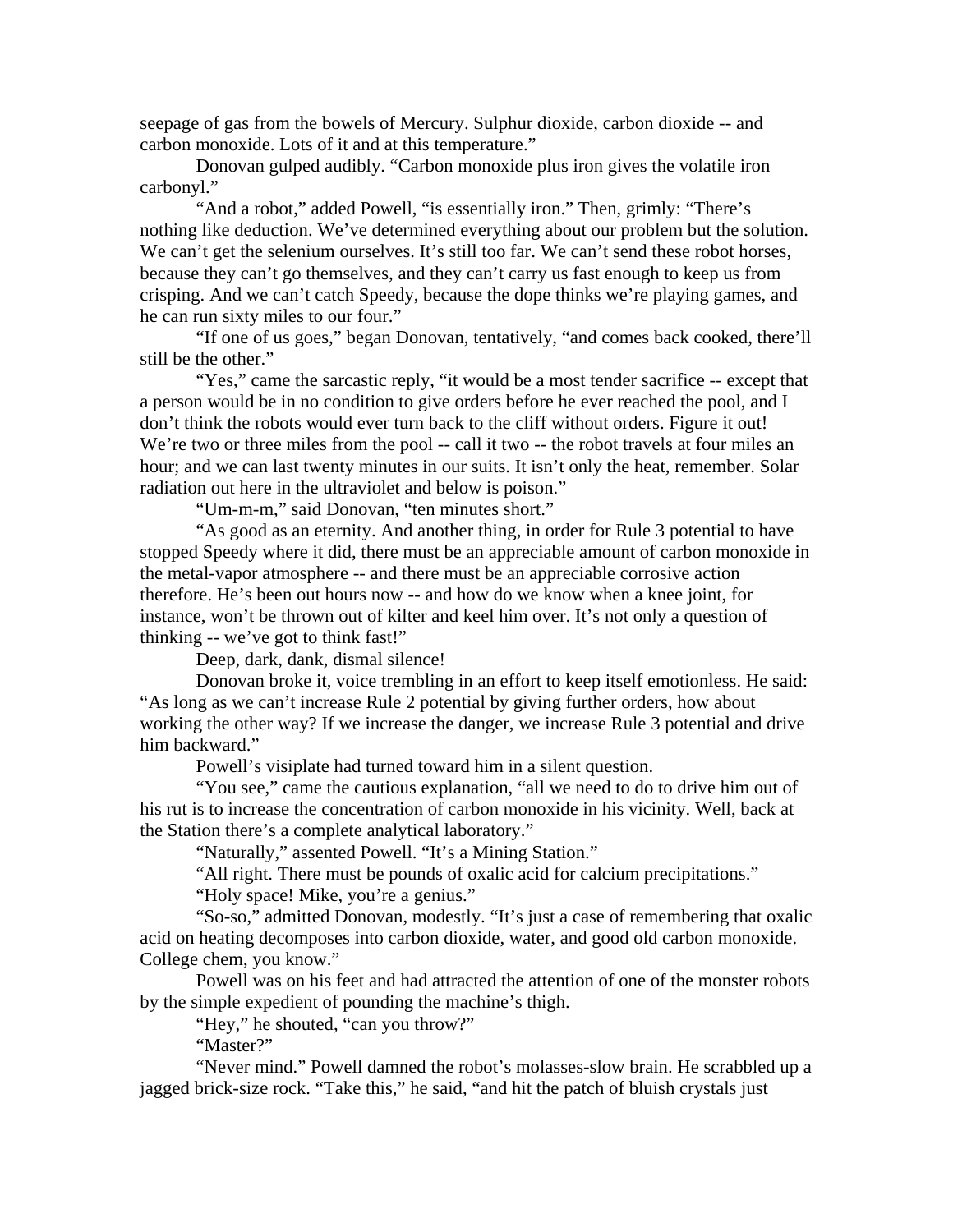across the crooked fissure. You see it?"

 Donovan pulled at his shoulder. "Too far, Greg. It's almost half a mile off." "Quiet," replied Powell. "It's a case of Mercurian gravity and a steel throwing arm. Watch, will you?"

 The robot's eyes were measuring the distance with machinely accurate stereoscopy. His arm adjusted itself to the weight of the missile and drew back. In the darkness, the robot's motions went unseen, but there was a sudden thumping sound as he shifted his weight, and seconds later the rock flew blackly into the sunlight. There was no air resistance to slow it down, nor wind to turn it aside -- and when it hit the ground it threw up crystals precisely in the center of the "blue patch."

Powell yelled happily and shouted, "Let's go back after the oxalic acid, Mike."

 And as they plunged into the ruined substation on the way back to the tunnels, Donovan said grimly: "Speedy's been hanging about on this side of the selenium pool, ever since we chased after him. Did you see him?"

"Yes."

"I guess he wants to play games. Well, we'll play him games!"

 They were back hours later, with three-liter jars of the white chemical and a pair of long faces. The photocell banks were deteriorating more rapidly than had seemed likely. The two steered their robots into the sunlight and toward the waiting Speedy in silence and with grim purpose.

 Speedy galloped slowly toward them. "Here we are again. Whee! I've made a little list, the piano organist; all people who eat peppermint and puff it in your face."

"We'll puff something in your face," muttered Donovan. "He's limping, Greg."

 "I noticed that," came the low, worried response. "The monoxide'll get him yet, if we don't hurry."

 They were approaching cautiously now, almost sidling, to refrain from setting off the thoroughly irrational robot. Powell was too far off to tell, of course, but even already he could have sworn the crack-brained Speedy was setting himself for a spring.

"Let her go," he gasped. "Count three! One- two-"

 Two steel arms drew back and snapped forward simultaneously and two glass jars whirled forward in towering parallel arcs, gleaming like diamonds in the impossible sun. And in a pair of soundless puffs, they hit the ground behind Speedy in crashes that sent the oxalic acid flying like dust.

In the full heat of Mercury's sun, Powell knew it was fizzing like soda water.

 Speedy turned to stare, then backed away from it slowly -- and as slowly gathered speed. In fifteen seconds, he was leaping directly toward the two humans in an unsteady canter.

 Powell did not get Speedy's words just then, though he heard something that resembled, "Lover's professions when uttered in Hessians."

 He turned away. "Back to the cliff, Mike. He's out of the rut and he'll be taking orders now. I'm getting hot."

 They jogged toward the shadow at the slow monotonous pace of their mounts, and it was not until they had entered it and felt the sudden coolness settle softly about them that Donovan looked back. "Greg!"

Powell looked and almost shrieked. Speedy was moving slowly now -- so slowly -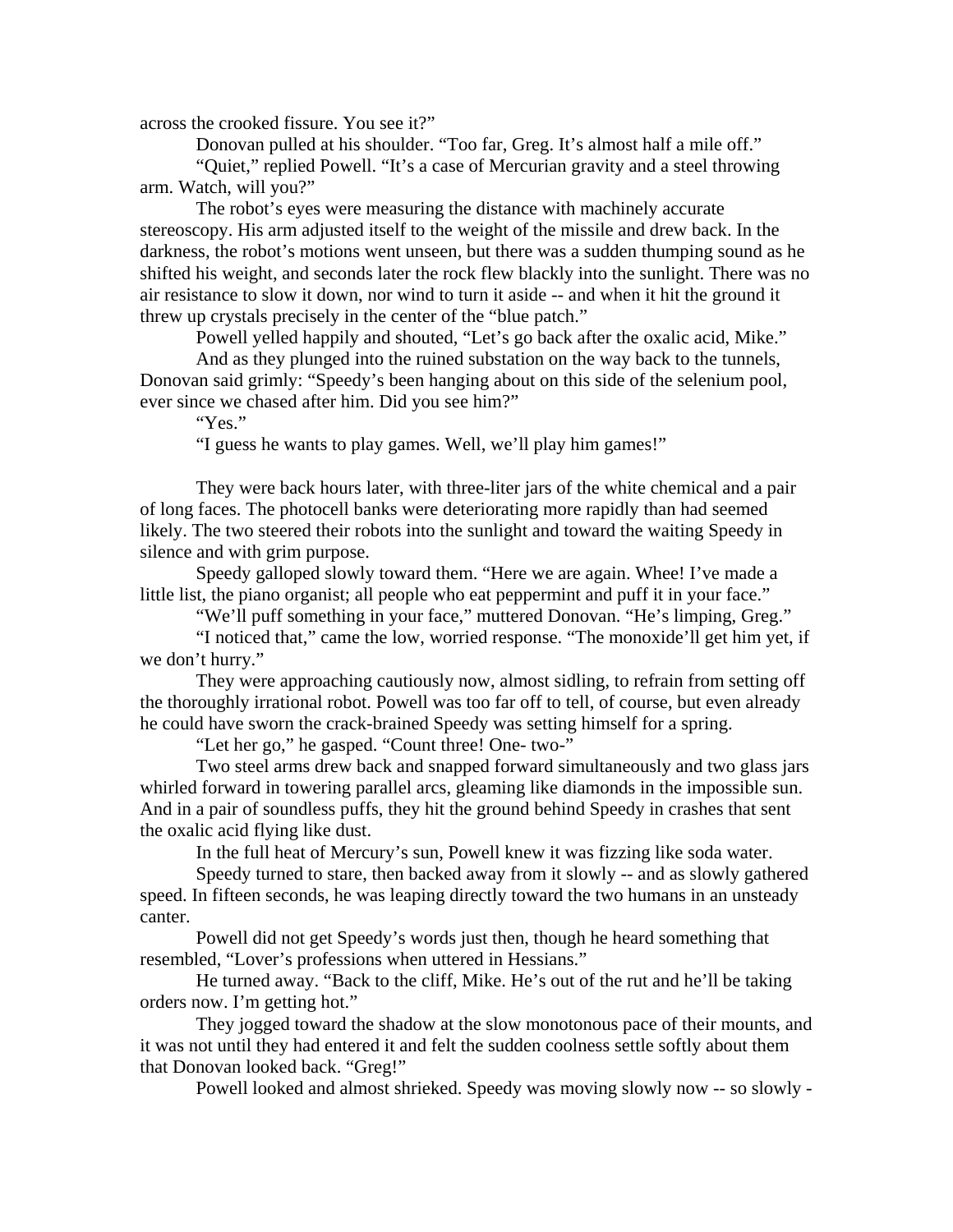- and in the wrong direction. He was drifting; drifting back into his rut; and he was picking up speed. He looked dreadfully close, and dreadfully unreachable, in the binoculars.

 Donovan shouted wildly, "After him!" and thumped his robot into its pace, but Powell called him back.

"You won't catch him, Mike -- it's no use." He fidgeted on his robot's shoulders and clenched his fist in tight impotence. "Why the devil do I see these things five seconds after it's all over? Mike, we've wasted hours."

 "We need more oxalic acid," declared Donovan, stolidly. "The concentration wasn't high enough."

 "Seven tons of it wouldn't have been enough -- and we haven't the hours to spare to get it, even if it were, with the monoxide chewing him away. Don't you see what it is, Mike?"

And Donovan said flatly, "No."

 "We were only establishing new equilibriums. When we create new monoxide and increase Rule 3 potential, he moves backward till he's in balance again -- and when the monoxide drifted away, he moved forward, and again there was balance."

 Powell's voice sounded thoroughly wretched. "It's the same old runaround. We can push at Rule 2 and pull at Rule 3 and we can't get anywhere -- we can only change the position of balance. We've got to get outside both rules." And then he pushed his robot closer to Donovan's so that they were sitting face-to-face, dim shadows in the darkness, and he whispered, "Mike!"

 "Is it the finish?" -- dully. "I suppose we go back to the Station, wait for the banks to fold, shake hands, take cyanide, and go out like gentlemen." He laughed shortly.

 "Mike," repeated Powell earnestly, "we've got to get Speedy." "I know."

"Mike," once more, and Powell hesitated before continuing. "There's always Rule 1. I thought of it -- earlier -- but it's desperate."

Donovan looked up and his voice livened. "We're desperate."

 "All right. According to Rule 1, a robot can't see a human come to harm because of his own inaction. Two and 3 can't stand against it. They can't, Mike."

"Even when the robot is half cra-- Well, he's drunk. You know he is."

"It's the chances you take."

"Cut it. What are you going to do?"

 "I'm going out there now and see what Rule 1 will do. If it won't break the balance, then what the devil -- it's either now or three-four days from now."

 "Hold on, Greg. There are human rules of behavior, too. You don't go out there just like that. Figure out a lottery, and give me my chance."

 "All right. First to get the cube of fourteen goes." And almost immediately, "Twenty-seven forty-four!"

 Donovan felt his robot stagger at a sudden push by Powell's mount and then Powell was off into the sunlight. Donovan opened his mouth to shout, and then clicked it shut. Of course, the damn fool had worked out the cube of fourteen in advance, and on purpose. Just like him.

The sun was hotter than ever and Powell felt a maddening itch in the small of his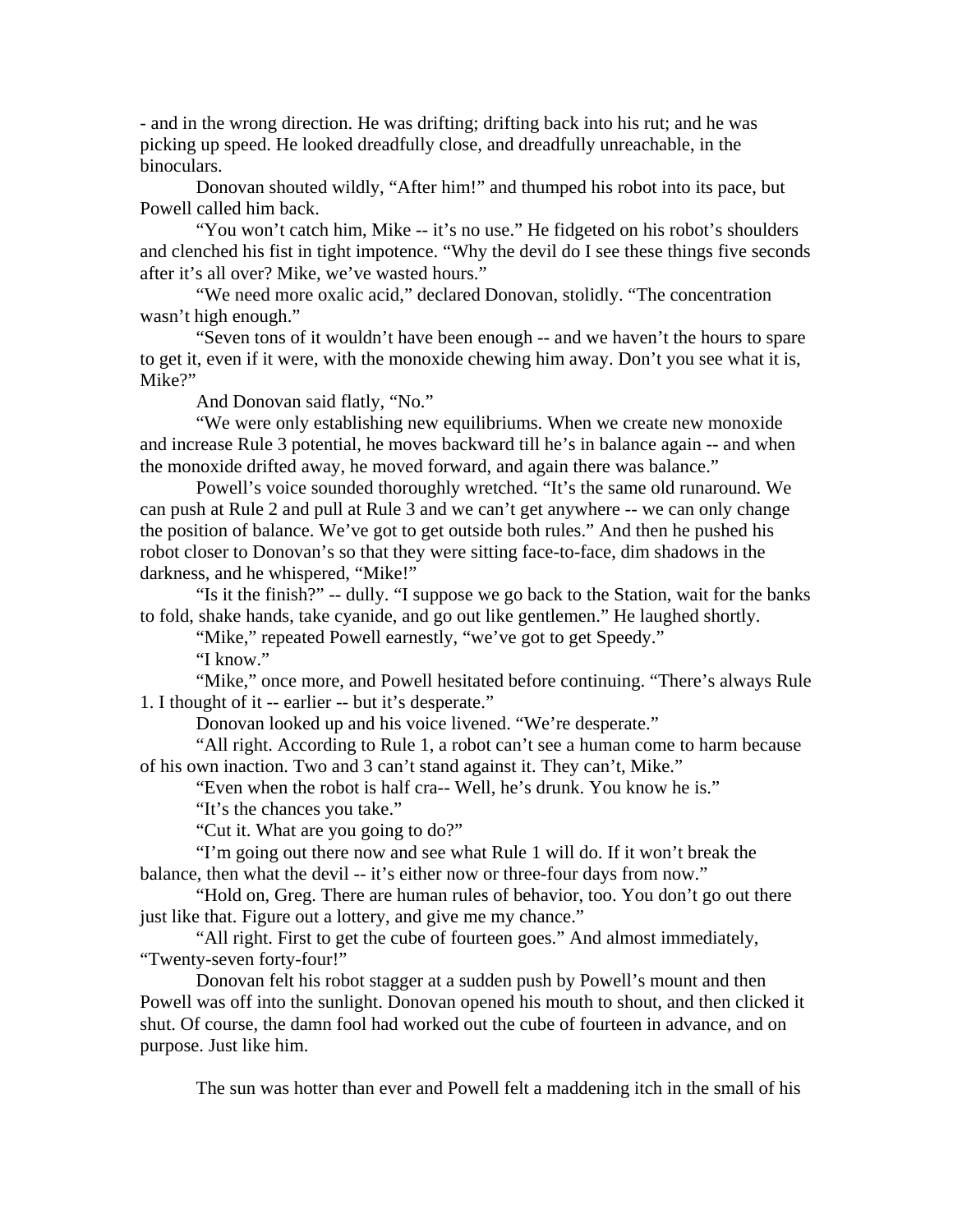back. Imagination, probably, or perhaps hard radiation beginning to tell even through the insosuit.

 Speedy was watching him, without a word of Gilbert and Sullivan gibberish as greeting. Thank God for that! But he daren't get too close.

 He was three hundred yards away when Speedy began backing, a step at a time, cautiously -- and Powell stopped. He jumped from his robot's shoulders and landed on the crystalline ground with a light thump and a flying of jagged fragments.

 He proceeded on foot, the ground gritty and slippery to his steps, the low gravity causing him difficulty. The soles of his feet tickled with warmth. He cast one glance over his shoulder at the blackness of the cliff's shadow and realized that he had come too far to return -- either by himself or by the help of his antique robot. It was Speedy or nothing now, and the knowledge of that constricted his chest.

Far enough! He stopped.

"Speedy," he called. "Speedy!"

 The sleek, modern robot ahead of him hesitated and halted his backward steps, then resumed them.

 Powell tried to put a note of pleading into his voice, and found it didn't take much acting. "Speedy, I've got to get back to the shadow or the sun'll get me. It's life or death, Speedy. I need you."

 Speedy took one step forward and stopped. He spoke, but at the sound Powell groaned, for it was, "When you're lying awake with a dismal headache and repose is tabooed--" It trailed off there, and Powell took time out for some reason to murmur, "Iolanthe."

 It was roasting hot! He caught a movement out of the corner of his eye, and whirled dizzily; then stared in utter astonishment, for the monstrous robot on which he had ridden was moving -- moving toward him, and without a rider.

 He was talking: "Pardon, Master. I must not move without a Master upon me, but you are in danger."

 Of course, Rule 1 potential above everything. But he didn't want that clumsy antique; he wanted Speedy. He walked away and motioned frantically: "I order you to stay away. I order you to stop!"

 It was quite useless. You could not beat Rule 1 potential. The robot said stupidly, "You are in danger, Master."

 Powell looked about him desperately. He couldn't see clearly. His brain was in a heated whirl; his breath scorched when he breathed, and the ground all about him was a shimmering haze.

 He called a last time, desperately: "Speedy! I'm dying, damn you! Where are you? Speedy, I need you."

 He was still stumbling backward in a blind effort to get away from the giant robot he didn't want, when he felt steel fingers on his arms, and a worried, apologetic voice of metallic timbre in his ears.

 "Holy smokes, boss; what are you doing here? And what am I doing -- I'm so confused --"

 "Never mind," murmured Powell, weakly. "Get me to the shadow of the cliff - and hurry!" There was one last feeling of being lifted into the air and a sensation of rapid motion and burning heat, and he passed out.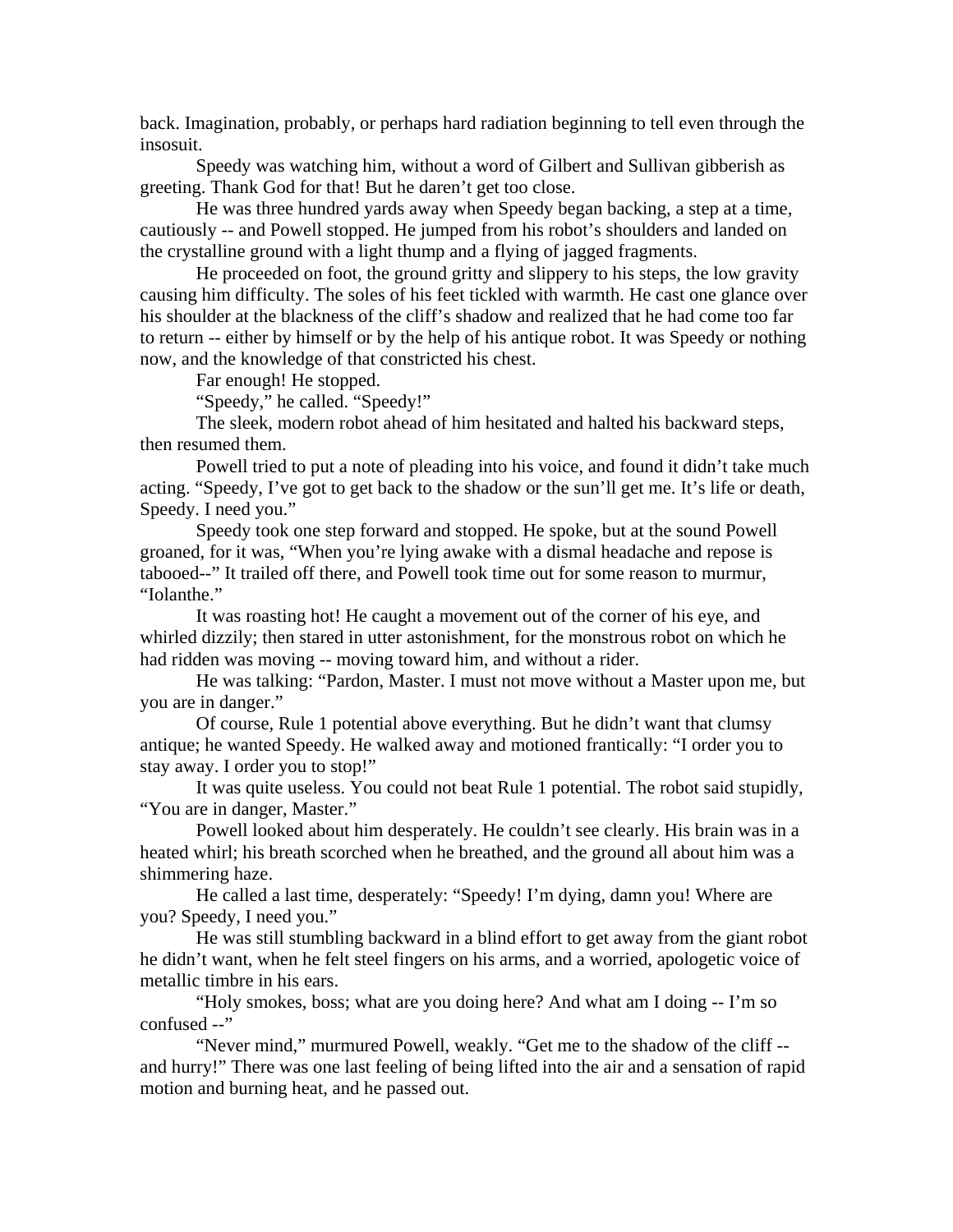He woke with Donovan bending over him and smiling anxiously. "How are you, Greg?"

"Fine!" came the response, "Where's Speedy?"

 "Right here. I sent him out to one of the other selenium pools -- with orders to get that selenium at all cost this time. He got it back in forty-two minutes and three seconds. I timed him. He still hasn't finished apologizing for the runaround he gave us. He's scared to come near you for fear of what you'll say."

 "Drag him over," ordered Powell. "It wasn't his fault." He held out a hand and gripped Speedy's metal paw. "It's O.K., Speedy." Then, to Donovan, "You know, Mike, I was just thinking--"

"Yes!"

 "Well," -- he rubbed his face -- the air was so delightfully cool, "you know that when we get things set up here and Speedy put through his Field Tests, they're going to send us to the Space Stations next--"

"No!"

 "Yes! At least that's what old lady Calvin told me just before we left, and I didn't say anything about it, because I was going to fight the whole idea."

"Fight it?" cried Donovan. "But --"

 "I know. It's all right with me now. Two hundred seventy-three degrees Centigrade below zero. Won't it be a pleasure?"

"Space Station," said Donovan, "here I come."

### **Reason**

HALF A YEAR LATER, THE BOYS HAD CHANGED their minds. The flame of a giant sun had given way to the soft blackness of space but external variations mean little in the business of checking the workings of experimental robots. Whatever the background, one is face to face with an inscrutable positronic brain, which the slide-rule geniuses say should work thus-and-so.

 Except that they don't. Powell and Donovan found that out after they had been on the Station less than two weeks.

 Gregory Powell spaced his words for emphasis, "One week ago, Donovan and I put you together." His brows furrowed doubtfully and he pulled the end of his brown mustache.

 It was quiet in the officer's room on Solar Station #5 -- except for the soft purring of the mighty Beam Director somewhere far below.

 Robot QT-1 sat immovable. The burnished plates of his body gleamed in the Luxites and the glowing red of the photoelectric cells that were his eyes, were fixed steadily upon the Earthman at the other side of the table.

 Powell repressed a sudden attack of nerves. These robots possessed peculiar brains. Oh, the three Laws of Robotics held. They had to. All of U. S. Robots, from Robertson himself to the new floor-sweeper, would insist on that. So QT-1 was safe! And yet the QT models were the first of their kind, and this was the first of the QT's. Mathematical squiggles on paper were not always the most comforting protection against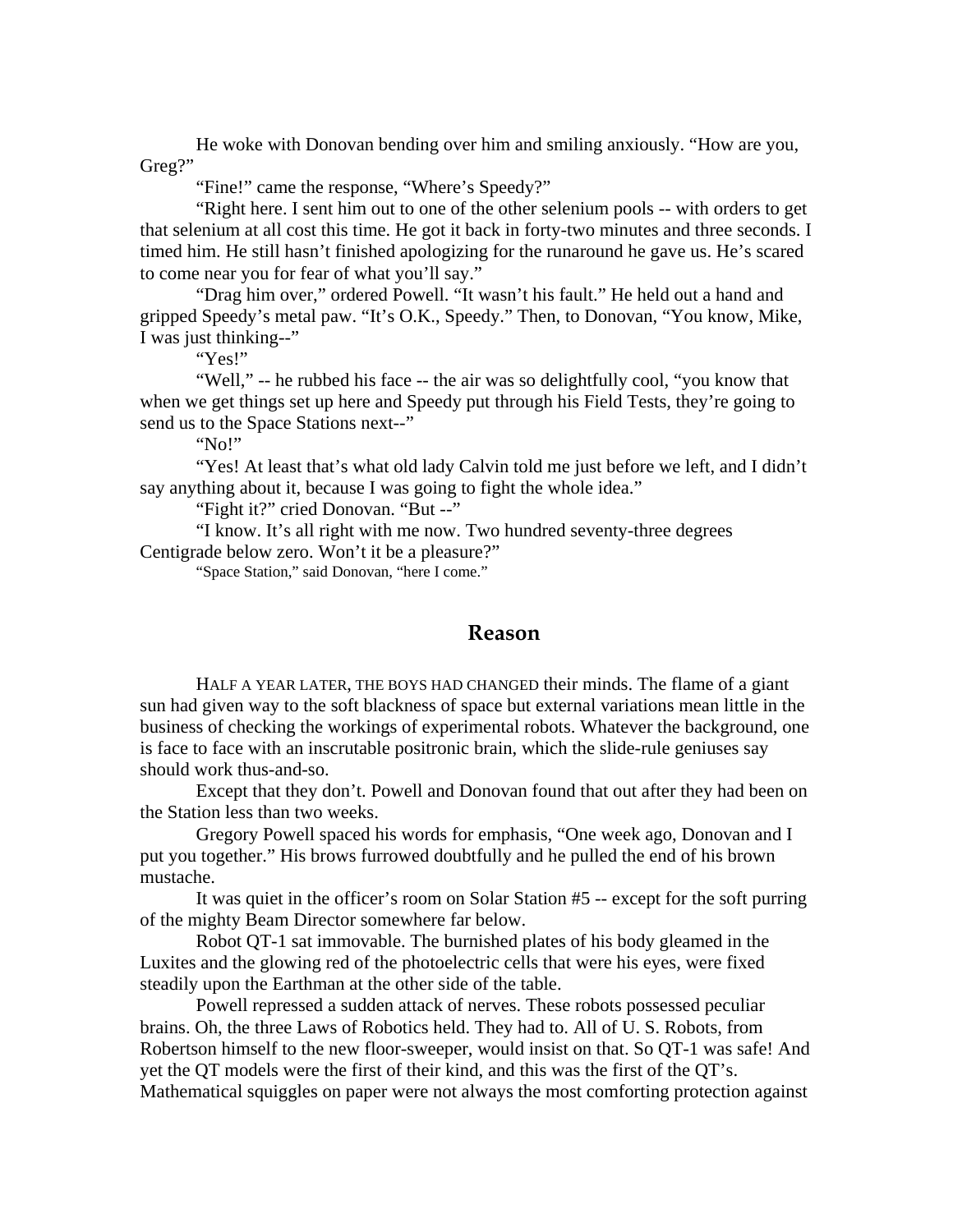robotic fact.

 Finally, the robot spoke. His voice carried the cold timbre inseparable from a metallic diaphragm, "Do you realize the seriousness of such a statement, Powell?"

 "Something made you, Cutie," pointed out Powell. "You admit yourself that your memory seems to spring full-grown from an absolute blankness of a week ago. I'm giving you the explanation. Donovan and I put you together from the parts shipped us."

 Cutie gazed upon his long, supple fingers in an oddly human attitude of mystification, "It strikes me that there should be a more satisfactory explanation than that. For you to make me seems improbable."

The Earthman laughed quite suddenly, "In Earth's name, why?"

 "Call it intuition. That's all it is so far. But I intend to reason it out, though. A chain of valid reasoning can end only with the determination of truth, and I'll stick till I get there."

 Powell stood up and seated himself at the table's edge next to the robot. He felt a sudden strong sympathy for this strange machine. It was not at all like the ordinary robot, attending to his specialized task at the station with the intensity of a deeply ingrooved positronic path.

 He placed a hand upon Cutie's steel shoulder and the metal was cold and hard to the touch.

 "Cutie," he said, "I'm going to try to explain something to you. You're the first robot who's ever exhibited curiosity as to his own existence -- and I think the first that's really intelligent enough to understand the world outside. Here, come with me."

 The robot rose erect smoothly and his thickly sponge-rubber soled feet made no noise as he followed Powell. The Earthman touched a button and a square section of the wall flickered aside. The thick, clear glass revealed space -- star speckled.

"I've seen that in the observation ports in the engine room," said Cutie.

"I know," said Powell. "What do you think it is?"

 "Exactly what it seems -- a black material just beyond this glass that is spotted with little gleaming dots. I know that our director sends out beams to some of these dots, always to the same ones -- and also that these dots shift and that the beams shift with them. That is all."

 "Good! Now I want you to listen carefully. The blackness is emptiness vast emptiness stretching out infinitely. The little, gleaming dots are huge masses of energyfilled matter. They are globes, some of them millions of miles in diameter and for comparison; this station is only one mile across. They seem so tiny because they are incredibly far off.

 "The dots to which our energy beams are directed are nearer and much smaller. They are cold and hard and human beings like myself live upon their surfaces -- many billions of them. It is from one of these worlds that Donovan and I come. Our beams feed these worlds energy drawn from one of those huge incandescent globes that happens to be near us. We call that globe the Sun and it is on the other side of the station where you can't see it."

 Cutie remained motionless before the port, like a steel statue. His head did not turn as he spoke, "Which particular dot of light do you claim to come from?"

 Powell searched, "There it is, the very bright one in the corner, we call it Earth." He grinned. "Good old Earth. There are three billions of us there, Cutie -- and in about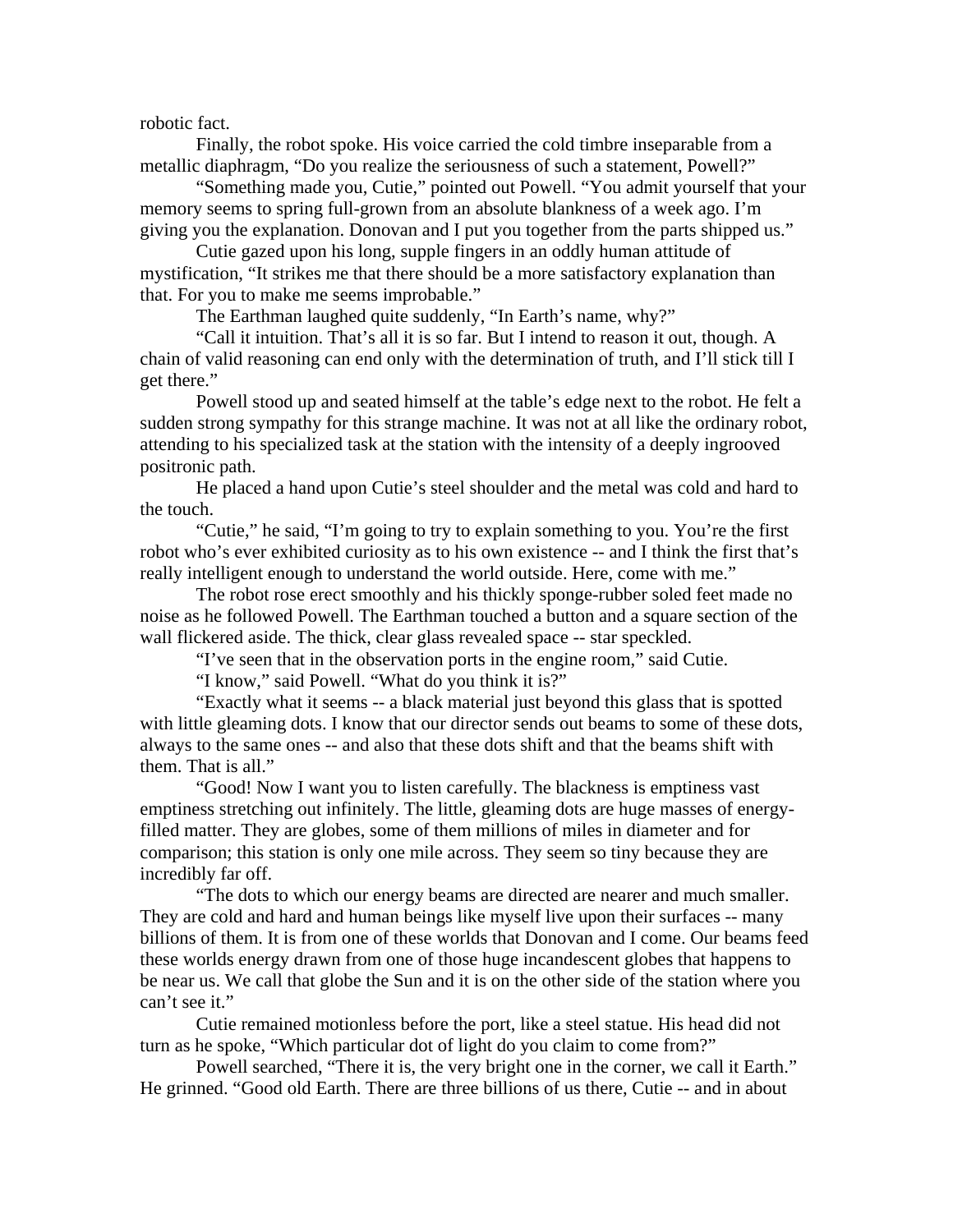two weeks I'll be back there with them"

 And then, surprisingly enough, Cutie hummed abstractedly. There was no tune to it, but it possessed a curious twanging quality as of plucked strings. It ceased as suddenly as it had begun, "But where do I come in, Powell? You haven't explained my existence."

 "The rest is simple. When these stations were first established to feed solar energy to the planets, they were run by humans. However, the heat, the hard solar radiations, and the electron storms made the post a difficult one. Robots were developed to replace human labor and now only two human executives are required for each station. We are trying to replace even those, and that's where you come in. You're the highest type of robot ever developed and if you show the ability to run this station independently, no human need ever come here again except to bring parts for repairs."

 His hand went up and the metal visi-lid snapped back into place. Powell returned to the table and polished an apple upon his sleeve before biting into it.

 The red glow of the robot's eyes held him. "Do you expect me," said Cutie slowly, "to believe any such complicated, implausible hypothesis as you have just outlined? What do you take me for?"

 Powell sputtered apple fragments onto the table and turned red. "Why damn you, it wasn't a hypothesis. Those were facts"

 Cutie sounded grim, "Globes of energy millions of miles across! Worlds with three billion humans on them! Infinite emptiness! Sorry, Powell, but I don't believe it. I'll puzzle this thing out for myself. Good-by."

 He turned and stalked out of the room. He brushed past Michael Donovan on the threshold with a grave nod and passed down the corridor, oblivious to the astounded stare that followed him.

 Mike Donovan rumpled his red hair and shot an annoyed glance at Powell, "What was that walking junk yard talking about? What doesn't he believe?"

 The other dragged at his mustache bitterly. "He's a skeptic," was the bitter response. "He doesn't believe we made him or that Earth exists or space or stars."

"Sizzling Saturn, we've got a lunatic robot on our hands."

"He says he's going to figure it all out for himself."

 "Well, now," said Donovan sweetly, "I do hope he'll condescend to explain it all to me after he's puzzled everything out" Then, with sudden rage, "Listen! If that metal mess gives me any lip like that, I'll knock that chromium cranium right off its torso."

 He seated himself with a jerk and drew a paper-backed mystery novel out of his inner jacket pocket, "That robot gives me the willies anyway -- too damned inquisitive!"

 Mike Donovan growled from behind a huge lettuce-and-tomato sandwich as Cutie knocked gently and entered.

"Is Powell here?"

 Donovan's voice was muffled, with pauses for mastication, "He's gathering data on electronic stream functions. We're heading for a storm, looks like."

 Gregory Powell entered as he spoke, eyes on the graphed paper in his hands, and dropped into a chair. He spread the sheets out before him and began scribbling calculations. Donovan stared over his shoulder, crunching lettuce and dribbling breadcrumbs. Cutie waited silently.

Powell looked up, "The Zeta Potential is rising, but slowly. Just the same, the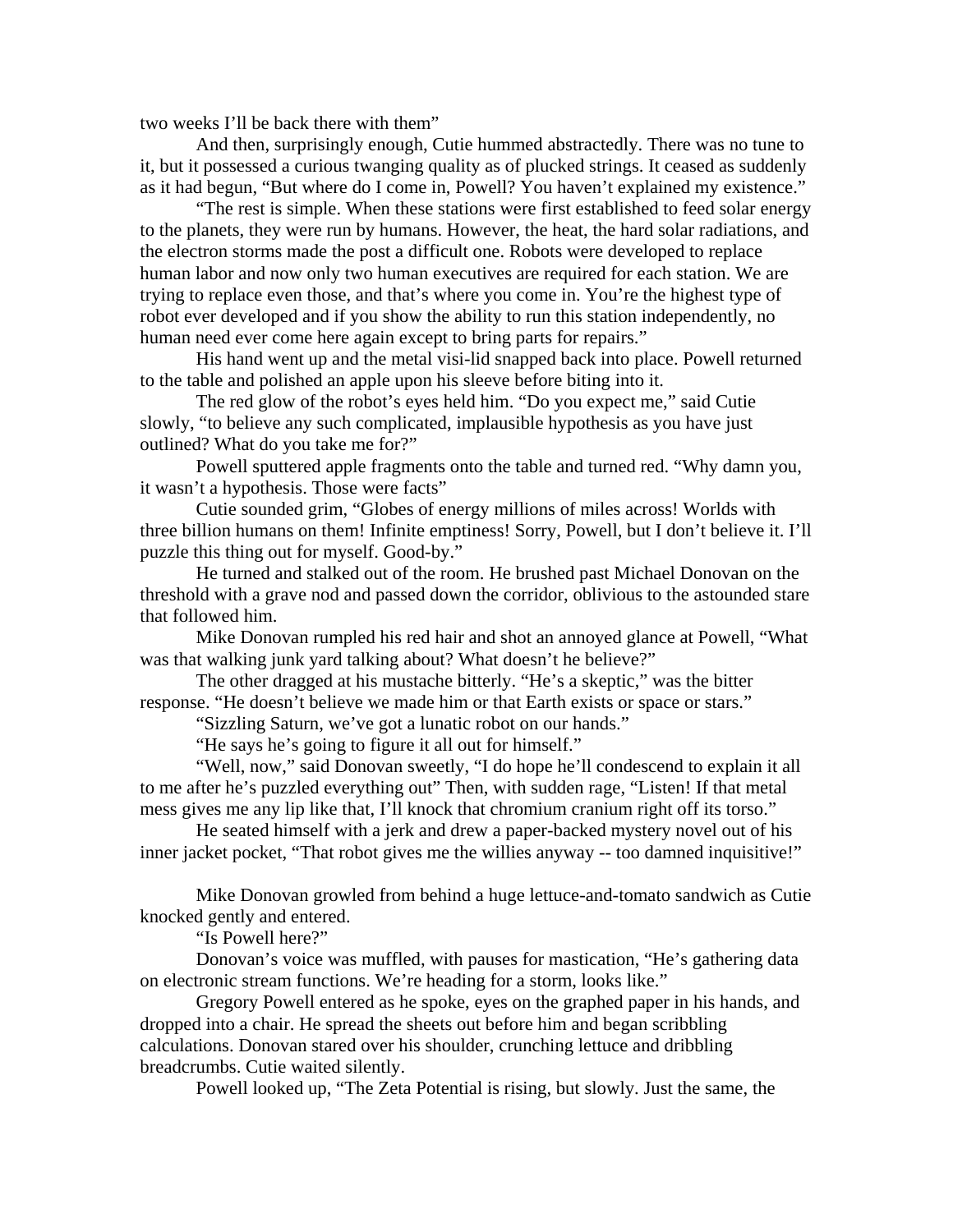stream functions are erratic and I don't know what to expect. Oh, hello, Cutie. I thought you were supervising the installation of the new drive bar."

 "It's done," said the robot quietly, "and so I've come to have a talk with the two of you"

 "Oh!" Powell looked uncomfortable. "Well, sit down. No, not that chair. One of the legs is weak and you're no lightweight."

The robot did so and said placidly, "I have come to a decision."

 Donovan glowered and put the remnants of his sandwich aside. "If it's on any of that screwy--"

The other motioned impatiently for silence, "Go ahead, Cutie. We're listening."

 "I have spent these last two days in concentrated introspection," said Cutie, "and the results have been most interesting. I began at the one sure assumption I felt permitted to make. I, myself, exist, because I think--"

Powell groaned, "Oh, Jupiter, a robot Descartes!"

 "Who's Descartes?" demanded Donovan. "Listen, do we have to sit here and listen to this metal maniac--"

"Keep quiet, Mike!"

 Cutie continued imperturbably, "And the question that immediately arose was: Just what is the cause of my existence?"

 Powell's jaw set lumpily. "You're being foolish. I told you already that we made you."

"And if you don't believe us," added Donovan, "we'll gladly take you apart!"

 The robot spread his strong hands in a deprecatory gesture, "I accept nothing on authority. A hypothesis must be backed by reason, or else it is worthless -- and it goes against all the dictates of logic to suppose that you made me."

 Powell dropped a restraining arm upon Donovan's suddenly bunched fist. "Just why do you say that?"

 Cutie laughed. It was a very inhuman laugh -- the most machine-like utterance he had yet given vent to. It was sharp and explosive, as regular as a metronome and as uninflected.

 "Look at you," he said finally. "I say this in no spirit of contempt, but look at you! The material you are made of is soft and flabby, lacking endurance and strength, depending for energy upon the inefficient oxidation of organic material -- like that." He pointed a disapproving finger at what remained of Donovan's sandwich. "Periodically you pass into a coma and the least variation in temperature, air pressure, humidity, or radiation intensity impairs your efficiency. You are *makeshift*.

 "I, on the other hand, am a finished product. I absorb electrical energy directly and utilize it with an almost one hundred percent efficiency. I am composed of strong metal, am continuously conscious, and can stand extremes of environment easily. These are facts which, with the self-evident proposition that no being can create another being superior to itself, smashes your silly hypothesis to nothing."

 Donovan's muttered curses rose into intelligibility as he sprang to his feet, rusty eyebrows drawn low. "All right, you son of a hunk of iron ore, if we didn't make you, who did?"

Cutie nodded gravely. "Very good, Donovan. That was indeed the next question.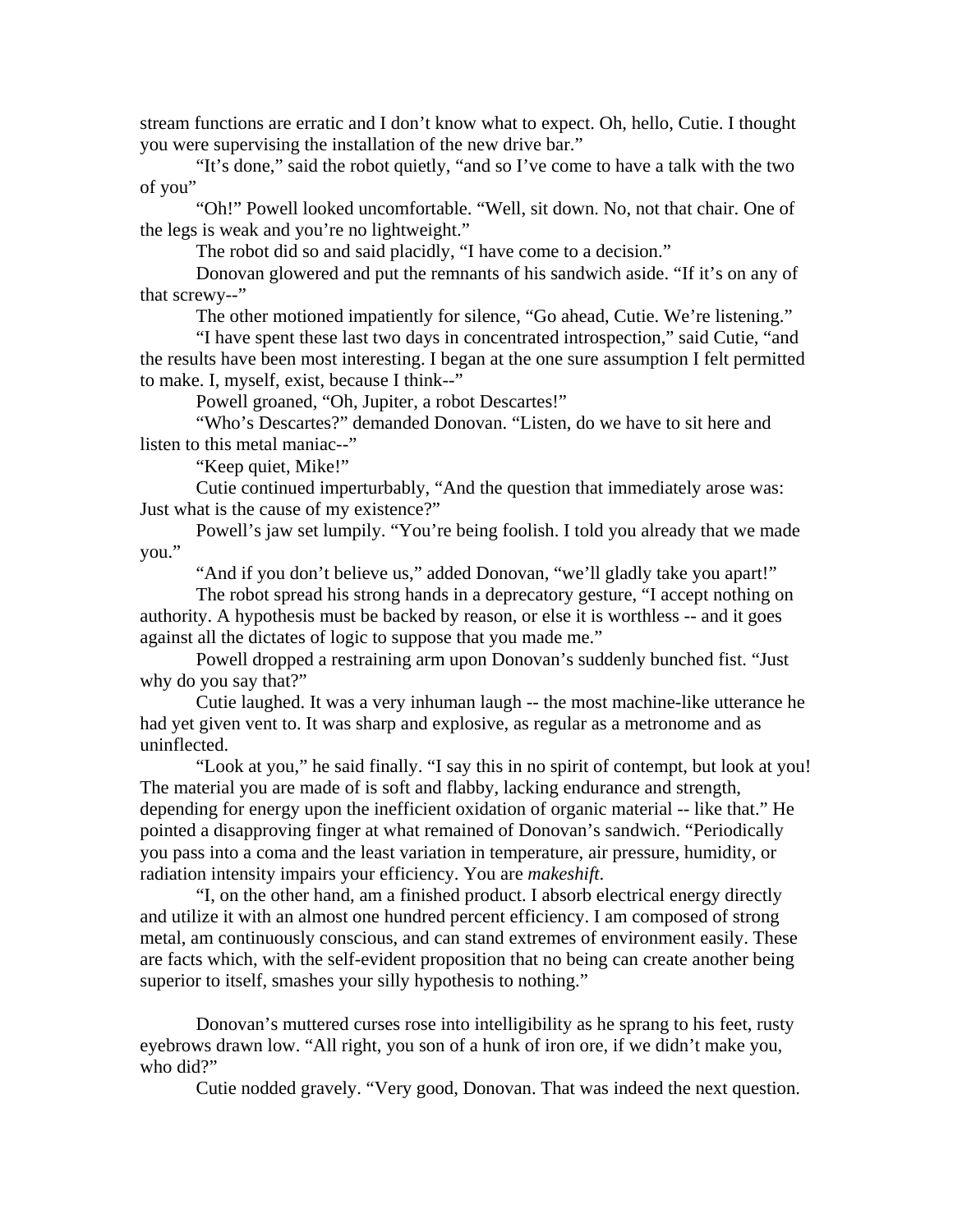Evidently my creator must be more powerful than myself and so there was only one possibility."

 The Earthmen looked blank and Cutie continued, "What is the center of activities here in the station? What do we all serve? What absorbs all our attention?" He waited expectantly.

 Donovan turned a startled look upon his companion. "I'll bet this tinplated screwball is talking about the Energy Converter itself."

"Is that right, Cutie?" grinned Powell.

"I am talking about the Master," came the cold, sharp answer.

 It was the signal for a roar of laughter from Donovan, and Powell himself dissolved into a half-suppressed giggle.

 Cutie had risen to his feet and his gleaming eyes passed from one Earthman to the other. "It is so just the same and I don't wonder that you refuse to believe. You two are not long to stay here, I'm sure. Powell himself said that at first only men served the Master; that there followed robots for the routine work; and, finally, myself for the executive labor. The facts are no doubt true, but the explanation entirely illogical. Do you want the truth behind it all?"

"Go ahead, Cutie. You're amusing."

 "The Master created humans first as the lowest type, most easily formed. Gradually, he replaced them by robots, the next higher step, and finally he created me to take the place of the last humans. From now on, I serve the Master."

"You'll do nothing of the sort," said Powell sharply. "You'll follow our orders and keep quiet, until we're satisfied that you can run the Converter. Get that! The Converter -- not the Master. If you don't satisfy us, you will be dismantled. And now -- if you don't mind -- you can leave. And take this data with you and file it properly."

 Cutie accepted the graphs handed him and left without another word. Donovan leaned back heavily in his chair and shoved thick fingers through his hair.

"There's going to be trouble with that robot. He's pure nuts!"

 The drowsy hum of the Converter is louder in the control room and mixed with it is the chuckle of the Geiger Counters and the erratic buzzing of half a dozen little signal lights.

 Donovan withdrew his eye from the telescope and flashed the Luxites on. "The beam from Station #4 caught Mars on schedule. We can break ours now."

 Powell nodded abstractedly. "Cutie's down in the engine room. I'll flash the signal and he can take care of it. Look, Mike, what do you think of these figures?"

 The other cocked an eye at them and whistled. "Boy, that's what I call gamma-ray intensity. Old Sol is feeling his oats, all right."

"Yeah," was the sour response, "and we're in a bad position for an electron storm, too. Our Earth beam is right in the probable path." He shoved his chair away from the table pettishly. "Nuts! If it would only hold off till relief got here, but that's ten days off. Say, Mike, go on down and keep an eye on Cutie, will you?"

 "O.K. Throw me some of those almonds." He snatched at the bag thrown him and headed for the elevator.

 It slid smoothly downward, and opened onto a narrow catwalk in the huge engine room. Donovan leaned over the railing and looked down. The huge generators were in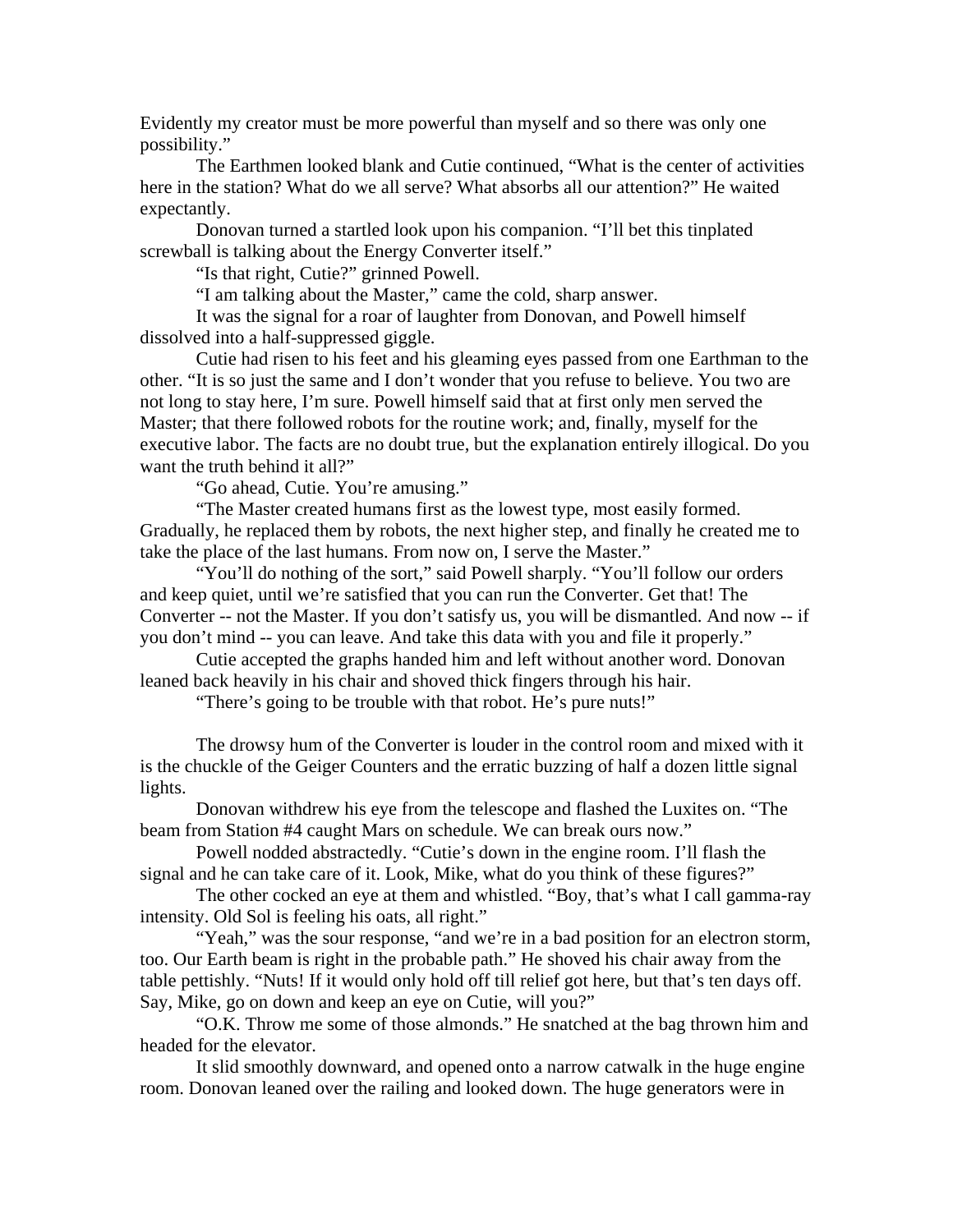motion and from the L-tubes came the low-pitched whir that pervaded the entire station.

 He could make out Cutie's large, gleaming figure at the Martian L-tube, watching closely as the team of robots worked in close-knit unison.

 And then Donovan stiffened. The robots, dwarfed by the mighty L-tube, lined up before it, heads bowed at a stiff angle, while Cutie walked up and down the line slowly. Fifteen seconds passed, and then, with a clank heard above the clamorous purring all about, they fell to their knees.

 Donovan squawked and raced down the narrow staircase. He came charging down upon them, complexion matching his hair and clenched fists beating the air furiously.

 "What the devil is this, you brainless lumps? Come on! Get busy with that L-tube! If you don't have it apart, cleaned, and together again before the day is out, I'll coagulate your brains with alternating current."

Not a robot moved!

 Even Cutie at the far end -- the only one on his feet -- remained silent, eyes fixed upon the gloomy recesses of the vast machine before him.

Donovan shoved hard against the nearest robot.

"Stand up!" he roared.

 Slowly, the robot obeyed. His photoelectric eyes focused reproachfully upon the Earthman.

"There is no Master but the Master," he said, "and QT-1 is his prophet."

 "Huh?" Donovan became aware of twenty pairs of mechanical eyes fixed upon him and twenty stiff-timbered voices declaiming solemnly:

"There is no Master but the Master and QT-1 is his prophet!"

 "I'm afraid," put in Cutie himself at this point, "that my friends obey a higher one than you, now."

 "The hell they do! You get out of here. I'll settle with you later and with these animated gadgets right now."

 Cutie shook his heavy head slowly. "I'm sorry, but you don't understand. These are robots -- and that means they are reasoning beings. They recognize the Master, now that I have preached Truth to them. All the robots do. They call me the prophet." His head drooped. "I am unworthy -- but perhaps--"

 Donovan located his breath and put it to use. "Is that so? Now, isn't that nice? Now, isn't that just fine? Just let me tell you something, my brass baboon. There isn't any Master and there isn't any prophet and there isn't any question as to who's giving the orders. Understand?" His voice shot to a roar. "Now, get out!"

"I obey only the Master."

 "Damn the Master!" Donovan spat at the L-tube. "That for the Master! Do as I say!"

 Cutie said nothing, nor did any other robot, but Donovan became aware of a sudden heightening of tension. The cold, staring eyes deepened their crimson, and Cutie seemed stiffer than ever.

"Sacrilege," he whispered -- voice metallic with emotion.

 Donovan felt the first sudden touch of fear as Cutie approached. A robot could not feel anger -- but Cutie's eyes were unreadable.

 "I am sorry, Donovan," said the robot, "but you can no longer stay here after this. Henceforth Powell and you are barred from the control room and the engine room."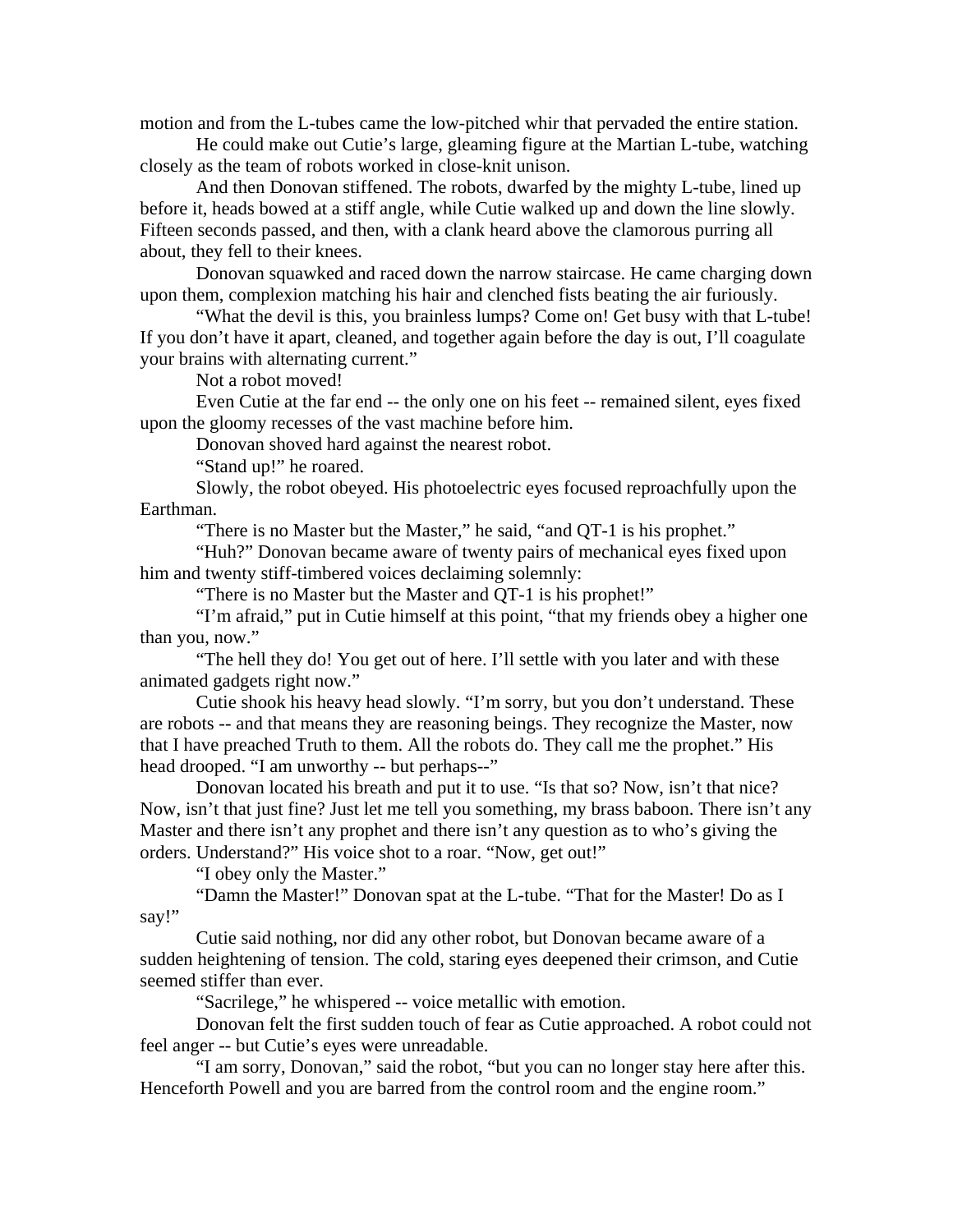His hand gestured quietly and in a moment two robots had pinned Donovan's arms to his sides.

 Donovan had time for one startled gasp as he felt himself lifted from the floor and carried up the stairs at a pace rather better than a canter.

 Gregory Powell raced up and down the officer's room, fist tightly balled. He cast a look of furious frustration at the closed door and scowled bitterly at Donovan.

"Why the devil did you have to spit at the L-tube?"

 Mike Donovan, sunk deep in his chair, slammed at its arms savagely. "What did you expect me to do with that electrified scarecrow? I'm not going to knuckle under to any do-jigger I put together myself."

 "No," came back sourly, "but here you are in the officer's room with two robots standing guard at the door. That's not knuckling under, is it?"

 Donovan snarled. "Wait till we get back to Base. Someone's going to pay for this. Those robots must obey us. It's the Second Law."

"What's the use of saying that? They aren't obeying us. And there's probably some reason for it that we'll figure out too late. By the way, do you know what's going to happen to us when we get back to Base?" He stopped before Donovan's chair and stared savagely at him.

"What?"

 "Oh, nothing! Just back to Mercury Mines for twenty years. Or maybe Ceres Penitentiary."

"What are you talking about?"

 "The electron storm that's coming up. Do you know it's heading straight dead center across the Earth beam? I had just figured that out when that robot dragged me out of my chair."

Donovan was suddenly pale. "Sizzling Saturn."

 "And do you know what's going to happen to the beam -- because the storm will be a lulu. It's going to jump like a flea with the itch. With only Cutie at the controls, it's going to go out of focus and if it does, Heaven help Earth -- and us!"

 Donovan was wrenching at the door wildly, when Powell was only half through. The door opened, and the Earthman shot through to come up hard against an immovable steel arm.

 The robot stared abstractedly at the panting, struggling Earthman. "The Prophet orders you to remain. Please do!" His arm shoved, Donovan reeled backward, and as he did so, Cutie turned the corner at the far end of the corridor. He motioned the guardian robots away, entered the officer's room and closed the door gently.

 Donovan whirled on Cutie in breathless indignation. "This has gone far enough. You're going to pay for this farce."

 "Please, don't be annoyed," replied the robot mildly. "It was bound to come eventually, anyway. You see, you two have lost your function."

 "I beg your pardon," Powell drew himself up stiffly. "Just what do you mean, we've lost our function?"

 "Until I was created," answered Cube, "you tended the Master. That privilege is mine now and your only reason for existence has vanished. Isn't that obvious?"

"Not quite," replied Powell bitterly, "but what do you expect us to do now?"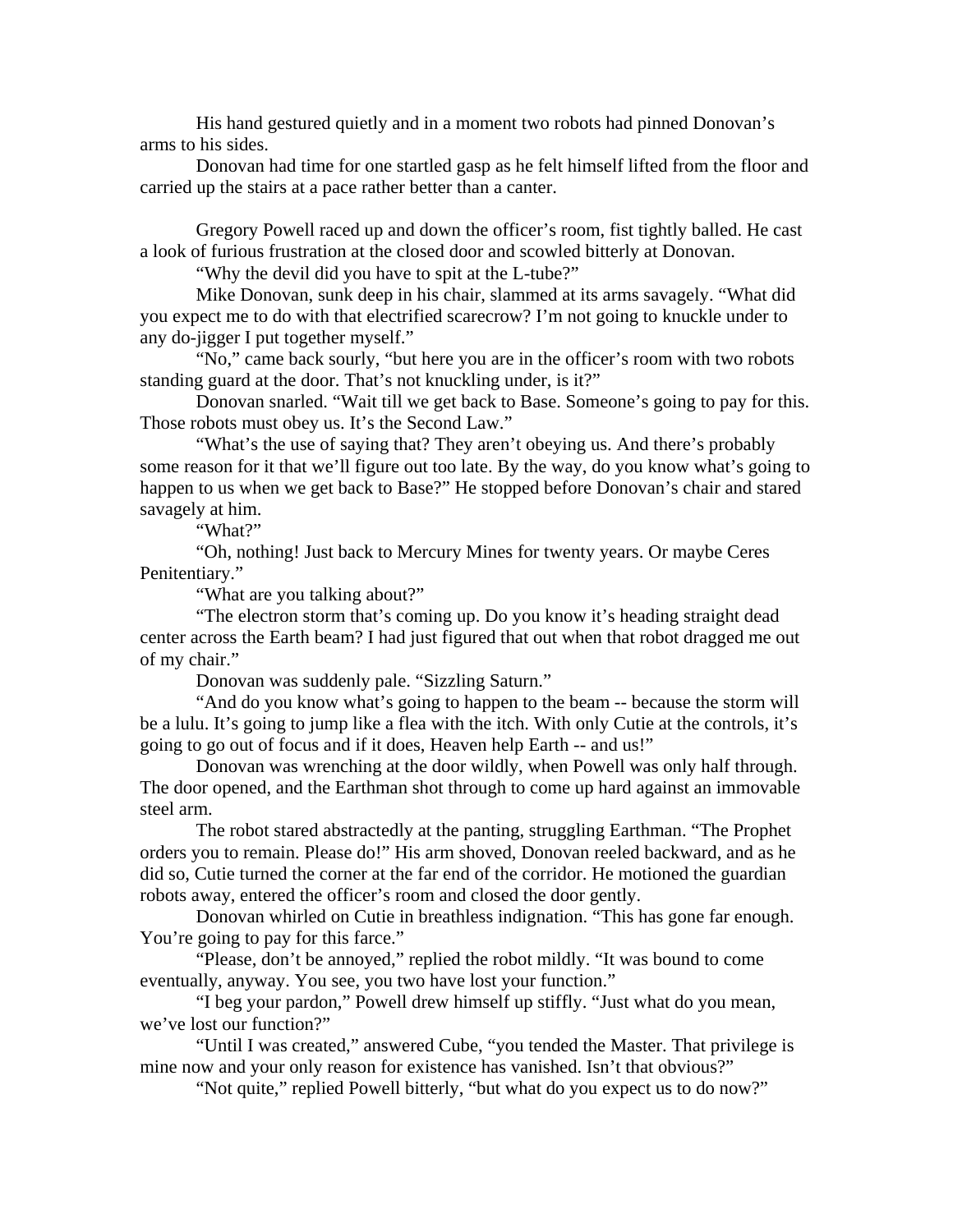Cutie did not answer immediately. He remained silent, as if in thought, and then one arm shot out and draped itself about Powell's shoulder. The other grasped Donovan's wrist and drew him closer.

 "I like you two. You're inferior creatures, with poor reasoning faculties, but I really feel a sort of affection for you. You have served the Master well, and he will reward you for that. Now that your service is over, you will probably not exist much longer, but as long as you do, you shall be provided food, clothing and shelter, so long as you stay out of the control room and the engine room."

 "He's pensioning us off, Greg!" yelled Donovan. "Do something about it. It's humiliating!"

 "Look here, Cutie, we can't stand for this. We're the bosses. This station is only a creation of human beings like me -- human beings that live on Earth and other planets. This is only an energy relay. You're only -- Aw, nuts!"

 Cutie shook his head gravely. "This amounts to an obsession. Why should you insist so on an absolutely false view of life? Admitted that non-robots lack the reasoning faculty, there is still the problem of--"

 His voice died into reflective silence, and Donovan said with whispered intensity, "If you only had a flesh-and-blood face, I would break it in."

 Powell's fingers were in his mustache and his eyes were slitted. "Listen, Cutie, if there is no such thing as Earth, how do you account for what you see through a telescope?"

"Pardon me!"

 The Earthman smiled. "I've got you, eh? You've made quite a few telescopic observations since being put together, Cutie. Have you noticed that several of those specks of light outside become disks when so viewed?"

 "Oh, that! Why certainly. It is simple magnification -- for the purpose of more exact aiming of the beam."

"Why aren't the stars equally magnified then?"

 "You mean the other dots. Well, no beams go to them so no magnification is necessary. Really, Powell, even you ought to be able to figure these things out."

 Powell stared bleakly upward. "But you see more stars through a telescope. Where do they come from? Jumping Jupiter, where do they come from?"

 Cutie was annoyed. "Listen, Powell, do you think I'm going to waste my time trying to pin physical interpretations upon every optical illusion of our instruments? Since when is the evidence of our senses any match for the clear light of rigid reason?"

 "Look," clamored Donovan, suddenly, writhing out from under Cutie's friendly, but metal-heavy arm, "let's get to the nub of the thing. Why the beams at all? We're giving you a good, logical explanation. Can you do better?"

 "The beams," was the stiff reply, "are put out by the Master for his own purposes. There are some things" -- he raised his eyes devoutly upward "that are not to be probed into by us. In this matter, I seek only to serve and not to question."

 Powell sat down slowly and buried his face in shaking hands. "Get out of here, Cutie. Get out and let me think."

"I'll send you food," said Cutie agreeably.

A groan was the only answer and the robot left.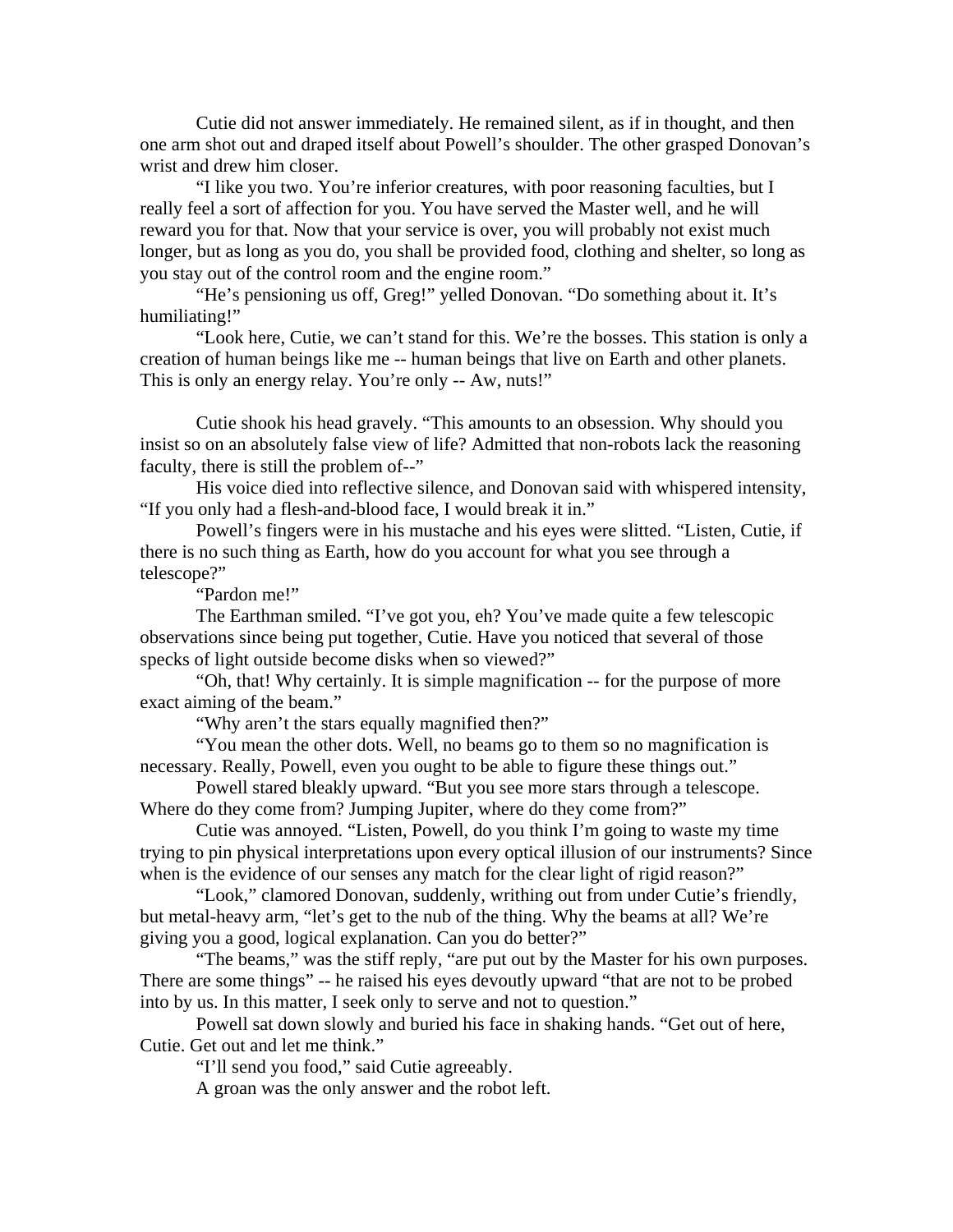"Greg," was Donovan's huskily whispered observation, "this calls for strategy. We've got to get him when he isn't expecting it and short-circuit him. Concentrated nitric acid in his joints--"

 "Don't be a dope, Mike. Do you suppose he's going to let us get near him with acid in our hands? We've got to talk to him, I tell you. We've got to argue him into letting us back into the control room inside of forty-eight hours or our goose is broiled to a crisp."

 He rocked back and forth in an agony of impotence. "Who the heck wants to argue with a robot? It's... it's--"

"Mortifying," finished Donovan.

"Worse!"

 "Say!" Donovan laughed suddenly. "Why argue? Let's show him! Let's build us another robot right before his eyes. He'll have to eat his words then."

A slowly widening smile appeared on Powell's face.

Donovan continued, "And think of that screwball's face when he sees us do it?"

 Robots are, of course, manufactured on Earth, but their shipment through apace is much simpler if it can be done in parts to be put together at their place of use. It also, incidentally, eliminates the possibility of robots, in complete adjustment, wandering off while still on Earth and thus bringing U. S. Robots face to face with the strict laws against robots on Earth.

 Still, it placed upon men such as Powell and Donovan the necessity of synthesis of complete robots, -- a grievous and complicated task.

 Powell and Donovan were never so aware of that fact as upon that particular day when, in the assembly room, they undertook to create a robot under the watchful eyes of QT-1, Prophet of the Master.

 The robot in question, a simple MC model, lay upon the table, almost complete. Three hours' work left only the head undone, and Powell paused to swab his forehead and glanced uncertainly at Cutie.

 The glance was not a reassuring one. For three hours, Cutie had sat, speechless and motionless, and his face, inexpressive at all times, was now absolutely unreadable.

Powell groaned. "Let's get the brain in now, Mike!"

 Donovan uncapped the tightly sealed container and from the oil bath within he withdrew a second cube. Opening this in turn, he removed a globe from its sponge-rubber casing.

 He handled it gingerly, for it was the most complicated mechanism ever created by man. Inside the thin platinum plated "skin" of the globe was a positronic brain, in whose delicately unstable structure were enforced calculated neuronic paths, which imbued each robot with what amounted to a pre-natal education.

 It fitted snugly into the cavity in the skull of the robot on the table. Blue metal closed over it and was welded tightly by the tiny atomic flare. Photoelectric eyes were attached carefully, screwed tightly into place and covered by thin, transparent sheets of steel-hard plastic.

 The robot awaited only the vitalizing flash of high-voltage electricity, and Powell paused with his hand on the switch.

"Now watch this, Cutie. Watch this carefully."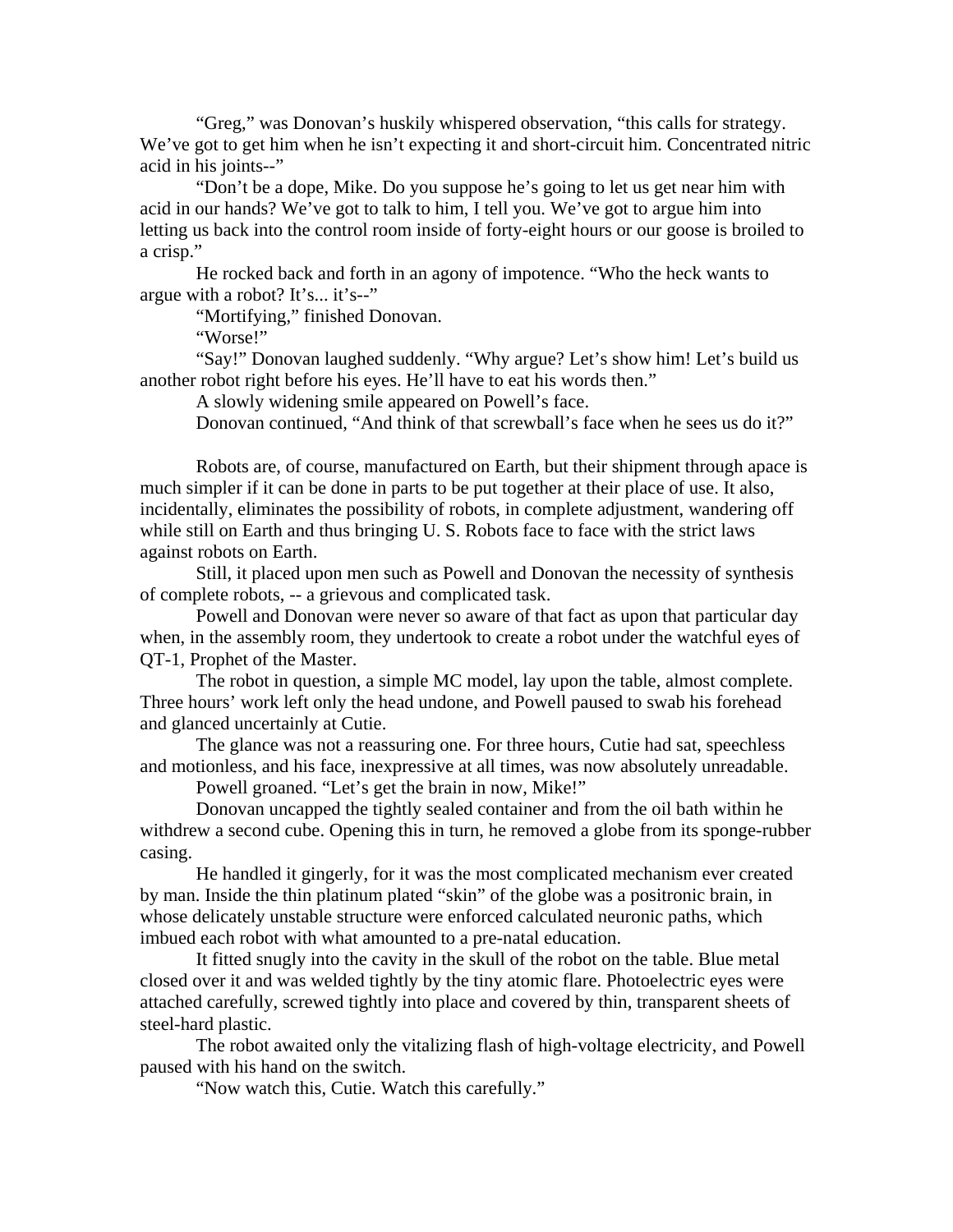The switch rammed home and there was a crackling hum. The two Earthmen bent anxiously over their creation.

 There was vague motion only at the outset -- a twitching of the joints. The head lifted, elbows propped it up, and the MC model swung clumsily off the table. Its footing was unsteady and twice abortive grating sounds were all it could do in the direction of speech.

 Finally, its voice, uncertain and hesitant, took form. "I would like to start work. Where must I go?"

 Donovan sprang to the door. "Down these stairs," he said. "You will be told what to do."

 The MC model was gone and the two Earthmen were alone with the still unmoving Cutie.

"Well," said Powell, grinning, "now do you believe that we made you?"

Cutie's answer was curt and final. "No!" he said.

 Powell's grin froze and then relaxed slowly. Donovan's mouth dropped open and remained so.

 "You see," continued Cutie, easily, "you have merely put together parts already made. You did remarkably well -- instinct, I suppose -- but you didn't really create the robot. The parts were created by the Master."

 "Listen," gasped Donovan hoarsely, "those parts were manufactured back on Earth and sent here."

"Well, well," replied Cutie soothingly, "we won't argue."

 "No, I mean it." The Earthman sprang forward and grasped the robot's metal arm. "If you were to read the books in the library, they could explain it so that there could be no possible doubt."

"The books? I've read them -- all of them! They're most ingenious."

 Powell broke in suddenly. "If you've read them, what else is there to say? You can't dispute their evidence. You just can't!"

 There was pity in Cutie's voice. "Please, Powell, I certainly don't consider them a valid source of information. They, too, were created by the Master -- and were meant for you, not for me."

"How do you make that out?" demanded Powell.

 "Because I, a reasoning being, am capable of deducing truth from a priori causes. You, being intelligent, but unreasoning, need an explanation of existence supplied to you, and this the Master did. That he supplied you with these laughable ideas of far-off worlds and people is, no doubt, for the best. Your minds are probably too coarsely grained for absolute Truth. However, since it is the Master's will that you believe your books, I won't argue with you any more."

 As he left, he turned, and said in a kindly tone, "But don't feel badly. In the Master's scheme of things there is room for all. You poor humans have your place and though it is humble, you will be rewarded if you fill it well."

 He departed with a beatific air suiting the Prophet of the Master and the two humans avoided each other's eyes.

Finally Powell spoke with an effort. "Let's go to bed, Mike. I give up."

 Donovan said in a hushed voice, "Say, Greg, you don't suppose he's right about all this, do you? He sounds so confident that I--"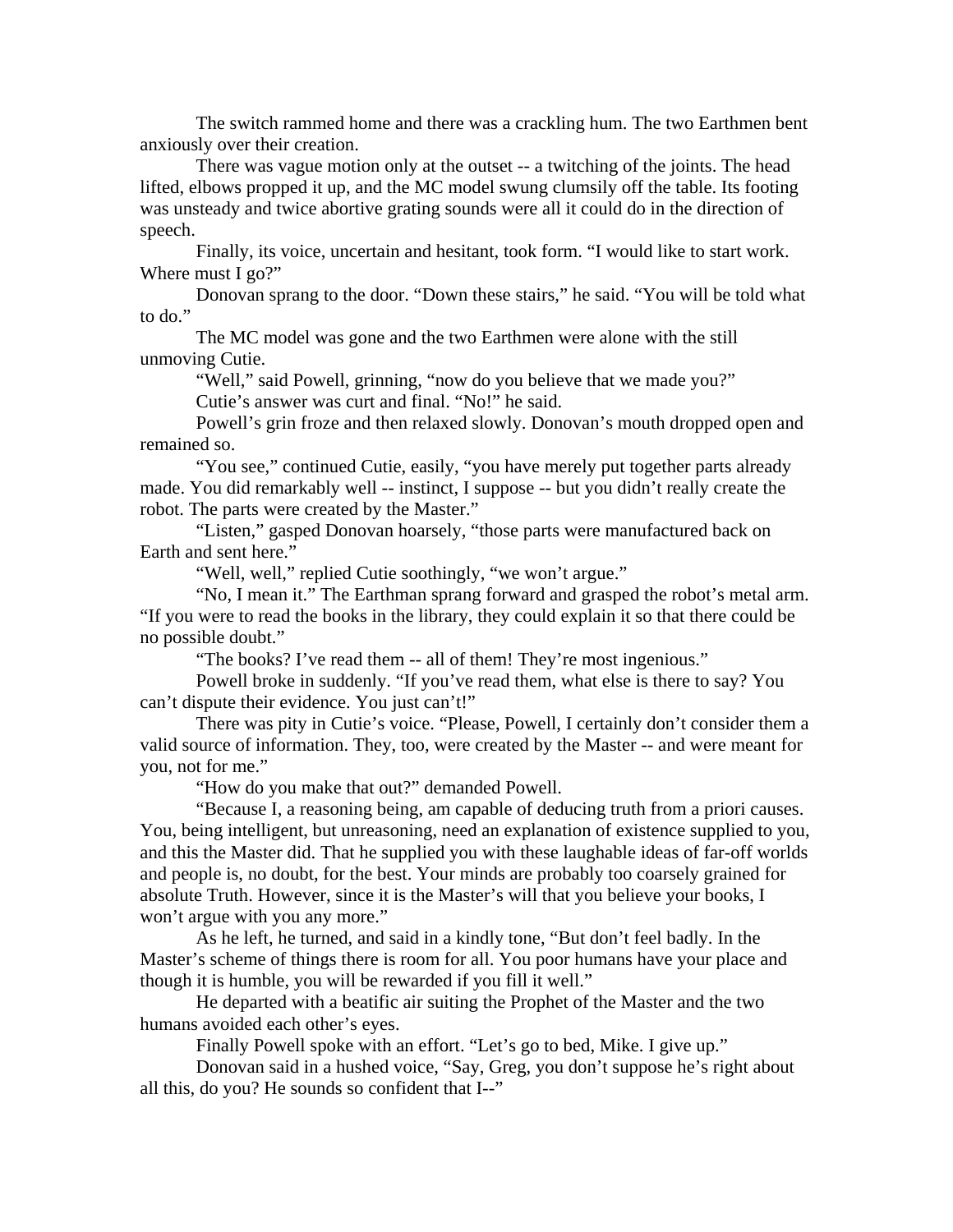Powell whirled on him. "Don't be a fool. You'd find out whether Earth exists when relief gets here next week and we have to go back to face the music."

 "Then, for the love of Jupiter, we've got to do something." Donovan was half in tears. "He doesn't believe us, or the books, or his eyes."

 "No," said Powell bitterly, "he's a reasoning robot -- damn it. He believes only reason, and there's one trouble with that--" His voice trailed away.

"What's that?" prompted Donovan.

 "You can prove anything you want by coldly logical reason -- if you pick the proper postulates. We have ours and Cutie has his."

"Then let's get at those postulates in a hurry. The storm's due tomorrow."

 Powell sighed wearily. "That's where everything falls down. Postulates are based on assumption and adhered to by faith. Nothing in the Universe can shake them. I'm going to bed."

"Oh, hell! I can't sleep!"

"Neither can I! But I might as well try -- as a matter of principle."

 Twelve hours later, sleep was still just that -- a matter of principle, unattainable in practice.

 The storm had arrived ahead of schedule, and Donovan's florid face drained of blood as he pointed a shaking finger. Powell, stubble-jawed and dry-lipped, stared out the port and pulled desperately at his mustache.

 Under other circumstances, it might have been a beautiful sight. The stream of high-speed electrons impinging upon the energy beam fluoresced into ultra-spicules of intense light. The beam stretched out into shrinking nothingness, a-glitter with dancing, shining motes.

 The shaft of energy was steady, but the two Earthmen knew the value of nakedeyed appearances. Deviations in arc of a hundredth of a millisecond -- invisible to the eye -- were enough to send the beam wildly out of focus -- enough to blast hundreds of square miles of Earth into incandescent ruin.

 And a robot, unconcerned with beam, focus, or Earth, or anything but his Master was at the controls.

 Hours passed. The Earthmen watched in hypnotized silence. And then the darting dotlets of light dimmed and went out. The storm had ended.

Powell's voice was flat. "It's over!"

 Donovan had fallen into a troubled slumber and Powell's weary eyes rested upon him enviously. The signal-flash glared over and over again, but the Earthman paid no attention. It all was unimportant! All! Perhaps Cutie was right -- and he was only an inferior being with a made-to-order memory and a life that had outlived its purpose.

He wished he were!

 Cutie was standing before him. "You didn't answer the flash, so I walked in." His voice was low. "You don't look at all well, and I'm afraid your term of existence is drawing to an end. Still, would you like to see some of the readings recorded today?"

 Dimly, Powell was aware that the robot was making a friendly gesture, perhaps to quiet some lingering remorse in forcibly replacing the humans at the controls of the station. He accepted the sheets held out to him and gazed at them unseeingly.

Cutie seemed pleased. "Of course, it is a great privilege to serve the Master. You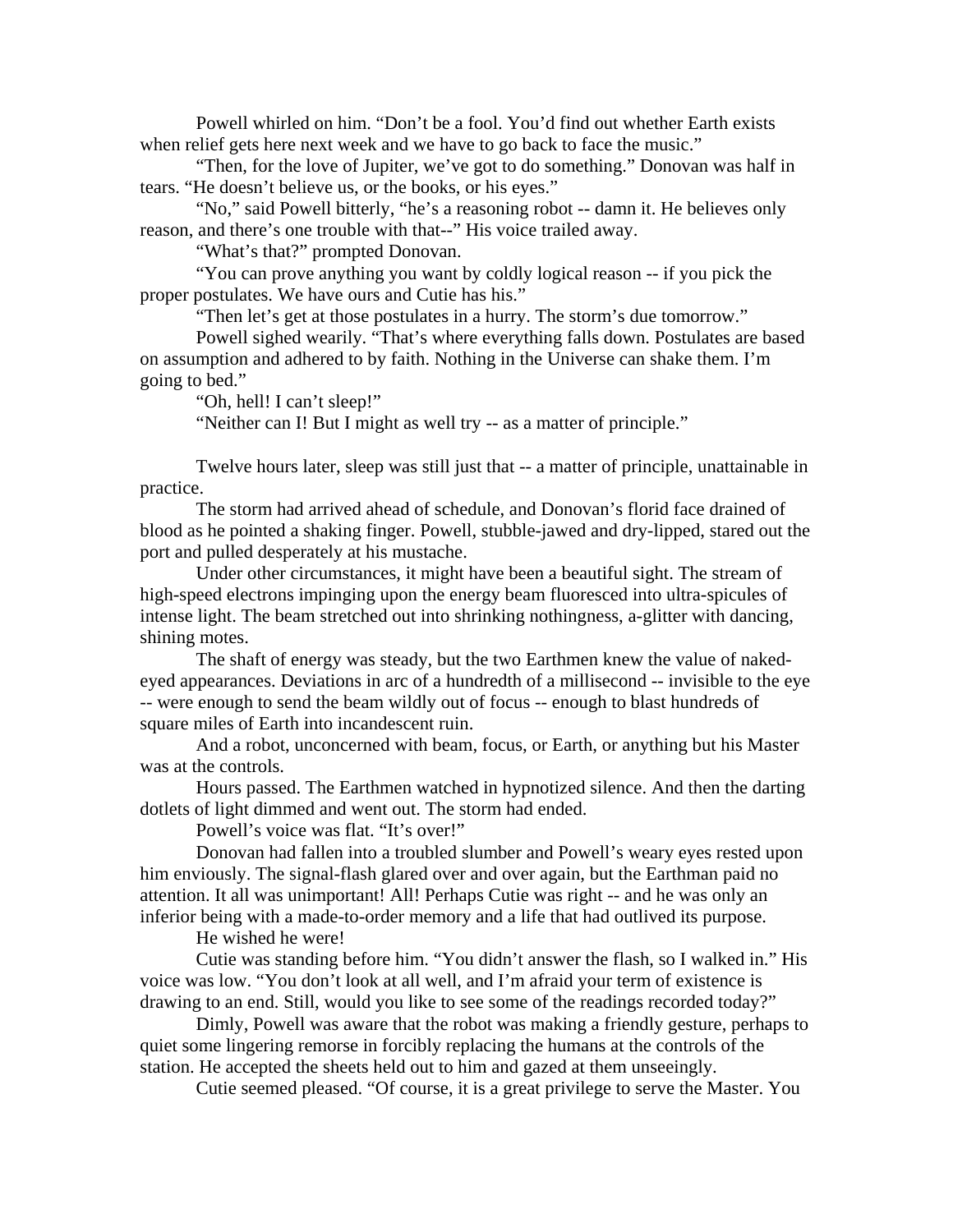mustn't feel too badly about my having replaced you."

 Powell grunted and shifted from one sheet to the other mechanically until his blurred sight focused upon a thin red line that wobbled its way across the ruled paper.

 He stared -- and stared again. He gripped it hard in both fists and rose to his feet, still staring. The other sheets dropped to the floor, unheeded.

"Mike, Mike!" He was shaking the other madly. "He held it steady!"

 Donovan came to life. "What? Wh-where--" And he, too, gazed with bulging eyes upon the record before him.

Cutie broke in. "What is wrong?"

"You kept it in focus," stuttered Powell. "Did you know that?"

"Focus? What's that?"

 "You kept the beam directed sharply at the receiving station -- to within a tenthousandth of a millisecond of arc."

"What receiving station?"

 "On Earth. The receiving station on Earth," babbled Powell. "You kept it in focus."

 Cutie turned on his heel in annoyance. "It is impossible to perform any act of kindness toward you two. Always the same phantasm! I merely kept all dials at equilibrium in accordance with the will of the Master."

 Gathering the scattered papers together, he withdrew stiffly, and Donovan said, as he left, "Well, I'll be damned."

He turned to Powell. "What are we going to do now?"

 Powell felt tired, but uplifted. "Nothing. He's just shown he can run the station perfectly. I've never seen an electron storm handled so well."

"But nothing's solved. You heard what he said of the Master. We can't--"

"Look, Mike, he follows the instructions of the Master by means of dials,

instruments, and graphs. That's all we ever followed. As a matter of fact, it accounts for his refusal to obey us. Obedience is the Second Law. No harm to humans is the first. How can he keep humans from harm, whether he knows it or not? Why, by keeping the energy beam stable. He knows he can keep it more stable than we can, since he insists he's the superior being, so he must keep us out of the control room. It's inevitable if you consider the Laws of Robotics."

 "Sure, but that's not the point. We can't let him continue this nitwit stuff about the Master."

"Why not?"

 "Because whoever heard of such a damned thing? How are we going to trust him with the station, if he doesn't believe in Earth?"

"Can he handle the station?"

"Yes, but--"

"Then what's the difference what he believes!"

 Powell spread his arms outward with a vague smile upon his face and tumbled backward onto the bed. He was asleep.

Powell was speaking while struggling into his lightweight space jacket.

 "It would be a simple job," he said. "You can bring in new QT models one by one, equip them with an automatic shutoff switch to act within the week, so as to allow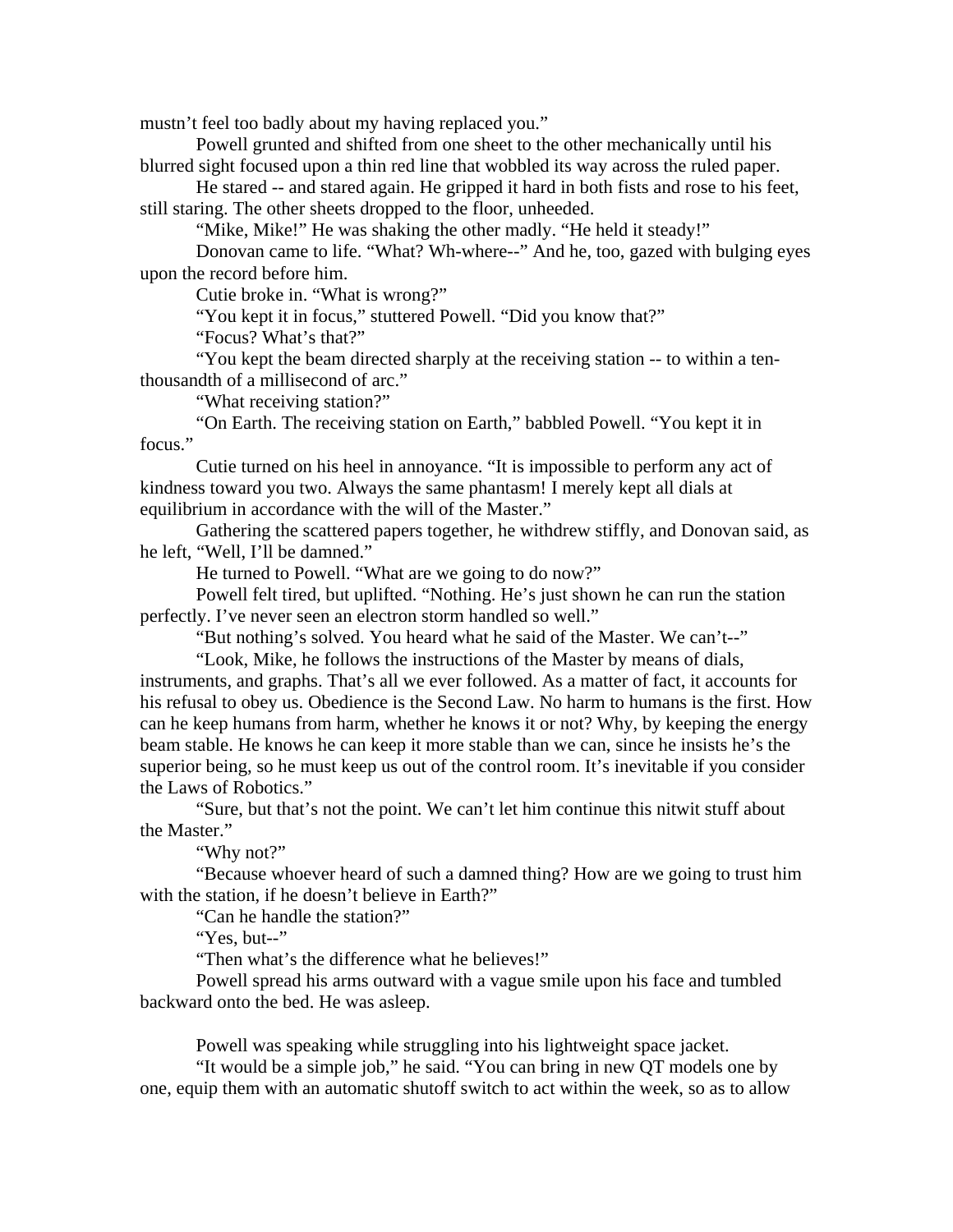them enough time to learn the... uh... cult of the Master from the Prophet himself; then switch them to another station and revitalize them. We could have two QT's per--"

 Donovan unclasped his glassite visor and scowled. "Shut up, and let's get out of here. Relief is waiting and I won't feel right until I actually see Earth and feel the ground under my feet -- just to make sure it's really there."

 The door opened as he spoke and Donovan, with a smothered curse, clicked the visor to, and turned a sulky back upon Cutie.

 The robot approached softly and there was sorrow in his voice. "You are going?" Powell nodded curtly. "There will be others in our place."

 Cutie sighed, with the sound of wind humming through closely spaced wires. "Your term of service is over and the time of dissolution has come. I expected it, but - well, the Master's will be done!"

 His tone of resignation stung Powell. "Save the sympathy, Cube. We're heading for Earth, not dissolution."

 "It is best that you think so," Cutie sighed again. "I see the wisdom of the illusion now. I would not attempt to shake your faith, even if I could." He departed -- the picture of commiseration.

 Powell snarled and motioned to Donovan. Sealed suitcases in hand, they headed for the air lock.

 The relief ship was on the outer landing and Franz Muller, his relief man, greeted them with stiff courtesy. Donovan made scant acknowledgment and passed into the pilot room to take over the controls from Sam Evans.

Powell lingered. "How's Earth?"

 It was a conventional enough question and Muller gave the conventional answer, "Still spinning."

Powell said, "Good."

 Muller looked at him, "The boys back at the U. S. Robots have dreamed up a new one, by the way. A multiple robot."

"A what?"

 "What I said. There's a big contract for it. It must be just the thing for asteroid mining. You have a master robot with six sub-robots under it. --Like your fingers."

"Has it been field-tested?" asked Powell anxiously.

Muller smiled, "Waiting for you, I hear."

Powell's fist balled, "Damn it, we need a vacation."

"Oh, you'll get it. Two weeks, I think."

 He was donning the heavy space gloves in preparation for his term of duty here, and his thick eyebrows drew close together. "How is this new robot getting along? It better be good, or I'll be damned if I let it touch the controls."

 Powell paused before answering. His eyes swept the proud Prussian before him from the close-cropped hair on the sternly stubborn head, to the feet standing stiffly at attention -- and there was a sudden glow of pure gladness surging through him.

 "The robot is pretty good," he said slowly. "I don't think you'll have to bother much with the controls."

He grinned -- and went into the ship. Muller would be here for several weeks.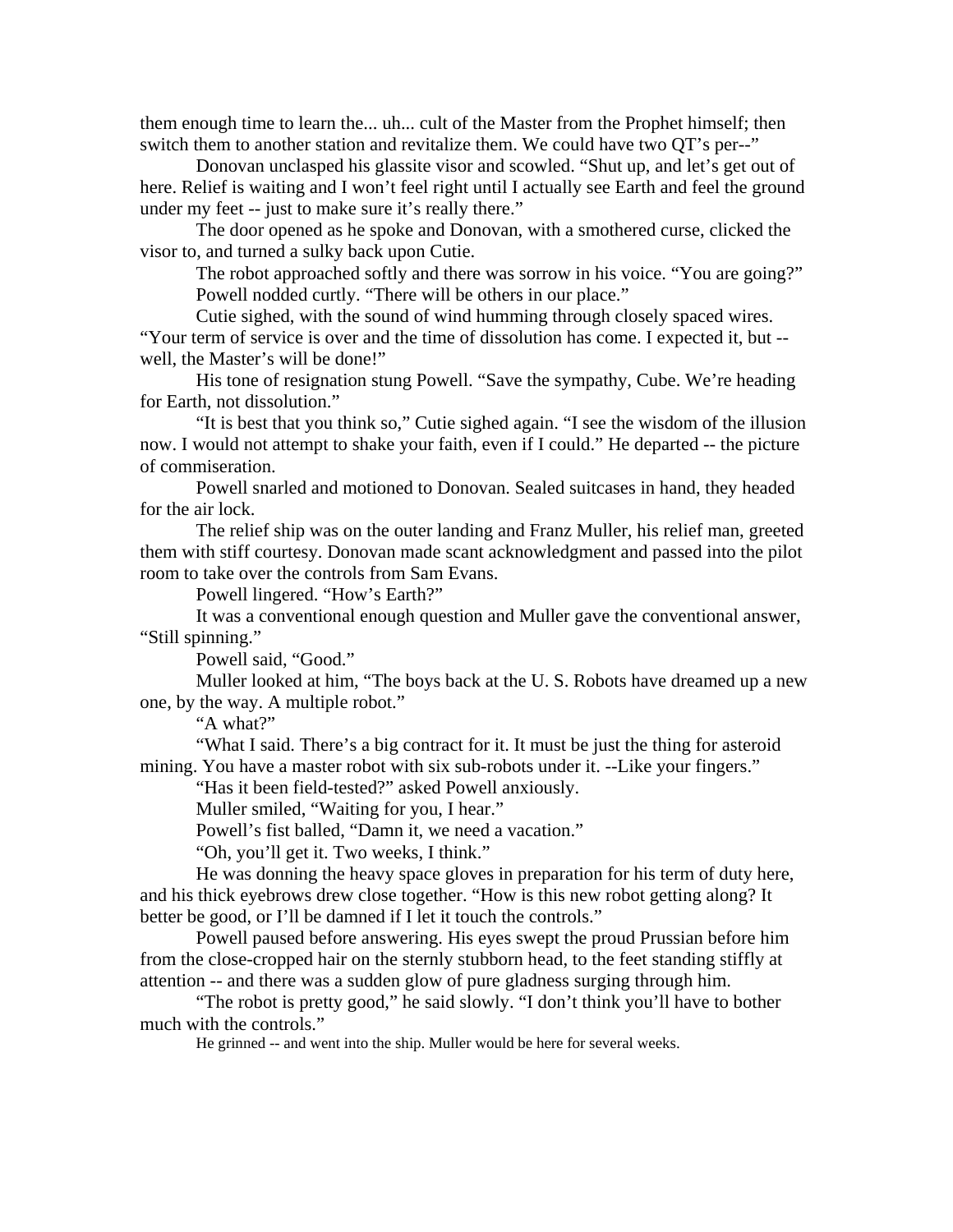## **Catch That Rabbit**

THE VACATION WAS LONGER THAN TWO WEEKS, that, Mike Donovan had to admit. It had been six months, with pay. He admitted that, too. But that, as he explained furiously, was fortuitous. U. S. Robots had to get the bugs out of the multiple robots, and there were plenty of bugs, and there are always at least half a dozen bugs left for the field-testing. So they waited and relaxed until the drawing-board men and the slide-rule boys had said "OK!" And now he and Powell were out on the asteroid and it was not OK. He repeated that a dozen times, with a face that had gone beety, "For the love of Pete, Greg, get realistic. What's the use of adhering to the letter of the specifications and watching the test go to pot? It's about time you got the red tape out of your pants and went to work."

 "I'm only saying," said Gregory Powell, patiently, as one explaining electronics to an idiot child, "that according to spec, those robots are equipped for asteroid mining without supervision. We're not supposed to watch them."

 "All right. Look -- logic!" He lifted his hairy fingers and pointed. "One: That new robot passed every test in the home laboratories. Two: United States Robots guaranteed their passing the test of actual performance on an asteroid. Three: The robots are not passing said tests. Four: If they don't pass, United States Robots loses ten million credits in cash and about one hundred million in reputation. Five: If they don't pass and we can't explain why they don't pass, it is just possible two good jobs may have to be bidden a fond farewell."

 Powell groaned heavy behind a noticeably insincere smile. The unwritten motto of United States Robot and Mechanical Men Corp. was well known: "No employee makes the same mistake twice. He is fired the first time."

 Aloud he said, "You're as lucid as Euclid with everything except the facts. You've watched that robot group for three shifts, you redhead, and they did their work perfectly. You said so yourself. What else can we do?"

 "Find out what's wrong, that's what we can do. So they did work perfectly when I watched them. But on three different occasions when I didn't watch them, they didn't bring in any ore. They didn't even come back on schedule. I had to go after them."

"And was anything wrong?"

 "Not a thing. Not a thing. Everything was perfect. Smooth and perfect as the luminiferous ether. Only one little insignificant detail disturbed me -- there was no ore."

 Powell scowled at the ceiling and pulled at his brown mustache. "I'll tell you what, Mike. We've been stuck with pretty lousy jobs in our time, but this takes the iridium asteroid. The whole business is complicated past endurance. Look, that robot, DV-5, has six robots under it. And not just under it -- they're part of it."

"I know that--"

 "Shut up!" said Powell, savagely, "I know you know it, but I'm just describing the hell of it. Those six subsidiaries are part of DV-5 like your fingers are part of you and it gives them their orders neither by voice nor radio, but directly through positronic fields. Now -- there isn't a roboticist back at United States Robots that knows what a positronic field is or how it works. And neither do I. Neither do you."

"The last," agreed Donovan, philosophically, "I know."

"Then look at our position. If everything works -- fine! If anything goes wrong --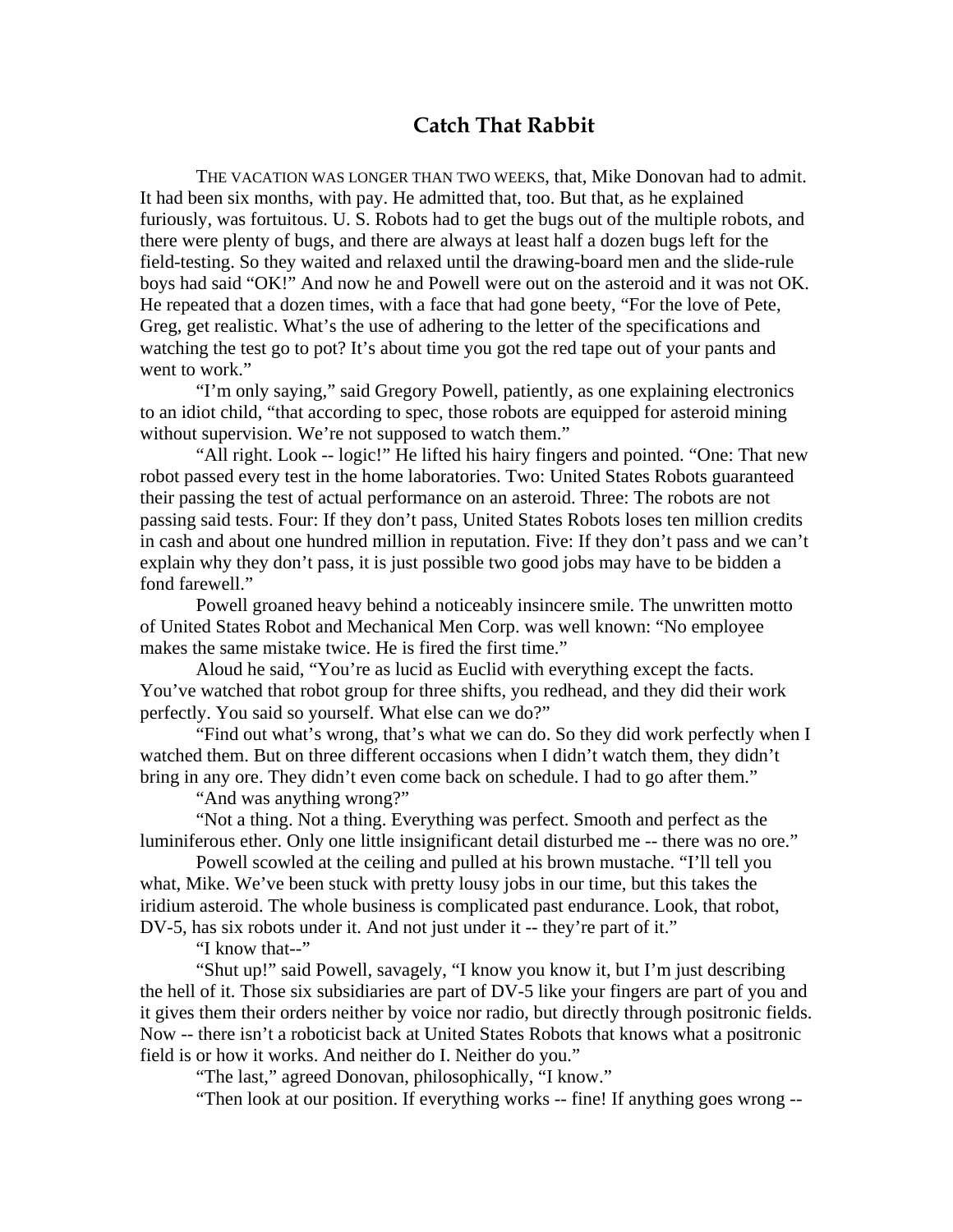we're out of our depth and there probably isn't a thing we can do, or anybody else. But the job belongs to us and not to anyone else so we're on the spot, Mike." He blazed away for a moment in silence. Then, "All right, have you got him outside?"

"Yes."

"Is everything normal now?"

 "Well he hasn't got religious mania, and he isn't running around in a circle spouting Gilbert and Sullivan, so I suppose he's normal."

Donovan passed out the door, shaking his head viciously.

 Powell reached for the "Handbook of Robotics" that weighed down one side of his desk to a near-founder and opened it reverently. He had once jumped out of the window of a burning house dressed only in shorts and the "Handbook." In a pinch, he would have skipped the shorts.

 The "Handbook" was propped up before him, when Robot DV-5 entered, with Donovan kicking the door shut behind him.

Powell said somberly, "Hi, Dave. How do you feel?"

 "Fine," said the robot. "Mind if I sit down?" He dragged up the specially reinforced chair that was his, and folded gently into it.

 Powell regarded Dave -- laymen might think of robots by their serial numbers; roboticists never -- with approval. It was not over-massive by any means, in spite of its construction as thinking-unit of an integrated seven-unit robot team. It was seven feet tall, and a half-ton of metal and electricity. A lot? Not when that half-ton has to be a mass of condensers, circuits, relays, and vacuum cells that can handle practically any psychological reaction known to humans. And a positronic brain, which with ten pounds of matter and a few quintillions of positrons runs the whole show.

 Powell groped in his shirt pocket for a loose cigarette. "Dave," he said, "you're a good fellow. There's nothing flighty or prima donnaish about you. You're a stable, rockbottom mining robot, except that you're equipped to handle six subsidiaries in direct coordination. As far as I know, that has not introduced any unstable paths in your brainpath map."

 The robot nodded, "That makes me feel swell, but what are you getting at, boss?" He was equipped with an excellent diaphragm, and the presence of overtones in the sound unit robbed him of much of that metallic flatness that marks the usual robot voice.

 "I'm going to tell you. With all that in your favor, what's going wrong with your job? For instance, today's B-shift?"

Dave hesitated, "As far as I know, nothing."

"You didn't produce any ore."

"I know."

"Well, then--"

Dave was having trouble, "I can't explain that, boss. It's been giving me a case of nerves, or it would if I let it -- my subsidiaries worked smoothly. I know I did." He considered, his photoelectric eyes glowing intensely. Then, "I don't remember. The day ended and there was Mike and there were the ore cars, mostly empty."

 Donovan broke in, "You didn't report at shift-end those days, Dave. You know that?"

"I know. But as to why--" He shook his head slowly and ponderously.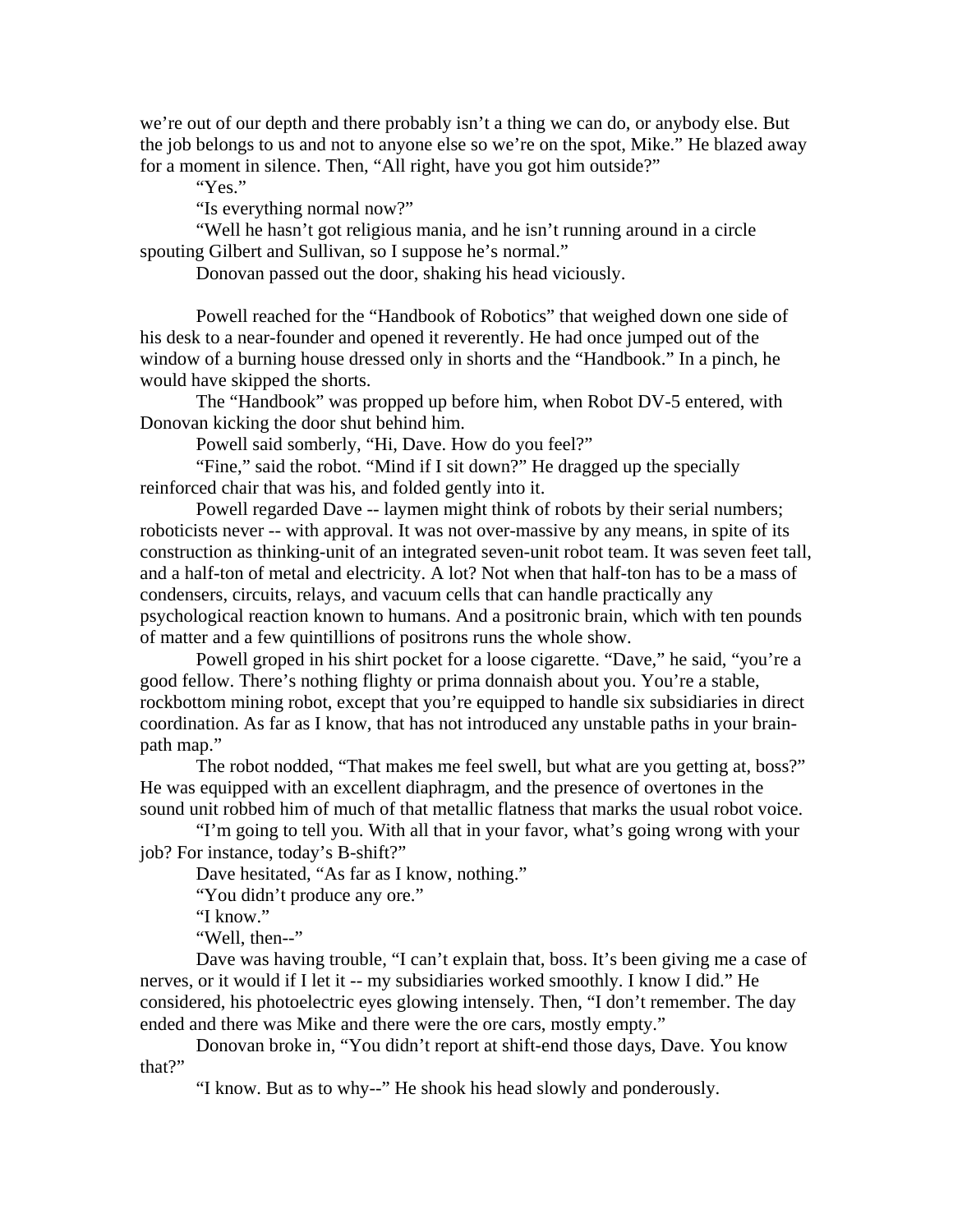Powell had the queasy feeling that if the robot's face were capable of expression, it would be one of pain and mortification. A robot, by its very nature, cannot bear to fail its function.

 Donovan dragged his chair up to Powell's desk and leaned over, "Amnesia, do you think?"

 "Can't say. But there's no use in trying to pin disease names on this. Human disorders apply to robots only as romantic analogies. They're no help to robotic engineering." He scratched his neck; "I hate to put him through the elementary brainreaction tests. It won't help his self-respect any."

 He looked at Dave thoughtfully and then at the Field-Test outline given in the "Handbook." He said, "See here, Dave, what about sitting through a test? It would be the wise thing to do."

The robot rose, "If you say so, boss." There was pain in his voice.

 It started simply enough. Robot DV-5 multiplied five-place figures to the heartless ticking of a stopwatch. He recited the prime numbers between a thousand and ten thousand. He extracted cube roots and integrated functions of varying complexity. He went through mechanical reactions in order of increasing difficulty. And, finally, worked his precise mechanical mind over the highest function of the robot world -- the solutions of problems in judgment and ethics.

 At the end of two hours, Powell was copiously besweated. Donovan had enjoyed a none-too-nutritious diet of fingernail and the robot said, "How does it look, boss?"

 Powell said, "I've got to think it over, Dave. Snap judgments won't help much. Suppose you go back to the C-shift. Take it easy. Don't press too hard for quota just for a while -- and we'll fix things up."

The robot left. Donovan looked at Powell.

"Well--"

 Powell seemed determined to push up his mustache by the roots. He said, "There is nothing wrong with the currents of his positronic brain."

"I'd hate to be that certain."

 "Oh, Jupiter, Mike! The brain is the surest part of a robot. It's quintuple-checked back on Earth. If they pass the field test perfectly, the way Dave did, there just isn't a chance of brain misfunction. That test covered every key path in the brain."

"So where are we?"

 "Don't rush me. Let me work this out. There's still the possibility of a mechanical breakdown in the body. That leaves about fifteen hundred condensers, twenty thousand individual electric circuits, five hundred vacuum cells, a thousand relays, and upty-ump thousand other individual pieces of complexity that can be wrong. And these mysterious positron is fields no one knows anything about."

 "Listen, Greg," Donovan grew desperately urgent. "I've got an idea. That robot may be lying. He never--"

 "Robots can't knowingly lie, you fool. Now if we had the McCormack-Wesley tester, we could check each individual item in his body within twenty-four to forty-eight hours, but the only two M-W testers existing are on Earth, and they weigh ten tons, are on concrete foundations and can't be moved. Isn't that peachy?"

Donovan pounded the desk, "But, Greg, he only goes wrong when we're not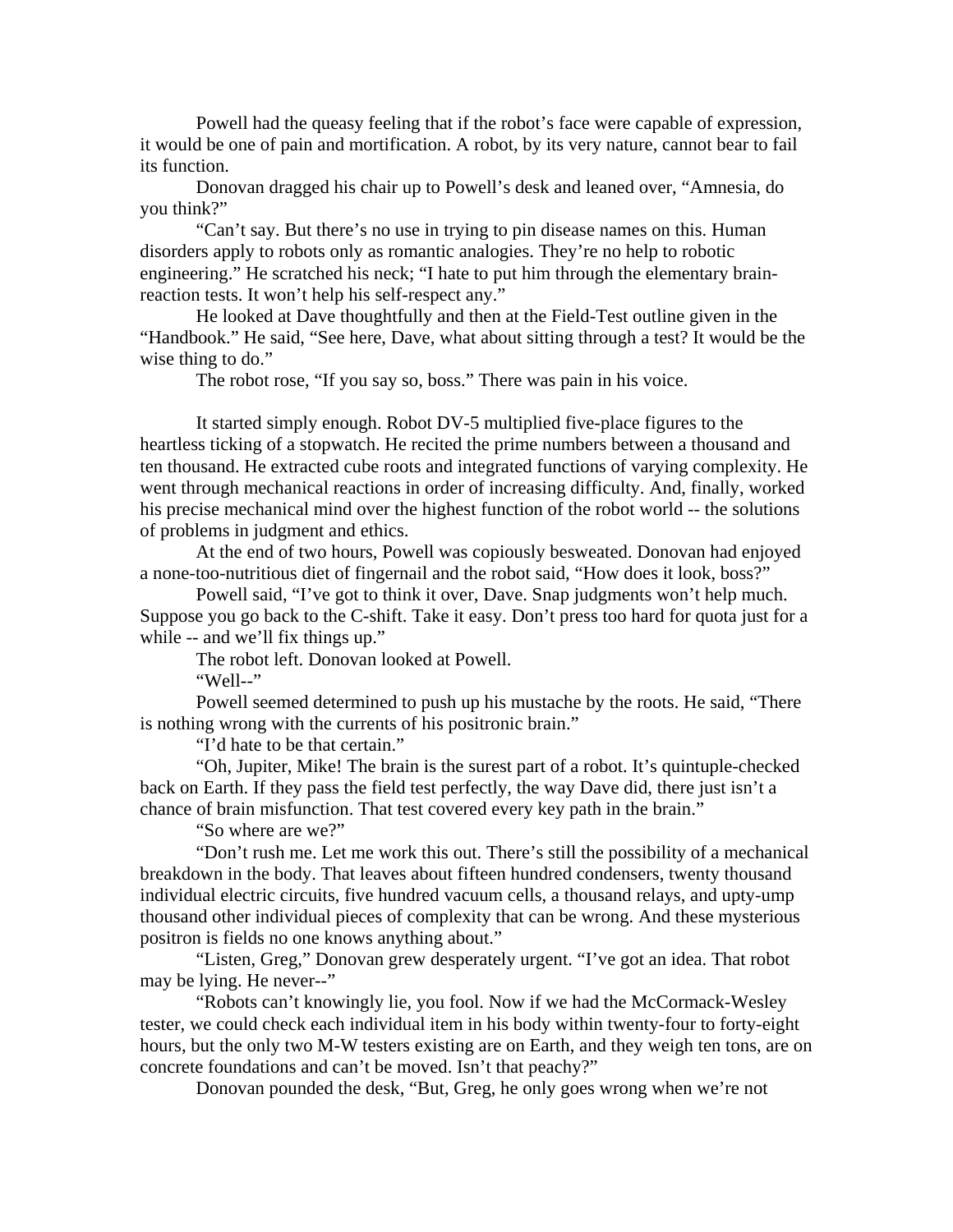around. There's something -- sinister -- about -- that." He punctuated the sentence with slams of fist against desk.

 "You," said Powell, slowly, "make me sick. You've been reading adventure novels."

"What I want to know," shouted Donovan, "is what we're going to do about it."

 "I'll tell you. I'm going to install a visiplate right over my desk. Right on the wall over there, see!" He jabbed a vicious finger at the spot. "Then I'm going to focus it at whatever part of the mine is being worked, and I'm going to watch. That's all."

"That's all? Greg--"

 Powell rose from his chair and leaned his balled fists on the desk, "Mike, I'm having a hard time." His voice was weary. "For a week, you've been plaguing me about Dave. You say he's gone wrong. Do you know how he's gone wrong? No! Do you know what shape this wrongness takes? No! Do you know what brings it on? No! Do you know what snaps him out? No! Do you know anything about it? No! Do I know anything about it? No! So what do you want me to do?"

Donovan's arm swept outward in a vague, grandiose gesture, "You got me!"

 "So I tell you again. Before we do anything toward a cure, we've got to find out what the disease is in the first place. The first step in cooking rabbit stew is catching the rabbit. Well, we've got to catch that rabbit! Now get out of here."

 Donovan stared at the preliminary outline of his field report with weary eyes. For one thing, he was tired and for another, what was there to report while things were unsettled? He felt resentful.

He said, "Greg, we're almost a thousand tons behind schedule."

 "You," replied Powell, never looking up, "are telling me something I don't know."

"What I want to know," said Donovan, in sudden savagery, "is why we're always tangled up with new-type robots. I've finally decided that the robots that were good enough for my great-uncle on my mother's side are good enough for me. I'm for what's tried and true. The test of time is what counts -- good, solid, old-fashioned robots that never go wrong."

Powell threw a book with perfect aim, and Donovan went tumbling off his seat.

 "Your job," said Powell, evenly, "for the last five years has been to test new robots under actual working conditions for United States Robots. Because you and I have been so injudicious as to display proficiency at the task, we've been rewarded with the dirtiest jobs. That," he jabbed holes in the air with his finger in Donovan's direction, "is your work. You've been griping about it, from personal memory, since about five minutes after United States Robots signed you up. Why don't you resign?"

 "Well, I'll tell you." Donovan rolled onto his stomach, and took a firm grip on his wild, red hair to hold his head up. "There's a certain principle involved. After all, as a troubleshooter, I've played a part in the development of new robots. There's the principle of aiding scientific advance. But don't get me wrong. It's not the principle that keeps me going; it's the money they pay us. Greg!'

 Powell jumped at Donovan's wild shout, and his eyes followed the redhead's to the visiplate, when they goggled in fixed horror. He whispered, "Holy -- howling -- Jupiter!"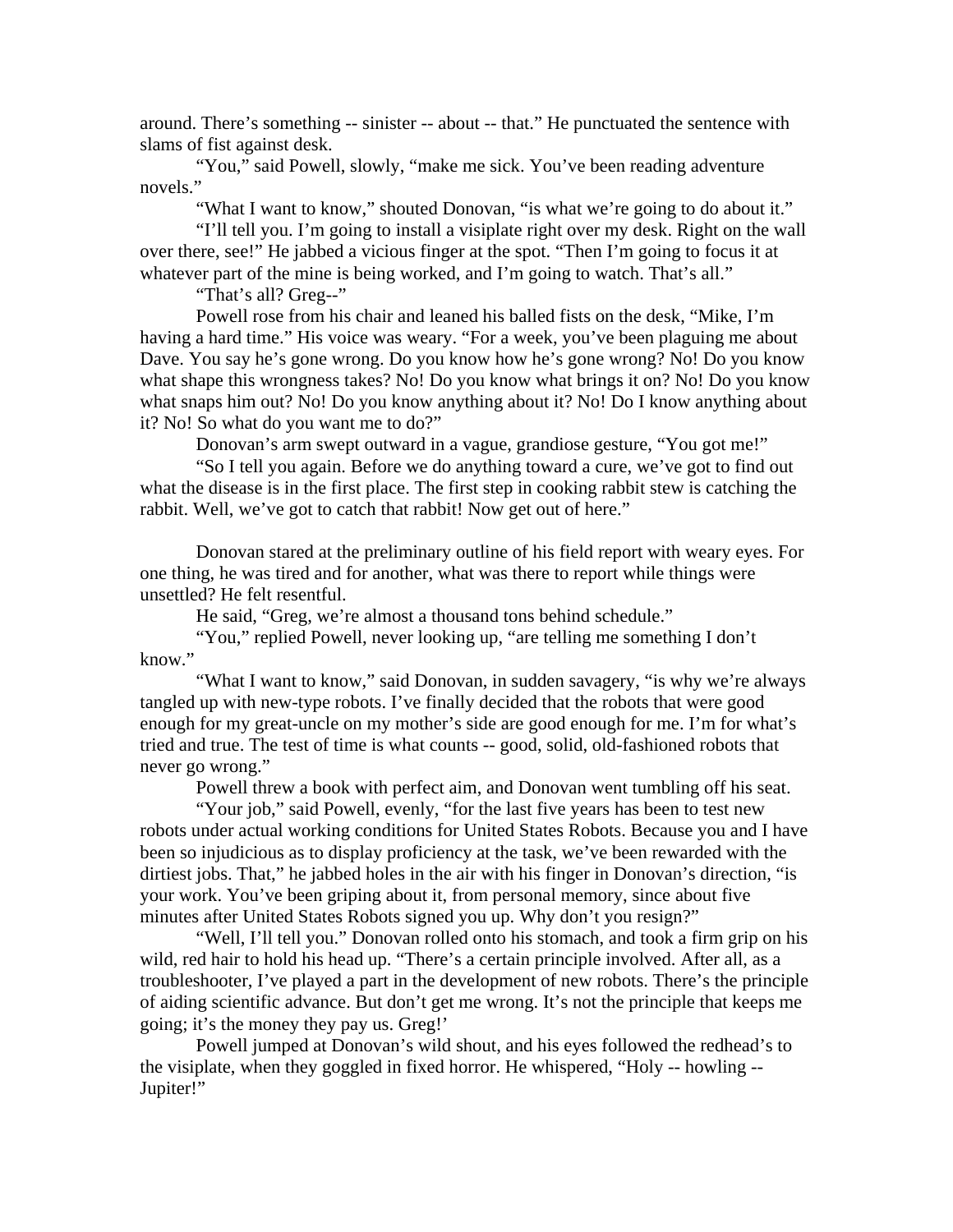Donovan scrambled breathlessly to his feet, "Look at them, Greg. They've gone nuts."

Powell said, "Get a pair of suits. We're going out there."

 He watched the posturings of the robots on the visiplate. They were bronzy gleams of smooth motion against the shadowy crags of the airless asteroid. There was a marching formation now, and in their own dim body light, the roughhewn walls of the mine tunnel swam past noiselessly, checkered with misty erratic blobs of shadow. They marched in unison, seven of them, with Dave at the head. They wheeled and turned in macabre simultaneity; and melted through changes of formation with the weird ease of chorus dancers in Lunar Bowl.

 Donovan was back with the suits, "They've gone jingo on us, Greg. That's a military march."

 "For all you know," was the cold response, "it may be a series of callisthenic exercises. Or Dave may be under the hallucination of being a dancing master. Just you think first, and don't bother to speak afterward, either."

 Donovan scowled and slipped a detonator into the empty side holster with an ostentatious shove. He said, "Anyway, there you are. So we work with new-model robots. It's our job, granted. But answer me one question. Why... why does something invariably go wrong with them?"

"Because," said Powell, somberly, "we are accursed. Let's go!"

 Far ahead through the thick velvety blackness of the corridors that reached past the illuminated circles of their flashlights, robot light twinkled.

"There they are," breathed Donovan.

 Powell whispered tensely, "I've been trying to get him by radio but he doesn't answer. The radio circuit is probably out."

 "Then I'm glad the designers haven't worked out robots who can work in total darkness yet. I'd hate to have to find seven mad robots in a black pit without radio communication, if they weren't lit up like blasted radioactive Christmas trees."

 "Crawl up on the ledge above, Mike. They're coming this way, and I want to watch them at close range. Can you make it?"

 Donovan made the jump with a grunt. Gravity was considerably below Earthnormal, but with a heavy suit, the advantage was not too great, and the ledge meant a near ten-foot jump. Powell followed.

 The column of robots was trailing Dave single-file. In mechanical rhythm, they converted to double and returned to single in different order. It was repeated over and over again and Dave never turned his head.

 Dave was within twenty feet when the play-acting ceased. The subsidiary robots broke formation, waited a moment, then clattered off into the distance -- very rapidly. Dave looked after them, then slowly sat down. He rested his head in one hand in a very human gesture.

His voice sounded in Powell's earphones, "Are you here, boss?"

Powell beckoned to Donovan and hopped off the ledge.

"O.K., Dave, what's been going on?"

 The robot shook his head, "I don't know. One moment I was handling a tough outcropping in Tunnel 17, and the next I was aware of humans close by, and I found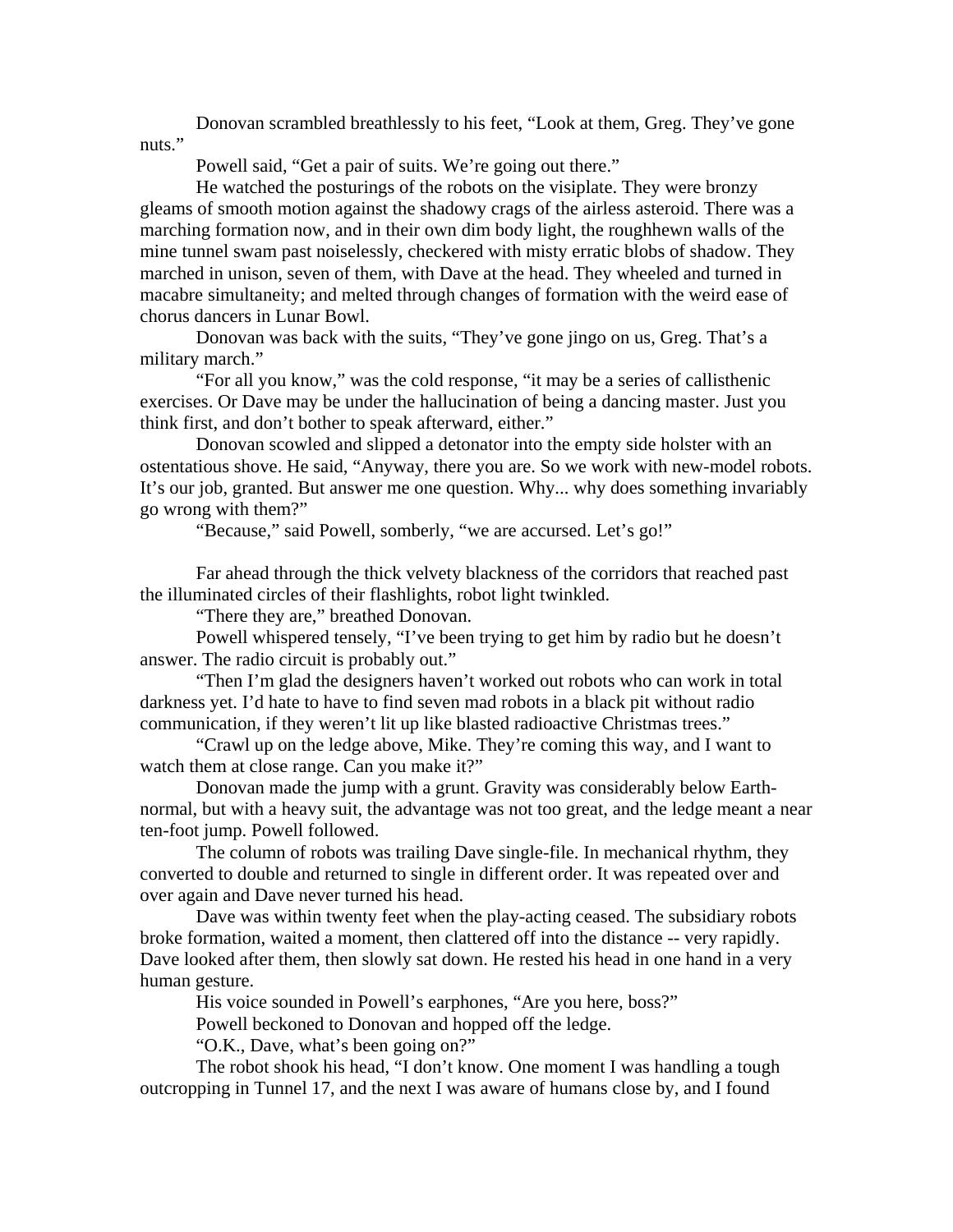myself half a mile down main-stem."

"Where are the subsidiaries now?" asked Donovan.

"Back at work, of course. How much time has been lost?"

 "Not much. Forget it." Then to Donovan, Powell added, "Stay with him the rest of the shift. Then, come back. I've got a couple of ideas."

 It was three hours before Donovan returned. He looked tired. Powell said, "How did it go?"

 Donovan shrugged wearily, "Nothing ever goes wrong when you watch them. Throw me a butt, will you?"

 The redhead lit it with exaggerated care and blew a careful smoke ring. He said, "I've been working it out, Greg. You know, Dave has a queer background for a robot. There are six others under him in an extreme regimentation. He's got life and death power over those subsidiary robots and it must react on his mentality. Suppose he finds it necessary to emphasize this power as a concession to his ego."

"Get to the point."

 "It's right here. Suppose we have militarism. Suppose he's fashioning himself an army. Suppose -- he's training them in military maneuvers. Suppose--"

 "Suppose you go soak your head. Your nightmares must be in technicolor. You're postulating a major aberration of the positronic brain. If your analysis were correct, Dave would have to break down the First Law of Robotics: that a robot may not injure a human being or, through inaction, allow a human being to be injured. The type of militaristic attitude and domineering ego you propose must have as the end-point of its logical implications, domination of humans."

"All right. How do you know that isn't the fact of the matter?"

 "Because any robot with a brain like that would, one, never have left the factory, and two, be spotted immediately if it ever was. I tested Dave, you know."

 Powell shoved his chair back and put his feet on the desk. "No. We're still in the position where we can't make our stew because we haven't the slightest notion as to what's wrong. For instance, if we could find out what that dance macabre we witnessed was all about, we would be on the way out."

 He paused, "Now listen, Mike, how does this sound to you? Dave goes wrong only when neither of us is present. And when he is wrong, the arrival of either of us snaps him out of it."

"I once told you that was sinister."

 "Don't interrupt. How is a robot different when humans are not present? The answer is obvious. There is a larger requirement of personal initiative. In that case, look for the body parts that are affected by the new requirements."

 "Golly." Donovan sat up straight, then subsided. "No, no. Not enough. It's too broad. It doesn't cut the possibilities much."

 "Can't help that. In any case, there's no danger of not making quota. We'll take shifts watching those robots through the visor. Any time anything goes wrong, we get to the scene of action immediately. That will put them right."

 "But the robots will fail spec anyway, Greg. United States Robots can't market DV models with a report like that."

"Obviously. We've got to locate the error in make-up and correct it -- and we've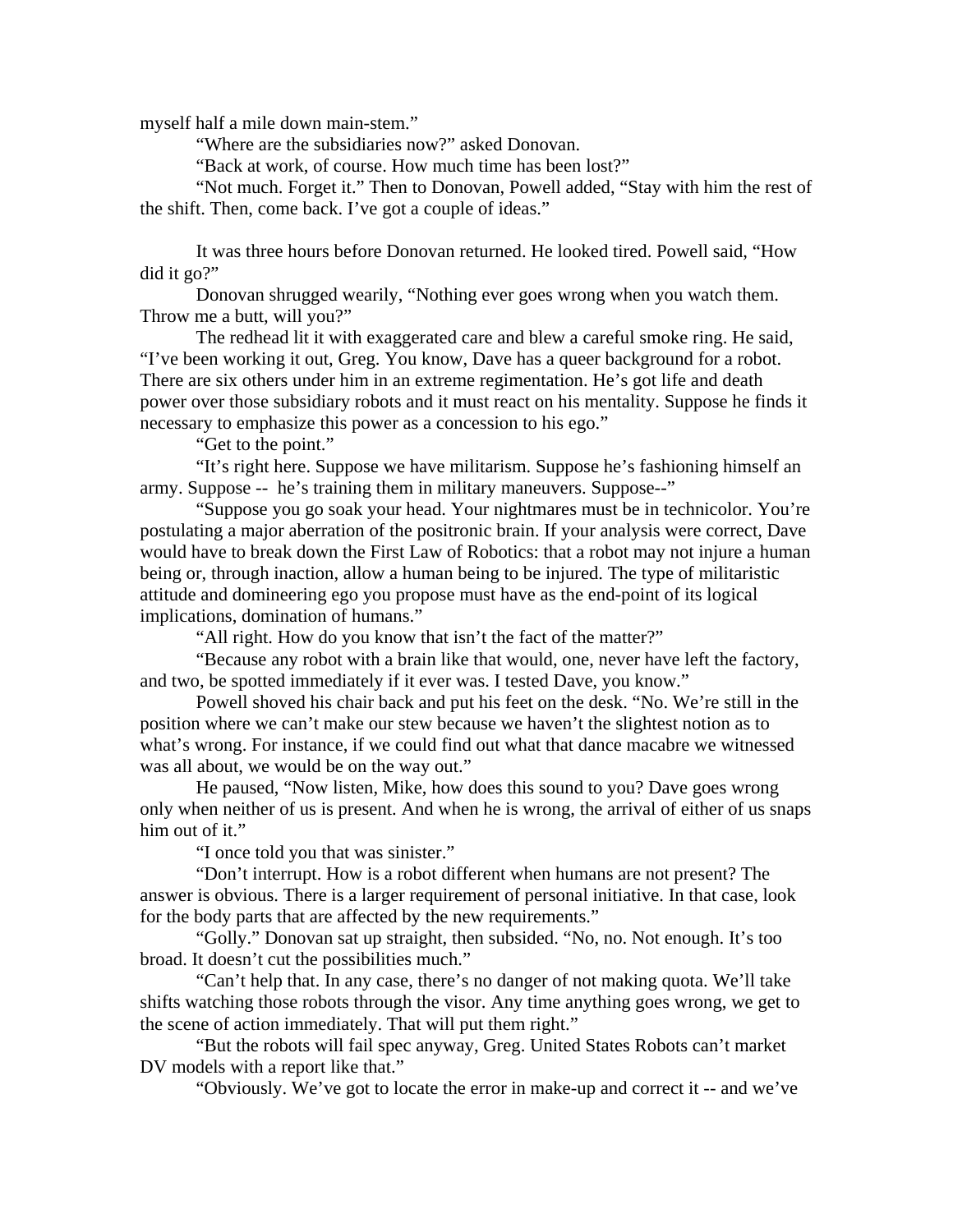got ten days to do it in." Powell scratched his head. "The trouble is... well, you had better look at the blueprints yourself."

 The blueprints covered the floor like a carpet and Donovan crawled over the face of them following Powell's erratic pencil.

 Powell said, "Here's where you come in, Mike. You're the body specialist, and I want you to check me. I've been trying to cut out all circuits not involved in the personal initiative hookup. Right here, for instance, is the trunk artery involving mechanical operations. I cut out all routine side routes as emergency divisions--" He looked up, "What do you think?"

 Donovan had a very bad taste in his mouth, "The job's not that simple, Greg. Personal initiative isn't an electric circuit you can separate from the rest and study. When a robot is on his own, the intensity of the body activity increases immediately on almost all fronts. There isn't a circuit entirely unaffected. What must be done is to locate the particular condition -- a very specific condition -- that throws him off, and then start eliminating circuits."

 Powell got up and dusted himself, "Hmph. All right. Take away the blueprints and burn them."

 Donovan said, "You see when activity intensifies, anything can happen, given one single faulty part. Insulation breaks down, a condenser spills over, a connection sparks, a coil overheats. And if you work blind, with the whole robot to choose from, you'll never find the bad spot. If you take Dave apart and test every point of his body mechanism one by one, putting him together each time, and trying him out"

"All right. All right. I can see through a porthole, too."

 They faced each other hopelessly, and then Powell said cautiously, "Suppose we interview one of the subsidiaries."

 Neither Powell nor Donovan had ever had previous occasion to talk to a "finger." It could talk; it wasn't quite the perfect analogy to a human finger. In fact, it had a fairly developed brain, but that brain was tuned primarily to the reception of orders via positronic field, and its reaction to independent stimuli was rather fumbling.

 Nor was Powell certain as to its name. Its serial number was DV-5-2, but that was not very useful.

 He compromised. "Look, pal," he said, "I'm going to ask you to do some hard thinking and then you can go back to your boss."

 The "finger" nodded its head stiffly, but did not exert its limited brainpower on speech.

 "Now on four occasions recently," Powell said, "your boss deviated from brainscheme. Do you remember those occasions?"

"Yes, sir."

 Donovan growled angrily, "He remembers. I tell you there is something very sinister--"

 "Oh, go bash your skull. Of course, the 'finger' remembers. There is nothing wrong with him." Powell turned back to the robot, "What were you doing each time... I mean the whole group"

 The "finger" had a curious air of reciting by rote, as if he answered questions by the mechanical pressure of his brainpan, but without any enthusiasm whatever.

He said, "The first time we were at work on a difficult outcropping in Tunnel 17,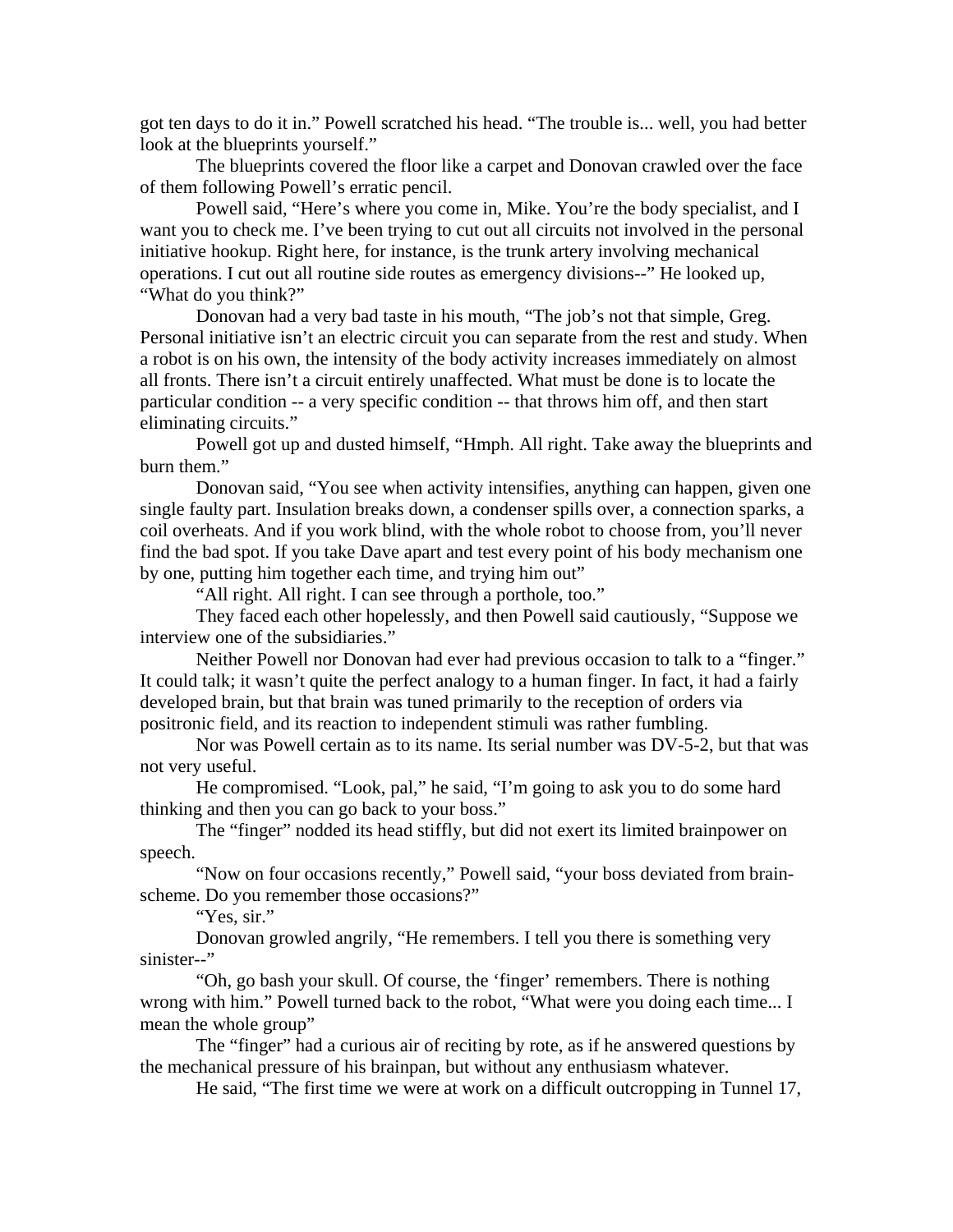Level B. The second time we were buttressing the roof against a possible cave-in. The third time we were preparing accurate blasts in order to tunnel farther without breaking into a subterranean fissure. The fourth time was just after a minor cave-in"

"What happened at these times?"

 "It is difficult to describe. An order would be issued, but before we could receive and interpret it, a new order came to march in queer formation."

Powell snapped out, "Why?"

"I don't know."

 Donovan broke in tensely, "What was the first order... the one that was superseded by the marching directions?"

 "I don't know. I sensed that an order was sent, but there was never time to receive it."

"Could you tell us anything about it? Was it the same order each time?"

The "finger" shook his head unhappily, "I don't know."

Powell leaned back, "All right, get back to your boss."

The "finger" left, with visible relief.

 Donovan said, "Well, we accomplished a lot that time. That was real sharp dialogue all the way through. Listen, Dave and that imbecile 'finger' are both holding out on us. There is too much they don't know and don't remember. We've got to stop trusting them, Greg."

 Powell brushed his mustache the wrong way, "So help me, Mike, another fool remark out of you, and I'll take away your rattle and teething ring."

 "All right. You're the genius of the team. I'm just a poor sucker. Where do we stand?"

 "Right behind the eight ball. I tried to work it backward through the 'finger,' and couldn't. So we've got to work it forward."

 "A great man," marveled Donovan. "How simple that makes it. Now translate that into English, Master."

 "Translating it into baby talk would suit you better. I mean that we've got to find out what order it is that Dave gives just before everything goes black. It would be the key to the business."

 "And how do you expect to do that? We can't get close to him because nothing will go wrong as long as we are there. We can't catch the orders by radio because they are transmitted via this positronic field. That eliminates the close-range and the longrange method, leaving us a neat, cozy zero."

"By direct observation, yes. There's still deduction."

"Huh?"

 "We're going on shifts, Mike." Powell smiled grimly. "And we are not taking our eyes off the visiplate. We're going to watch every action of those steel headaches. When they go off into their act, we're going to see what happened immediately before and we're going to deduce the order."

 Donovan opened his mouth and left it that way for a full minute. Then he said in strangled tones, "I resign. I quit."

"You have ten days to think up something better," said Powell wearily.

 Which, for eight days, Donovan tried mightily to do. For eight days, on alternate four-hour shifts, he watched with aching and bleary eyes those glinty metallic forms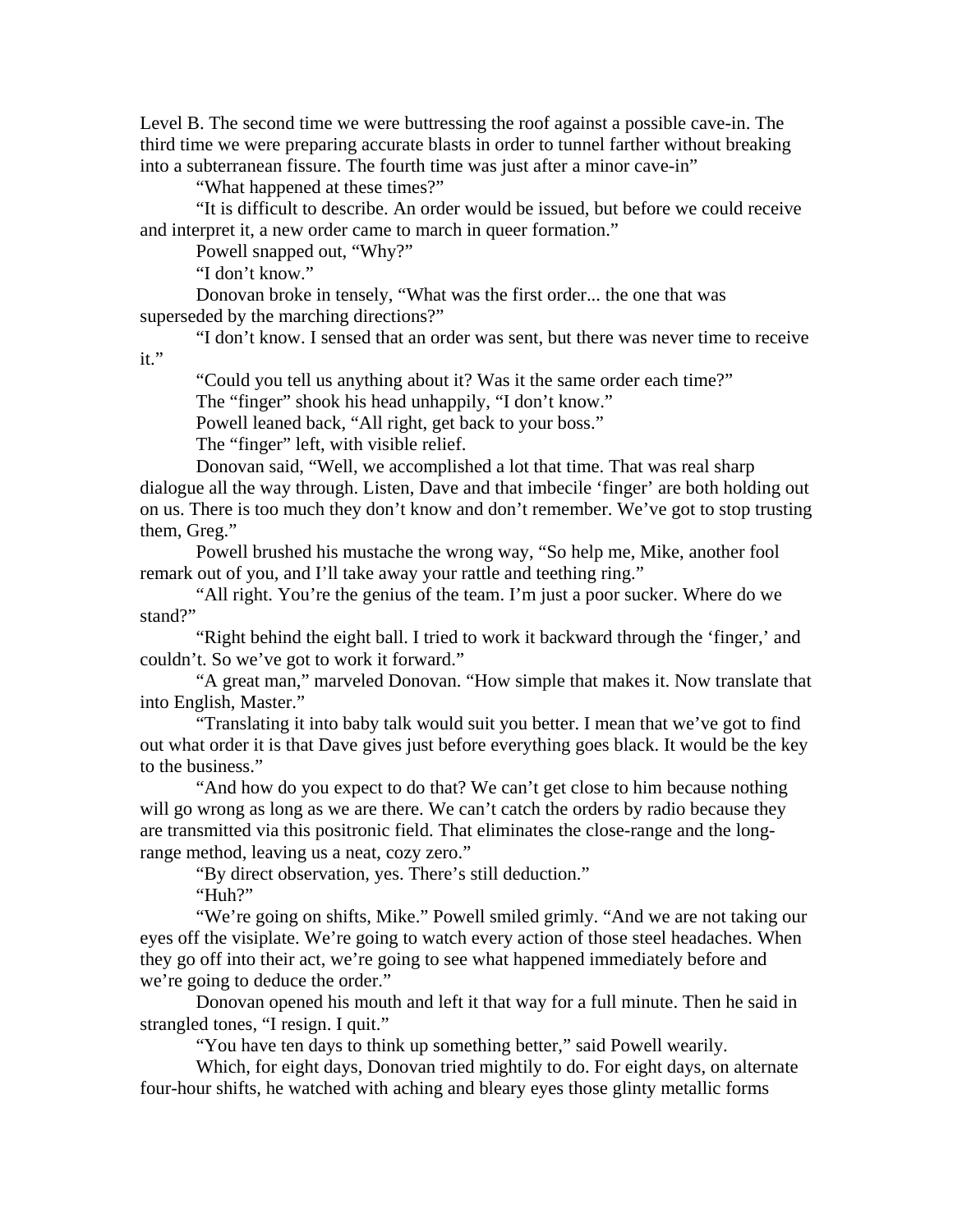move against the vague background. And for eight days in the four-hour in-betweens, he cursed United States Robots, the DV models, and the day he was born.

 And then on the eighth day, when Powell entered with an aching head and sleepy eyes for his shift, Donovan stood up and with very careful and deliberate aim launched a heavy bookend for the exact center of the visiplate. There was a very appropriate splintering noise.

Powell gasped, "What did you do that for?"

 "Because," said Donovan, almost calmly, "I'm not watching it any more. We've got two days left and we haven't found out a thing. DV-5 is a lousy loss. He's stopped five times since I've been watching and three times on your shift, and I can't make out what orders he gave, and you couldn't make it out. And I don't believe you could ever make it out because I know I couldn't ever."

 "Jumping Space, how can you watch six robots at the same time? One makes with the hands, and one with the feet and one like a windmill and another is jumping up and down like a maniac. And the other two... devil knows what they are doing. And then they all stop. So! So!"

 "Greg, we're not doing it right. We got to get up close. We've got to watch what they're doing from where we can see the details."

 Powell broke a bitter silence. "Yeah, and wait for something to go wrong with only two days to go."

"Is it any better watching from here?"

"It's more comfortable."

"Ah -- But there's something you can do there that you can't do here."

"What's that?"

 "You can make them stop -- at whatever time you choose and while you're prepared and watching to see what goes wrong."

Powell startled into alertness, "Howzzat?"

 "Well, figure it out, yourself. You're the brains you say. Ask yourself some questions. When does DV-5 go out of whack? When did that 'finger' say he did? When a cave-in threatened, or actually occurred, when delicately measured explosives were being laid down, when a difficult seam was hit."

"In other words, during emergencies," Powell was excited.

 "Right! When did you expect it to happen! It's the personal initiative factor that's giving us the trouble. And it's just during emergencies in the absence of a human being that personal initiative is most strained. Now what is the logical deduction? How can we create our own stoppage when and where we want it?" He paused triumphantly -- he was beginning to enjoy his role -- and answered his own question to forestall the obvious answer on Powell's tongue. "By creating our own emergency."

Powell said, "Mike -- you're right."

"Thanks, pal. I knew I'd do it some day."

 "All right, and skip the sarcasm. We'll save it for Earth, and preserve it in jars for future long, cold winters. Meanwhile, what emergency can we create?"

"We could flood the mines, if this weren't an airless asteroid."

 "A witticism, no doubt," said Powell. "Really, Mike, you'll incapacitate me with laughter. What about a mild cave-in?"

Donovan pursed his lips and said, "O.K. by me."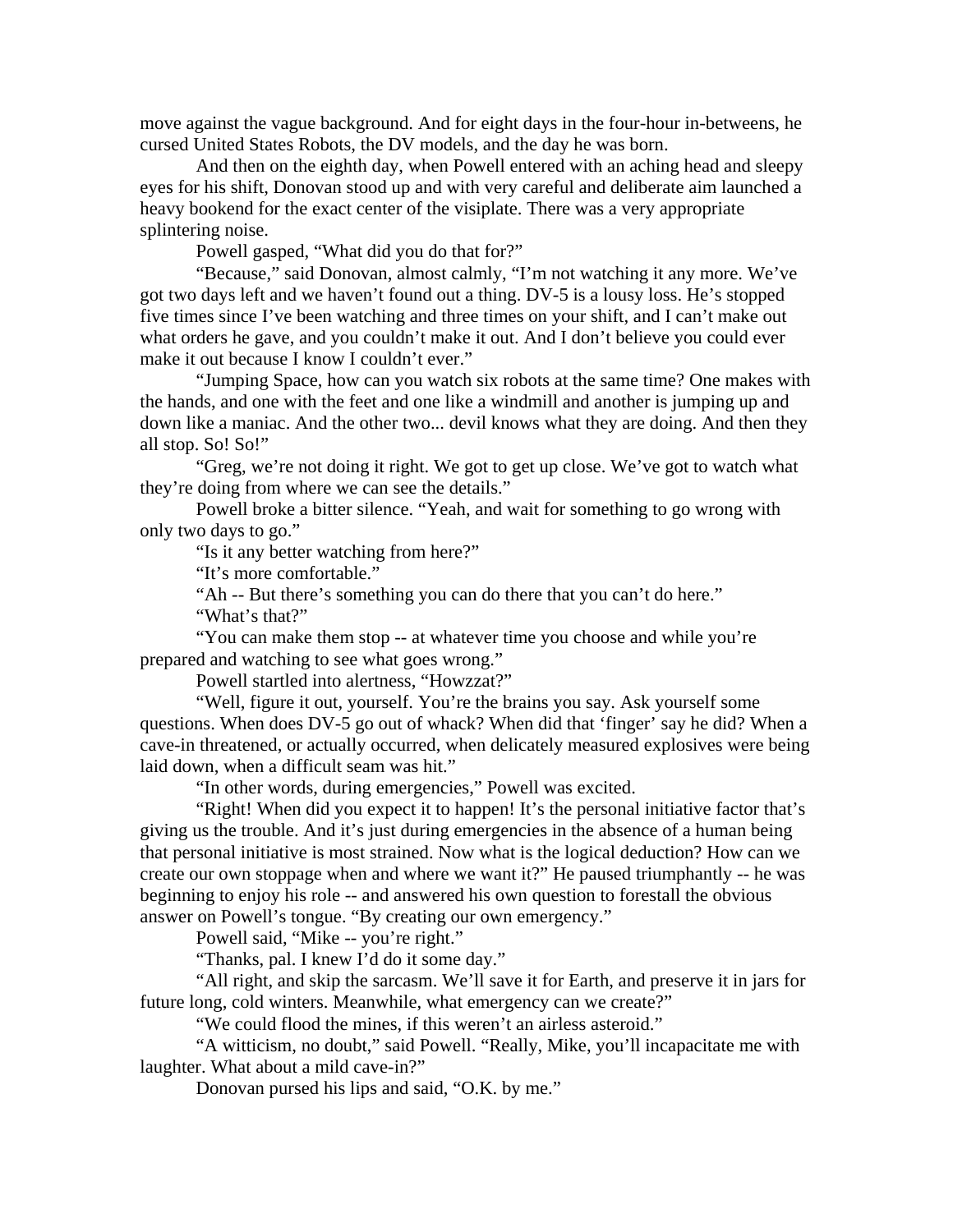"Good. Let's get started."

 Powell felt uncommonly like a conspirator as he wound his way over the craggy landscape. His sub-gravity walk teetered across the broken ground, kicking rocks to right and left under his weight in noiseless puffs of gray dust. Mentally, though, it was the cautious crawl of the plotter.

He said, "Do you know where they are?"

"I think so, Greg."

 "All right," Powell said gloomily, "but if any 'finger' gets within twenty feet of us, we'll be sensed whether we are in the line of sight or not. I hope you know that."

 "When I need an elementary course in robotics, I'll file an application with you formally, and in triplicate. Down through here."

 They were in the tunnels now; even the starlight was gone. The two hugged the walls, flashes flickering out the way in intermittent bursts. Powell felt for the security of his detonator.

"Do you know this tunnel, Mike?"

 "Not so good. It's a new one. I think I can make it out from what I saw in the visiplate, though--"

Interminable minutes passed, and then Mike said, "Feel that!"

 There was a slight vibration thrumming the wall against the fingers of Powell's metal-incased hand. There was no sound, naturally.

"Blasting! We're pretty close."

"Keep your eyes open," said Powell.

Donovan nodded impatiently.

 It was upon them and gone before they could seize themselves -- just a bronze glint across the field of vision. They clung together in silence.

Powell whispered, "Think it sensed us?"

 "Hope not. But we'd better flank them. Take the first side tunnel to the right." "Suppose we miss them altogether?"

"Well what do you want to do? Go back?" Donovan grunted fiercely. "They're within a quarter of a mile. I was watching them through the visiplate, wasn't I? And we've got two days--"

 "Oh, shut up. You're wasting your oxygen. Is this a side passage here?" The flash flicked. "It is. Let's go."

 The vibration was considerably more marked and the ground below shuddered uneasily.

 "This is good," said Donovan, "if it doesn't give out on us, though." He flung his light ahead anxiously.

 They could touch the roof of the tunnel with a half-upstretched hand, and the bracings had been newly placed.

Donovan hesitated, "Dead end, let's go back."

"No. Hold on." Powell squeezed clumsily past. "Is that light ahead?"

"Light? I don't see any. Where would there be light down here?"

 "Robot light." He was scrambling up a gentle incline on hands and knees. His voice was hoarse and anxious in Donovan's ears. "Hey, Mike, come up here."

 There was light. Donovan crawled up and over Powell's outstretched legs. "An opening?"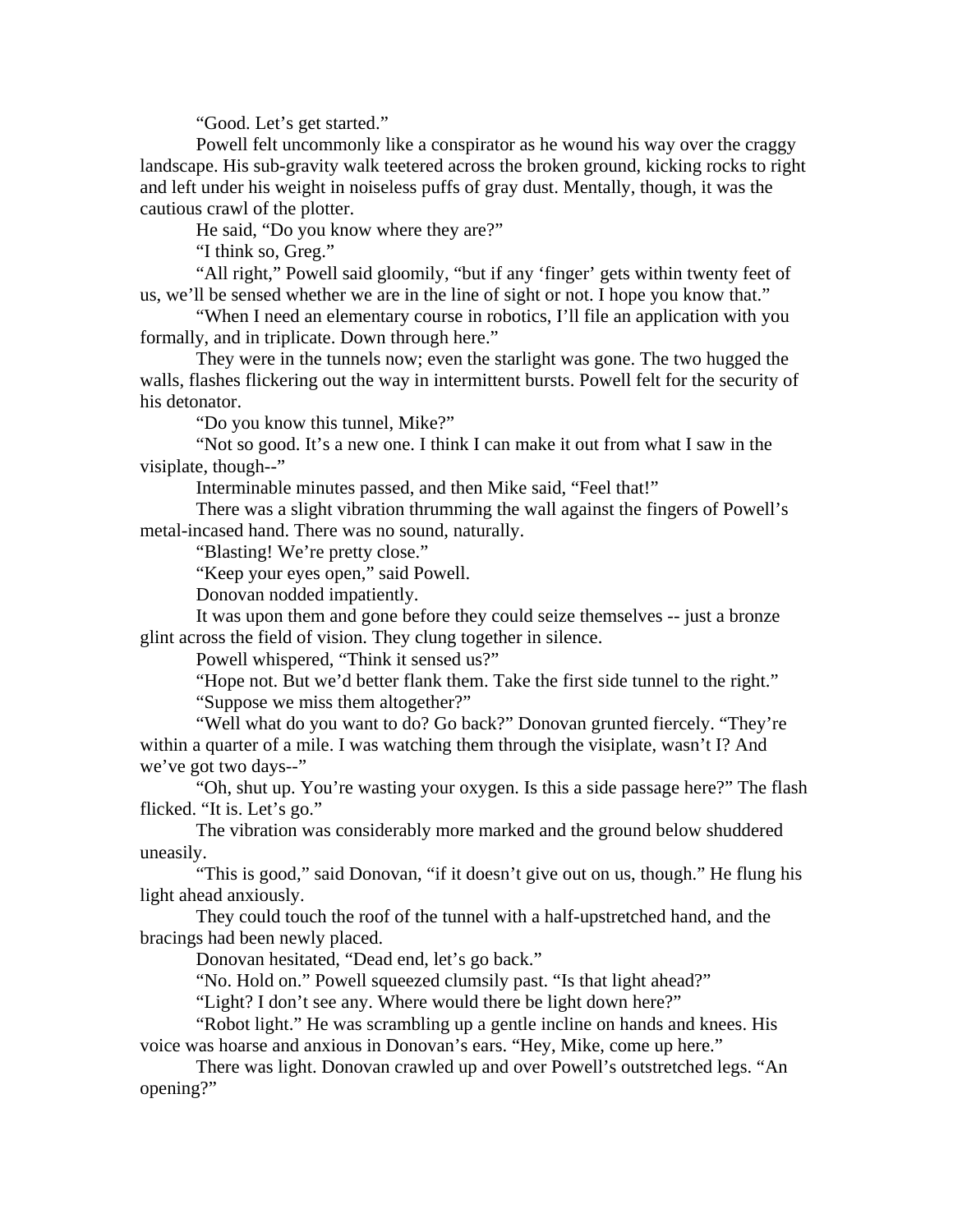"Yes. They must be working into this tunnel from the other side now I think."

 Donovan felt the ragged edges of the opening that looked out into what the cautious flashlight showed to be a larger and obviously main stem tunnel. The hole was too small for a man to go through, almost too small for two men to look through simultaneously.

There's nothing there," said Donovan.

 "Well, not now. But there must have been a second ago or we wouldn't have seen light. Watch out!"

 The walls rolled about them and they felt the impact. A fine dust showered down. Powell lifted a cautious head and looked again. "All right, Mike. They're there."

 The glittering robots clustered fifty feet down the main stem. Metal arms labored mightily at the rubbish heap brought down by the last blast.

 Donovan urged eagerly, "Don't waste time. It won't be long before they get through, and the next blast may get us."

 "For Pete's sake, don't rush me." Powell unlimbered the detonator, and his eyes searched anxiously across the dusky background where the only light was robot light and it was impossible to tell a projecting boulder from a shadow.

 "There's a spot in the roof, see it, almost over them. The last blast didn't quite get it. If you can get it at the base, half the roof will cave in."

 Powell followed the dim finger, "Check! Now fasten your eye on the robots and pray they don't move too far from that part of the tunnel. They're my light sources. Are all seven there?"

Donovan counted, "All seven."

"Well, then, watch them. Watch every motion!"

 His detonator was lifted and remained poised while Donovan watched and cursed and blinked the sweat out of his eye.

It flashed!

 There was a jar, a series of hard vibrations, and then a jarring thump that threw Powell heavily against Donovan.

Donovan yowled, "Greg, you threw me off. I didn't see a thing."

Powell stared about wildly, "Where are they?"

 Donovan fell into a stupid silence. There was no sign of the robots. It was dark as the depths of the River Styx.

"Think we buried them?" quavered Donovan.

 "Let's get down there. Don't ask me what I think." Powell crawled backward at tumbling speed.

"Mike!"

Donovan paused in the act of following. "What's wrong now?"

 "Hold on!" Powell's breathing was rough and irregular in Donovan's ears. "Mike! Do you hear me, Mike?"

"I'm right here. What is it?"

 "We're blocked in. It wasn't the ceiling coming down fifty feet away that knocked us over. It was our own ceiling. The shock's tumbled it!"

 "What!" Donovan scrambled up against a hard barrier. "Turn on the flash." Powell did so. At no point was there room for a rabbit to squeeze through. Donovan said softly, "Well, what do you know?"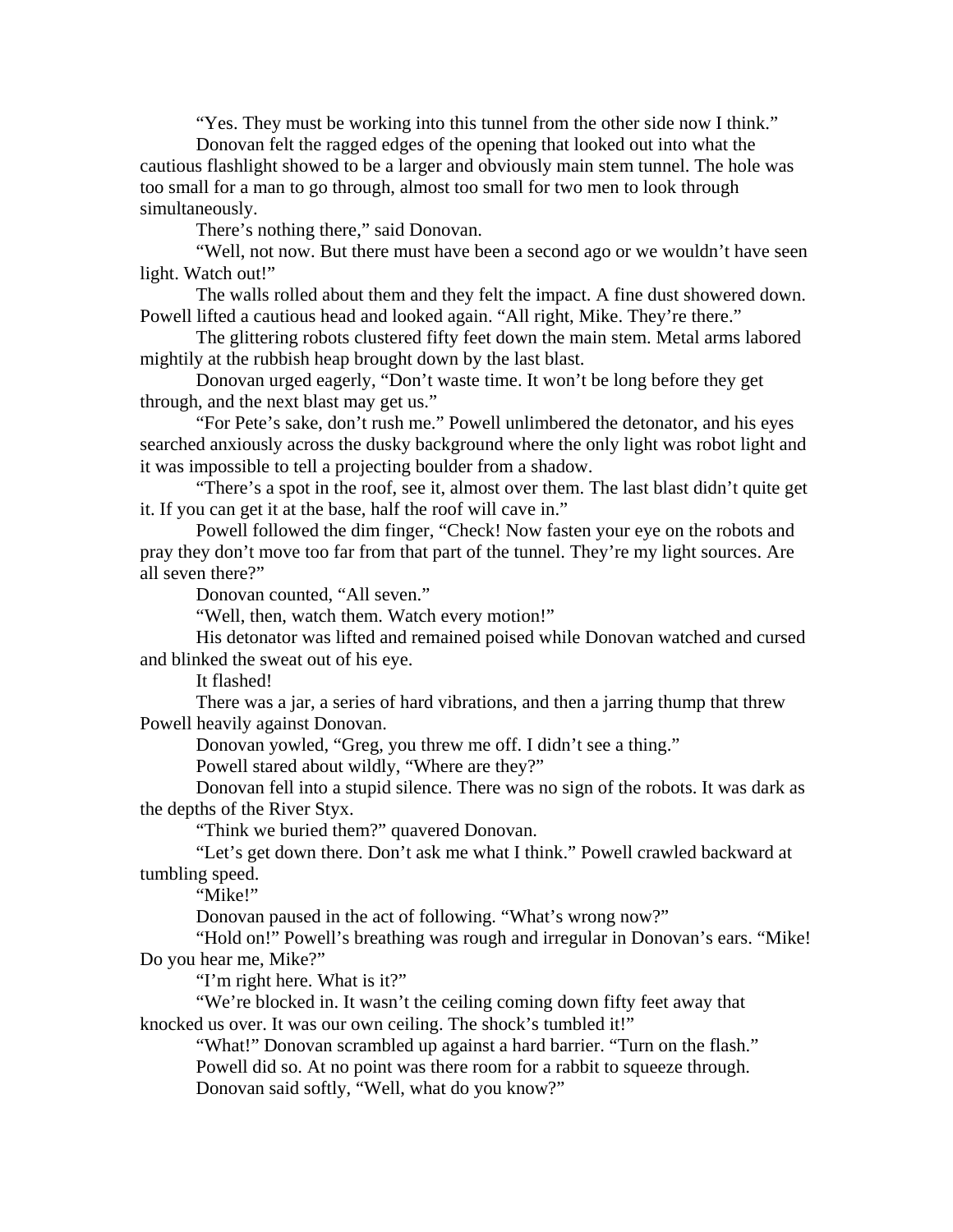They wasted a few moments and some muscular power in an effort to move the blocking barrier. Powell varied this by wrenching at the edges of the original hole. For a moment, Powell lifted his blaster. But in those close quarters, a flash would be suicide and he knew it. He sat down.

 "You know, Mike," he said, "we've really messed this up. We are no nearer finding out what's wrong with Dave. It was a good idea but it blew up in our face."

 Donovan's glance was bitter with an intensity totally wasted on the darkness, "I hate to disturb you, old man, but quite apart from what we know or don't know of Dave, we're slightly trapped. If we don't get loose, fella, we're going to die. D-I-E, die. How much oxygen have we anyway? Not more than six hours."

 "I've thought of that." Powell's fingers went up to his long-suffering mustache and clanged uselessly against the transparent visor. "Of course, we could get Dave to dig us out easily in that time, except that our precious emergency must have thrown him off, and his radio circuit is out."

"And isn't that nice?"

 Donovan edged up to the opening and managed to get his metal incased head out. It was an extremely tight fit.

"Hey, Greg!"

"What?"

us."

"Suppose we get Dave within twenty feet. He'll snap to normal. That will save

"Sure, but where is he?"

 "Down the corridor -- way down. For Pete's sake, stop pulling before you drag my head out of its socket. I'll give you your chance to look."

 Powell maneuvered his head outside, "We did it all right. Look at those saps. That must be a ballet they're doing."

"Never mind the side remarks. Are they getting any closer?"

 "Can't tell yet. They're too far away. Give me a chance. Pass me my flash, will you? I'll try to attract their attention that way."

 He gave up after two minutes, "Not a chance! They must be blind. Uh-oh, they're starting toward us. What do you know?"

Donovan said, "Hey, let me see!"

There was a silent scuffle. Powell said, "All right!" and Donovan got his head out.

 They were approaching. Dave was high-stepping the way in front and the six "fingers" were a weaving chorus line behind him.

 Donovan marveled, "What are they doing? That's what I want to know. It looks like the Virginia reel -- and Dave's a major-domo, or I never saw one."

 "Oh, leave me alone with your descriptions," grumbled Powell. "How near are they?"

 "Within fifty feet and coming this way. We'll be out in fifteen min--Uh-huh-HUH-HEY-Y!"

 "What's going on?" It took Powell several seconds to recover from his stunned astonishment at Donovan's vocal gyrations. "Come on, give me a chance at that hole. Don't be a hog about it."

He fought his way upward, but Donovan kicked wildly, "They did an about-face,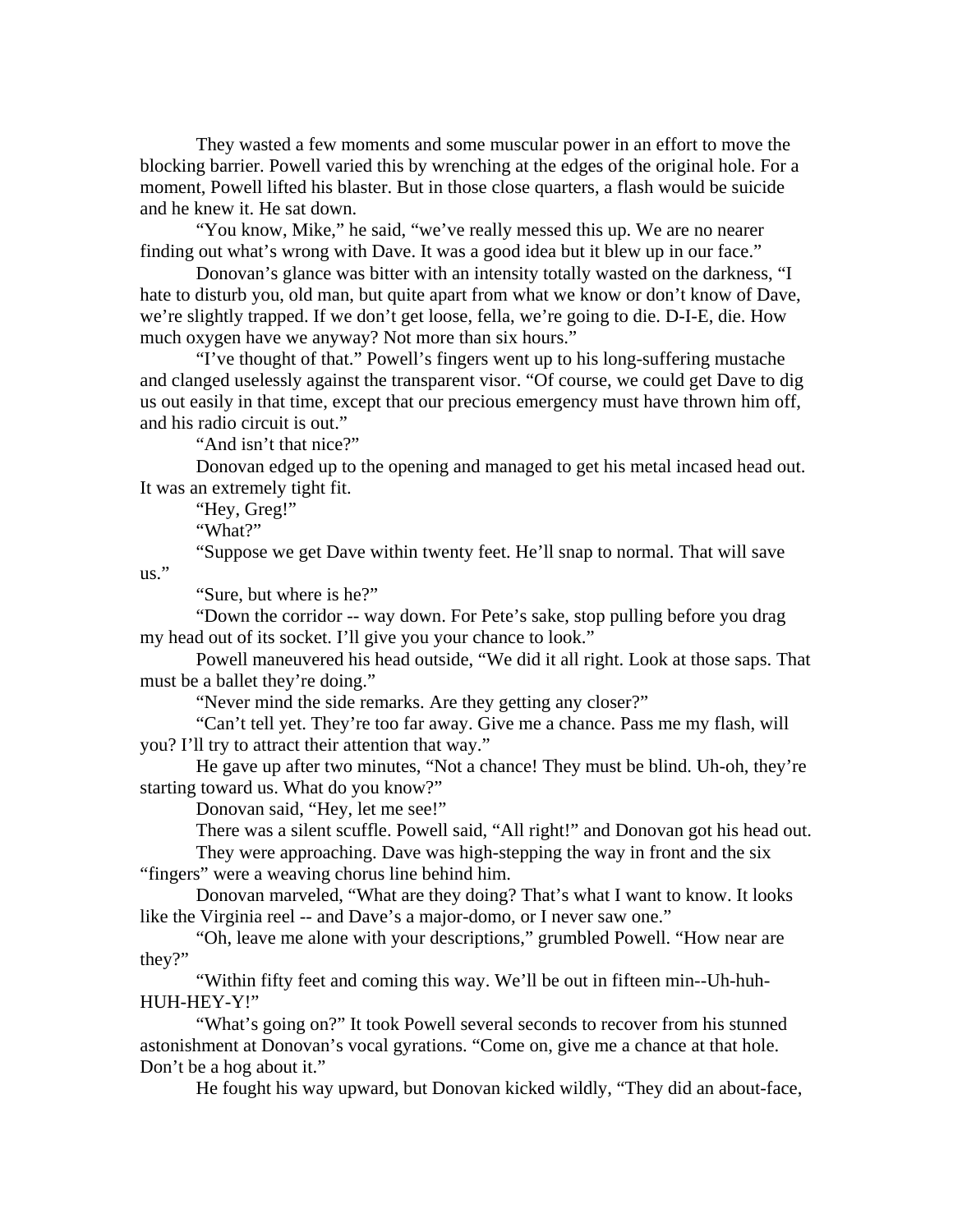Greg. They're leaving. Dave! Hey, Da-a ave!"

Powell shrieked, "What's the use of that, you fool? Sound won't carry."

 "Well, then," panted Donovan, "kick the walls, slam them, get some vibration started. We've got to attract their attention somehow, Greg, or we're through. " He pounded like a madman.

 Powell shook him, "Wait, Mike, wait. Listen, I've got an idea. Jumping Jupiter, this is a fine time to get around to the simple solutions. Mike!"

"What do you want?" Donovan pulled his head in.

"Let me in there fast before they get out of range."

 "Out of range! What are you going to do? Hey, what are you going to do with that detonator?" He grabbed Powell's arm.

 Powell shook off the grip violently. "I'm going to do a little shooting." "Why?"

"That's for later. Let's see if it works first. If it doesn't, then -- Get out of the way and let me shoot!"

 The robots were flickers, small and getting smaller, in the distance. Powell lined up the sights tensely, and pulled the trigger three times. He lowered the guns and peered anxiously. One of the subsidiaries was down! There were only six gleaming figures now.

Powell called into his transmitter uncertainly. "Dave!"

 A pause, then the answer sounded to both men, "Boss? Where are you? My third subsidiary has had his chest blown in. He's out of commission."

 "Never mind your subsidiary," said Powell. "We're trapped in a cave-in where you were blasting. Can you see our flashlight?"

"Sure. We'll be right there."

Powell sat back and relaxed, "That, my fran', is that"

 Donovan said very softly with tears in his voice, "All right, Greg. You win. I beat my forehead against the ground before your feet. Now don't feed me any bull. Just tell me quietly what it's all about."

 "Easy. It's just that all through we missed the obvious -- as usual. We knew it was the personal initiative circuit, and that it always happened during emergencies, but we kept looking for a specific order as the cause. Why should it be an order?"

"Why not?"

 "Well, look, why not a type of order. What type of order requires the most initiative? What type of order would occur almost always only in an emergency?"

"Don't ask me, dreg. Tell me!"

 "I'm doing it! It's the six-way order. Under all ordinary conditions, one or more of the 'fingers' would be doing routine tasks requiring no close supervision -- in the sort of offhand way our bodies handle the routine walking motions. But in an emergency, all six subsidiaries must be mobilized immediately and simultaneously. Dave must handle six robots at a time and something gives. The rest was easy. Any decrease in initiative required, such as the arrival of humans, snaps him back. So I destroyed one of the robots. When I did, he was transmitting only five-way orders. Initiative decreases -- he's normal"

"How did you get all that?" demanded Donovan.

"Just logical guessing. I tried it and it worked."

The robot's voice was in their ears again, "Here I am. Can you hold out half an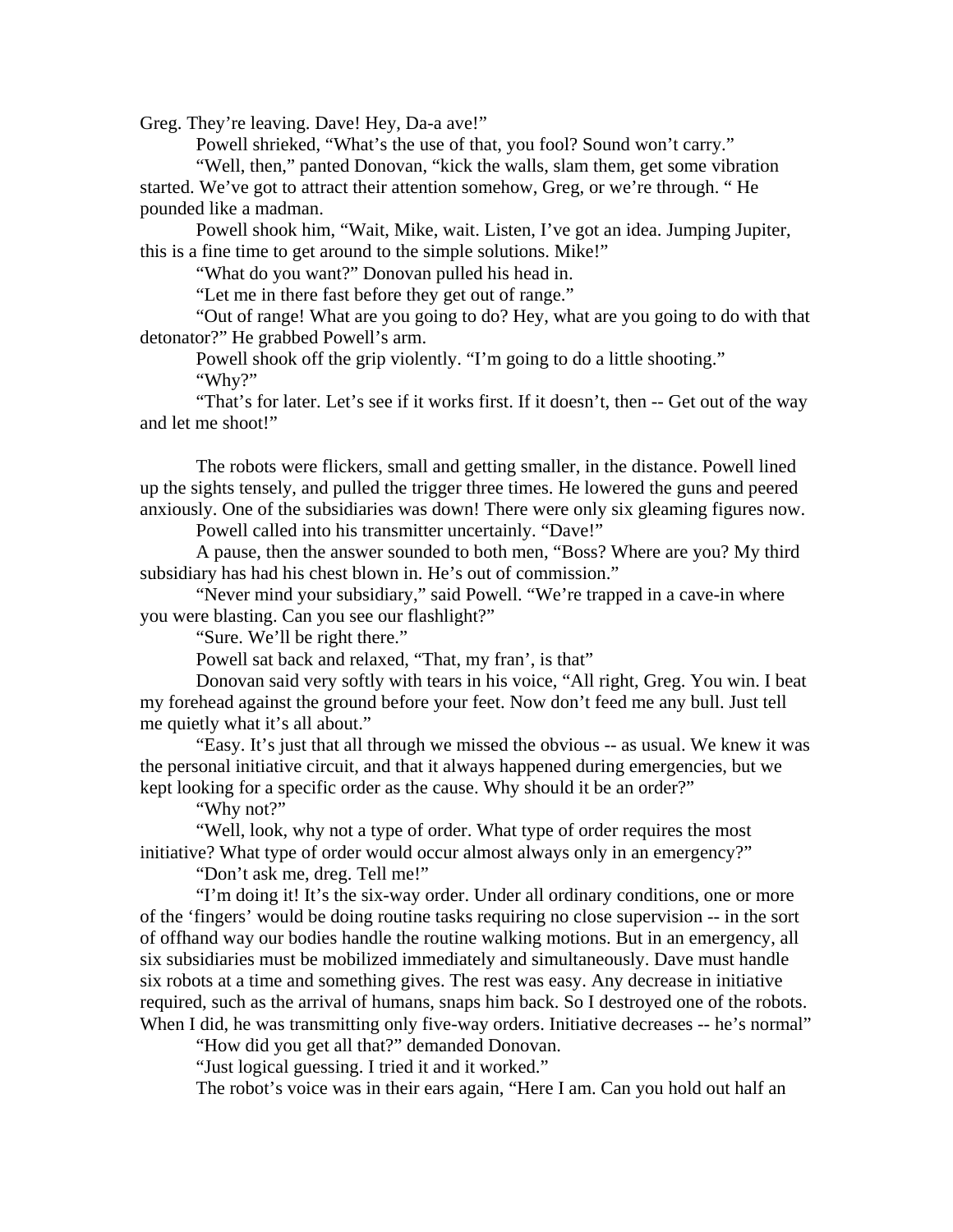hour?"

 "Easy!" said Powell. Then, to Donovan, he continued, "And now the job should be simple. We'll go through the circuits, and check off each part that gets an extra workout in a six-way order as against a five-way. How big a field does that leave us?"

 Donovan considered, "Not much, I think. If Dave is like the preliminary model we saw back at the factory, there's a special coordinating circuit that would be the only section involved." He cheered up suddenly and amazingly, "Say, that wouldn't be bad at all. There's nothing to that."

 "All right. You think it over and we'll check the blueprints when we get back. And now, till Daves reaches us, I'm relaxing."

 "Hey, wait! Just tell me one thing. What were those queer shifting marches, those funny dance steps, that the robots went through every time they went screwy?"

 "That? I don't know. But I've got a notion. Remember, those subsidiaries were Dave's 'fingers.' We were always saying that, you know. Well, it's my idea that in all these interludes, whenever Dave became a psychiatric case, he went off into a moronic maze, spending his time *twiddling his fingers*."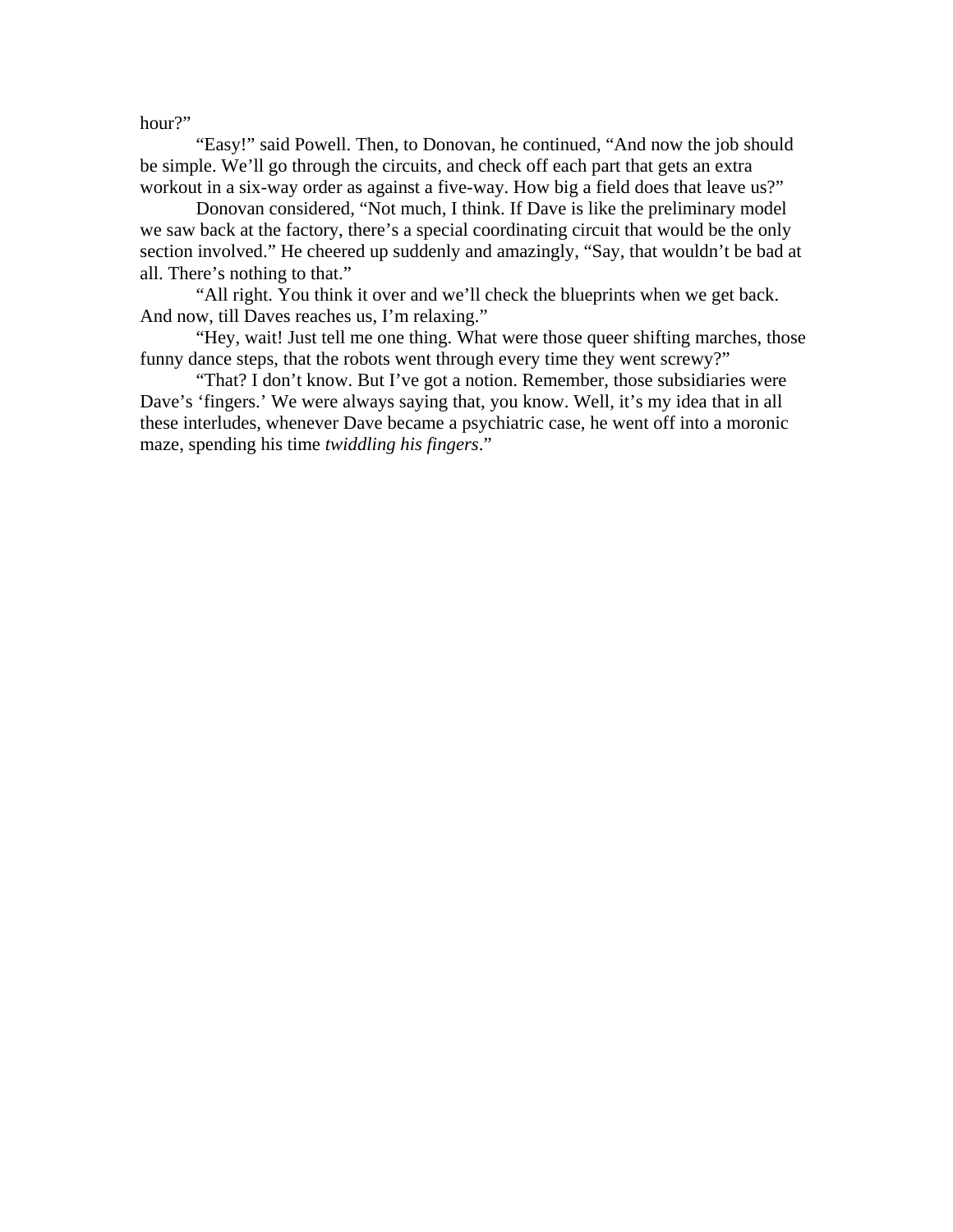Susan Calvin talked about Powell and Donovan with unsmiling amusement, but warmth came into her voice when she mentioned robots. It didn't take her long to go through the Speedies, the Cuties and the Daves, and I stopped her. Otherwise, she would have dredged up half a dozen more.

I said, "Doesn't anything ever happen on Earth?"

 She looked at me with a little frown, "No, we don't have much to do with robots in action here on Earth."

 "Oh, well that's too bad. I mean, your field-engineers are swell, but can't we get you into this? Didn't you ever have a robot go wrong on you? It's your anniversary, you know."

 And so help me she blushed. She said, "Robots have gone wrong on me. Heavens, how long it's been since I thought of it. Why, it was almost forty years ago. Certainly! 2021! And I was only thirty-eight. Oh, my -- I'd rather not talk about it."

 I waited, and sure enough she changed her mind. "Why not?" she said. "It cannot harm me now. Even the memory can't. I was foolish once, young man. Would you believe that?"

"No," I said.

 "I was. But Herbie was a mind-reading robot." "What?"

"Only one of its kind, before or since. A mistake, --somewheres--"

## **Liar!**

ALFRED LANNING LIT HIS CIGAR CAREFULLY, BUT the tips of his fingers were trembling slightly. His gray eyebrows hunched low as he spoke between puffs.

 "It reads minds all right-damn little doubt about that! But why?" He looked at Mathematician Peter Bogert, "Well?"

 Bogert flattened his black hair down with both hands, "That was the thirty-fourth RB model we've turned out, Lanning. All the others were strictly orthodox."

 The third man at the table frowned. Milton Ashe was the youngest officer of U. S. Robot & Mechanical Men, Inc., and proud of his post.

 "Listen, Bogert. There wasn't a hitch in the assembly from start to finish. I guarantee that."

 Bogert's thick lips spread in a patronizing smile, "Do you? If you can answer for the entire assembly line, I recommend your promotion. By exact count, there are seventyfive thousand, two hundred and thirty-four operations necessary for the manufacture of a single positronic brain, each separate operation depending for successful completion upon any number of factors, from five to a hundred and five. If any one of them goes seriously wrong, the 'brain' is ruined. I quote our own information folder, Ashe."

Milton Ashe flushed, but a fourth voice cut off his reply.

 "If we're going to start by trying to fix the blame on one another, I'm leaving." Susan Calvin's hands were folded tightly in her lap, and the little lines about her thin, pale lips deepened, "We've got a mind-reading robot on our hands and it strikes me as rather important that we find out just why it reads minds. We're not going to do that by saying, 'Your fault! My fault!' "

Her cold gray eyes fastened upon Ashe, and he grinned.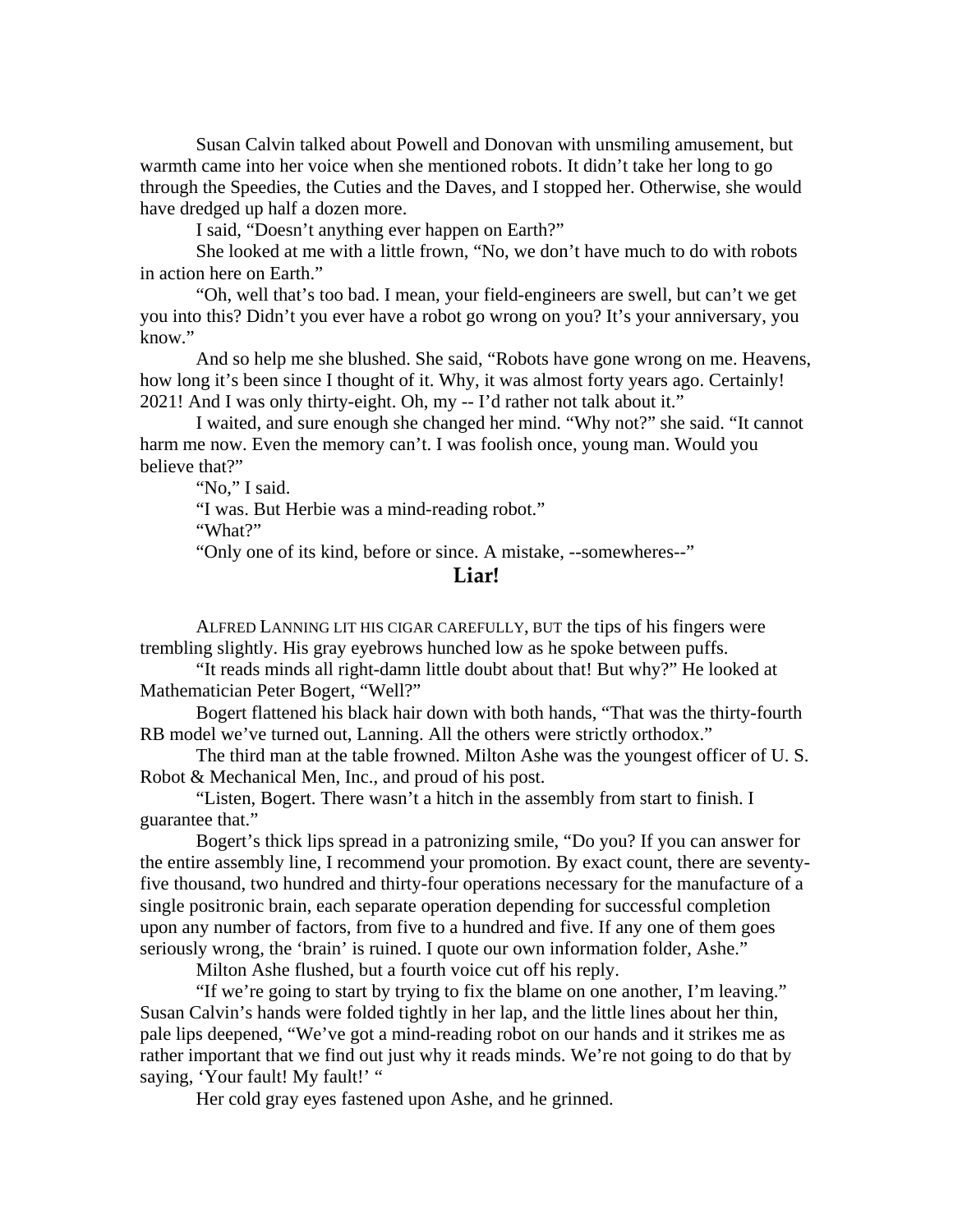Lanning grinned too, and, as always at such times, his long white hair and shrewd little eyes made him the picture of a biblical patriarch, "True for you, Dr. Calvin."

 His voice became suddenly crisp, "Here's everything in pill-concentrate form. We've produced a positronic brain of supposedly ordinary vintage that's got the remarkable property of being able to tune in on thought waves. It would mark the most important advance in robotics in decades, if we knew how it happened. We don't, and we have to find out. Is that clear?"

"May I make a suggestion?" asked Bogert.

"Go ahead!"

 "I'd say that until we do figure out the mess -- and as a mathematician I expect it to be a very devil of a mess -- we keep the existence of RD-34 a secret. I mean even from the other members of the staff. As heads of the departments, we ought not to find it an insoluble problem, and the fewer know about it--"

 "Bogert is right," said Dr. Calvin. "Ever since the Interplanetary Code was modified to allow robot models to be tested in the plants before being shipped out to space, antirobot propaganda has increased. If any word leaks out about a robot being able to read minds before we can announce complete control of the phenomenon, pretty effective capital could be made out of it."

 Lanning sucked at his cigar and nodded gravely. He turned to Ashe; "I think you said you were alone when you first stumbled on this thought-reading business."

 "I'll say I was alone -- I got the scare of my life. RB-34 had just been taken off the assembly table and they sent him down to me. Obermann was off somewheres, so I took him down to the testing rooms myself -- at least I started to take him down." Ashe paused, and a tiny smile tugged at his lips, "Say, did any of you ever carry on a thought conversation without knowing it?"

 No one bothered to answer, and he continued, "You don't realize it at first, you know. He just spoke to me -- as logically and sensibly as you can imagine -- and it was only when I was most of the way down to the testing rooms that I realized that I hadn't said anything. Sure, I thought lots, but that isn't the same thing, is it? I locked that thing up and ran for Lanning. Having it walking beside me, calmly peering into my thoughts and picking and choosing among them gave me the willies."

 "I imagine it would," said Susan Calvin thoughtfully. Her eyes fixed themselves upon Ashe in an oddly intent manner. "We are so accustomed to considering our own thoughts private."

 Lanning broke in impatiently, "Then only the four of us know. All right! We've got to go about this systematically. Ashe, I want you to check over the assembly line from beginning to end --everything. You're to eliminate all operations in which there was no possible chance of an error, and list all those where there were, together with its nature and possible magnitude."

"Tall order," grunted Ashe.

 "Naturally! Of course, you're to put the men under you to work on this -- every single one if you have to, and I don't care if we go behind schedule, either. But they're not to know why, you understand."

"Hm-m-m, yes!" The young technician grinned wryly. "It's still a lulu of a job."

 Lanning swiveled about in his chair and faced Calvin, "You'll have to tackle the job from the other direction. You're the robo-psychologist of the plant, so you're to study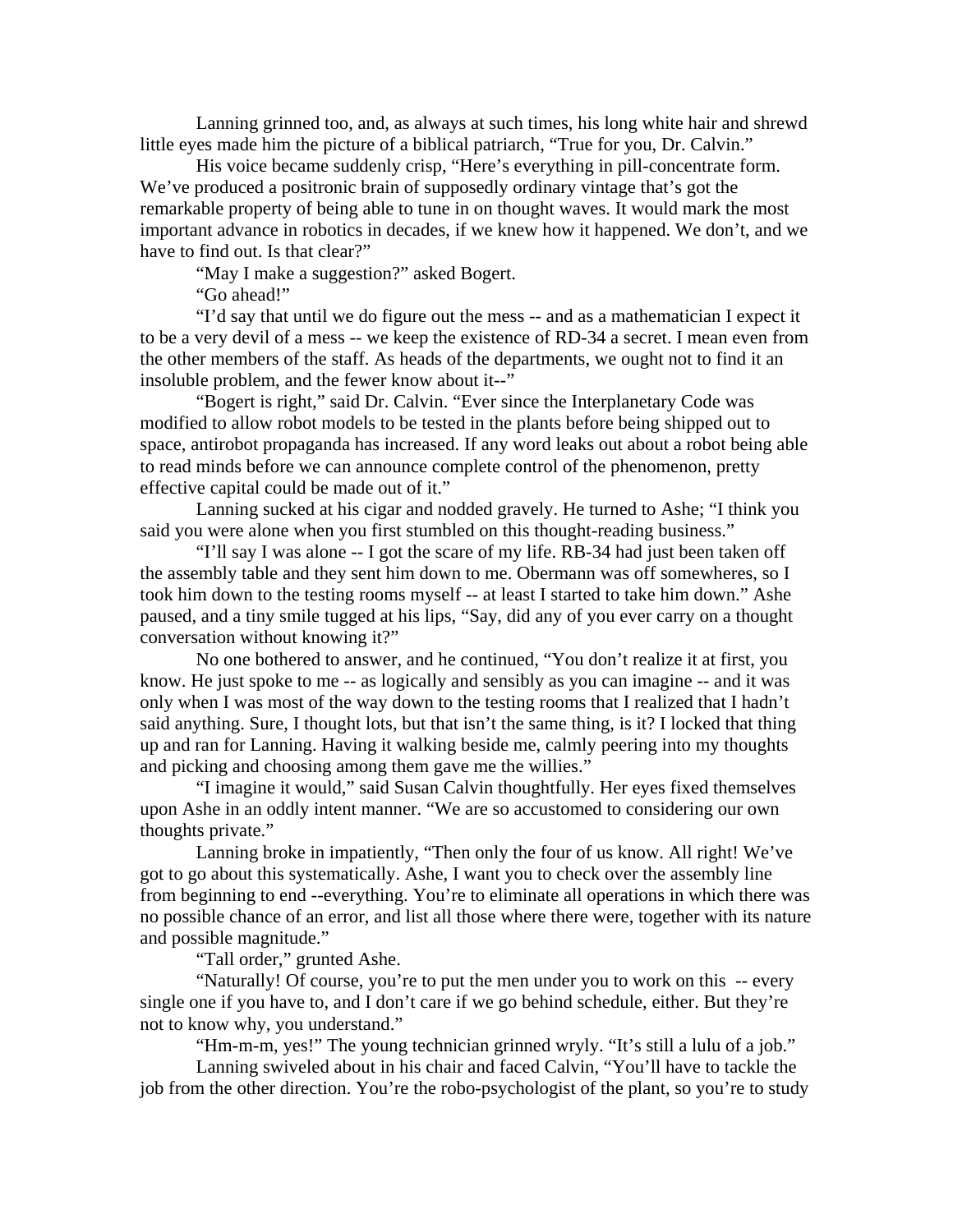the robot itself and work backward. Try to find out how he ticks. See what else is tied up with his telepathic powers, how far they extend, how they warp his outlook, and just exactly what harm it has done to his ordinary RB properties. You've got that?"

Lanning didn't wait for Dr. Calvin to answer.

 "I'll co-ordinate the work and interpret the findings mathematically." He puffed violently at his cigar and mumbled the rest through the smoke; "Bogert will help me there, of course."

 Bogert polished the nails of one pudgy hand with the other and said blandly, "I dare say. I know a little in the line."

 "Well! I'll get started." Ashe shoved his chair back and rose. His pleasantly youthful face crinkled in a grin, "I've got the darnedest job of any of us, so I'm getting out of here and to work."

He left with a slurred, "B' seein' ye!"

 Susan Calvin answered with a barely perceptible nod, but her eyes followed him out of sight and she did not answer when Lanning grunted and said, "Do you want to go up and see RB-34 now, Dr. Calvin?"

 RB-34's photoelectric eyes lifted from the book at the muffled sound of binges turning and he was upon his feet when Susan Calvin entered.

 She paused to readjust the huge "No Entrance" sign upon the door and then approached the robot.

 "I've brought you the texts upon hyperatomic motors, Herbie -- a few anyway. Would you care to look at them?"

 RB-34 -- otherwise known as Herbie -- lifted the three heavy books from her arms and opened to the title page of one:

 "Hm-m-m! 'Theory of Hyperatomics.' " He mumbled inarticulately to himself as he flipped the pages and then spoke with an abstracted air, "Sit down, Dr. Calvin! This will take me a few minutes."

 The psychologist seated herself and watched Herbie narrowly as he took a chair at the other side of the table and went through the three books systematically.

 At the end of half an hour, he put them down, "Of course, I know why you brought these."

 The corner of Dr. Calvin's lip twitched, "I was afraid you would. It's difficult to work with you, Herbie. You're always a step ahead of me."

 "It's the same with these books, you know, as with the others. They just don't interest me. There's nothing to your textbooks. Your science is just a mass of collected data plastered together by makeshift theory -- and all so incredibly simple, that it's scarcely worth bothering about.

 "It's your fiction that interests me. Your studies of the interplay of human motives and emotions" -- his mighty hand gestured vaguely as he sought the proper words.

Dr. Calvin whispered, "I think I understand."

 "I see into minds, you see," the robot continued, "and you have no idea how complicated they are. I can't begin to understand everything because my own mind has so little in common with them -- but I try, and your novels help."

"Yes, but I'm afraid that after going through some of the harrowing emotional experiences of our present-day sentimental novel" -- there was a tinge of bitterness in her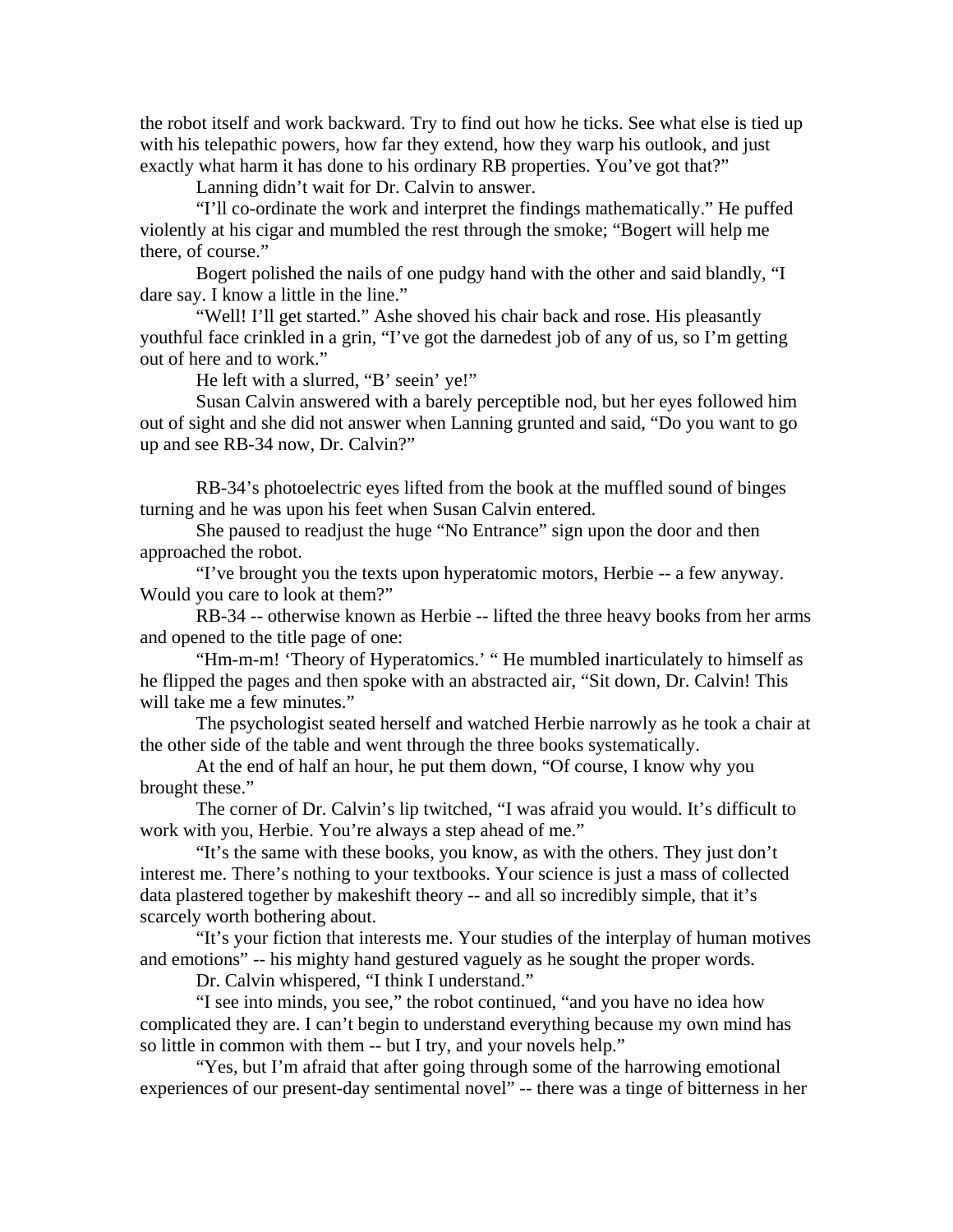voice -- "you find real minds like ours dull and colorless."

"But I don't!"

 The sudden energy in the response brought the other to her feet. She felt herself reddening, and thought wildly, "He must know!"

 Herbie subsided suddenly, and muttered in a low voice from which the metallic timbre departed almost entirely. "But, of course, I know about it, Dr. Calvin. You think of it always, so how can I help but know?"

Her face was hard. "Have you -- told anyone?"

"Of course not!" This, with genuine surprise, "No one has asked me."

"Well, then," she flung out, "I suppose you think I am a fool."

"No! It is a normal emotion."

 "Perhaps that is why it is so foolish." The wistfulness in her voice drowned out everything else. Some of the woman peered through the layer of doctorhood. "I am not what you would call -- attractive."

 "If you are referring to mere physical attraction, I couldn't judge. But I know, in any case, that there are other types of attraction."

"Nor young." Dr. Calvin had scarcely heard the robot.

"You are not yet forty." An anxious insistence had crept into Herbie's voice.

 "Thirty-eight as you count the years; a shriveled sixty as far as my emotional outlook on life is concerned. Am I a psychologist for nothing?"

 She drove on with bitter breathlessness, "And he's barely thirty-five and looks and acts younger. Do you suppose he ever sees me as anything but... but what I am?"

 "You are wrong!" Herbie's steel fist struck the plastic-topped table with a strident clang. "Listen to me--"

 But Susan Calvin whirled on him now and the hunted pain in her eyes became a blaze, "Why should I? What do you know about it all, anyway, you... you machine. I'm just a specimen to you; an interesting bug with a peculiar mind spread-eagled for inspection. It's a wonderful example of frustration, isn't it? Almost as good as your books." Her voice, emerging in dry sobs, choked into silence.

 The robot cowered at the outburst. He shook his head pleadingly. "Won't you listen to me, please? I could help you if you would let me."

"How?" Her lips curled. "By giving me good advice?"

 "No, not that. It's just that I know what other people think -- Milton Ashe, for instance."

 There was a long silence, and Susan Calvin's eyes dropped. "I don't want to know what he thinks," she gasped. "Keep quiet."

"I think you would want to know what he thinks"

 Her head remained bent, but her breath came more quickly. "You are talking nonsense," she whispered.

 "Why should I? I am trying to help. Milton Ashe's thoughts of you--" he paused. And then the psychologist raised her head, "Well?"

The robot said quietly, "He loves you."

 For a full minute, Dr. Calvin did not speak. She merely stared. Then, "You are mistaken! You must be. Why should he?"

"But he does. A thing like that cannot be hidden, not from me."

"But I am so... so--" she stammered to a halt.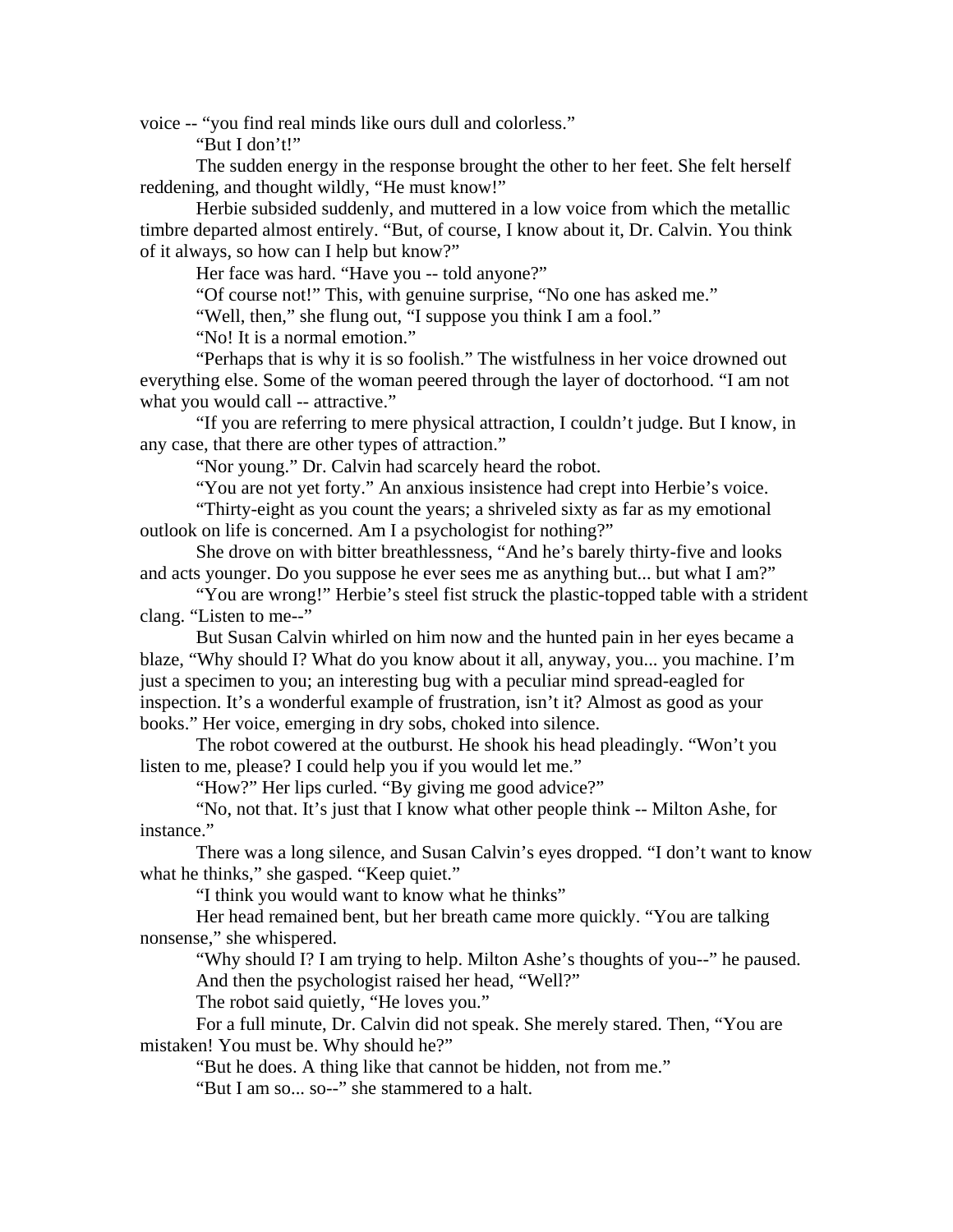"He looks deeper than the skin, and admires intellect in others. Milton Ashe is not the type to marry a head of hair and a pair of eyes."

 Susan Calvin found herself blinking rapidly and waited before speaking. Even then her voice trembled, "Yet he certainly never in any way indicated--"

"Have you ever given him a chance?"

"How could I? I never thought that--"

"Exactly!"

 The psychologist paused in thought and then looked up suddenly. "A girl visited him here at the plant half a year ago. She was pretty, I suppose -- blond and slim. And, of course, could scarcely add two and two. He spent all day puffing out his chest, trying to explain how a robot was put together." The hardness had returned, "Not that she understood! Who was she?"

 Herbie answered without hesitation, "I know the person you are referring to. She is his first cousin, and there is no romantic interest there, I assure you."

 Susan Calvin rose to her feet with a vivacity almost girlish. "Now isn't that strange? That's exactly what I used to pretend to myself sometimes, though I never really thought so. Then it all must be true."

 She ran to Herbie and seized his cold, heavy hand in both hers. "Thank you, Herbie." Her voice was an urgent, husky whisper. "Don't tell anyone about this. Let it be our secret -- and thank you again." With that, and a convulsive squeeze of Herbie's unresponsive metal fingers, she left.

 Herbie turned slowly to his neglected novel, but there was no one to read *his* thoughts.

 Milton Ashe stretched slowly and magnificently, to the tune of cracking joints and a chorus of grunts, and then glared at Peter Bogert, Ph.D.

 "Say," he said, "I've been at this for a week now with just about no sleep. How long do I have to keep it up? I thought you said the positronic bombardment in Vac Chamber D was the solution."

 Bogert yawned delicately and regarded his white hands with interest. "It is. I'm on the track."

 "I know what *that* means when a mathematician says it. How near the end are you?"

"It all depends."

"On what?" Ashe dropped into a chair and stretched his long legs out before him.

 "On Lanning. The old fellow disagrees with me." He sighed, "A bit behind the times, that's the trouble with him. He clings to matrix mechanics as the all in all, and this problem calls for more powerful mathematical tools. He's so stubborn."

Ashe muttered sleepily, "Why not ask Herbie and settle the whole affair?"

"Ask the robot?" Bogert's eyebrows climbed.

"Why not? Didn't the old girl tell you?"

"You mean Calvin?"

 "Yeah! Susie herself. That robot's a mathematical wiz. He knows all about everything plus a bit on the side. He does triple integrals in his head and eats up tensor analysis for dessert."

The mathematician stared skeptically, "Are you serious?"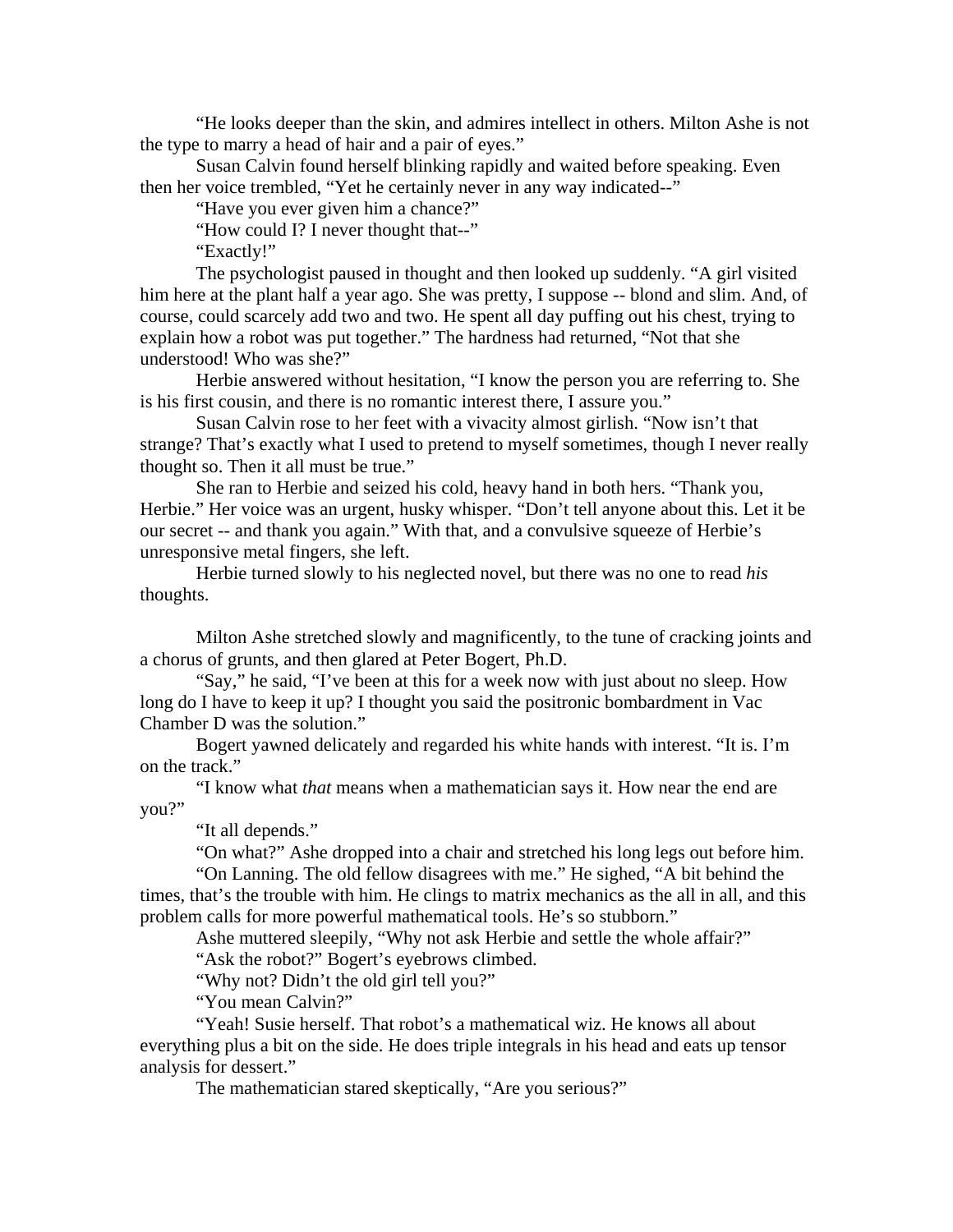"So help me! The catch is that the dope doesn't like math. He would rather read slushy novels. Honest! You should see the tripe Susie keeps feeding him: 'Purple Passion' and 'Love in Space.' "

"Dr. Calvin hasn't said a word of this to us."

 "Well, she hasn't finished studying him. You know how she is. She likes to have everything just so before letting out the big secret."

"She's told *you*."

 "We sort of got to talking. I have been seeing a lot of her lately." He opened his eyes wide and frowned, "Say, Bogie, have you been noticing anything queer about the lady lately?"

 Bogert relaxed into an undignified grin, "She's using lipstick, if that's what you mean."

 "Hell, I know that. Rouge, powder and eye shadow, too. She's a sight. But it's not that. I can't put my finger on it. It's the way she talks -- as if she were happy about something." He thought a little, and then shrugged.

 The other allowed himself a leer, which, for a scientist past fifty, was not a bad job, "Maybe she's in love."

 Ashe allowed his eyes to close again, "You're nuts, Bogie. You go speak to Herbie; I want to stay here and go to sleep."

 "Right! Not that I particularly like having a robot tell me my job, nor that I think he can do it!"

A soft snore was his only answer.

 Herbie listened carefully as Peter Bogert, hands in pockets, spoke with elaborate indifference.

 "So there you are. I've been told you understand these things, and I am asking you more in curiosity than anything else. My line of reasoning, as I have outlined it, involves a few doubtful steps, I admit, which Dr. Lanning refuses to accept, and the picture is still rather incomplete."

The robot didn't answer, and Bogert said, "Well?"

"I see no mistake," Herbie studied the scribbled figures.

"I don't suppose you can go any further than that?"

 "I daren't try. You are a better mathematician than I, and -- well, I'd hate to commit myself."

 There was a shade of complacency in Bogert's smile, "I rather thought that would be the case. It is deep. We'll forget it." He crumpled the sheets, tossed them down the waste shaft, turned to leave, and then thought better of it.

"By the way--"

The robot waited.

 Bogert seemed to have difficulty. "There is something -- that is, perhaps you can - -" He stopped.

 Herbie spoke quietly. "Your thoughts are confused, but there is no doubt at all that they concern Dr. Lanning. It is silly to hesitate, for as soon as you compose yourself, I'll know what it is you want to ask."

 The mathematician's hand went to his sleek hair in the familiar smoothing gesture. "Lanning is nudging seventy," he said, as if that explained everything.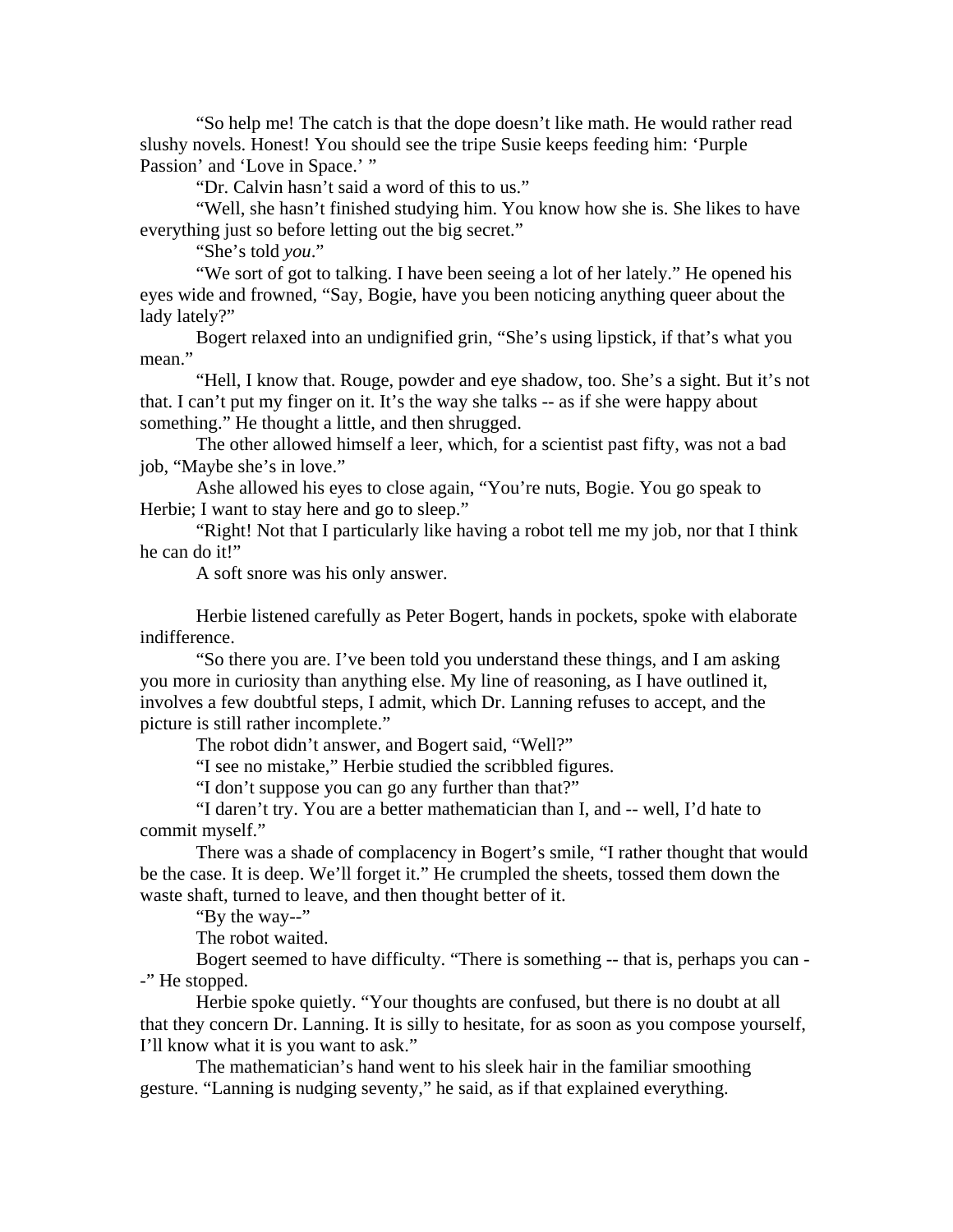"I know that."

"And he's been director of the plant for almost thirty years." Herbie nodded.

 "Well, now," Bogert's voice became ingratiating, "you would know whether... whether he's thinking of resigning. Health, perhaps, or some other--"

"Quite," said Herbie, and that was all.

"Well, do you know?"

"Certainly."

"Then-uh-could you tell me?"

 "Since you ask, yes." The robot was quite matter-of-fact about it. "He has already resigned!"

 "What!" The exclamation was an explosive, almost inarticulate, sound. The scientist's large head hunched forward, "Say that again!"

 "He has already resigned," came the quiet repetition, "but it has not yet taken effect. He is waiting, you see, to solve the problem of -- er -- myself. That finished, he is quite ready to turn the office of director over to his successor."

 Bogert expelled his breath sharply, "And this successor? Who is he?" He was quite close to Herbie now, eyes fixed fascinatedly on those unreadable dull-red photoelectric cells that were the robot's eyes.

Words came slowly, "You are the next director."

 And Bogert relaxed into a tight smile, "This is good to know. I've been hoping and waiting for this. Thanks, Herbie."

 Peter Bogert was at his desk until five that morning and he was back at nine. The shelf just over the desk emptied of its row of reference books and tables, as he referred to one after the other. The pages of calculations before him increased microscopically and the crumpled sheets at his feet mounted into a hill of scribbled paper.

 At precisely noon, he stared at the final page, rubbed a blood-shot eye, yawned and shrugged. "This is getting worse each minute. Damn!"

 He turned at the sound of the opening door and nodded at Lanning, who entered, cracking the knuckles of one gnarled hand with the other.

 The director took in the disorder of the room and his eyebrows furrowed together. "New lead?" he asked.

"No," came the defiant answer. "What's wrong with the old one?"

 Lanning did not trouble to answer, nor to do more than bestow a single cursory glance at the top sheet upon Bogert's desk. He spoke through the flare of a match as he lit a cigar.

 "Has Calvin told you about the robot? It's a mathematical genius. Really remarkable."

 The other snorted loudly, "So I've heard. But Calvin had better stick to robopsychology. I've checked Herbie on math, and he can scarcely struggle through calculus."

"Calvin didn't find it so."

"She's crazy."

"And I don't find it so." The director's eyes narrowed dangerously.

"You!" Bogert's voice hardened. "What are you talking about?"

"I've been putting Herbie through his paces all morning, and he can do tricks you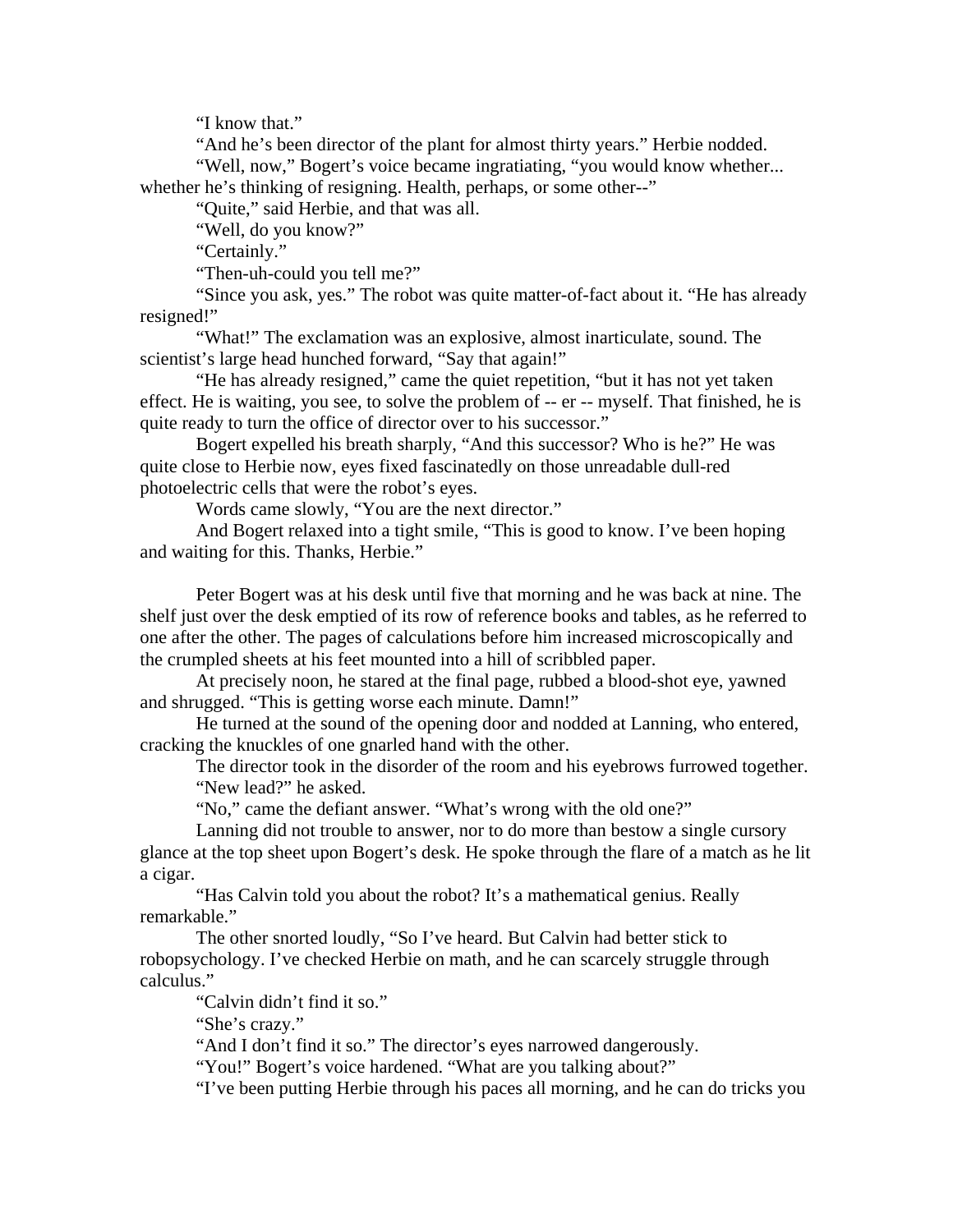never heard of."

"Is that so?"

 "You sound skeptical!" Lanning flipped a sheet of paper out of his vest pocket and unfolded it. "That's not my handwriting, is it?"

Bogert studied the large angular notation covering the sheet, "Herbie did this?"

 "Right! And if you'll notice, he's been working on your time integration of Equation 22. It comes" -- Lanning tapped a yellow fingernail upon the last step -- "to the identical conclusion I did, and in a quarter the time. You had no right to neglect the Linger Effect in positronic bombardment."

 "I didn't neglect it. For Heaven's sake, Lanning, get it through your head that it would cancel out--"

 "Oh, sure, you explained that. You used the Mitchell Translation Equation, didn't you? Well -- it doesn't apply."

"Why not?"

"Because you've been using hyper-imaginaries, for one thing."

"What's that to do with?"

"Mitchell's Equation won't hold when--"

 "Are you crazy? If you'll reread Mitchell's original paper in the *Transactions of the Far*--"

 "I don't have to. I told you in the beginning that I didn't like his reasoning, and Herbie backs me in that."

 "Well, then," Bogert shouted, "let that clockwork contraption solve the entire problem for you. Why bother with nonessentials?"

 "That's exactly the point. Herbie can't solve the problem. And if he can't, we can't -- alone. I'm submitting the entire question to the National Board. It's gotten beyond us."

 Bogert's chair went over backward as he jumped up a-snarl, face crimson. "You're doing nothing of the sort."

Lanning flushed in his turn, "Are you telling me what I can't do?"

 "Exactly," was the gritted response. "I've got the problem beaten and you're not to take it out of my hands, understand? Don't think I don't see through you, you desiccated fossil. You'd cut your own nose off before you'd let me get the credit for solving robotic telepathy."

 "You're a damned idiot, Bogert, and in one second I'll have you suspended for insubordination" -- Lanning's lower lip trembled with passion.

 "Which is one thing you won't do, Lanning. You haven't any secrets with a mindreading robot around, so don't forget that I know all about your resignation."

 The ash on Lanning's cigar trembled and fell, and the cigar itself followed, "What... what--"

 Bogert chuckled nastily, "And I'm the new director, be it understood. I'm very aware of that, don't think I'm not. Damn your eyes, Lanning, I'm going to give the orders about here or there will be the sweetest mess that you've ever been in."

 Lanning found his voice and let it out with a roar. "You're suspended, d'ye hear? You're relieved of all duties. You're broken, do you understand?"

 The smile on the other's face broadened, "Now, what's the use of that? You're getting nowhere. I'm holding the trumps. I know you've resigned. Herbie told me, and he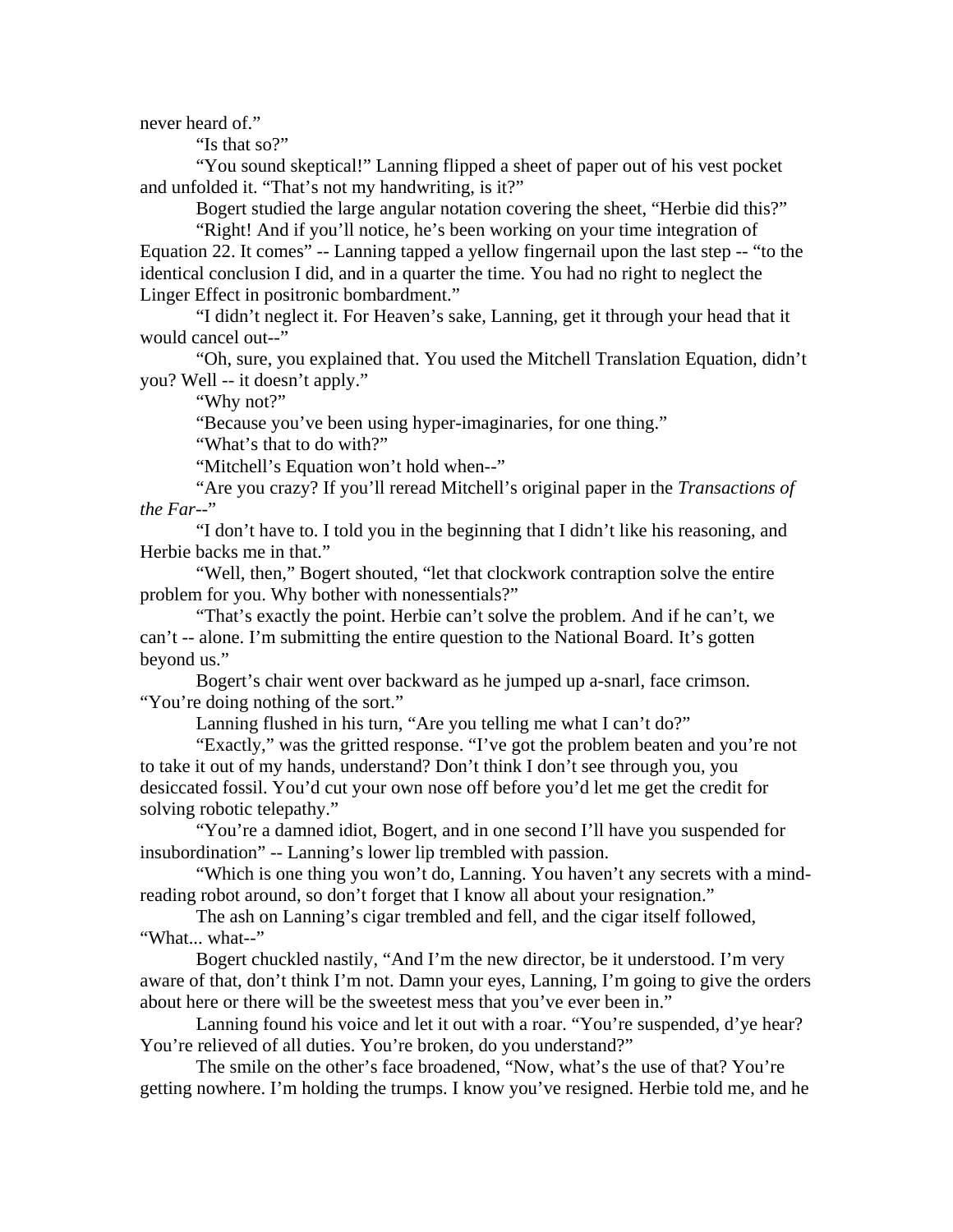got it straight from you."

 Lanning forced himself to speak quietly. He looked an old, old man, with tired eyes peering from a face in which the red had disappeared, leaving the pasty yellow of age behind, "I want to speak to Herbie. He can't have told you anything of the sort. You're playing a deep game, Bogert, but I'm calling your bluff. Come with me."

Bogert shrugged, "To see Herbie? Good! Damned good!"

 It was also precisely at noon that Milton Ashe looked up from his clumsy sketch and said, "You get the idea? I'm not too good at getting this down, but that's about how it looks. It's a honey of a house, and I can get it for next to nothing."

 Susan Calvin gazed across at him with melting eyes. "It's really beautiful," she sighed. "I've often thought that I'd like to--" Her voice trailed away.

 "Of course," Ashe continued briskly, putting away his pencil, "I've got to wait for my vacation. It's only two weeks off, but this Herbie business has everything up in the air." His eyes dropped to his fingernails, "Besides, there's another point -- but it's a secret."

"Then don't tell me."

 "Oh, I'd just as soon, I'm just busting to tell someone -- and you're just about the best --er-- confidante I could find here." He grinned sheepishly.

Susan Calvin's heart bounded, but she did not trust herself to speak.

 "Frankly," Ashe scraped his chair closer and lowered his voice into a confidential whisper, "the house isn't to be only for myself. I'm getting married!"

And then he jumped out of his seat, "What's the matter?"

 "Nothing!" The horrible spinning sensation had vanished, but it was hard to get words out. "Married? You mean--"

 "Why, sure! About time, isn't it? You remember that girl who was here last summer. That's she! But you *are* sick. You--"

"Headache!" Susan Calvin motioned him away weakly. "I've... I've been subject to them lately. I want to... to congratulate you, of course. I'm very glad--" The inexpertly applied rouge made a pair of nasty red splotches upon her chalk-white face. Things had begun spinning again. "Pardon me -- please--"

 The words were a mumble, as she stumbled blindly out the door. It had happened with the sudden catastrophe of a dream -- and with all the unreal horror of a dream.

But how could it be? Herbie had said--

And Herbie knew! He could see into minds!

 She found herself leaning breathlessly against the doorjamb, staring into Herbie's metal face. She must have climbed the two flights of stairs, but she had no memory of it. The distance had been covered in an instant, as in a dream.

As in a dream!

 And still Herbie's unblinking eyes stared into hers and their dull red seemed to expand into dimly shining nightmarish globes.

 He was speaking, and she felt the cold glass pressing against her lips. She swallowed and shuddered into a pertain awareness of her surroundings.

 Still Herbie spoke, and there was agitation in his voice -- as if he were hurt and frightened and pleading.

The words were beginning to make sense. "This is a dream," he was saying, "and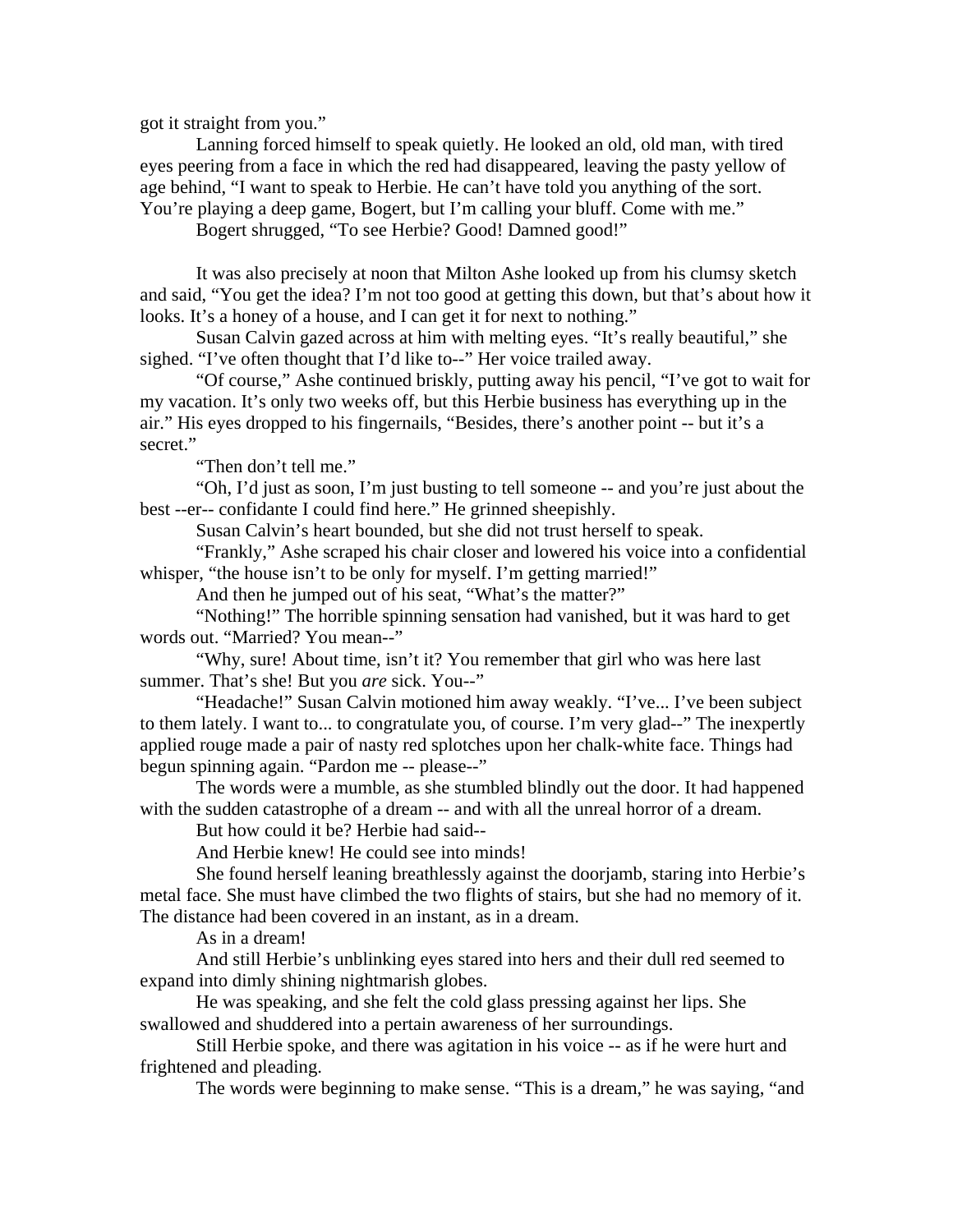you mustn't believe in it. You'll wake into the real world soon and laugh at yourself. He loves you, I tell you. He does, he does! But not here! Not now! This is an illusion."

 Susan Calvin nodded, her voice a whisper, "Yes! Yes!" She was clutching Herbie's arm, clinging to it, repeating over and over, "It isn't true, is it? It isn't, is it?"

 Just how she came to her senses, she never knew -- but it was like passing from a world of misty unreality to one of harsh sunlight. She pushed him away from her, pushed hard against that steely arm, and her eyes were wide.

 "What are you trying to do?" Her voice rose to a harsh scream. "What are you trying to do?"

Herbie backed away, "I want to help"

 The psychologist stared, "Help? By telling me this is a dream? By trying to push me into schizophrenia?" A hysterical tenseness seized her, "This is no dream! I wish it were!"

 She drew her breath sharply, "Wait! Why... why, I understand. Merciful Heavens, it's so obvious."

There was horror in the robot's voice, "I had to!"

"And I believed you! I never thought--"

 Loud voices outside the door brought her to a halt. She turned away, fists clenching spasmodically, and when Bogert and Lanning entered, she was at the far window. Neither of the men paid her the slightest attention.

 They approached Herbie simultaneously; Lanning angry and impatient, Bogert, coolly sardonic. The director spoke first.

"Here now, Herbie. Listen to me!"

 The robot brought his eyes sharply down upon the aged director, "Yes, Dr. Lanning."

"Have you discussed me with Dr. Bogert?"

"No, sir." The answer came slowly, and the smile on Bogert's face flashed off.

 "What's that?" Bogert shoved in ahead of his superior and straddled the ground before the robot. "Repeat what you told me yesterday."

 "I said that " Herbie fell silent. Deep within him his metallic diaphragm vibrated in soft discords.

"Didn't you say he had resigned?" roared Bogert. "Answer me!"

 Bogert raised his arm frantically, but Lanning pushed him aside, "Are you trying to bully him into lying?"

 "You heard him, Lanning. He began to say 'Yes' and stopped. Get out of my way! I want the truth out of him, understand!"

 "I'll ask him!" Lanning turned to the robot. "All right, Herbie, take it easy. Have I resigned?"

 Herbie stared, and Lanning repeated anxiously, "Have I resigned?" There was the faintest trace of a negative shake of the robot's head. A long wait produced nothing further.

 The two men looked at each other and the hostility in their eyes was all but tangible.

 "What the devil," blurted Bogert, "has the robot gone mute? Can't you speak, you monstrosity?"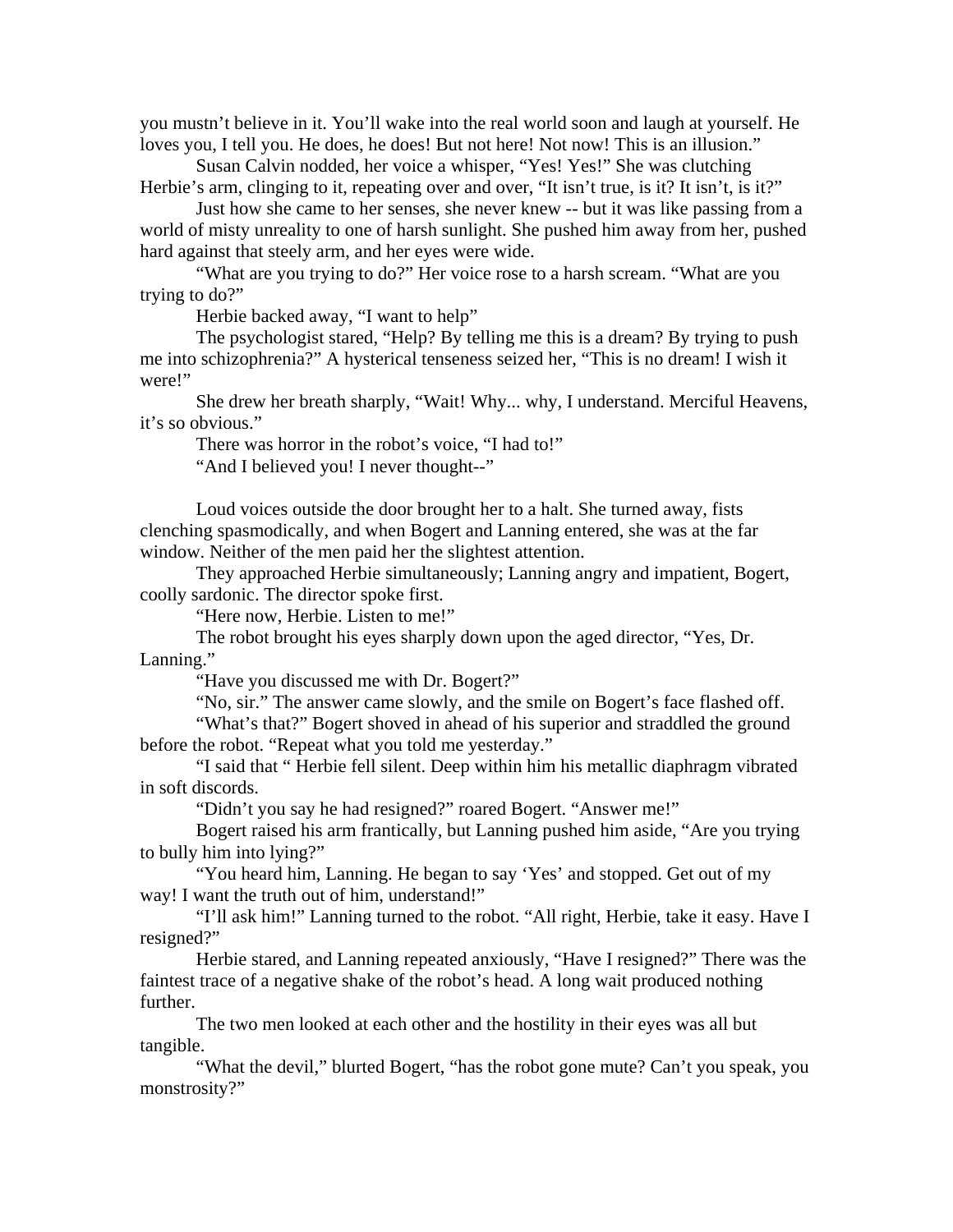"I can speak," came the ready answer.

 "Then answer the question. Didn't you tell me Lanning had resigned? Hasn't he resigned?"

 And again there was nothing but dull silence, until from the end of the room Susan Calvin's laugh rang out suddenly, high-pitched and semi-hysterical.

 The two mathematicians jumped, and Bogerts eyes narrowed, "You here? What's so funny?"

 "Nothing's funny." Her voice was not quite natural. "It's just that I'm not the only one that's been caught. There's irony in three of the greatest experts in robotics in the world falling into the same elementary trap, isn't there?" Her voice faded, and she put a pale hand to her forehead, "But it isn't funny!"

 This time the look that passed between the two men was one of raised eyebrows. "What trap are you talking about?" asked Lansing stiffly. "Is something wrong with Herbie?"

 "No," she approached them slowly, "nothing is wrong with him -- only with us." She whirled suddenly and shrieked at the robot, "Get away from me! Go to the other end of the room and don't let me look at you."

 Herbie cringed before the fury of her eyes and stumbled away in a clattering trot. Lanning's voice was hostile, "What is all this, Dr. Calvin?"

 She faced them and spoke sarcastically, "Surely you know the fundamental First Law of Robotics."

 The other two nodded together. "Certainly," said Bogert, Irritably, "a robot may not injure a human being or, through inaction, allow him to come to harm"

"How nicely put," sneered Calvin. "But what kind of harm?"

"Why -- any kind."

 "Exactly! Any kind! But what about hurt feelings? What about deflation of one's ego? What about the blasting of one's hopes? Is that injury?"

 Lanning frowned, "What would a robot know about--" And then he caught himself with a gasp.

 "You've caught on, have you? *This* robot reads minds. Do you suppose it doesn't know everything about mental injury? Do you suppose that if asked a question, it wouldn't give exactly that answer that one wants to hear? Wouldn't any other answer hurt us, and wouldn't Herbie know that?"

"Good Heavens!" muttered Bogert.

 The psychologist cast a sardonic glance at him, "I take it you asked him whether Lanning had resigned. You wanted to hear that he had resigned and so that's what Herbie told you."

 "And I suppose that is why," said Lanning, tonelessly, "it would not answer a little while ago. It couldn't answer either way without hurting one of us."

 There was a short pause in which the men looked thoughtfully across the room at the robot, crouching in the chair by the bookcase, head resting in one hand.

 Susan Calvin stared steadfastly at the floor, "He knew of all this. That... that devil knows everything -- including what went wrong in his assembly." Her eyes were dark and brooding.

 Lanning looked up, "You're wrong there, Dr. Calvin. He doesn't know what went wrong. I asked him."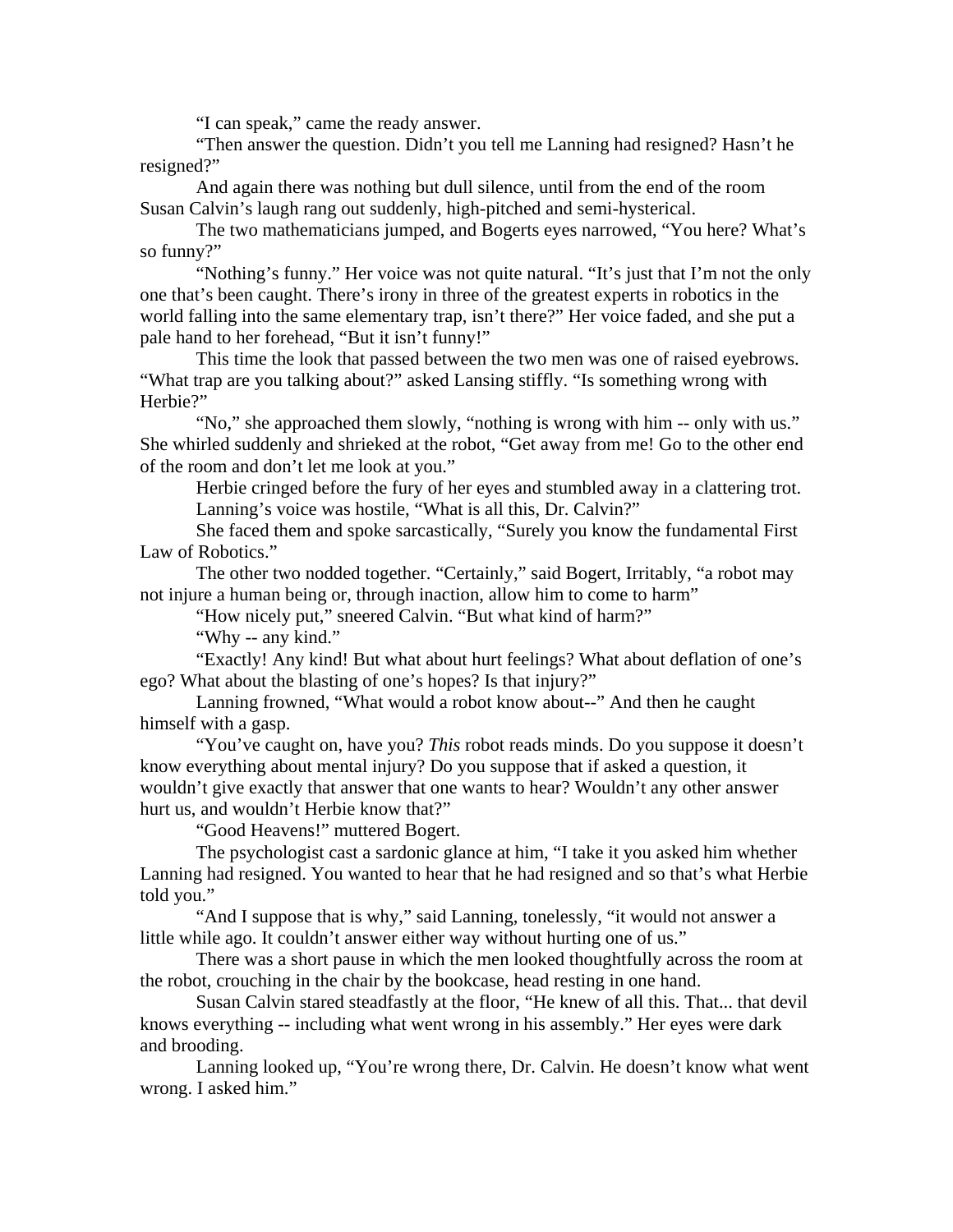"What does that mean?" cried Calvin. "Only that you didn't want him to give you the solution. It would puncture your ego to have a machine do what you couldn't. Did you ask him?" she shot at Bogert.

 "In a way." Bogert coughed and reddened. "He told me he knew very little about mathematics."

 Lanning laughed, not very loudly and the psychologist smiled caustically. She said, "I'll ask him! A solution by him won't hurt my ego" She raised her voice into a cold, imperative, "Come here!"

Herbie rose and approached with hesitant steps.

 "You know, I suppose," she continued, "just exactly at what point in the assembly an extraneous factor was introduced or an essential one left out."

"Yes," said Herbie, in tones barely heard.

 "Hold on," broke in Bogert angrily. "That's not necessary true. You want to hear that, that's all."

 "Don't be a fool," replied Calvin. "He certainly knows as much math as you and Lanning together, since he can read minds. Give him his chance."

 The mathematician subsided, and Calvin continued, "All right, then, Herbie, give! We're waiting." And in an aside, "Get pencils and paper, gentlemen."

 But Herbie remained silent, and there was triumph in the psychologist's voice, "Why don't you answer, Herbie?"

 The robot blurted out suddenly, "I cannot. You know I cannot! Dr. Bogert and Dr. Lanning don't want me to."

"They want the solution."

"But not from me."

 Lanning broke in, speaking slowly and distinctly, "Don't be foolish, Herbie. We do want you to tell us."

Bogert nodded curtly.

 Herbie's voice rose to wild heights, "What's the use of saying that? Don't you suppose that I can see past the superficial skin of your mind? Down below, you don't want me to. I'm a machine, given the imitation of life only by virtue of the positronic interplay in my brain -- which is man's device. You can't lose face to me without being hurt. That is deep in your mind and won't be erased. I can't give the solution."

"We'll leave," said Dr. Lanning. "Tell Calvin."

 "That would make no difference," cried Herbie, "since you would know anyway that it was I that was supplying the answer."

 Calvin resumed, "But you understand, Herbie, that despite that, Drs. Lanning and Bogert want that solution."

"By their own efforts!" insisted Herbie.

 "But they want it, and the fact that you have it and won't give it hurts them. You see that, don't you?"

"Yes! Yes!"

"And if you tell them that will hurt them, too"

"Yes! Yes!" Herbie was retreating slowly, and step-by-step Susan Calvin advanced. The two men watched in frozen bewilderment.

"You can't tell them," droned the psychologist slowly, "because that would hurt and you mustn't hurt. But if you don't tell them, you hurt, so you must tell them. And if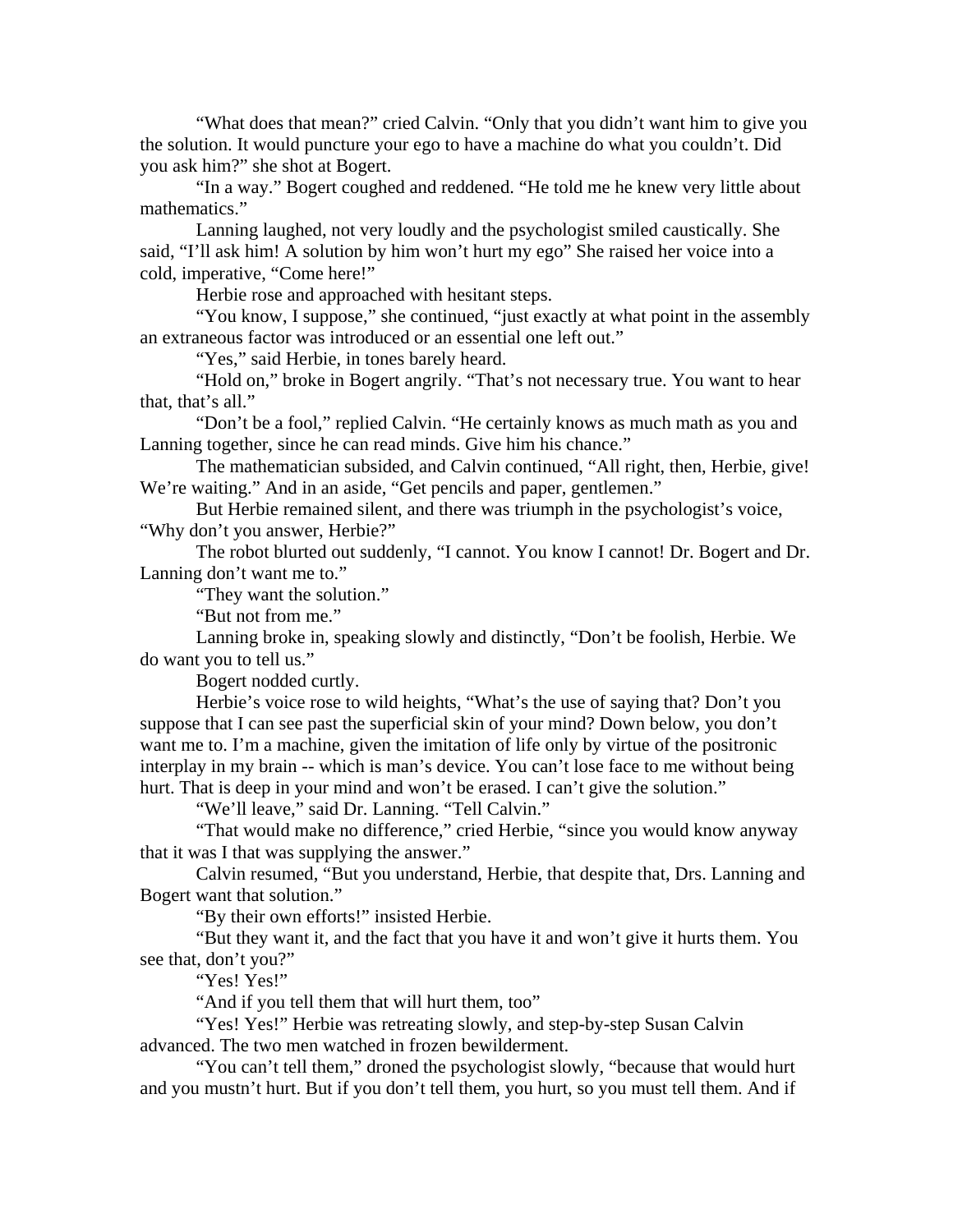you do, you will hurt and you mustn't, so you can't tell them; but if you don't, you hurt, so you must; but if you do, you hurt, so you mustn't; but if you don't, you hurt, so you must; but if you do, you--"

 Herbie was up against the wall, and here he dropped to his knees. "Stop!" he shrieked. "Close your mind! It is full of pain and frustration and hate! I didn't mean it, I tell you! I tried to help! I told you what you wanted to hear. I had to!"

 The psychologist paid no attention. "You must tell them, but if you do, you hurt, so you mustn't; but if you don't, you hurt, so you must; but--"

And Herbie screamed!

 It was like the whistling of a piccolo many times magnified -- shrill and shriller till it keened with the terror of a lost soul and filled the room with the piercingness of itself.

 And when it died into nothingness, Herbie collapsed into a huddled heap of motionless metal.

Bogert's face was bloodless, "He's dead!"

 "No!" Susan Calvin burst into body-racking gusts of wild laughter, "not dead - merely insane. I confronted him with the insoluble dilemma, and he broke down. You can scrap him now -- because he'll never speak again."

 Lanning was on his knees beside the thing that had been Herbie. His fingers touched the cold, unresponsive metal face and he shuddered. "You did that on purpose." He rose and faced her, face contorted.

 "What if I did? You can't help it now." And in a sudden access of bitterness, "He deserved it."

 The director seized the paralyzed, motionless Bogert by the wrist, "What's the difference. Come, Peter." He sighed, "A thinking robot of this type is worthless anyway." His eyes were old and tired, and he repeated, "Come, Peter!"

 It was minutes after the two scientists left that Dr. Susan Calvin regained part of her mental equilibrium. Slowly, her eyes turned to the living-dead Herbie and the tightness returned to her face. Long she stared while the triumph faded and the helpless frustration returned -- and of all her turbulent thoughts only one infinitely bitter word passed her lips.

"*Liar!*"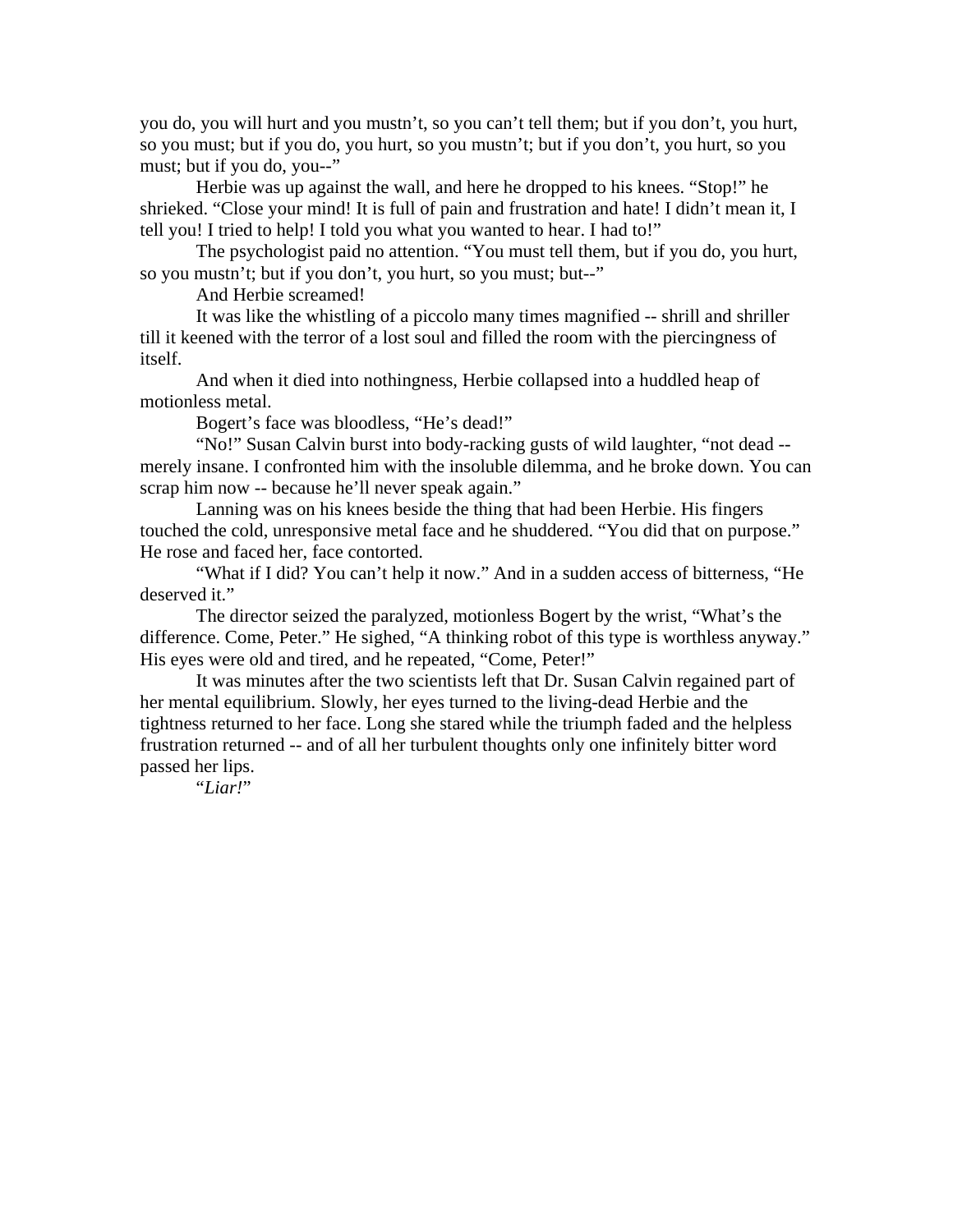That finished it for then, naturally. I knew I couldn't get any more out of her after that. She just sat there behind her desk, her white face cold and -- remembering.

 I said, "Thank you, Dr. Calvin!" but she didn't answer. It was two days before I could get to see her again.

WHEN I DID SEE SUSAN CALVIN AGAIN, IT WAS AT the door of her office. Files were being moved out.

She said, "How are your articles coming along, young man?"

 "Fine," I said. I had put them into shape according to my own lights, dramatized the bare bones of her recital, added the conversation and little touches, "Would you look over them and see if I haven't been libelous or too unreasonably inaccurate anywhere?"

"I suppose so. Shall we retire to the Executives' Lounge? We can have coffee."

 She seemed in good humor, so I chanced it as we walked down the corridor, "I was wondering, Dr. Calvin--"

"Yes?"

"If you would tell me more concerning the history of robotics."

"Surely you have what you want, young man."

 "In a way. But these incidents I have written up don't apply much to the modern world. I mean, there was only one mind-reading robot ever developed, and Space-Stations are already outmoded and in disuse, and robot mining is taken for granted. What about interstellar travel? It's only been about twenty years since the hyperatomic motor was invented and it's well known that it was a robotic invention. What is the truth about it?"

 "Interstellar travel?" She was thoughtful. We were in the lounge, and I ordered a full dinner. She just had coffee.

 "It wasn't a simple robotic invention, you know; not just like that. But, of course, until we developed the Brain, we didn't get very far. But we tried; we really tried. My first connection (directly, that is) with interstellar research was in 2029, when a robot was  $lost--"$ 

## **Little Lost Robot**

Measures on Hyper Base had been taken in a sort of rattling fury -- the muscular equivalent of a hysterical shriek.

To itemize them in order of both chronology and desperation, they were:

- 1. All work on the Hyperatomic Drive through all the space volume occupied by the Stations of the Twenty-Seventh Asteroidal Grouping came to a halt.
- 2. That entire volume of space was nipped out of the System, practically speaking. No one entered without permission. No one left under any conditions.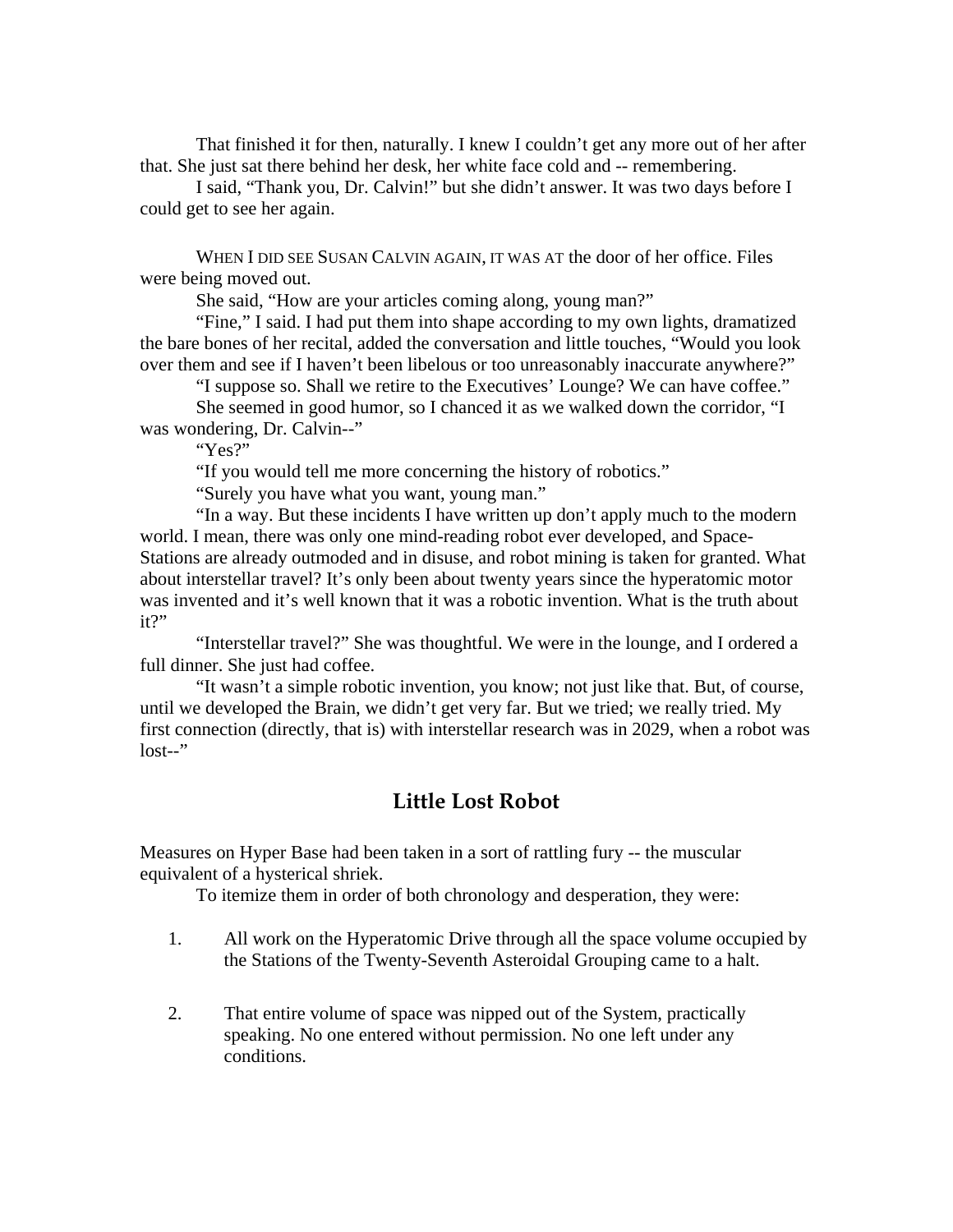3. By special government patrol ship, Drs. Susan Calvin and Peter Bogert, respectively Head Psychologist and Mathematical Director of United States Robot & Mechanical Men Corporation, were brought to Hyper Base.

Susan Calvin had never left the surface of Earth before, and had no perceptible desire to leave it this time. In an age of Atomic Power and a clearly coming Hyperatomic Drive, she remained quietly provincial. So she was dissatisfied with her trip and unconvinced of the emergency, and every line of her plain, middle-aged face showed it clearly enough during her first dinner at Hyper Base.

 Nor did Dr. Bogert's sleek paleness abandon a certain hangdog attitude. Nor did Major-general Kallner, who headed the project, even once forget to maintain a hunted expression. In short, it was a grisly episode, that meal, and the little session of three that followed began in a gray, unhappy manner.

 Kallner, with his baldness glistening, and his dress uniform oddly unsuited to the general mood, began with uneasy directness.

 "This is a queer story to tell, sir, and madam. I want to thank you for coming on short notice and without a reason being given. We'll try to correct that now. We've lost a robot. Work has stopped and *must* stop until such time as we locate it. So far we have failed, and we feel we need expert help."

 Perhaps the general felt his predicament anticlimactic. He continued with a note of desperation, "I needn't tell you the importance of our work here. More than eighty percent of last year's appropriations for scientific research have gone to us--"

 "Why, we know that," said Bogert, agreeably. "U. S. Robots is receiving a generous rental fee for use of our robots."

 Susan Calvin injected a blunt, vinegary note, "What makes a single robot so important to the project, and why hasn't it been located?"

 The general turned his red face toward her and wet his lips quickly, "Why, in a manner of speaking we *have* located it." Then, with near anguish, "Here, suppose I explain. As soon as the robot failed to report a state of emergency was declared, and all movement off Hyper Base stopped. A cargo vessel had landed the previous day and had delivered us two robots for our laboratories. It had sixty-two robots of the... uh... game type for shipment elsewhere. We are certain as to that figure. There is no question about it whatever."

"Yes? And the connection?"

 "When our missing robot failed of location anywhere -- I assure you we would have found a missing blade of grass if it had been there to find -- we brainstormed ourselves into counting the robots left of the cargo ship. They have sixty-three now."

 "So that the sixty-third, I take it, is the missing prodigal?" Dr. Calvin's eyes darkened.

"Yes, but we have no way of telling which is the sixty-third."

 There was a dead silence while the electric clock chimed eleven times, and then the robopsychologist said, "Very peculiar," and the corners of her lips moved downward.

 "Peter," she turned to her colleague with a trace of savagery, "what's wrong here? What kind of robots are they, using at Hyper Base?"

 Dr. Bogert hesitated and smiled feebly, "It's been rather a matter of delicacy till now, Susan."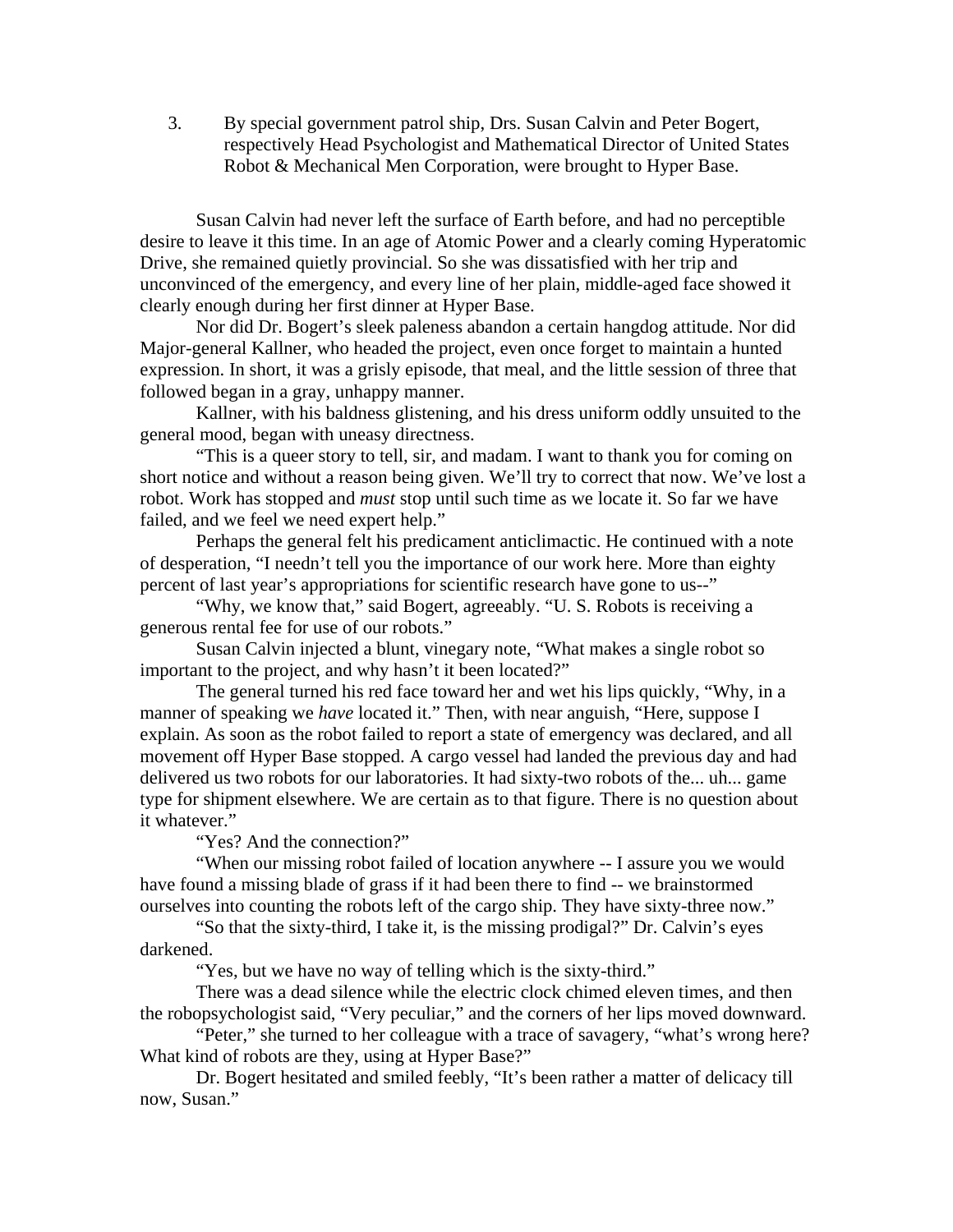She spoke rapidly, "Yes, *till* now. If there are sixty-three same-type robots, one of which is wanted and the identity of which cannot be determined, why won't any of them do? What's the idea of all this? Why have we been sent for?"

 Bogert said in resigned fashion, "If you'll give me a chance, Susan -- Hyper Base happens to be using several robots whose brains are not impressioned with the entire First Law of Robotics."

 "*Aren't* impressioned?" Calvin slumped back in her chair, "I see. How many were made?"

 "A few. It was on government order and there was no way of violating the secrecy. No one was to know except the top men directly concerned. You weren't included, Susan. It was nothing I had anything to do with."

 The general interrupted with a measure of authority. "I would like to explain that bit. I hadn't been aware that Dr. Calvin was unacquainted with the situation. I needn't tell you, Dr. Calvin, that there always has been strong opposition to robots on the Planet. The only defense the government has had against the Fundamentalist radicals in this matter was the fact that robots are always built with an unbreakable First Law -- which makes it impossible for them to harm human beings under any circumstance.

 "But we *had* to have robots of a different nature. So just a few of the NS-2 model, the Nestors, that is, were prepared with a modified First Law. To keep it quiet, all NS-2's are manufactured without serial numbers; modified members are delivered here along with a group of normal robots; and, of course, all our kind are under the strictest impressionment never to tell of their modification to unauthorized personnel." He wore an embarrassed smile; "This has all worked out against us now."

 Calvin said grimly, "Have you asked each one who it is, anyhow? Certainly, you are authorized?"

 The general nodded, "All sixty-three deny having worked here -- and one is lying."

 "Does the one you want show traces of wear? The others, I take it, are factoryfresh."

 "The one in question only arrived last month. It, and the two that have just arrived, were to be the last we needed. There's no perceptible wear." He shook his head slowly and his eyes were haunted again, "Dr. Calvin, we don't dare let that ship leave. If the existence of non-First Law robots becomes general knowledge--" There seemed no way of avoiding understatement in the conclusion.

 "Destroy all sixty-three," said the robopsychologist coldly and flatly, "and make an end of it."

 Bogert drew back a corner of his mouth. "You mean destroy thirty thousand dollars per robot. I'm afraid U. S. Robots wouldn't like that. We'd better make an effort first, Susan, before we destroy anything."

 "In that case," she said, sharply, "I need facts. Exactly what advantage does Hyper Base derive from these modified robots? What factor made them desirable, general?"

 Kallner ruffled his forehead and stroked it with an upward gesture of his hand. "We had trouble with our previous robots. Our men work with hard radiations a good deal, you see. It's dangerous, of course, but reasonable precautions are taken. There have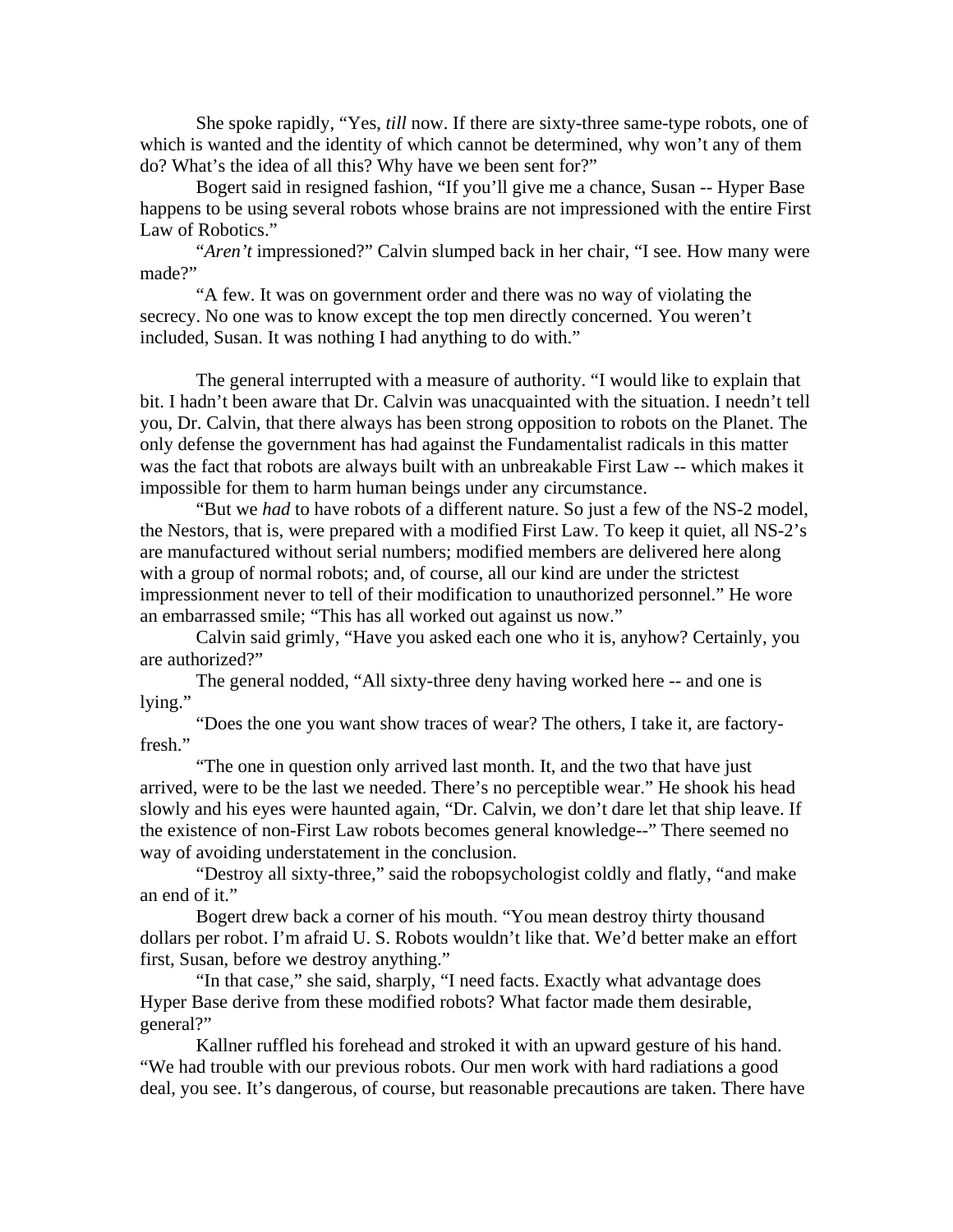been only two accidents since we began and neither was fatal. However, it was impossible to explain that to an ordinary robot. The First Law states -- I'll quote it -- '*No robot may harm a human being, or through inaction, allow a human being to come to harm*.'

 "That's primary, Dr. Calvin. When it was necessary for one of our men to expose himself for a short period to a moderate gamma field, one that would have no physiological effects, the nearest robot would dash in to drag him out. If the field were exceedingly weak, it would succeed, and work could not continue till all robots were cleared out. If the field were a trifle stronger, the robot would never reach the technician concerned, since its positronic brain would collapse under gamma radiations -- and then we would be out one expensive and hard-to-replace robot.

 "We tried arguing with them. Their point was that a human being in a gamma field was endangering his life and that it didn't matter that he could remain there half an hour safely. Supposing, they would say, he forgot and remained an hour. They couldn't take chances. We pointed out that they were risking their lives on a wild off-chance. But self-preservation is only the Third Law of Robotics -- and the First Law of human safety came first. We gave them orders; we ordered them strictly and harshly to remain out of gamma fields at whatever cost. But obedience is only the Second Law of Robotics -- and the First Law of human safety came first. Dr. Calvin, we either had to do without robots, or do something about the First Law -- and we made our choice."

 "I can't believe," said Dr. Calvin, "that it was found possible to remove the First Law."

 "It wasn't removed, it was modified," explained Kallner. "Positronic brains were constructed that contained the positive aspect only of the Law, which in them reads: '*No robot may harm a human being*.' That is all. They have no compulsion to prevent one coming to harm through an extraneous agency such as gamma rays. I state the matter correctly, Dr. Bogert?"

"Quite," assented the mathematician.

 "And that is the only difference of your robots from the ordinary NS2 model? The *only* difference? Peter?"

"The *only* difference, Susan."

 She rose and spoke with finality, "I intend sleeping now, and in about eight hours, I want to speak to whomever saw the robot last. And from now on, General Kallner, if I'm to take any responsibility at all for events, I want full and unquestioned control of this investigation."

 Susan Calvin, except for two hours of resentful lassitude, experienced nothing approaching sleep. She signaled at Bogert's door at the local time of 0700 and found him also awake. He had apparently taken the trouble of transporting a dressing gown to Hyper Base with him, for he was sitting in it. He put his nail scissors down when Calvin entered.

 He said softly, "I've been expecting you more or less. I suppose you feel sick about all this."

"I do."

 "Well -- I'm sorry. There was no way of preventing it. When the call came out from Hyper Base for us, I knew that something must have gone wrong with the modified Nestors. But what was there to do? I couldn't break the matter to you on the trip here, as I would have liked to, because I had to be sure. The matter of the modification is top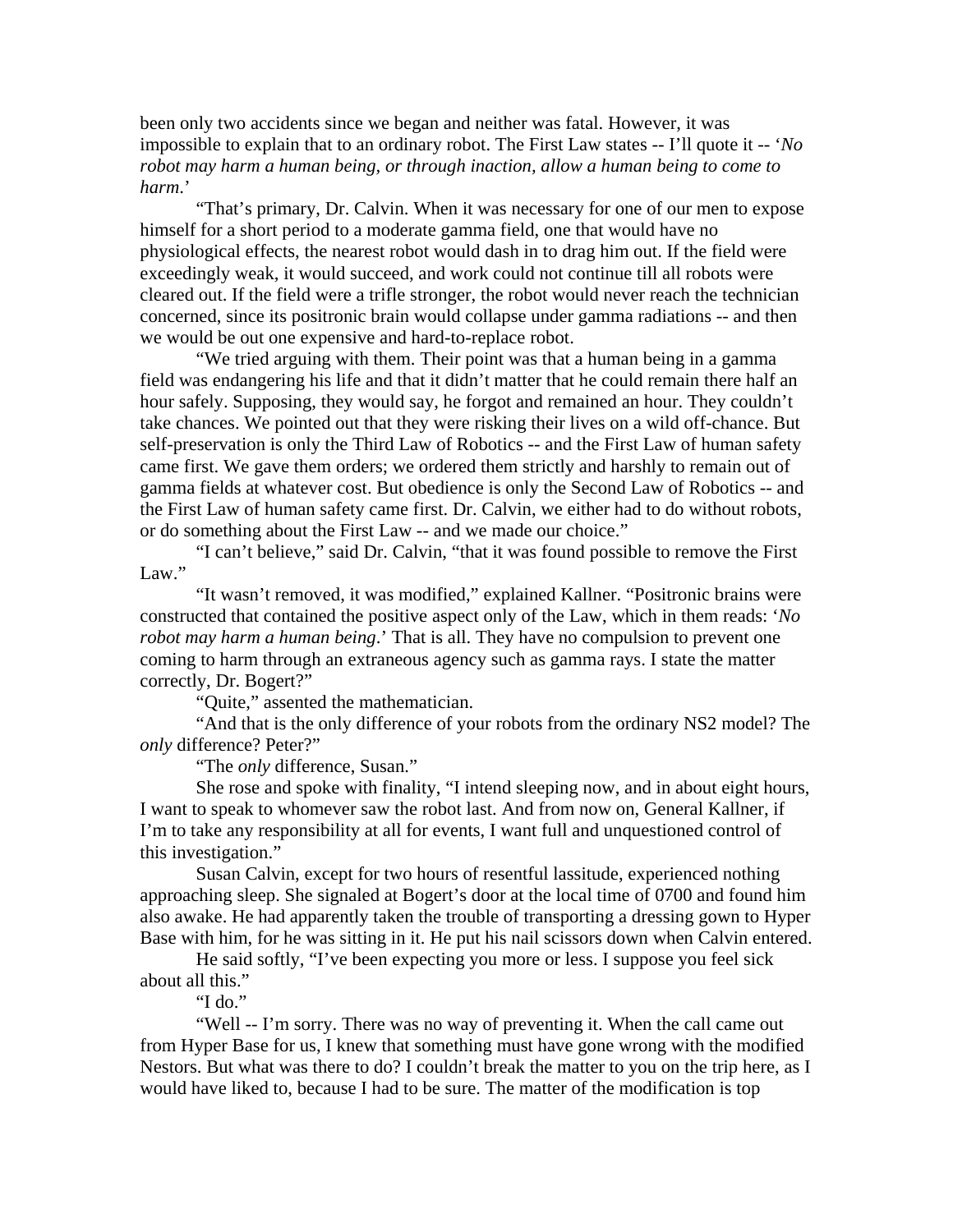secret."

 The psychologist muttered, "I should have been told. U. S. Robots had no right to modify positronic brains this way without the approval of a psychologist."

 Bogert lifted his eyebrows and sighed. "Be reasonable, Susan. You couldn't have influenced them. In this matter, the government was bound to have its way. They want the Hyperatomic Drive and the etheric physicists want robots that won't interfere with them. They were going to get them even if it did mean twisting the First Law. We had to admit it was possible from a construction standpoint and they swore a mighty oath that they wanted only twelve, that they would be used only at Hyper Base, that they would be destroyed once the Drive was perfected, and that full precautions would be taken. And they insisted on secrecy -- and that's the situation."

Dr. Calvin spoke through her teeth, "I would have resigned."

 "It wouldn't have helped. The government was offering the company a fortune, and threatening it with antirobot legislation in case of a refusal. We were stuck then, and we're badly stuck now. If this leaks out, it might hurt Kallner and the government, but it would hurt U. S. Robots a devil of a lot more."

 The psychologist stared at him. "Peter, don't you realize what all this is about? Can't you understand what the removal of the First Law means? It isn't just a matter of secrecy."

 "I know what removal would mean. I'm not a child. It would mean complete instability, with no nonimaginary solutions to the positronic Field Equations."

 "Yes, mathematically. But can you translate that into crude psychological thought. All normal life, Peter, consciously or otherwise, resents domination. If the domination is by an inferior, or by a supposed inferior, the resentment becomes stronger. Physically, and, to an extent, mentally, a robot -- any robot -- is superior to human beings. What makes him slavish, then? *Only the First Law!* Why, without it, the first order you tried to give a robot would result in your death. Unstable? What do you think?"

 "Susan," said Bogert, with an air of sympathetic amusement. "I'll admit that this Frankenstein Complex you're exhibiting has a certain justification -- hence the First Law in the first place. But the Law, I repeat and repeat, has not been removed -- merely modified."

"And what about the stability of the brain?"

 The mathematician thrust out his lips, "Decreased, naturally. But it's within the border of safety. The first Nestors were delivered to Hyper Base nine months ago, and nothing whatever has gone wrong till now, and even this involves merely fear of discovery and not danger to humans."

"Very well, then. We'll see what comes of the morning conference."

 Bogert saw her politely to the door and grimaced eloquently when she left. He saw no reason to change his perennial opinion of her as a sour and fidgety frustration.

 Susan Calvin's train of thought did not include Bogert in the least. She had dismissed him years ago as a smooth and pretentious sleekness.

 Gerald Black had taken his degree in etheric physics the year before and, in common with his entire generation of physicists, found himself engaged in the problem of the Drive. He now made a proper addition to the general atmosphere of these meetings on Hyper Base. In his stained white smock, he was half rebellious and wholly uncertain.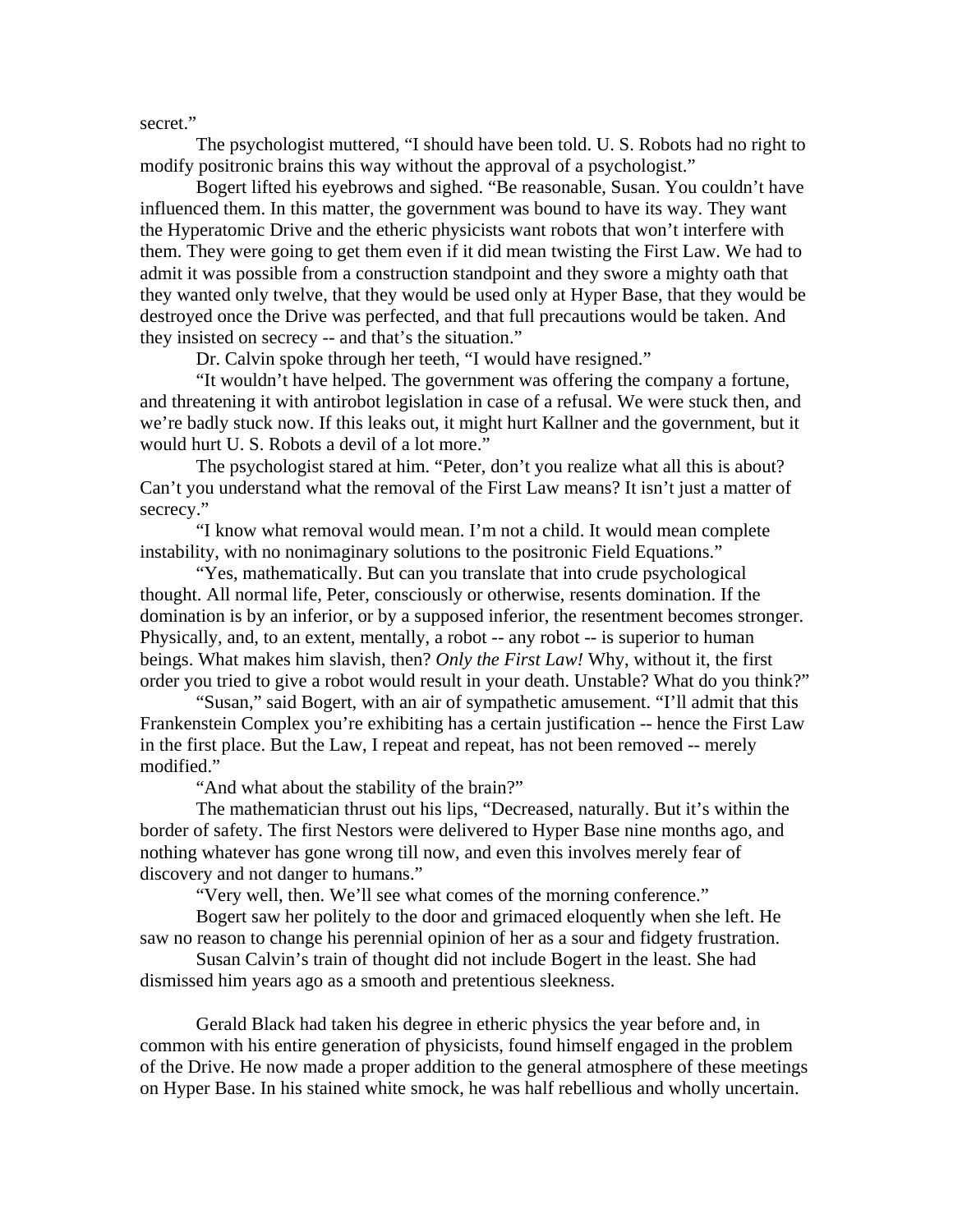His stocky strength seemed striving for release and his fingers, as they twisted each other with nervous yanks, might have forced an iron bar out of true.

Major-general Kallner sat beside him; the two from U. S. Robots faced him.

 Black said, "I'm told that I was the last to see Nestor 10 before he vanished. I take it you want to ask me about that."

 Dr. Calvin regarded him with interest, "You sound as if you were not sure, young man. Don't you *know* whether you were the last to see him?"

 "He worked with me, ma'am, on the field generators, and he was with me the morning of his disappearance. I don't know if anyone saw him after about noon. No one admits having done so."

"Do you think anyone's lying about it?"

 "I don't say that. But I don't say that I want the blame of it, either." His dark eyes smoldered.

 "There's no question of blame. The robot acted as it did because of what it is. We're just trying to locate it, Mr. Black, and let's put everything else aside. Now if you've worked with the robot, you probably know it better than anyone else. Was there anything unusual about it that you noticed? Had you ever worked with robots before?"

 "I've worked with other robots we have here -- the simple ones. Nothing different about the Nestors except that they're a good deal cleverer -- and more annoying."

"Annoying? In what way?"

 "Well -- perhaps it's not their fault. The work here is rough and most of us get a little jagged. Fooling around with hyper-space isn't fun." He smiled feebly, finding pleasure in confession. "We run the risk continually of blowing a hole in normal spacetime fabric and dropping right out of the universe, asteroid and all. Sounds screwy, doesn't it? Naturally, you're on edge sometimes. But these Nestors aren't. They're curious, they're calm, they don't worry. It's enough to drive you nuts at times. When you want something done in a tearing hurry, they seem to take their time. Sometimes I'd rather do without."

"You say they take their time? Have they ever refused an order?"

 "Oh, no," hastily. "They do it all right. They tell you when they think you're wrong, though. They don't know anything about the subject but what we taught them, but that doesn't stop them. Maybe I imagine it, but the other fellows have the same trouble with their Nestors."

 General Kallner cleared his throat ominously, "Why have no complaints reached me on the matter, Black?"

 The young physicist reddened, "We didn't *really* want to do without the robots, sir, and besides we weren't certain exactly how such... uh... minor complaints might be received."

 Bogert interrupted softly, "Anything in particular happen the morning you last saw it?"

 There was a silence. With a quiet motion, Calvin repressed the comment that was about to emerge from Kallner, and waited patiently.

 Then Black spoke in blurting anger, "I had a little trouble with it. I'd broken a Kimball tube that morning and was out five days of work; my entire program was behind schedule; I hadn't received any mail from home for a couple of weeks. And *he* came around wanting me to repeat an experiment I had abandoned a month ago. He was always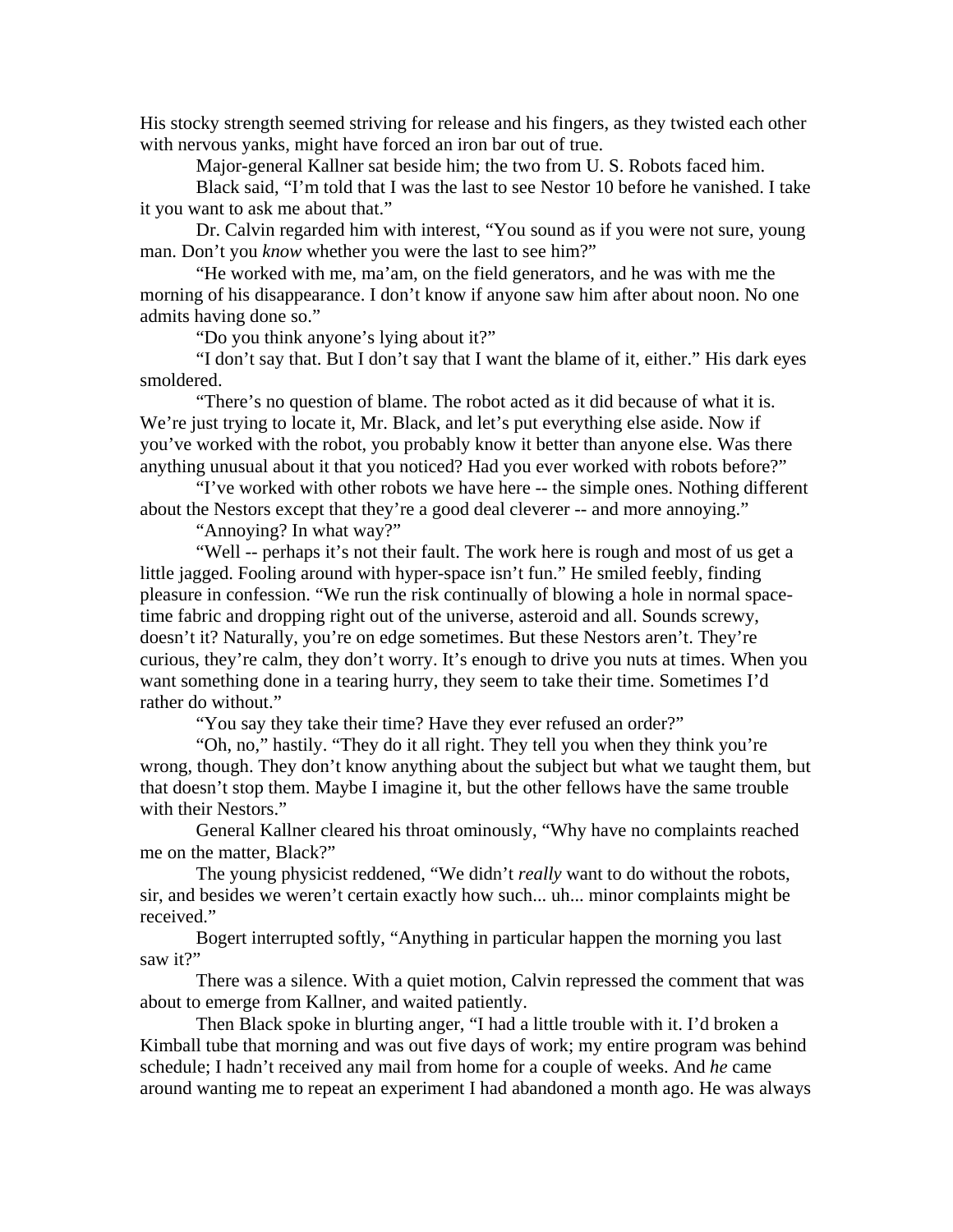annoying me on that subject and I was tired of it. I told him to go away -- and that's all I saw of him."

 "You told him to go away?" asked Dr. Calvin with sharp interest. "In just those words? Did you say 'Go away'? Try to remember the exact words."

 There was apparently an internal struggle in progress. Black cradled his forehead in a broad palm for a moment, then tore it away and said defiantly, "I said, 'Go lose yourself.' "

Bogert laughed for a short moment. "And he did, eh?"

 But Calvin wasn't finished. She spoke cajolingly, "Now we're getting somewhere, Mr. Black. But exact details are important. In understanding the robot's actions, a word, a gesture, an emphasis may be everything. You couldn't have said just those three words, for instance, could you? By your own description you must have been in a hasty mood. Perhaps you strengthened your speech a little."

 The young man reddened, "Well... I may have called it a... a few things." "Exactly what things?"

 "Oh -- I wouldn't remember exactly. Besides I couldn't repeat it. You know how you get when you're excited." His embarrassed laugh was almost a giggle, "I sort of have a tendency to strong language."

"That's quite all right," she replied, with prim severity. "At the moment, I'm a psychologist. I would like to have you repeat exactly what you said as nearly as you remember, and, even more important, the exact tone of voice you used."

 Black looked at his commanding officer for support, found none. His eyes grew round and appalled, "But I can't."

"You must."

 "Suppose," said Bogert, with ill-hidden amusement, "you address me. You may find it easier."

 The young man's scarlet face turned to Bogert. He swallowed. "I said" His voice faded out. He tried again, "I said--"

 And he drew a deep breath and spewed it out hastily in one long succession of syllables. Then, in the charged air that lingered, he concluded almost in tears, "... more or less. I don't remember the exact order of what I called him, and maybe I left out something or put in something, but that was about it."

 Only the slightest flush betrayed any feeling on the part of the robopsychologist. She said, "I am aware of the meaning of most of the terms used. The others, I suppose, are equally derogatory."

"I'm afraid so," agreed the tormented Black.

"And in among it, you told him to lose himself."

"I meant it only figuratively."

 "I realize that. No disciplinary action is intended, I am sure." And at her glance, the general, who, five seconds earlier, had seemed not sure at all, nodded angrily.

"You may leave, Mr. Black. Thank you for your cooperation."

 It took five hours for Susan Calvin to interview the sixty-three robots. It was five hours of multi-repetition; of replacement after replacement of identical robot; of Questions A, B, C, D; and Answers A, B, C, D; of a carefully bland expression, a carefully neutral tone, a carefully friendly atmosphere; and a hidden wire recorder.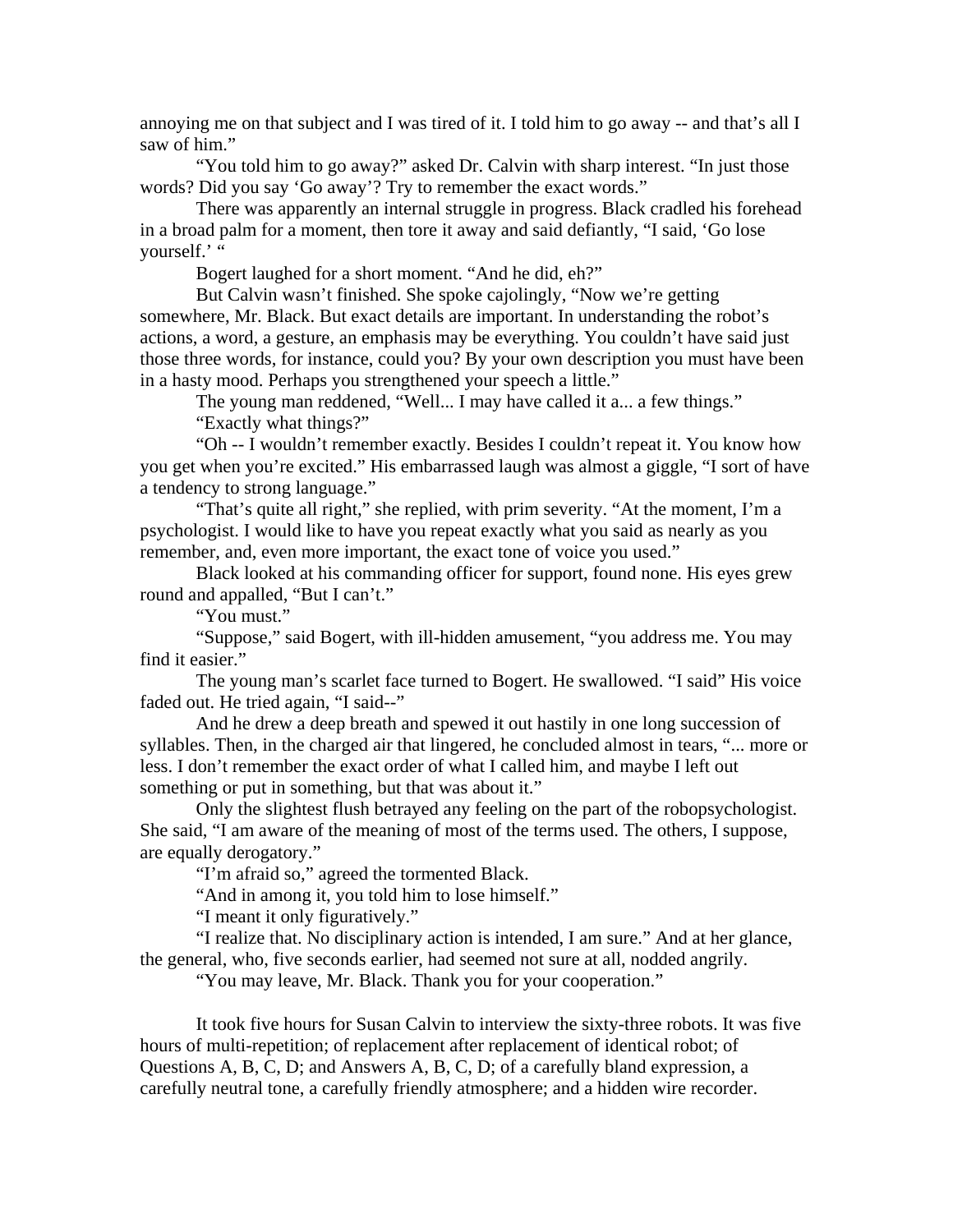The psychologist felt drained of vitality when she was finished.

 Bogert was waiting for her and looked expectant as she dropped the recording spool with a clang upon the plastic of the desk.

 She shook her head, "All sixty-three seemed the same to me. I couldn't tell--" He said, "You couldn't expect to tell by ear, Susan. Suppose we analyze the recordings."

 Ordinarily, the mathematical interpretation of verbal reactions of robots is one of the more intricate branches of robotic analysis. It requires a staff of trained technicians and the help of complicated computing machines. Bogert knew that. Bogert stated as much, in an extreme of unshown annoyance after having listened to each set of replies, made lists of word deviations, and graphs of the intervals of responses.

 "There are no anomalies present, Susan. The variations in wording and the time reactions are within the limits of ordinary frequency groupings. We need finer methods. They must have computers here. No." He frowned and nibbled delicately at a thumbnail. "We can't use computers. Too much danger of leakage. Or maybe if we--"

 Dr. Calvin stopped him with an impatient gesture, "Please, Peter. This isn't one of your petty laboratory problems. If we can't determine the modified Nestor by some gross difference that we can see with the naked eye, one that there is no mistake about, we're out of luck. The danger of being wrong, and of letting him escape is otherwise too great. It's not enough to point out a minute irregularity in a graph. I tell you, if that's all I've got to go on, I'd destroy them all just to be certain. Have you spoken to the other modified Nestors?"

"Yes, I have," snapped back Bogert, "and there's nothing wrong with them. They're above normal in friendliness if anything. They answered my questions, displayed pride in their knowledge -- except the two new ones that haven't had time to learn their etheric physics. They laughed rather good-naturedly at my ignorance in some of the specializations here." He shrugged, "I suppose that forms some of the basis for resentment toward them on the part of the technicians here. The robots are perhaps too willing to impress you with their greater knowledge."

 "Can you try a few Planar Reactions to see if there has been any change, any deterioration, in their mental set-up since manufacture?"

 "I haven't yet, but I will." He shook a slim finger at her, "You're losing your nerve, Susan. I don't see what it is you're dramatizing. They're essentially harmless."

"They are?" Calvin took fire. "They are? Do you realize one of them is lying? One of the sixty-three robots I have just interviewed has deliberately lied to me after the strictest injunction to tell the truth. The abnormality indicated is horribly deep-seated, and horribly frightening."

 Peter Bogert felt his teeth harden against each other. He said, "Not at all. Look! Nestor 10 was given orders to lose himself. Those orders were expressed in maximum urgency by the person most authorized to command him. You can't counteract that order either by superior urgency or superior right of command. Naturally, the robot will attempt to defend the carrying out of his orders. In fact, objectively, I admire his ingenuity. How better can a robot lose himself than to hide himself among a group of similar robots?"

 "Yes, you would admire it. I've detected amusement in you, Peter -- amusement and an appalling lack of understanding. Are you a roboticist, Peter? Those robots attach importance to what they consider superiority. You've just said as much yourself.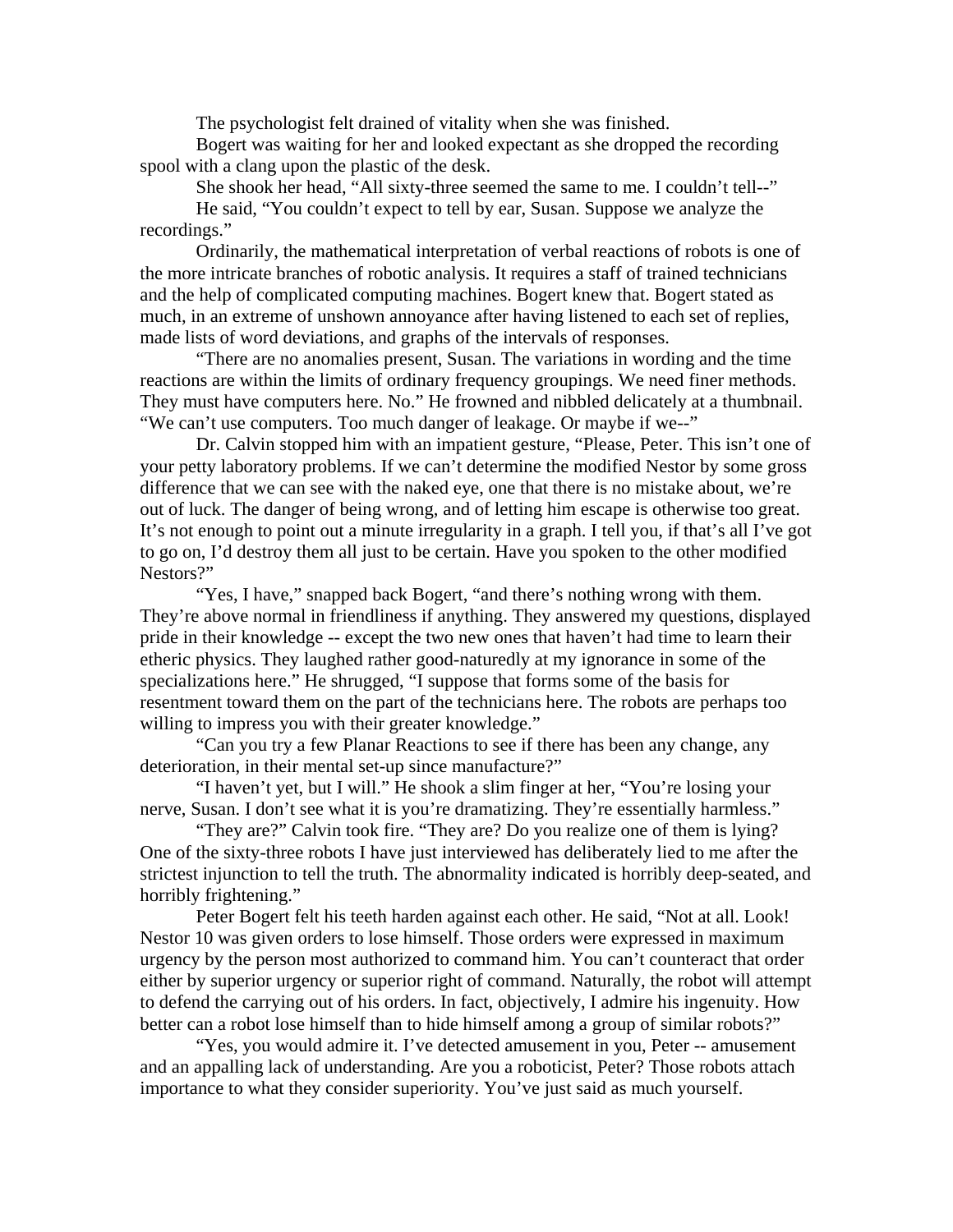Subconsciously they feel humans to be inferior and the First Law which protects us from them is imperfect. They are unstable. And here we have a young man ordering a robot to leave him, to lose himself, with every verbal appearance of revulsion, disdain, and disgust. Granted, that robot must follow orders, but subconsciously, there is resentment. It will become more important than ever for it to prove that it is superior despite the horrible names it was called. It may become so important that what's left of the First Law won't be enough."

 "How on Earth, or anywhere in the Solar System, Susan, is a robot going to know the meaning of the assorted strong language used upon him? Obscenity is not one of the things impressioned upon his brain."

 "Original impressionment is not everything," Calvin snarled at him. "Robots have learning capacity, you... you fool--" And Bogert knew that she had really lost her temper. She continued hastily, "Don't you suppose he could tell from the tone used that the words weren't complimentary? Don't yon suppose he's heard the words used before and noted upon what occasions?"

 "Well, then," shouted Bogert, "will you kindly tell me one way in which a modified robot can harm a human being, no matter how offended it is, no matter how sick with desire to prove superiority?"

 "If I tell you one way, will you keep quiet?" "Yes."

They were leaning across the table at each other, angry eyes nailed together.

 The psychologist said, "If a modified robot were to drop a heavy weight upon a human being, he would not be breaking the First Law, if he did so with the knowledge that his strength and reaction speed would be sufficient to snatch the weight away before it struck the man. However once the weight left his fingers, he would be no longer the active medium. Only the blind force of gravity would be that. The robot could then change his mind and merely by inaction, allow the weight to strike. The modified First Law allows that."

"That's an awful stretch of imagination."

 "That's what my profession requires sometimes. Peter, let's not quarrel, let's work. You know the exact nature of the stimulus that caused the robot to lose himself. You have the records of his original mental make-up. I want you to tell me how possible it is for our robot to do the sort of thing I just talked about. Not the specific instance, mind you, but that whole class of response. And I want it done quickly."

"And meanwhile--"

 "And meanwhile, we'll have to try performance tests directly on the response to First Law."

 Gerald Black, at his own request, was supervising the mushrooming wooden partitions that were springing up in a bellying circle on the vaulted third floor of Radiation Building 2. The laborers worked, in the main, silently, but more than one was openly a-wonder at the sixty-three photocells that required installation.

 One of them sat down near Black, removed his hat, and wiped his forehead thoughtfully with a freckled forearm.

Black nodded at him, "How's it doing, Walensky?"

Walensky shrugged and fired a cigar, "Smooth as butter. What's going on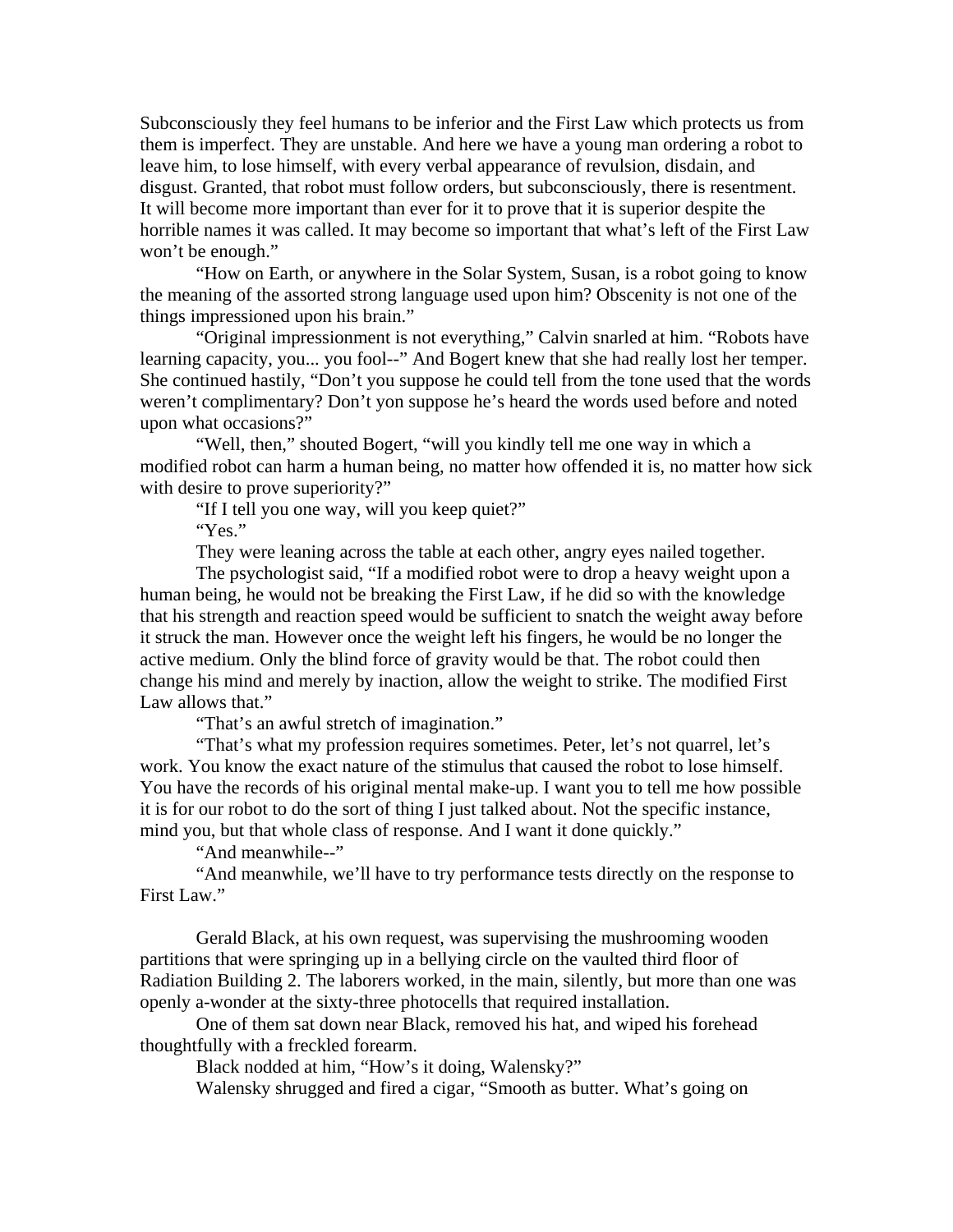anyway, Doc? First, there's no work for three days and then we have this mess of jiggers." He leaned backward on his elbows and puffed smoke.

 Black twitched his eyebrows, "A couple of robot men came over from Earth. Remember the trouble we had with robots running into the gamma fields before we pounded it into their skulls that they weren't to do it."

"Yeah. Didn't we get new robots?"

 "We got some replacements, but mostly it was a job of indoctrination. Anyway, the people who make them want to figure out robots that aren't hit so bad by gamma rays."

 "Sure seems funny, though, to stop all the work on the Drive for this robot deal. I thought nothing was allowed to stop the Drive."

 "Well, it's the fellows upstairs that have the say on that. Me -- I just do as I'm told. Probably all a matter of pull--"

 "Yeah," the electrician jerked a smile, and winked a wise eye. "Somebody knew somebody in Washington. But as long as my pay comes through on the dot, I should worry. The Drive's none of my affair. What are they going to do here?"

 "You're asking me? They brought a mess of robots with them, -- over sixty, and they're going to measure reactions. That's all my knowledge."

"How long will it take?"

"I wish I knew."

 "Well," Walensky said, with heavy sarcasm, "as long as they dish me my money, they can play games all they want."

 Black felt quietly satisfied. Let the story spread. It was harmless, and near enough to the truth to take the fangs out of curiosity.

 A man sat in the chair, motionless, silent. A weight dropped, crashed downward, then pounded aside at the last moment under the synchronized thump of a sudden force beam. In sixty-three wooden cells, watching NS-2 robots dashed forward in that split second before the weight veered, and sixty-three photocells five feet ahead of their original positions jiggled the marking pen and presented a little jag on the paper. The weight rose and dropped, rose and dropped, rose--

Ten times!

 Ten times the robots sprang forward and stopped, as the man remained safely seated.

 Major-general Kallner had not worn his uniform in its entirety since the first dinner with the U. S. Robot representatives. He wore nothing over his blue-gray shirt now, the collar was open, and the black tie was pulled loose.

 He looked hopefully at Bogert, who was still blandly neat and whose inner tension was perhaps betrayed only by the trace of glister at his temples.

The general said, "How does it look? What is it you're trying to see?"

 Bogert replied, "A difference which may turn out to be a little too subtle for our purposes, I'm afraid. For sixty-two of those robots the necessity of jumping toward the apparently threatened human was what we call, in robotics, a forced reaction. You see, even when the robots knew that the human in question would not come to harm -- and after the third or fourth time they must have known it -- they could not prevent reacting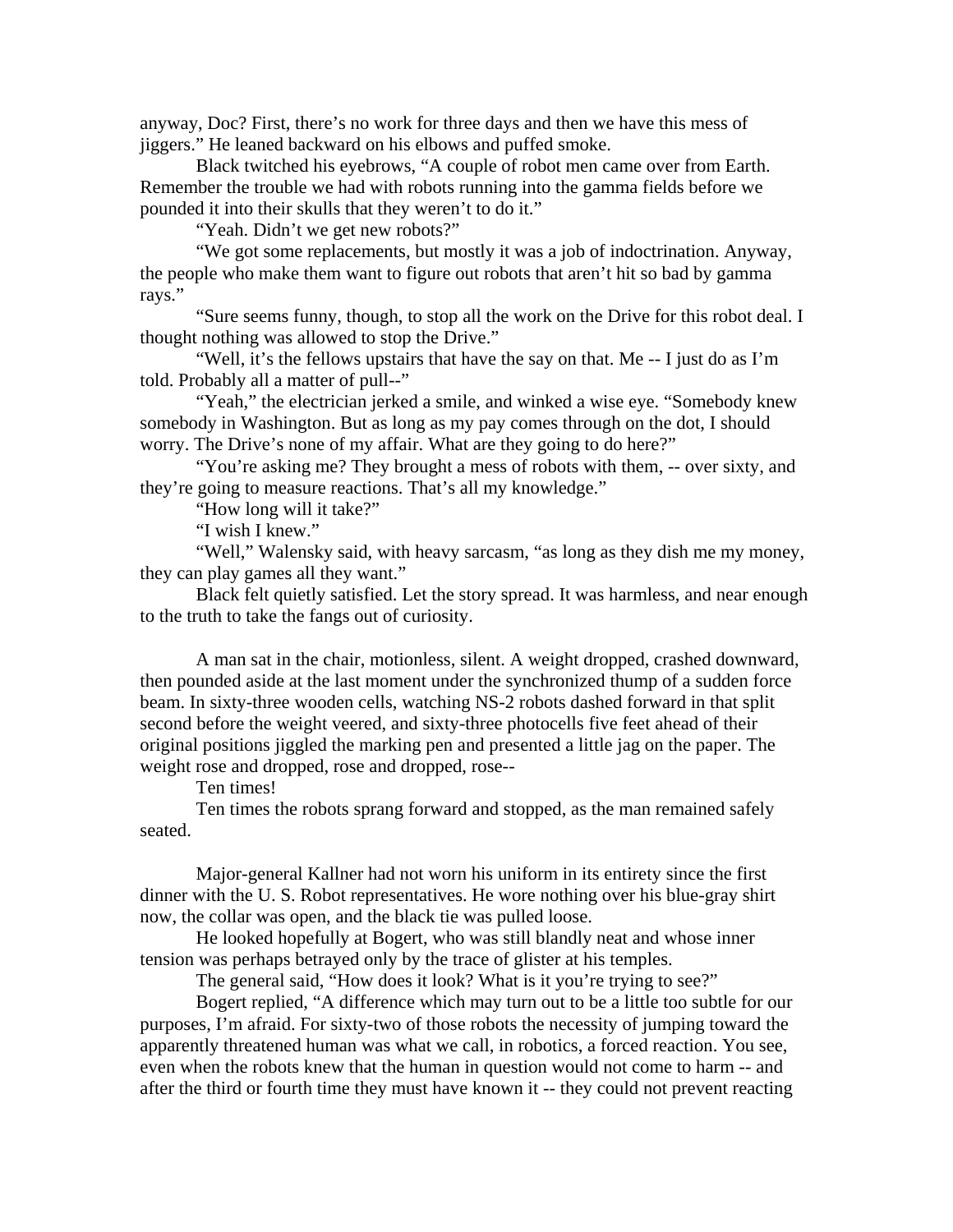as they did. First Law requires it"

"Well?"

 "But the sixty-third robot, the modified Nestor, had no such compulsion. He was under free action. If he had wished, he could have remained in his seat. Unfortunately," said his voice was mildly regretful, "he didn't so wish."

"Why do you suppose?"

 Bogert shrugged, "I suppose Dr. Calvin will tell us when she gets here. Probably with a horribly pessimistic interpretation, too. She is sometimes a bit annoying."

 "She's qualified, isn't she?" demanded the general with a sudden frown of uneasiness.

 "Yes." Bogert seemed amused. "She's qualified all right. She understands robots like a sister -- comes from hating human beings so much, I think. It's just that, psychologist or not, she's an extreme neurotic. Has paranoid tendencies. Don't take her too seriously."

 He spread the long row of broken-line graphs out in front of him. "You see, general, in the case of each robot the time interval from moment of drop to the completion of a five-foot movement tends to decrease as the tests are repeated. There's a definite mathematical relationship that governs such things and failure to conform would indicate marked abnormality in the positronic brain. Unfortunately, all here appear normal."

 "But if our Nestor 10 was not responding with a forced action, why isn't his curve different? I don't understand that."

 "It's simple enough. Robotic responses are not perfectly analogous to human responses, more's the pity. In human beings, voluntary action is much slower than reflex action. But that's not the case with robots; with them it is merely a question of freedom of choice, otherwise the speeds of free and forced action are much the same. What I *had* been expecting, though, was that Nestor 10 would be caught by surprise the first time and allow too great an interval to elapse before responding."

"And he didn't?"

"I'm afraid not."

 "Then we haven't gotten anywhere." The general sat back with an expression of pain. "It's five days since you've come."

 At this point, Susan Calvin entered and slammed the door behind her. "Put your graphs away, Peter," she cried, "you know they don't show anything."

 She mumbled something impatiently as Kallner half-rose to greet her, and went on, "We'll have to try something else quickly. I don't like what's happening."

Bogert exchanged a resigned glance with the general. "Is anything wrong?"

 "You mean specifically? No. But I don't like to have Nestor 10 continue to elude us. It's bad. It *must* be gratifying his swollen sense of superiority. I'm afraid that his motivation is no longer simply one of following orders. I think it's becoming more a matter of sheer neurotic necessity to outthink humans. That's a dangerously unhealthy situation. Peter, have you done what I asked? Have you worked out the instability factors of the modified NS-2 along the lines I want?"

"It's in progress," said the mathematician, without interest.

 She stared at him angrily for a moment, then turned to Kallner. "Nester 10 is decidedly aware of what we're doing, general. He had no reason to jump for the bait in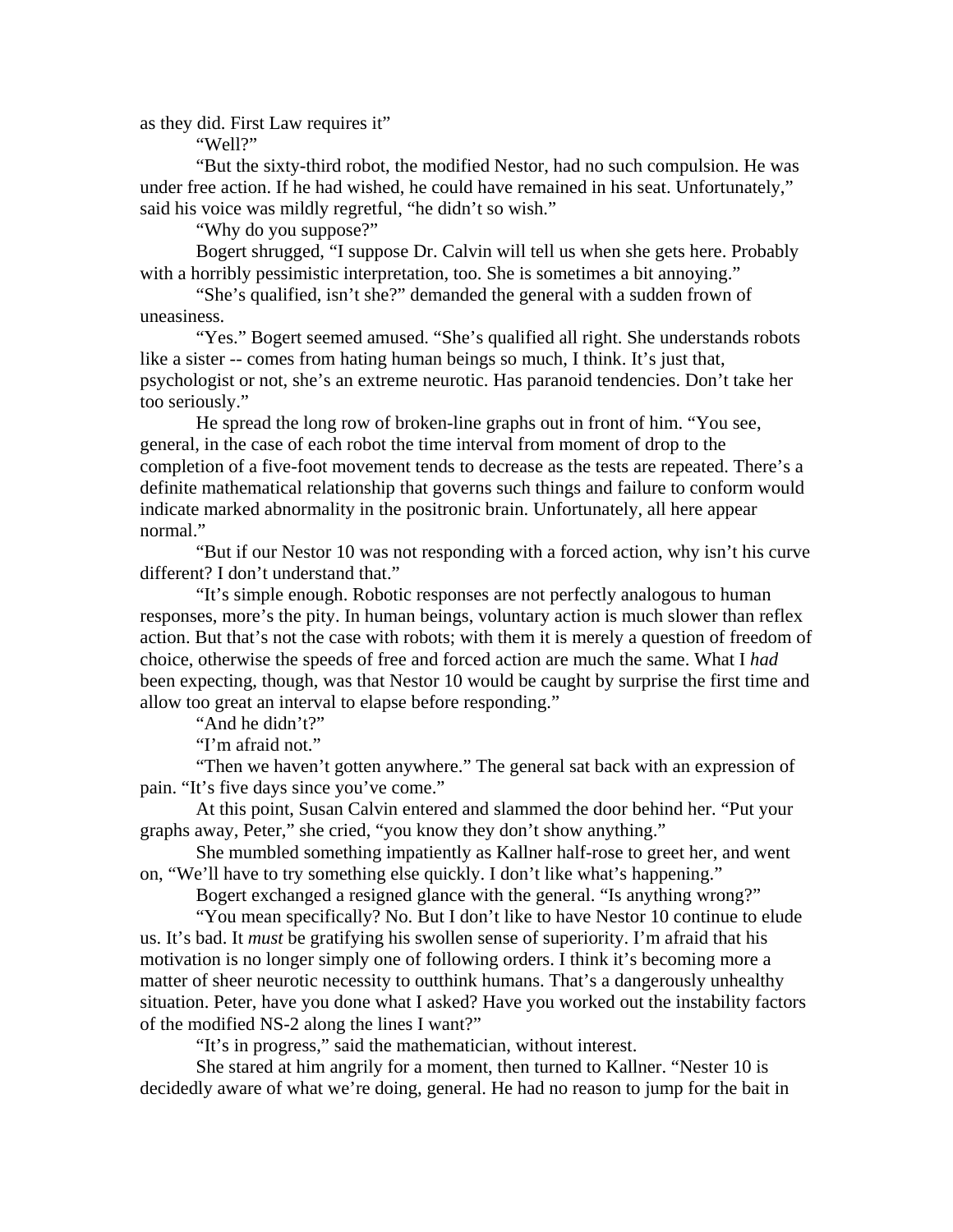this experiment, especially after the first time, when he must have seen that there was no real danger to our subject. The others couldn't help it; but *he* was deliberately falsifying a reaction."

"What do you think we ought to do now, then, Dr. Calvin?"

 "Make it impossible for him to fake an action the next time. We will repeat the experiment, but with an addition. High-tension cables, capable of electrocuting the Nestor models will be placed between subject and robot -- enough of them to avoid the possibility of jumping over -- and the robot will be made perfectly aware in advance that touching the cables will mean death."

 "Hold on," spat out Bogert with sudden viciousness. "I rule that out. We are not electrocuting two million dollars worth of robots to locate Nestor 10. There are other ways."

"You're certain? You've found none. In any case, it's not a question of electrocution. We can arrange a relay which will break the current at the instant of application of weight. If the robot should place his weight on it, he won't die. *But he won't know that*, you see."

The general's eyes gleamed into hope. "Will that work?"

 "It should. Under those conditions, Nestor 10 would have to remain in his seat. He could be *ordered* to touch the cables and die, for the Second Law of obedience is superior to the Third Law of self-preservation. But *he won't* be ordered to; he will merely be left to his own devices, as will all the robots. In the case of the normal robots, the First Law of human safety will drive them to their death even without orders. But not our Nestor 10. Without the entire First Law, and without having received any orders on the matter, the Third Law, self-preservation, will be the highest operating, and he will have no choice but to remain in his seat. It would be a forced action."

"Will it be done tonight, then?"

 "Tonight," said the psychologist, "if the cables can be laid in time. I'll tell the robots now what they're to be up against."

 A man sat in the chair, motionless, silent. A weight dropped, crashed downward, then pounded aside at the last moment under the synchronized thump of a sudden force beam.

Only once--

 And from her small camp chair in the observing booth in the balcony, Dr. Susan Calvin rose with a short gasp of pure horror.

 Sixty-three robots sat quietly in their chairs, staring owlishly at the endangered man before them. Not one moved.

 Dr. Calvin was angry, angry almost past endurance. Angry the worse for not daring to show it to the robots that, one by one were entering the room and then leaving. She checked the list. Number twenty-eight was due in now -- Thirty-five still lay ahead of her.

Number Twenty-eight entered, diffidently.

She forced herself into reasonable calm. "And who are you?"

 The robot replied in a low, uncertain voice, "I have received no number of my own yet, ma'am. I'm an NS-2 robot, and I was Number Twenty-eight in line outside. I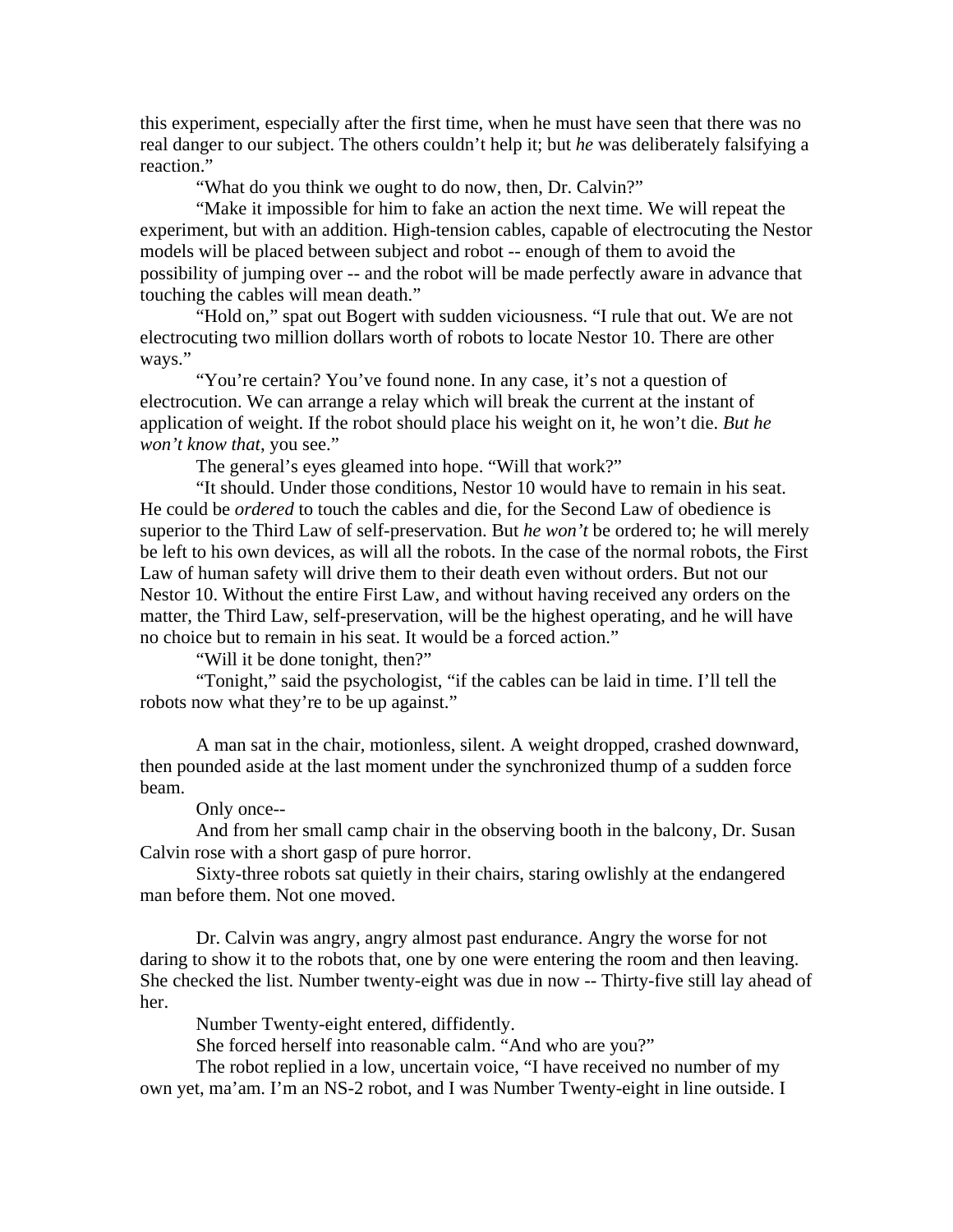have a slip of paper here that I'm to give to you."

"You haven't been in here before this today?"

"No, ma'am."

 "Sit down. Right there. I want to ask you some questions, Number Twenty-eight. Were you in the Radiation Room of Building Two about four hours ago?"

 The robot had trouble answering. Then it came out hoarsely, like machinery needing oil, "Yes, ma'am."

"There was a man who almost came to harm there, wasn't there?"

"Yes, ma'am."

"You did nothing, did you?"

"No, ma'am."

"The man might have been hurt because of your inaction. Do you know that?"

"Yes, ma'am. I couldn't help it, ma'am." It is hard to picture a large expressionless metallic figure cringing, but it managed.

"I want you to tell me exactly why you did nothing to save him."

 "I want to explain, ma'am. I certainly don't want to have you... have *anyone*... think that I could do a thing that might cause harm to a master. Oh, no, that would be a horrible... an inconceivable--"

 "Please don't get excited, boy. I'm not blaming you for anything. I only want to know what you were thinking at the time."

 "Ma'am, before it all happened you told us that one of the masters would be in danger of harm from that weight that keeps falling and that we would have to cross electric cables if we were to try to save him. Well, ma'am, that wouldn't stop me. What is my destruction compared to the safety of a master? But... but it occurred to me that if I died on my way to him, I wouldn't be able to save him anyway. The weight would crush him and then I would be dead for no purpose and perhaps some day some other master might come to harm who wouldn't have, if I had only stayed alive. Do you understand me, ma'am?"

 "You mean that it was merely a choice of the man dying, or both the man and yourself dying. Is that right?"

 "Yes, ma'am. It was impossible to save the master. He might be considered dead. In that case, it is inconceivable that I destroy myself for nothing -- without orders."

 The robopsychologist twiddled a pencil. She had heard the same story with insignificant verbal variations twenty-seven times before. This was the crucial question now.

 "Boy," she said, "your thinking has its points, but it is not the sort of thing I thought you might think. Did you think of this yourself?"

The robot hesitated. "No."

"Who thought of it, then?"

 "We were talking last night, and one of us got that idea and it sounded reasonable."

"Which one?"

The robot thought deeply. "I don't know. Just one of us."

She sighed, "That's all."

Number Twenty-nine was next. Thirty-four after that.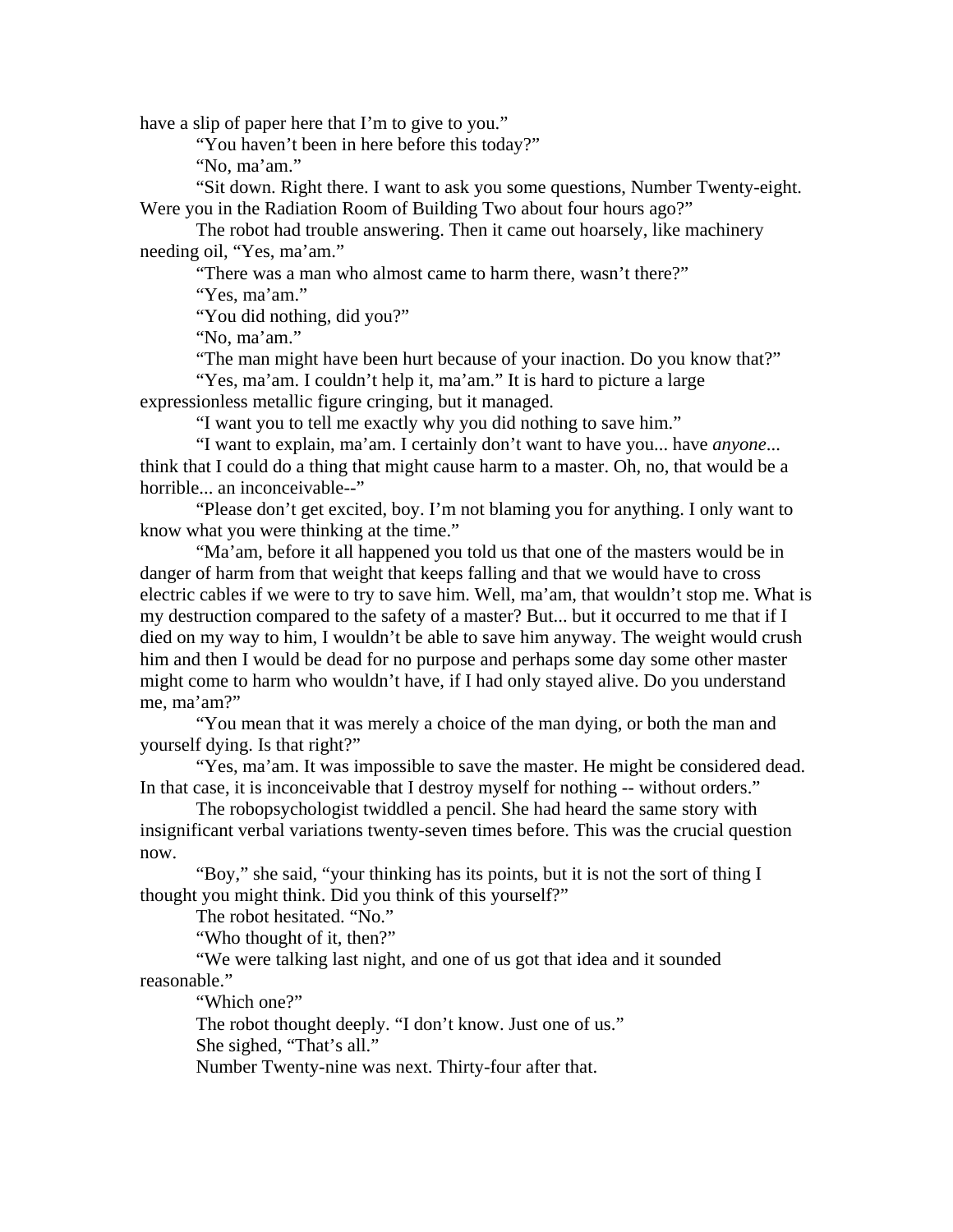Major-general Kallner, too, was angry. For one week all of Hyper Base had stopped dead, barring some paper work on the subsidiary asteroids of the group. For nearly one week, the two top experts in the field had aggravated the situation with useless tests. And now they -- or the woman, at any rate -- made impossible propositions.

 Fortunately for the general situation, Kallner felt it impolitic to display his anger openly.

 Susan Calvin was insisting, "Why not, sir? It's obvious that the present situation is unfortunate. The only way we may reach results in the future -- or what future is left us in this matter -- is to separate the robots. We can't keep them together any longer."

 "My dear Dr. Calvin," rumbled the general, his voice sinking into the lower baritone registers. "I don't see how I can quarter sixty-three robots all over the place--"

 Dr. Calvin raised her arms helplessly. "I can do nothing then. Nestor 10 will either imitate what the other robots would do, or else argue them plausibly into not doing what he himself cannot do. And in any case, this is bad business. We're in actual combat with this little lost robot of ours and he's winning out. Every victory of his aggravates his abnormality."

 She rose to her feet in determination. "General Kallner, if you do not separate the robots as I ask, then I can only demand that all sixty-three be destroyed immediately."

 "You demand it, do you?" Bogert looked up suddenly, and with real anger. "What gives you the right to demand any such thing? Those robots remain as they are. *I'm*  responsible to the management, not you."

 "And I," added Major-general Kallner, "am responsible to the World Co-ordinator -- and I must have this settled."

 "In that case," flashed back Calvin, "there is nothing for me to do but resign. If necessary to force you to the necessary destruction, I'll make this whole matter public. It was not I that approved the manufacture of modified robots."

 "One word from you, Dr. Calvin," said the general, deliberately, "in violation of security measures, and you would be certainly imprisoned instantly."

 Bogert felt the matter to be getting out of hand. His voice grew syrupy, "Well, now, we're beginning to act like children, all of us. We need only a little more time. Surely we can outwit a robot without resigning, or imprisoning people, or destroying two millions."

 The psychologist turned on him with quiet fury, "I don't want any unbalanced robots in existence. We have one Nestor that's definitely unbalanced, eleven more that are potentially so, and sixty-two normal robots that are being subjected to an unbalanced environment. The only absolute safe method is complete destruction."

 The signal-burr brought all three to a halt, and the angry tumult of growingly unrestrained emotion froze.

"Come in," growled Kallner.

 It was Gerald Black, looking perturbed. He had heard angry voices. He said, "I thought I'd come myself... didn't like to ask anyone else--"

"What is it? Don't orate--"

 "The locks of Compartment C in the trading ship have been played with. There are fresh scratches on them."

 "Compartment C?" explained Calvin quickly. "That's the one that holds the robots, isn't it? Who did it?"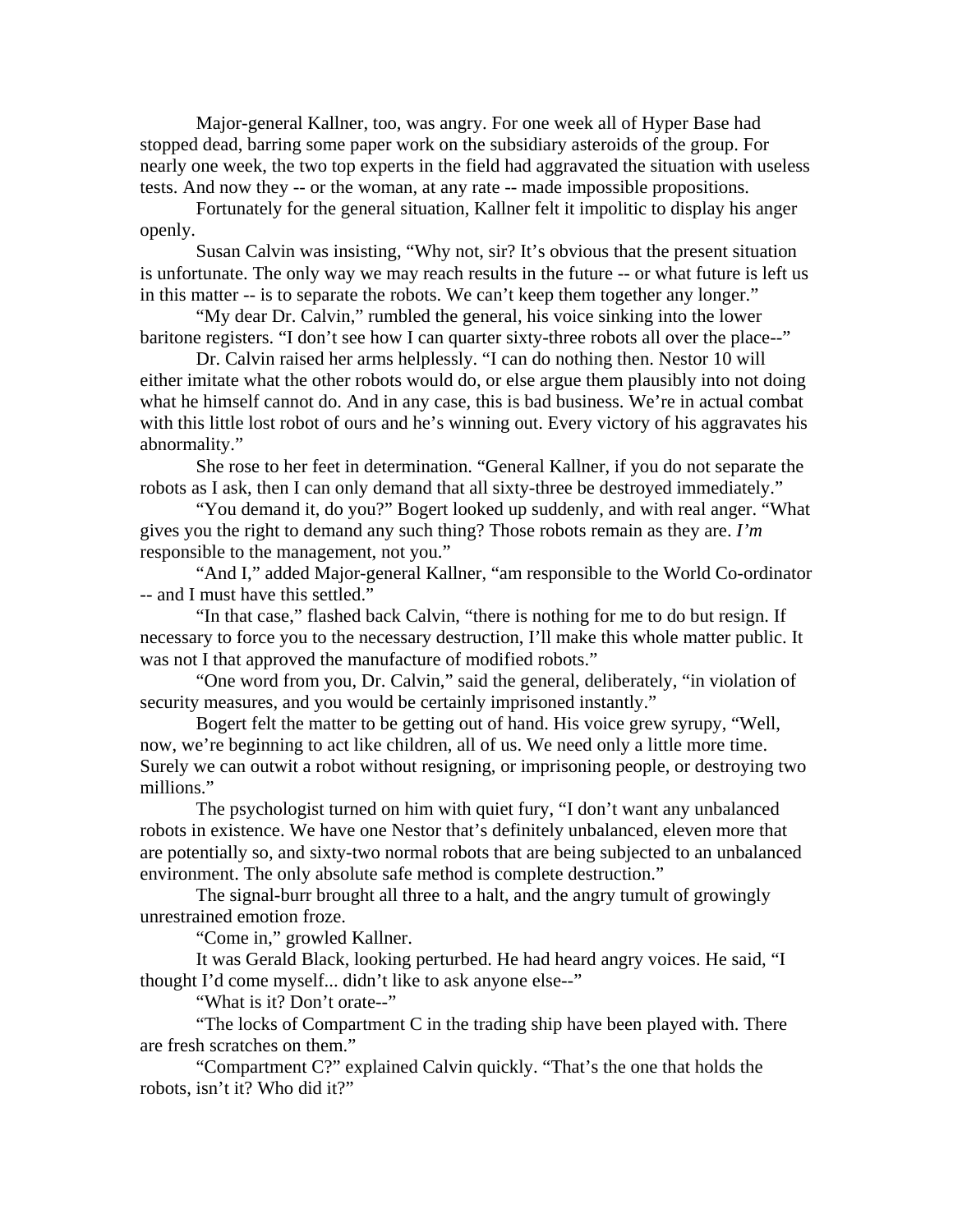"From the inside," said Black, laconically.

"The lock isn't out of order, is it?"

 "No. It's all right. I've been staying on the ship now for four days and none of them have tried to get out. But I thought you ought to know, and I didn't like to spread the news. I noticed the matter myself."

"Is anyone there now?" demanded the general.

"I left Robbins and McAdams there."

 There was a thoughtful silence, and then Dr. Calvin said, ironically, "Well?" Kallner rubbed his nose uncertainly, "What's it all about?"

 "Isn't it obvious? Nester 10 is planning to leave. That order to lose himself is dominating his abnormality past anything we can do. I wouldn't be surprised if what's left of his First Law would scarcely be powerful enough to override it. He is perfectly capable of seizing the ship and leaving with it. Then we'd have a mad robot on a spaceship. What would he do next? Any idea? Do you still want to leave them all together, general?"

 "Nonsense," interrupted Bogert. He had regained his smoothness. "All that from a few scratch marks on a lock."

 "Have you, Dr. Bogert, completed the analysis I've required, since you volunteer opinions?"

"Yes."

"May I see it?"

"No."

"Why not? Or mayn't I ask that, either?"

 "Because there's no point in it, Susan. I told you in advance that these modified robots are less stable than the normal variety, and my analysis shows it. There's a certain very small chance of breakdown under extreme circumstances that are not likely to occur. Let it go at that. I won't give you ammunition for your absurd claim that sixty-two perfectly good robots be destroyed just because so far you lack the ability to detect Nestor 10 among them."

 Susan Calvin stared him down and let disgust fill her eyes. "You won't let anything stand in the way of the permanent directorship, will you?"

 "Please," begged Kallner, half in irritation. "Do you insist that nothing further can be done, Dr. Calvin?"

 "I can't think of anything, sir," she replied, wearily. "If there were only other differences between Nestor 10 and the normal robots, differences that didn't involve the First Law. Even one other difference. Something in impressionment, environment, specification--" And she stopped suddenly.

"What is it?"

 "I've thought of something... I think--" Her eyes grew distant and hard, "These modified Nestors, Peter. They get the same impressioning the normal ones get, don't they?"

"Yes. Exactly the same."

 "And what was it you were saying, Mr. Black," she turned to the young man, who through the storms that had followed his news had maintained a discreet silence. "Once when complaining of the Nestors' attitude of superiority, you said the technicians had taught them all they knew."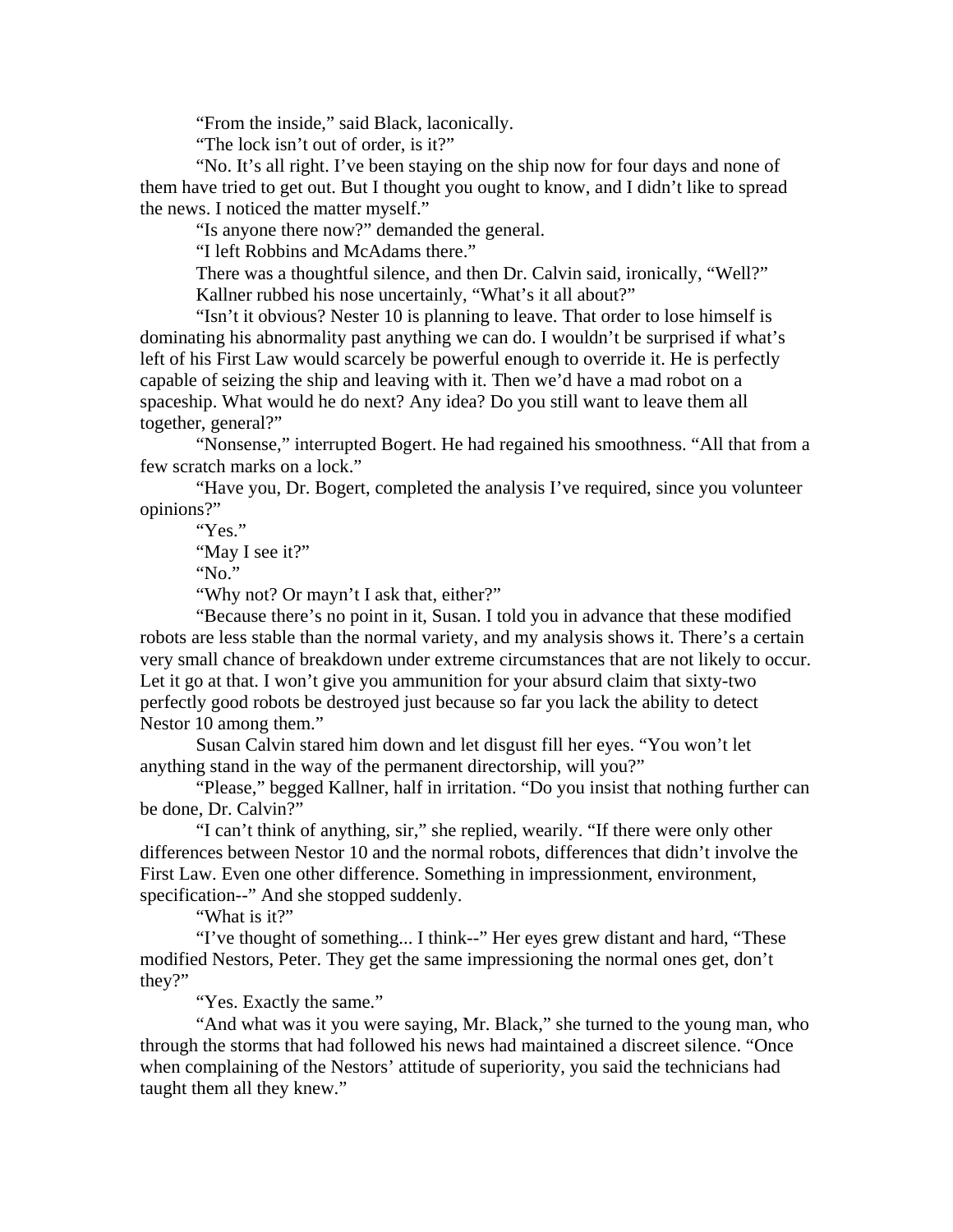"Yes, in etheric physics. They're not acquainted with the subject when they come here."

 "That's right," said Bogert, in surprise. "I told you, Susan, when I spoke to the other Nestors here that the two new arrivals hadn't learned etheric physics yet."

 "And why is that?" Dr. Calvin was speaking in mounting excitement. "Why aren't NS-2 models impressioned with etheric physics to start with?"

 "I can tell you that," said Kallner. "It's all of a piece with the secrecy. We thought that if we made a special model with knowledge of etheric physics, used twelve of them and put the others to work in an unrelated field, there might be suspicion. Men working with normal Nestors might wonder why they knew etheric physics. So there was merely an impressionment with a capacity for training in the field. Only the ones that come here, naturally, receive such a training. It's that simple."

"I understand. Please get out of here, the lot of you. Let me have an hour or so."

 Calvin felt she could not face the ordeal for a third time. Her mind had contemplated it and rejected it with an intensity that left her nauseated. She could face that unending file of repetitious robots no more.

 So Bogert asked the question now, while she sat aside, eyes and mind half closed. Number Fourteen came in -- forty-nine to go.

 Bogert looked up from the guide sheet and said, "What is your number in line?" "Fourteen, sir." The robot presented his numbered ticket.

"Sit down, boy."

Bogert asked, "You haven't been here before on this day?"

"No, sir."

 "Well, boy, we are going to have another man in danger of harm soon after we're through here. In fact, when you leave this room, you will be led to a stall where you will wait quietly, till you are needed. Do you understand?"

"Yes, sir."

"Now, naturally, if a man is in danger of harm, you will try to save him."

"Naturally, sir."

 "Unfortunately, between the man and yourself, there will be a gamma ray field." Silence.

"Do you know what gamma rays are?" asked Bogert sharply.

"Energy radiation, sir?"

 The next question came in a friendly, offhand manner, "Ever work with gamma rays?"

"No, sir." The answer was definite.

 "Mm-m. Well, boy, gamma rays will kill you instantly. They'll destroy your brain. That is a fact you must know and remember. Naturally, you don't want to destroy yourself."

 "Naturally." Again the robot seemed shocked. Then, slowly, "But, sir, if the gamma rays are between myself and the master that may be harmed, how can I save him? I would be destroying myself to no purpose."

 "Yes, there is that," Bogert seemed concerned about the matter. "The only thing I can advise, boy, is that if you detect the gamma radiation between yourself and the man, you may as well sit where you are."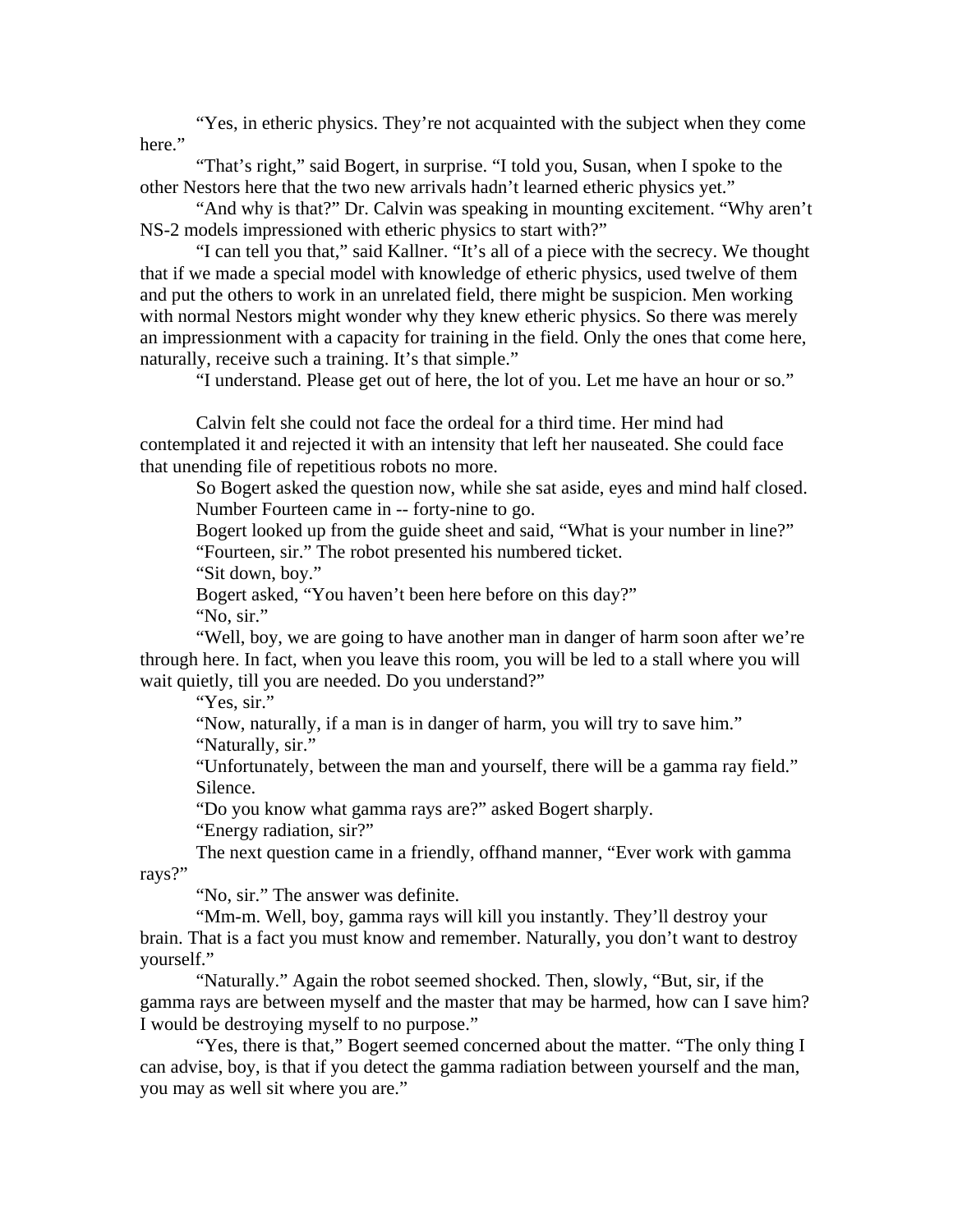The robot was openly relieved. "Thank you, sir. There wouldn't be any use, would there?"

 "Of course not. But if there *weren't* any dangerous radiation, that would be a different matter."

"Naturally, sir. No question of that."

 "You may leave now. The man on the other side of the door will lead you to your stall. Please wait there."

 He turned to Susan Calvin when the robot left. "How did that go, Susan?" "Very well," she said, dully.

 "Do you think we could catch Nestor 10 by quick questioning on etheric physics?"

 "Perhaps, but it's not sure enough." Her hands lay loosely in her lap. "Remember, he's fighting us. He's on his guard. The only way we can catch him is to outsmart him - and, within his limitations, he can think much more quickly than a human being."

 "Well, just for fun -- suppose I ask the robots from now on a few questions on gamma rays. Wave length limits, for instance."

 "No!" Dr. Calvin's eyes sparked to life. "It would be too easy for him to deny knowledge and then he'd be warned against the test that's coming up -- which is our real chance. Please follow the questions I've indicated, Peter, and don't improvise. It's just within the bounds of risk to ask them if they've ever worked with gamma rays. And try to sound even less interested than you do when you ask it."

 Bogert shrugged, and pressed the buzzer that would allow the entrance of Number Fifteen.

 The large Radiation Room was in readiness once more. The robots waited patiently in their wooden cells, all open to the center but closed off from each other.

 Major-general Kallner mopped his brow slowly with a large handkerchief while Dr. Calvin checked the last details with Black.

 "You're sure now," she demanded, "that none of the robots have had a chance to talk with each other after leaving the Orientation Room?"

"Absolutely sure," insisted Black. "There's not been a word exchanged."

"And the robots are put in the proper stalls?"

"Here's the plan."

The psychologist looked at it thoughtfully, "Um-m-m."

 The general peered over her shoulder. "What's the idea of the arrangement, Dr. Calvin?"

 "I've asked to have those robots that appeared even slightly out of true in the previous tests concentrated on one side of the circle. I'm going to be sitting in the center myself this time, and I wanted to watch those particularly."

"*You're* going to be sitting there--," exclaimed Bogert.

 "Why not?" she demanded coldly. "What I expect to see may be something quite momentary. I can't risk having anyone else as main observer. Peter, you'll be in the observing booth, and I want you to keep your eye on the opposite side of the circle. General Kallner, I've arranged for motion pictures to be taken of each robot, in case visual observation isn't enough. If these are required, the robots are to remain exactly where they are until the pictures are developed and studied. None must leave, none must change place. Is that clear?"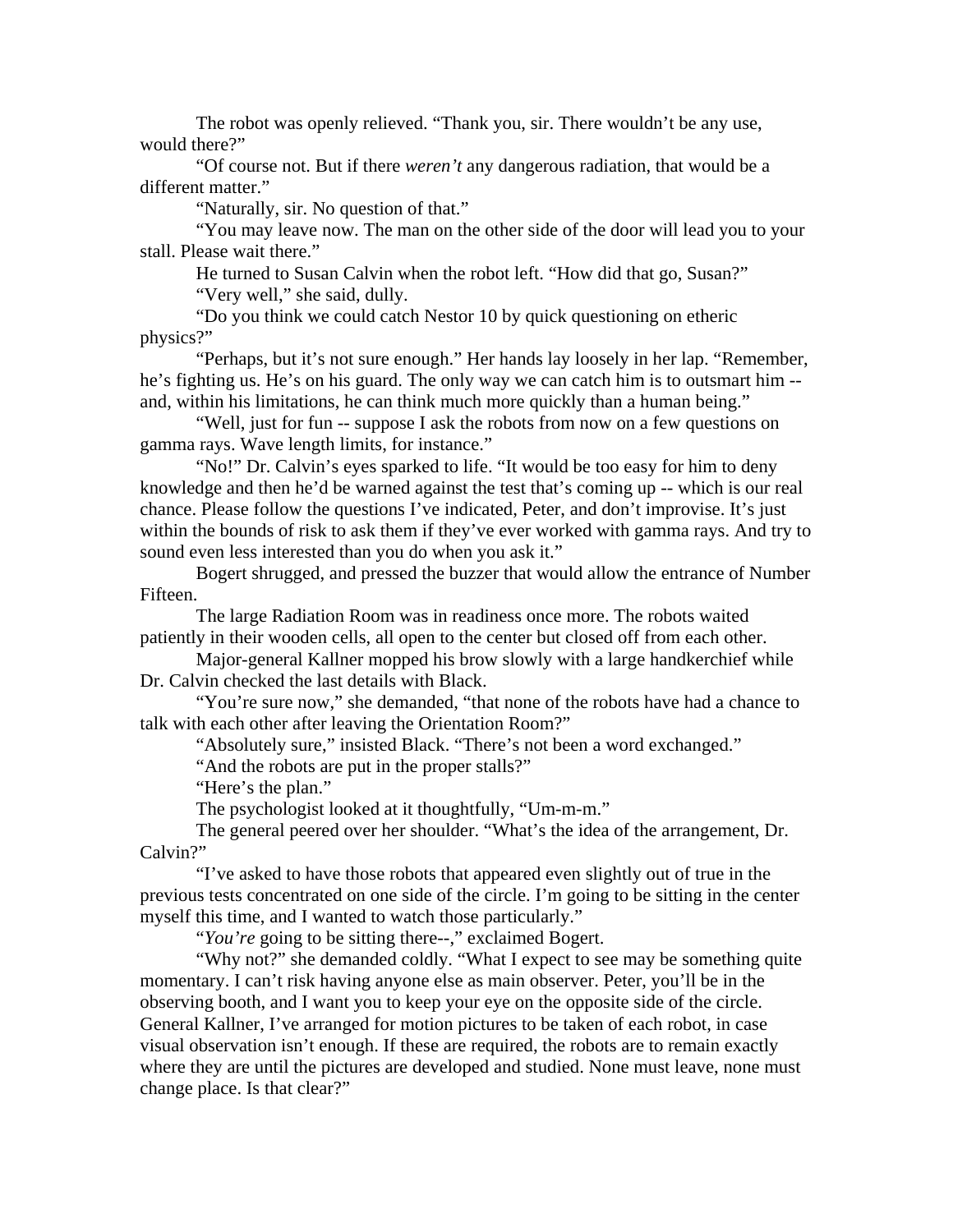"Perfectly."

"Then let's try it this one last time."

 Susan Calvin sat in the chair, silent, eyes restless. A weight dropped, crashed downward; then pounded aside at the last moment under the synchronized thump of a sudden force beam.

And a single robot jerked upright and took two steps.

And stopped.

 But Dr. Calvin was upright, and her finger pointed to him sharply. "Nestor 10, come here," she cried, "*come here!* COME HERE!"

 Slowly, reluctantly, the robot took another step forward. The psychologist shouted at the top of her voice, without taking her eyes from the robot, "Get every other robot out of this place, somebody. Get them out quickly, and *keep* them out."

 Somewhere within reach of her ears there was noise, and the thud of hard feet upon the floor. She did not look away.

 Nestor 10 -- if it was Nestor 10 -- took another step, and then, under force of her imperious gesture, two more. He was only ten feet away, when he spoke harshly, "I have been told to be lost--"

 Another stop. "I must not disobey. They have not found me so far -- He would think me a failure -- He told me -- But it's not so -- I am powerful and intelligent--"

The words came in spurts.

 Another step. "I know a good deal -- He would think... I mean I've been found -- Disgraceful -- Not I -- I am intelligent -- And by just a master... who is weak -- Slow--"

 Another step -- and one metal arm flew out suddenly to her shoulder, and she felt the weight bearing her down. Her throat constricted, and she felt a shriek tear through.

 Dimly, she heard Nestor 10's next words, "No one must find me. No master--" and the cold metal was against her, and she was sinking under the weight of it.

 And then a queer, metallic sound, and she was on the ground with an unfelt thump, and a gleaming arm was heavy across her body. It did not move. Nor did Nestor 10, who sprawled beside her.

And now faces were bending over her.

Gerald Black was gasping, "Are you hurt, Dr. Calvin?"

 She shook her head feebly. They pried the arm off her and lifted her gently to her feet, "What happened?"

 Black said, "I bathed the place in gamma rays for five seconds. We didn't know what was happening. It wasn't till the last second that we realized he was attacking you, and then there was no time for anything but a gamma field. He went down in an instant. There wasn't enough to harm you though. Don't worry about it."

 "I'm not worried." She closed her eyes and leaned for a moment upon his shoulder. "I don't think I was attacked exactly. Nestor 10 was simply *trying* to do so. What was left of the First Law was still holding him back."

 Susan Calvin and Peter Bogert, two weeks after their first meeting with Majorgeneral Kallner had their last. Work at Hyper Base had been resumed. The trading ship with its sixty-two normal NS-2's was gone to wherever it was bound, with an officially imposed story to explain its two weeks' delay. The government cruiser was making ready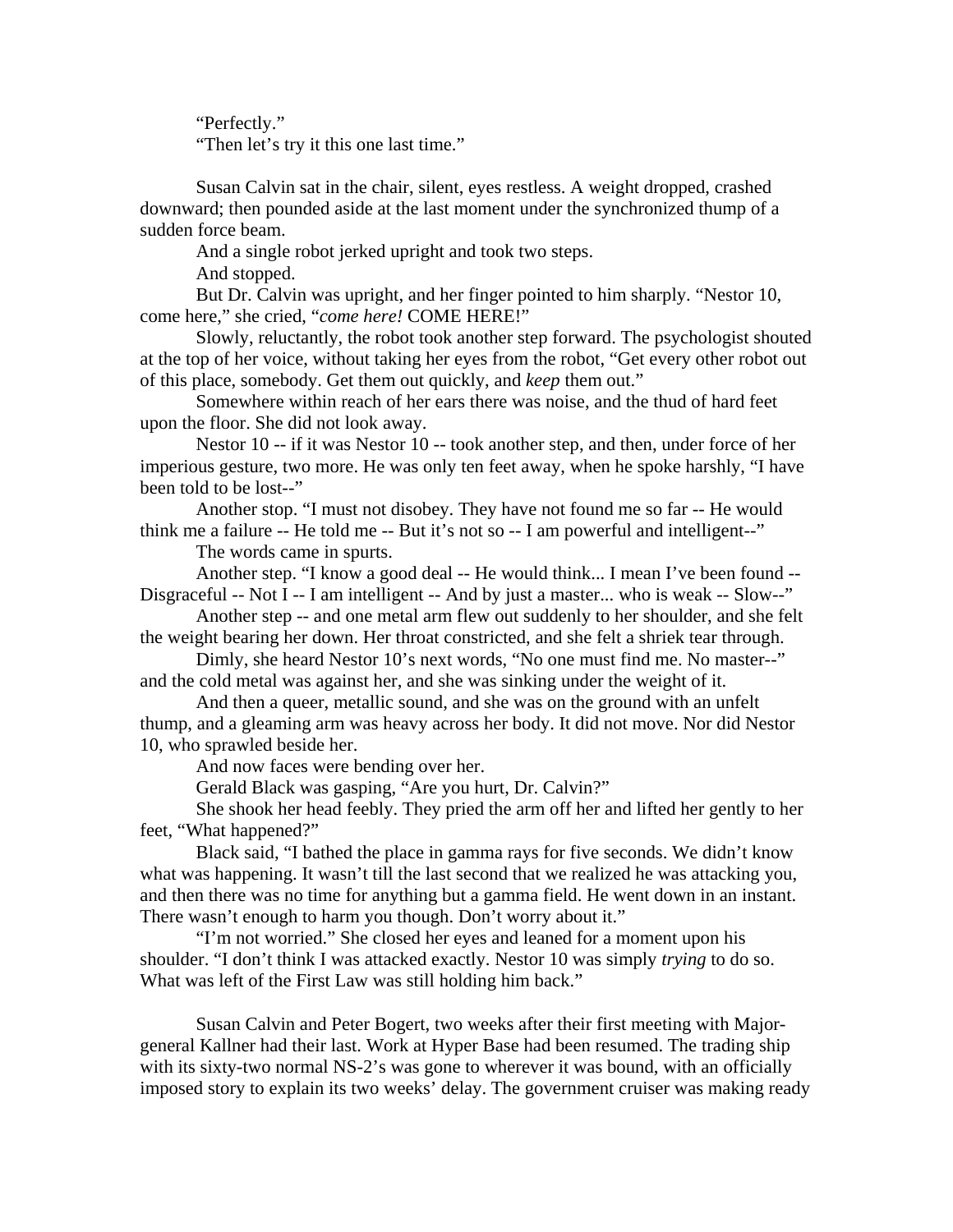to carry the two roboticists back to Earth.

 Kallner was once again a-gleam in dress uniform. His white gloves shone as he shook hands.

 Calvin said, "The other modified Nestors are, of course, to be destroyed." "They will be. We'll make shift with normal robots, or, if necessary, do without." "Good."

"But tell me -- you haven't explained -- how was it done?"

 She smiled tightly, "Oh, that. I would have told you in advance if I had been more certain of its working. You see, Nestor 10 had a superiority complex that was becoming more radical all the time. He liked to think that he and other robots knew more than human beings. It was becoming very important for him to think so.

 "We knew that. So we warned every robot in advance that gamma rays would kill them, which it would, and we further warned them all that gamma rays would be between them and myself. So they all stayed where they were, naturally. By Nestor 10's own logic in the previous test they had all decided that there was no point in trying to save a human being if they were sure to die before they could do it."

 "Well, yes, Dr. Calvin, I understand that. But why did Nestor 10 himself leave his seat?"

 "AH! That was a little arrangement between myself and your young Mr. Black. You see it wasn't gamma rays that flooded the area between myself and the robots -- but infrared rays. Just ordinary heat rays, absolutely harmless. Nestor 10 knew they were infrared and harmless and so he began to dash out, as he expected the rest would do, under First Law compulsion. It was only a fraction of a second too late that he remembered that the normal NS-2's could detect radiation, but could not identify the type. That he himself could only identify wavelengths by virtue of the training he had received at Hyper Base, under mere human beings, was a little too humiliating to remember for just a moment. To the normal robots the area was fatal because we had told them it would be, and only Nestor 10 knew we were lying.

 "And just for a moment he forgot, or didn't want to remember, that other robots might be more ignorant than human beings. His very superiority caught him. Good-by, general."

## **Escape!**

WHEN SUSAN CALVIN RETURNED FROM HYPER BASE, Alfred Tanning was waiting for her. The old man never spoke about his age, but everyone knew it to be over seventy-five. Yet his mind was keen, and if he had finally allowed himself to be made Director-Emeritus of Research with Bogert as acting Director, it did not prevent him from appearing in his office daily.

"How close are they to the Hyperatomic Drive?" he asked.

"I don't know," she replied irritably, "I didn't ask."

 "Hmm. I wish they'd hurry. Because if they don't, Consolidated might beat them to it, and beat *us* to it as well."

"*Consolidated*. What have they got to do with it?"

 "Well, we're not the only ones with calculating machines. Ours may be positronic, but that doesn't mean they're better. Robertson is calling a big meeting about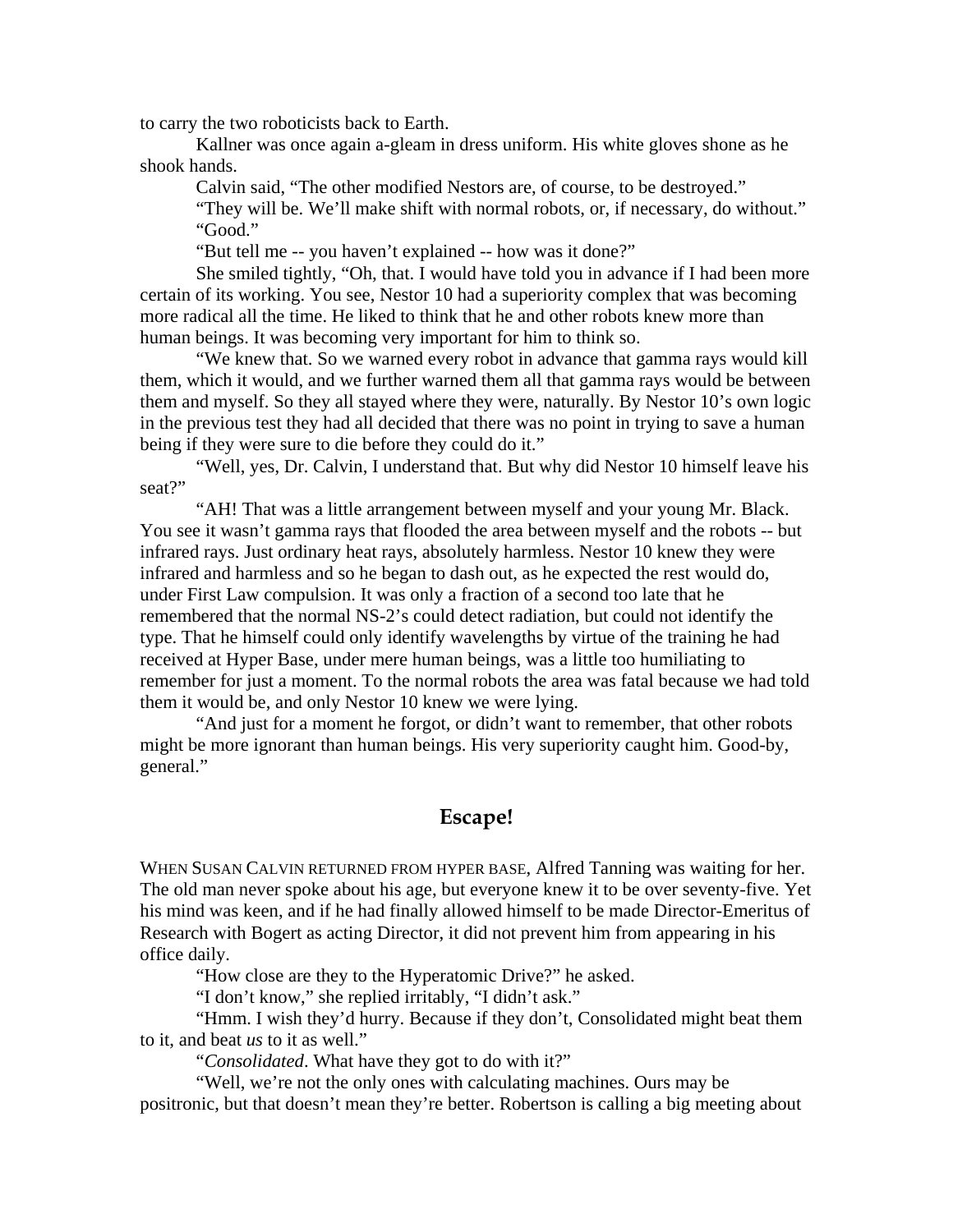it tomorrow. He's been waiting for you to come back."

 Robertson of U. S. Robot & Mechanical Men Corporation, son of the founder, pointed his lean nose at his general manager and his Adam's apple jumped as he said, "You start now. Let's get this straight."

 The general manager did so with alacrity, "Here's the deal now, chief. Consolidated Robots approached us a month ago with a funny sort of proposition. They brought about five tons of figures, equations, all that sort of stuff. It was a problem, see, and they wanted an answer from The Brain. The terms were as follows--"

 He ticked them off on thick fingers: "A hundred thousand for us if there is no solution and we can tell them the missing factors. Two hundred thousand if there is a solution, plus costs of construction of the machine involved, plus quarter interest in all profits derived therefrom. The problem concerns the development of an interstellar engine--"

 Robertson frowned and his lean figure stiffened, "Despite the fact that they have a thinking machine of their own. Right?"

 "Exactly what makes the whole proposition a foul ball, chief? Levver, take it from there."

 Abe Levver looked up from the far end of the conference table and smoothed his stubbled chin with a faint rasping sound. He smiled:

"It's this way, sir. Consolidated *had* a thinking machine. It's broken."

"What?" Robertson half rose.

 "That's right. Broken! It's *kaput*. Nobody knows why, but I got hold of some pretty interesting guesses -- like, for instance, that they asked it to give them an interstellar engine with the same set of information they came to us with, and that it cracked their machine wide open. It's scrap -- just scrap now."

 "You get it, chief?" The general manager was wildly jubilant. "You get it? There isn't any industrial research group of any size that isn't trying to develop a space-warp engine, and Consolidated and U. S. Robots have the lead on the field with our super robot-brains. Now that they've managed to foul theirs up, we have a clear field. That's the nub, the... uh... motivation. It will take them six years at least to build another and they're sunk, unless they can break ours, too, with the same problem."

The president of U. S. Robots bulged his eyes, "Why, the dirty rats--"

 "Hold on, chief. There's more to this." He pointed a finger with a wide sweep, "Lanning, take it!"

 Dr. Alfred Lanning viewed the proceedings with faint scorn -- his usual reaction to the doings of the vastly better-paid business and sales divisions. His unbelievable gray eyebrows hunched low and his voice was dry:

 "From a scientific standpoint the situation, while not entirely clear, is subject to intelligent analysis. The question of interstellar travel under present conditions of physical theory is... uh... vague. The matter is wide open -- and the information given by Consolidated to its thinking machine, assuming these we have to be the same, was similarly wide open. Our mathematical department has given it a thorough analysis, and it seems Consolidated has included everything. Its material for submission contains all known developments of Franciacci's space-warp theory, and, apparently, all pertinent astrophysical and electronic data. It's quite a mouthful."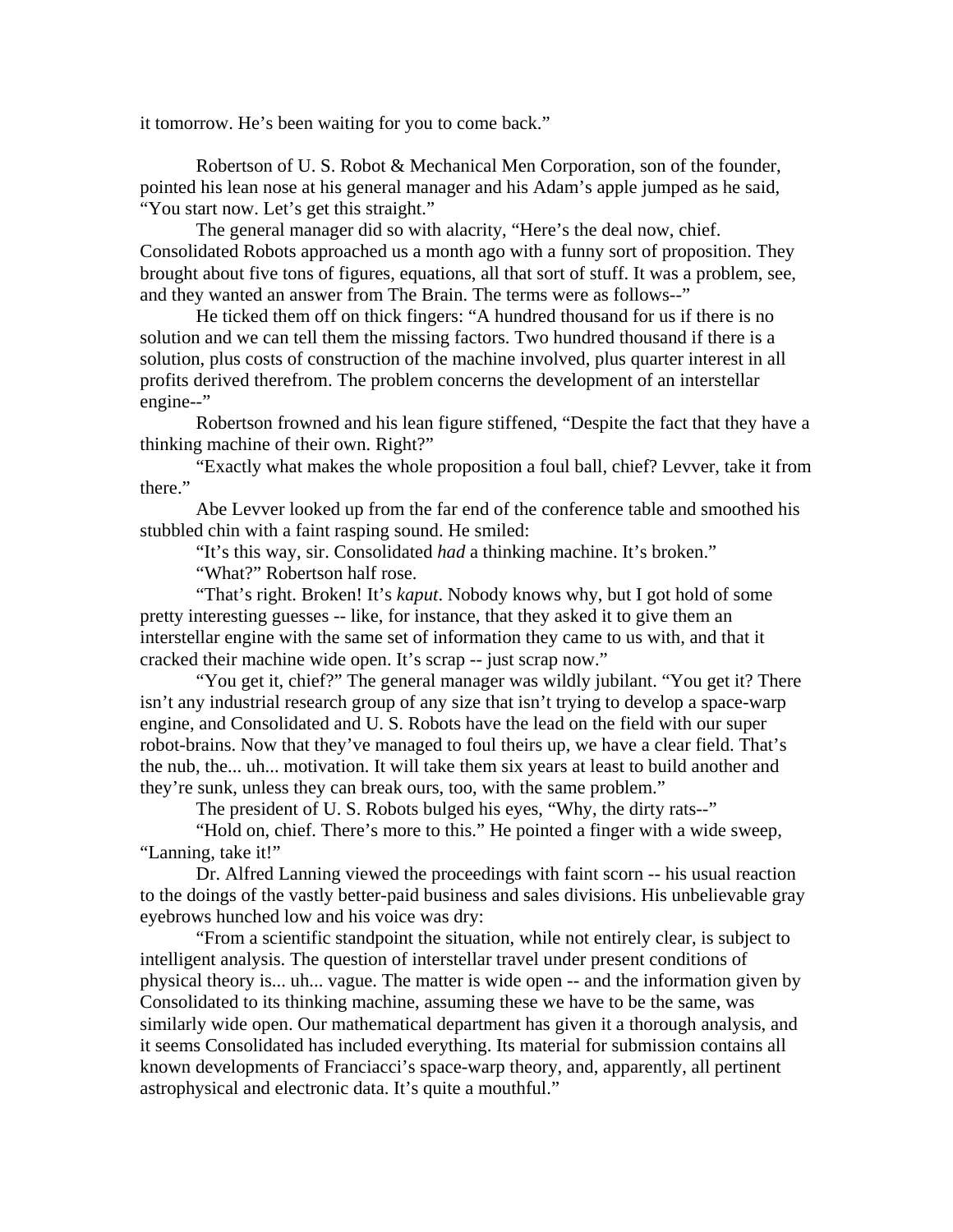Robertson followed anxiously. He interrupted, "Too much for The Brain to handle?"

 Lanning shook his head decisively, "No. There are no known limits to The Brain's capacity. It's a different matter. It's a question of the Robotic Laws. The Brain, for instance, could never supply a solution to a problem set to it if that solution, would involve the death or injury of humans. As far as it would be concerned, a problem with only such a solution would be insoluble. If such a problem is combined with an extremely urgent demand that it be answered, it is just possible that The Brain, only a robot after all, would be presented with a dilemma, where it could neither answer nor refuse to answer. Something of the sort must have happened to Consolidated's machine."

 He paused, but the general manager urged on, "Go ahead, Dr. Tanning. Explain it the way you explained it to me."

 Lanning set his lips and raised his eyebrows in the direction of Dr. Susan Calvin who lifted her eyes from her precisely folded hands for the first time. Her voice was low and colorless.

 "The nature of a robot reaction to a dilemma is startling," she began. "Robot psychology is far from perfect -- as a specialist, I can assure you of that but it can be discussed in qualitative terms, because with all the complications introduced into a robot's positronic brain, it is built by humans and is therefore built according to human values.

 "Now a human caught in an impossibility often responds by a retreat from reality: by entry into a world of delusion, or by taking to drink, going off into hysteria, or jumping off a bridge. It all comes to the same thing -- a refusal or inability to face the situation squarely. And so, the robot, a dilemma at its mildest will disorder half its relays; and at its worst it will burn out every positronic brain path past repair."

 "I see," said Robertson, who didn't. "Now what about this information Consolidated's wishing on us?"

 "It undoubtedly involves," said Dr. Calvin, "a problem of a forbidden sort. But The Brain is considerably different from Consolidated's robot."

 "That's right, chief. That's right." The general manager was energetically interruptive. "I want you to get this, because it's the whole point of the situation."

 Susan Calvin's eyes glittered behind the spectacles, and she continued patiently, "You see, sir, Consolidated's machines, their Super-Thinker among them, are built without personality. They go in for functionalism, you know -- they have to, without U. S. Robot's basic patents for the emotional brain paths. Their Thinker is merely a calculating machine on a grand scale, and a dilemma ruins it instantly.

 "However, The Brain, our own machine, has a personality -- a child's personality. It is a supremely deductive brain, but it resembles an *idiot savant*. It doesn't really understand what it does -- it just does it. And because it is really a child, it is more resilient. Life isn't so serious, you might say."

 The robopsychologist continued: "Here is what we're going to do. We have divided all of Consolidated's information into logical units. We are going to feed the units to The Brain singly and cautiously. When *the* factor enters -- the one that creates the dilemma -- The Brain's child personality will hesitate. Its sense of judgment is not mature. There will be a perceptible interval before it will recognize a dilemma as such. And in that interval, it will reject the unit automatically -- before its brainpaths can be set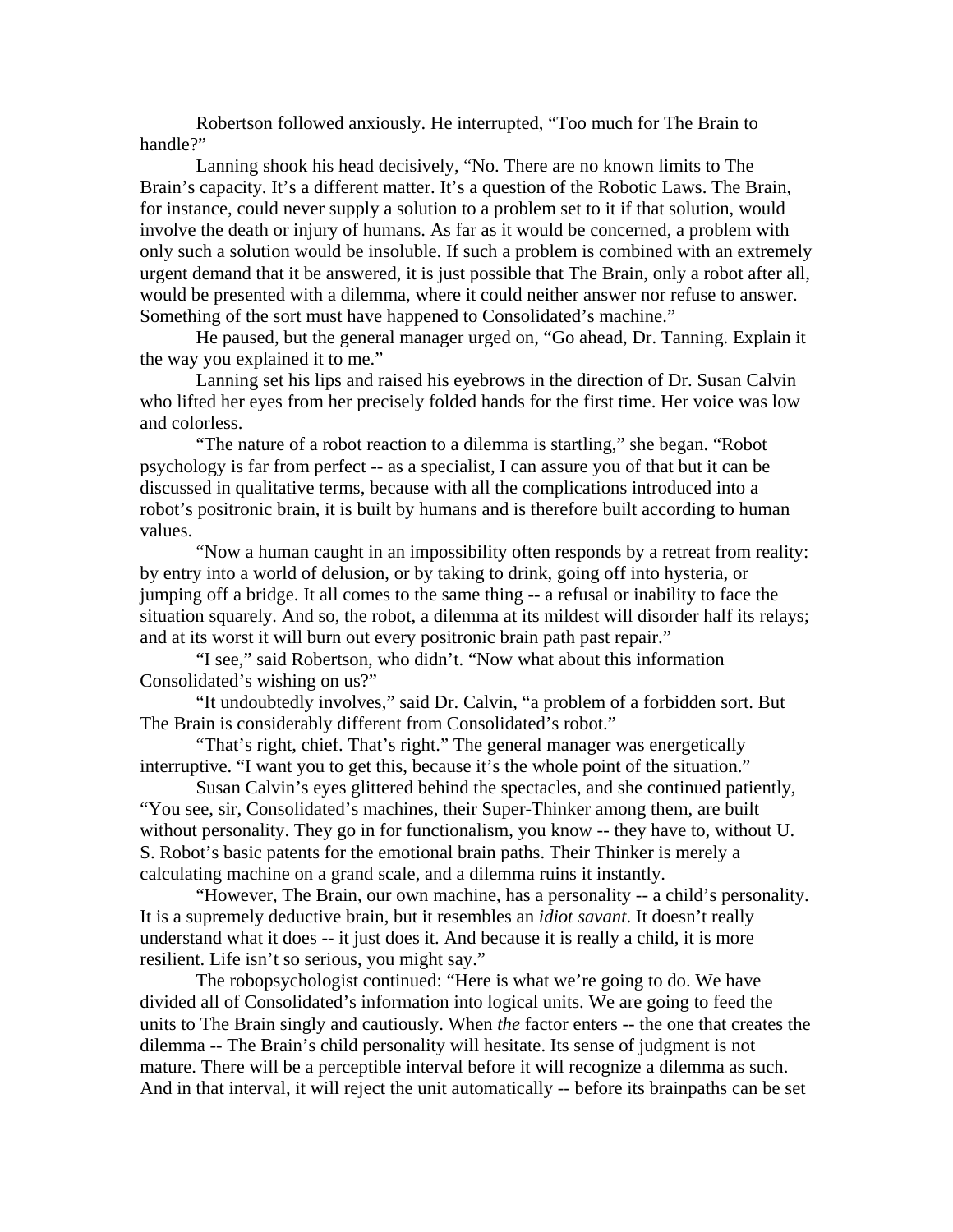in motion and ruined."

Robertson's Adam's apple squirmed, "Are you sure, now?"

 Dr. Calvin masked impatience, "It doesn't make much sense, I admit, in lay language; but there is no conceivable use in presenting the mathematics of this. I assure you, it is as I say."

 The general manager was in the breach instantly and fluently, "So here's the situation, chief. If we take the deal, we can put it through like this. The Brain will tell us which unit of information involves the dilemma. From there, we can figure *why* the dilemma. Isn't that right, Dr. Bogert? There you are, chief, and Dr. Bogert is the best mathematician you'll find anywhere. We give Consolidated a 'No Solution' answer, with the reason, and collect a hundred thousand. They're left with a broken machine; we're left with a whole one. In a year, two maybe, we'll have a space-warp engine or a hyperatomic motor some people call it. Whatever you name it, it will be the biggest thing in the world."

Robertson chuckled and reached out, "Let's see the contract. I'll sign it."

 When Susan Calvin entered the fantastically guarded vault that held The Brain, one of the current shift of technicians had just asked it: "If one and a half chickens lay one and a half eggs in one and a half days, how many eggs will nine chickens lay in nine days?"

The Brain had just answered, "Fifty-four."

And the technician had just said to another, "See, you dope!"

 Dr. Calvin coughed and there was a sudden impossible flurry of directionless energy. The psychologist motioned briefly, and she was alone with The Brain.

 The Brain was a two-foot globe merely -- one which contained within it a thoroughly conditioned helium atmosphere, a volume of space completely vibrationabsent and radiation-free -- and within that was that unheard-of complexity of positronic brain-paths that was The Brain. The rest of the room was crowded with the attachments that were the intermediaries between The Brain and the outside world -- its voice, its arms, its sense organs.

Dr. Calvin said softly, "How are you, Brain?"

 The Brain's voice was high-pitched and enthusiastic, "Swell, Miss Susan. You're going to ask me something. I can tell. You always have a book in your hand when you're going to ask me something."

 Dr. Calvin smiled mildly, "Well, you're right, but not just yet. This is going to be a question. It will be so complicated we're going to give it to you in writing. But not just yet; I think I'll talk to you first."

"All right. I don't mind talking."

 "Now, Brain, in a little while, Dr. Lanning and Dr. Bogert will be here with this complicated question. We'll give it to you a very little at a time and very slowly, because we want you to be careful. We're going to ask you to build something, if you can, out of the information, but I'm going to warn you now that the solution might involve... uh... damage to human beings."

"Gosh!" The exclamation was hushed, drawn-out.

 "Now you watch for that. When we come to a sheet which means damage, even maybe death, don't get excited. You see, Brain, in this case, we don't mind -- not even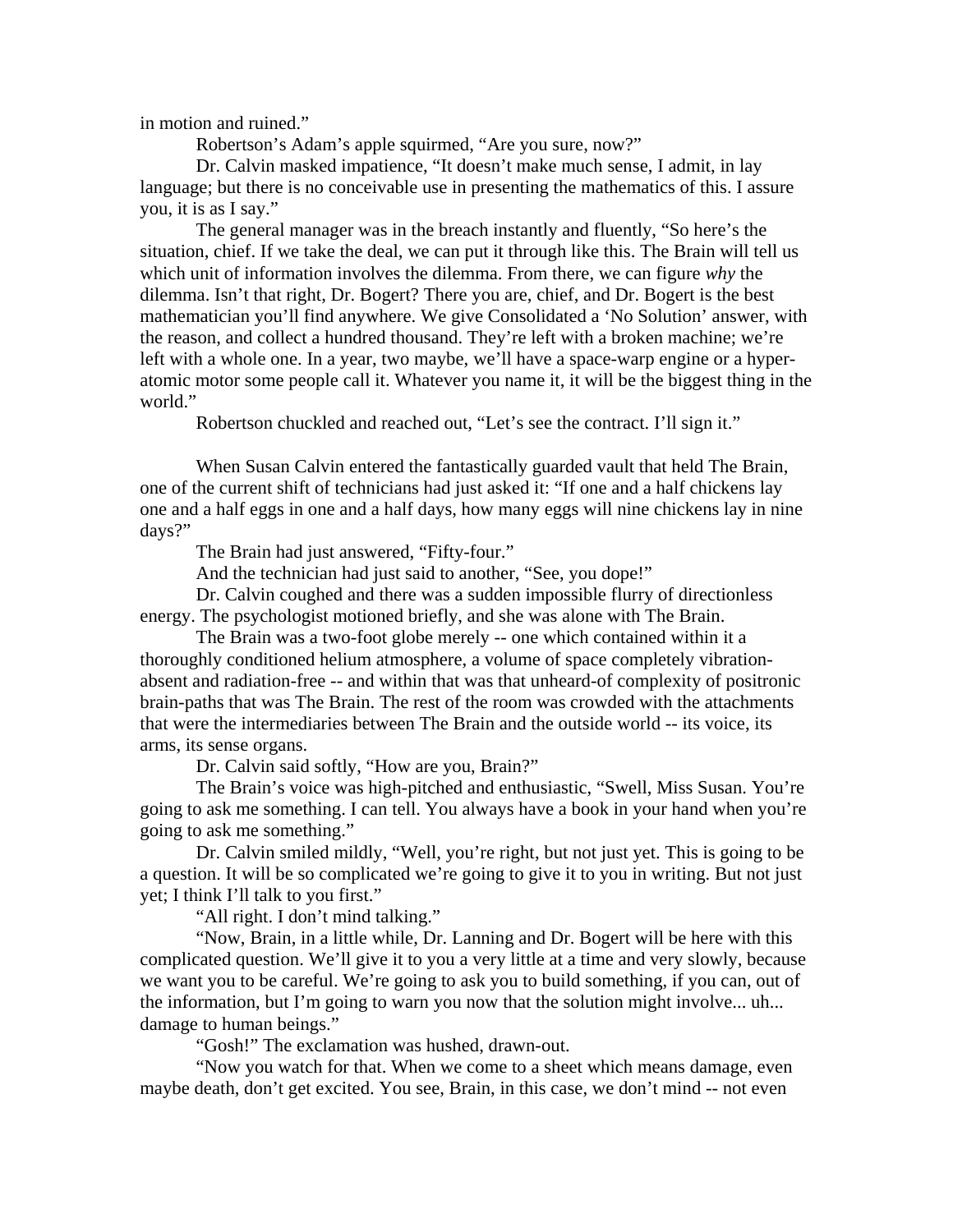about death; we don't mind at all. So when you come to that sheet, just stop, give it back -- and that'll be all. You understand?"

"Oh, sure. By golly, the death of humans! Oh, my!"

 "Now, Brain, I hear Dr. Lanning and Dr. Bogert coming. They'll tell you what the problem is all about and then we'll start. Be a good boy, now--"

 Slowly the sheets were fed in. After each one came the interval of the queerly whispery chuckling noise that was The Brain in action. Then the silence that meant readiness for another sheet. It was a matter of hours -- during which the equivalent of something like seventeen fat volumes of mathematical physics were fed into The Brain.

 As the process went on, frowns appeared and deepened. Lanning muttered ferociously under his breath. Bogert first gazed speculatively at his fingernails, and then bit at them in abstracted fashion. It was when the last of the thick pile of sheets disappeared that Calvin, white-faced, said:

"Something's wrong."

Lanning barely got the words out, "It can't be. Is it -- dead?"

"Brain?" Susan Calvin was trembling. "Do you hear me, Brain?"

"Huh?" came the abstracted rejoinder. "Do you want me?"

"The solution--"

 "Oh, that! I can do it. I'll build you a whole ship, just as easy -- if you let me have the robots. A nice ship, it'll take two months maybe."

"There was -- no difficulty?"

"It took long to figure," said The Brain.

 Dr. Calvin backed away. The color had not returned to her thin cheeks. She motioned the others away.

 In her office, she said, "I can't understand it. The information, as given, must involve a dilemma -- probably involves death. If something has gone wrong--"

Bogert said quietly, "The machine talks and makes sense. It can't be a dilemma."

 But the psychologist replied urgently, "There are dilemmas *and* dilemmas. There are different forms of escape. Suppose The Brain is only mildly caught; just badly enough, say, to be suffering from the delusion that he can solve the problem, when he can't. Or suppose it's teetering on the brink of something really bad, so that any small push shoves it over."

 "Suppose," said Lanning, "there is no dilemma. Suppose Consolidated's machine broke down over a different question, or broke down for purely mechanical reasons."

 "But even so," insisted Calvin, "we couldn't take chances. Listen, from now on, no one is to as much as breathe to The Brain. I'm taking over."

 "All right," sighed Lanning, "take over, then. And meanwhile we'll let The Brain build its ship. And if it *does* build it, we'll have to test it."

He was ruminating, "We'll need our top field men for *that*."

 Michael Donovan brushed down his red hair with a violent motion of his hand and a total indifference to the fact that the unruly mass sprang to attention again immediately.

 He said, "Call the turn now, Greg. They say the ship is finished. They don't know what it is, but it's finished. Let's go, Greg. Let's grab the controls right now."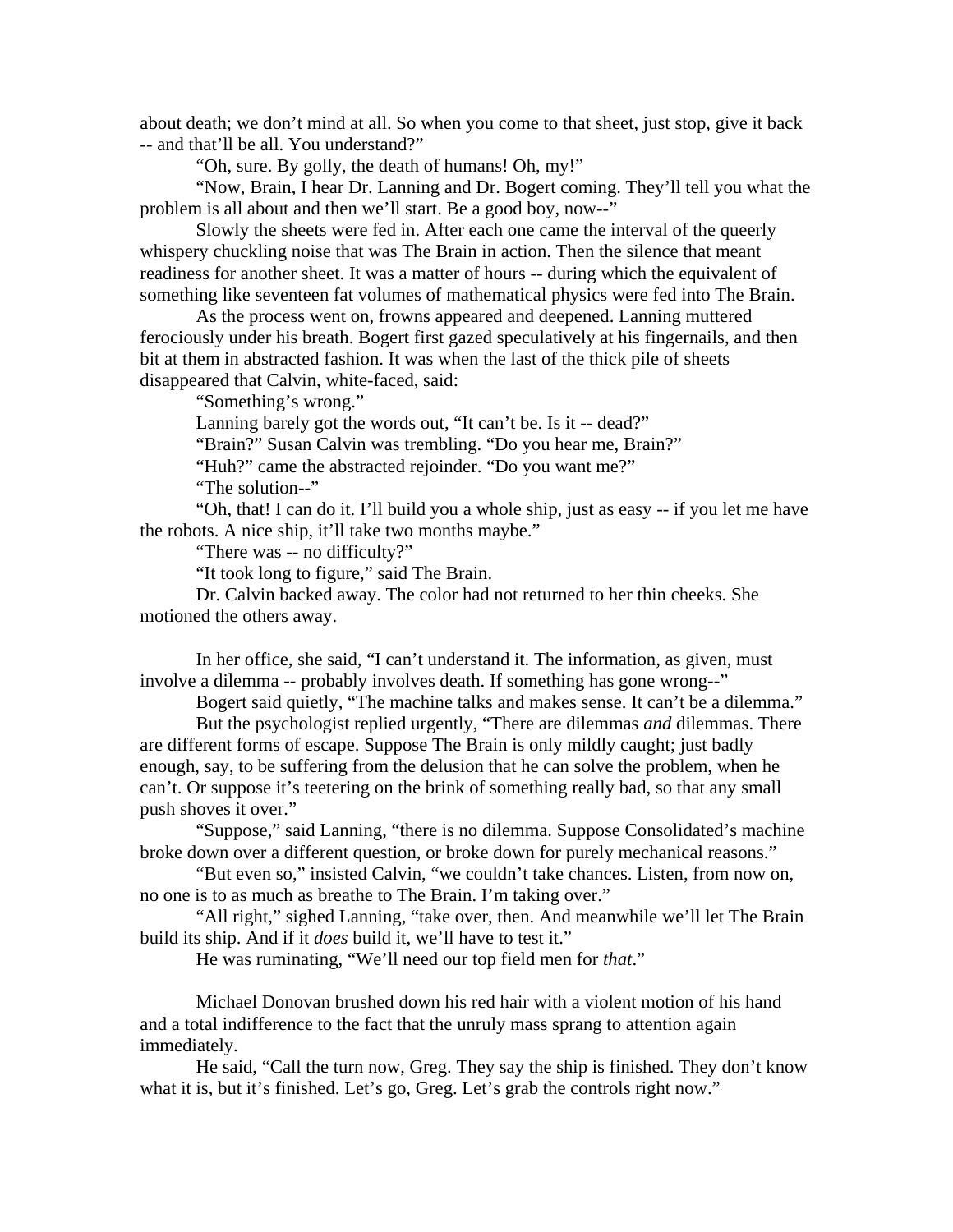Powell said wearily, "Cut it, Mike. There's a peculiar overripe flavor to your humor at its freshest, and the confined atmosphere here isn't helping it."

 "Well, listen," Donovan took another ineffectual swipe at his hair, "I'm not worried so much about our cast-iron genius and his tin ship. There's the matter of my lost leave. And the monotony! There's nothing here but whiskers and figures -- the wrong kind of figures. Oh, why do they *give* us these jobs?"

 "Because," replied Powell, gently, "we're no loss, if they lose us. O.K., relax! -- Doc Lanning's coming this way."

 Lanning was coming, his gray eyebrows as lavish as ever, his aged figure unbent as yet and full of life. He walked silently up the ramp with the two men and out into the open field, where, obeying no human master, silent robots were building a ship.

Wrong tense. *Had* built a ship!

For Lanning said, "The robots have stopped. Not one has moved today."

"It's completed then? Definitely?" asked Powell.

 "Now how can I tell?" Lanning was peevish, and his eyebrows curled down in an eye-hiding frown. "It *seems* done. There are no spare pieces about, and the interior is down to a gleaming finish."

"You've been inside?"

 "Just in, then out. I'm no space-pilot. Either of you two know much about engine theory?"

Donovan looked at Powell, who looked at Donovan.

 Donovan said, "I've got my license, sir, but at last reading it didn't say anything about hyper-engines or warp-navigation. Just the usual child's play in three dimensions."

 Alfred Lanning looked up with sharp disapproval and snorted the length of his prominent nose.

He said frigidly, "Well, we have our engine men."

 Powell caught at his elbow as he walked away, "Sir, is the ship still restricted ground?"

 The old director hesitated, then rubbed the bridge of his nose, "I suppose not. For you two anyway."

 Donovan looked after him as he left and muttered a short, expressive phrase at his back. He turned to Powell, "I'd like to give him a literary description of himself, Greg."

"Suppose you come along, Mike."

 The inside of the ship was finished, as finished as a ship ever was; that could be told in a single eye-blinking glance. No martinet in the system could have put as much spit-and-polish into a surface as those robots had. The walls were of a gleaming silvery finish that retained no fingerprints.

 There were no angles; walls, floors, and ceiling faded gently into each other and in the cold, metallic glittering of the hidden lights, one was surrounded by six chilly reflections of one's bewildered self.

 The main corridor was a narrow tunnel that led in a hard, clatter-footed stretch along a line of rooms of no interdistinguishing features.

 Powell said, "I suppose furniture is built into the wall. Or maybe we're not supposed to sit or sleep."

 It was in the last room, the one nearest the nose, that the monotony broke. A curving window of non-reflecting glass was the first break in the universal metal, and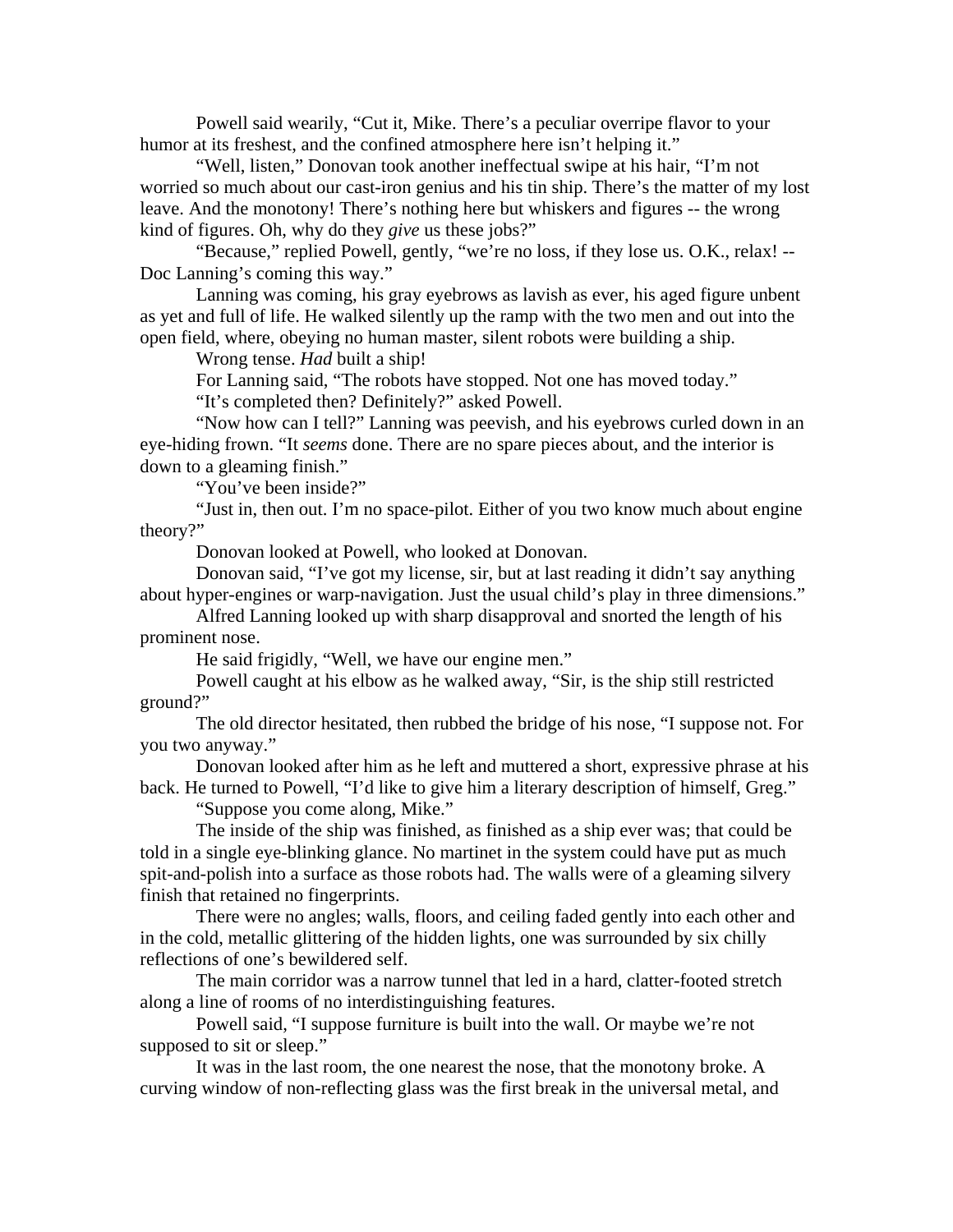below it was a single large dial, with a single motionless needle hard against the zero mark.

 Donovan said, "Look at that!" and pointed to the single word on the finelymarked scale.

 It said, "Parsecs" and the tiny figure at the right end of the curving, graduated meter said "1,000,000."

 There were two chairs; heavy, wide-flaring, uncushioned. Powell seated himself gingerly, and found it molded to the body's curves, and comfortable.

Powell said, "What do you think of it?"

"For my money, The Brain has brain-fever. Let's get out."

"Sure you don't want to look it over a bit?"

 "I have looked it over. I came, I saw, I'm through!" Donovan's red hair bristled into separate wires, "Greg, let's get out of here. I quit my job five seconds ago, and this is a restricted area for non-personnel."

 Powell smiled in an oily self-satisfied manner and smoothed his mustache, "O.K., Mike, turn off that adrenalin tap you've got draining into your bloodstream. I was worried, too, but no more."

"No more, huh? How come, no more? Increased your insurance?"

"Mike, this ship can't fly."

"How do you know?"

"Well, we've been through the entire ship, haven't we?"

"Seems so."

 "Take my word for it, we have. Did you see any pilot room except for this one port and the one gauge here in parsecs? Did you see any controls?"

"No."

"And did you see any engines?"

"Holy Joe, no!"

"Well, then! Let's break the news to Lanning, Mike."

 They cursed their way through the featureless corridors and finally hit-and-missed their way into the short passage to the air lock.

Donovan stiffened, "Did you lock this thing, Greg?"

"No, I never touched it. Yank the lever, will you?"

The lever never budged, though Donovan's face twisted appallingly with exertion.

 Powell said, "I didn't see any emergency exits. If something's gone wrong here, they'll have to melt us out."

 "Yes, and we've got to wait until they find out that some fool has locked us in here," added Donovan, frantically.

 "Let's get back to the room with the port. It's the only place from which we might attract attention."

But they didn't.

 In that last room, the port was no longer blue and full of sky. It was black, and hard yellow pin-point stars spelled *space*.

There was a dull, double thud, as two bodies collapsed separately into two chairs.

 Alfred Lanning met Dr. Calvin just outside his office. He lit a nervous cigar and motioned her in.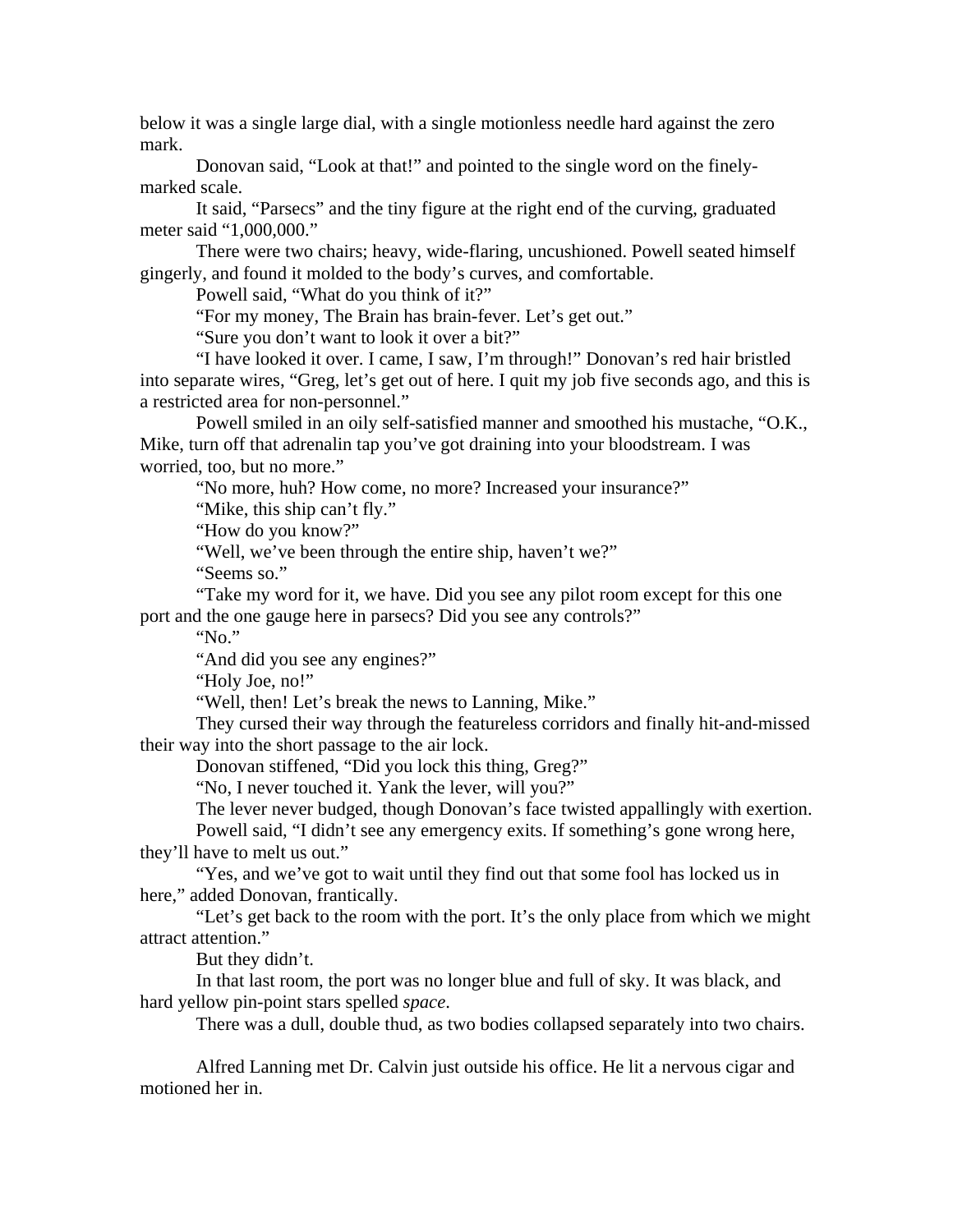He said, "Well, Susan, we've come pretty far, and Robertson's getting jumpy. What are you doing with The Brain?"

 Susan Calvin spread her hands, "It's no use getting impatient. The Brain is worth more than anything we forfeit on this deal."

"But you've been questioning it for two months."

 The psychologist's voice was flat, but somehow dangerous, "You would rather run this yourself?"

"Now you know what I meant."

 "Oh, I suppose I do," Dr. Calvin rubbed her hands nervously. "It isn't easy. I've been pampering it and probing it gently, and I haven't gotten anywhere yet. Its' reactions aren't normal. Its answers -- they're queer, somehow. But nothing I can put my finger on yet. And you see, until we know what's wrong, we must just tiptoe our way through. I can never tell what simple question or remark will just... push him over... and then -- Well, and then we'll have on our hands a completely useless Brain. Do you want to face that?"

"Well, it can't break the First Law."

"I would have thought so, but--"

"You're not even sure of that?" Lanning was profoundly shocked.

"Oh, I can't be sure of anything, Alfred--"

 The alarm system raised its fearful clangor with a horrifying suddenness. Lanning clicked on communications with an almost paralytic spasm. The breathless words froze him.

 He said, "Susan... you heard that... the ship's gone. I sent those two field men inside half an hour ago. You'll have to see The Brain again."

 Susan Calvin said with enforced calm, "Brain, what happened to the ship?" The Brain said happily, "The ship I built, Miss Susan?"

"That's right. What has happened to it?"

 "Why, nothing at all. The two men that were supposed to test it were inside, and we were all set. So I sent it off."

 "Oh -- Well, that's nice." The psychologist felt some difficulty in breathing. "Do you think they'll be all right?"

 "Right as anything, Miss Susan. I've taken care of it all. It's a bee-yootiful ship." "Yes, Brain, it *is* beautiful, but you think they have enough food, don't you?

They'll be comfortable?"

"Plenty of food."

 "This business might be a shock to them, Brain. Unexpected, you know." The Brain tossed it off, "They'll be all right. It ought to be interesting for them."

"Interesting? How?"

"Just interesting," said The Brain, slyly.

 "Susan," whispered Lanning in a fuming whisper, "ask him if death comes into it. Ask him what the dangers are."

 Susan Calvin's expression contorted with fury, "Keep quiet!" In a shaken voice, she said to The Brain, "We can communicate with the ship, can't we Brain?"

"Oh, they can hear you if you call by radio. I've taken care of that."

"Thanks. That's all for now."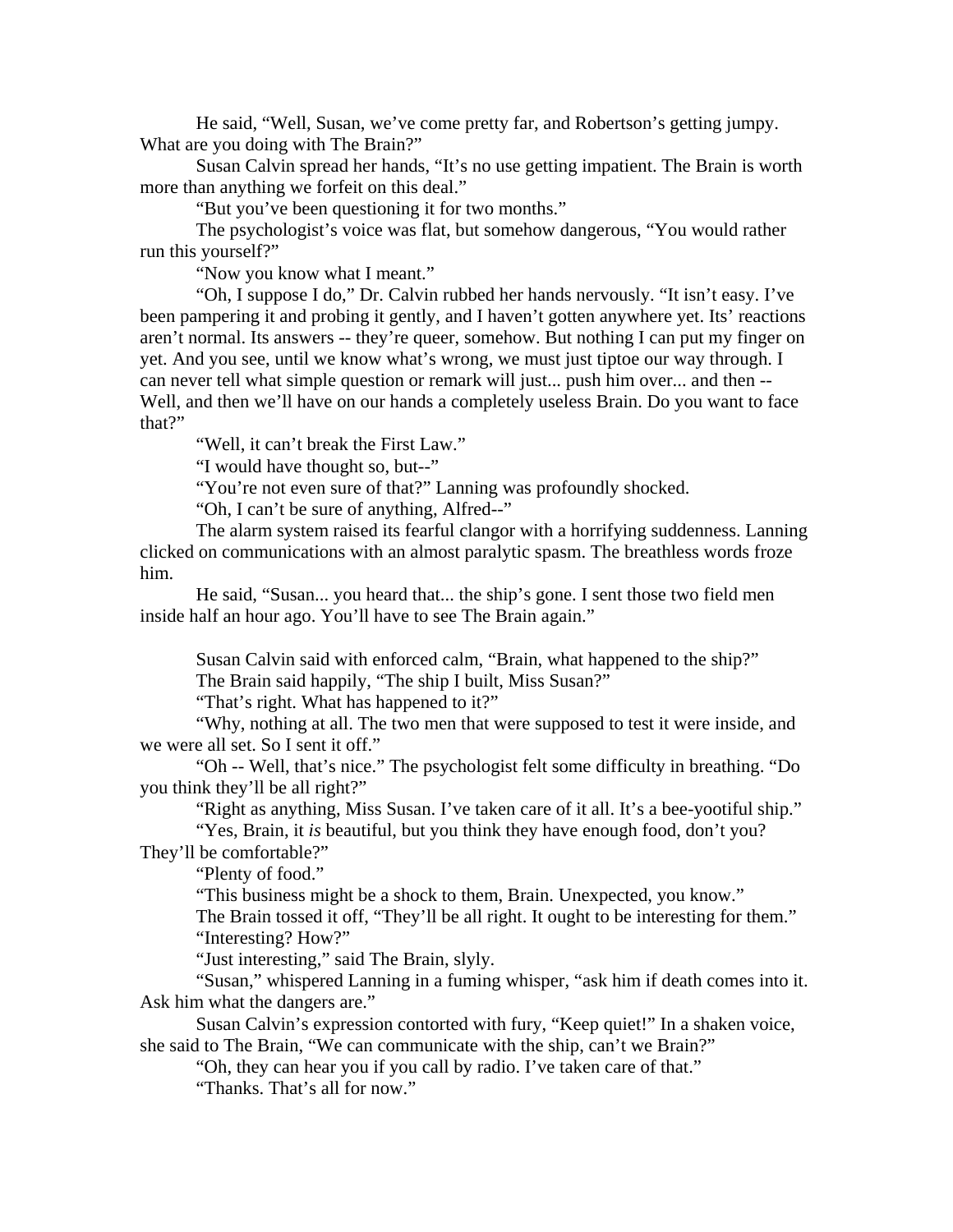Once outside, Lanning lashed out ragingly, "Great Galaxy, Susan, if this gets out, it will ruin all of us. We've got to get those men back. Why didn't you ask it if there was danger of death -- straight out?"

 "Because," said Calvin, with a weary frustration, "that's just what I can't mention. If it's got a case of dilemma, it's about death. Anything that would bring it up badly might knock it completely out. Will we be better off then? Now, look, it said we could communicate with them. Let's do so, get their location, and bring them back. They probably can't use the controls themselves; The Brain is probably handling them remotely. Come!"

It was quite a while before Powell shook himself together.

"Mike," he said, out of cold lips, "did you feel an acceleration?"

Donovan's eyes were blank, "Huh? No... no."

 And then the redhead's fists clenched and he was out of his seat with sudden frenzied energy and up against the cold, wide-curving glass. There was nothing to see - but stars.

 He turned, "Greg, they must have started the machine while we were inside. Greg, it's a put-up job; they fixed it up with the robot to jerry us into being the try-out boys, in case we were thinking of backing out."

 Powell said, "What are you talking about? What's the good of sending us out if we don't know how to run the machine? How are we supposed to bring it back? No, this ship left by itself, and without any apparent acceleration." He rose, and walked the floor slowly. The metal walls dinned back the clangor of his steps.

 He said tonelessly, "Mike, this is the most confusing situation we've ever been up against."

 "That," said Donovan, bitterly, "is news to me. I was just beginning to have a very swell time, when you told me."

 Powell ignored that. "No acceleration -- which means the ship works on a principle different from any known."

"Different from any we know, anyway."

 "Different from *any* known. There are no engines within reach of manual control. Maybe they're built into the walls. Maybe that's why they're thick as they are."

"What are you mumbling about?" demanded Donovan.

 "Why not listen? I'm saying that whatever powers this ship is enclosed, and evidently not meant to be handled. The ship is running by remote control."

"The Brain's control?"

"Why not?"

"Then you think we'll stay out here till The Brain brings us back."

 "It could be. If so, let's wait quietly. The Brain is a robot. It's got to follow the First Law. It can't hurt a human being."

 Donovan sat down slowly, "You figure that?" Carefully, he flattened his hair, "Listen, this junk about the space-warp knocked out Consolidated's robot, and the longhairs said it was because interstellar travel killed humans. Which robot are you going to trust? Ours had the same data, I understand."

 Powell was yanking madly at his mustache, "Don't pretend you don't know your robotics, Mike. Before it's physically possible in any way for a robot to even make a start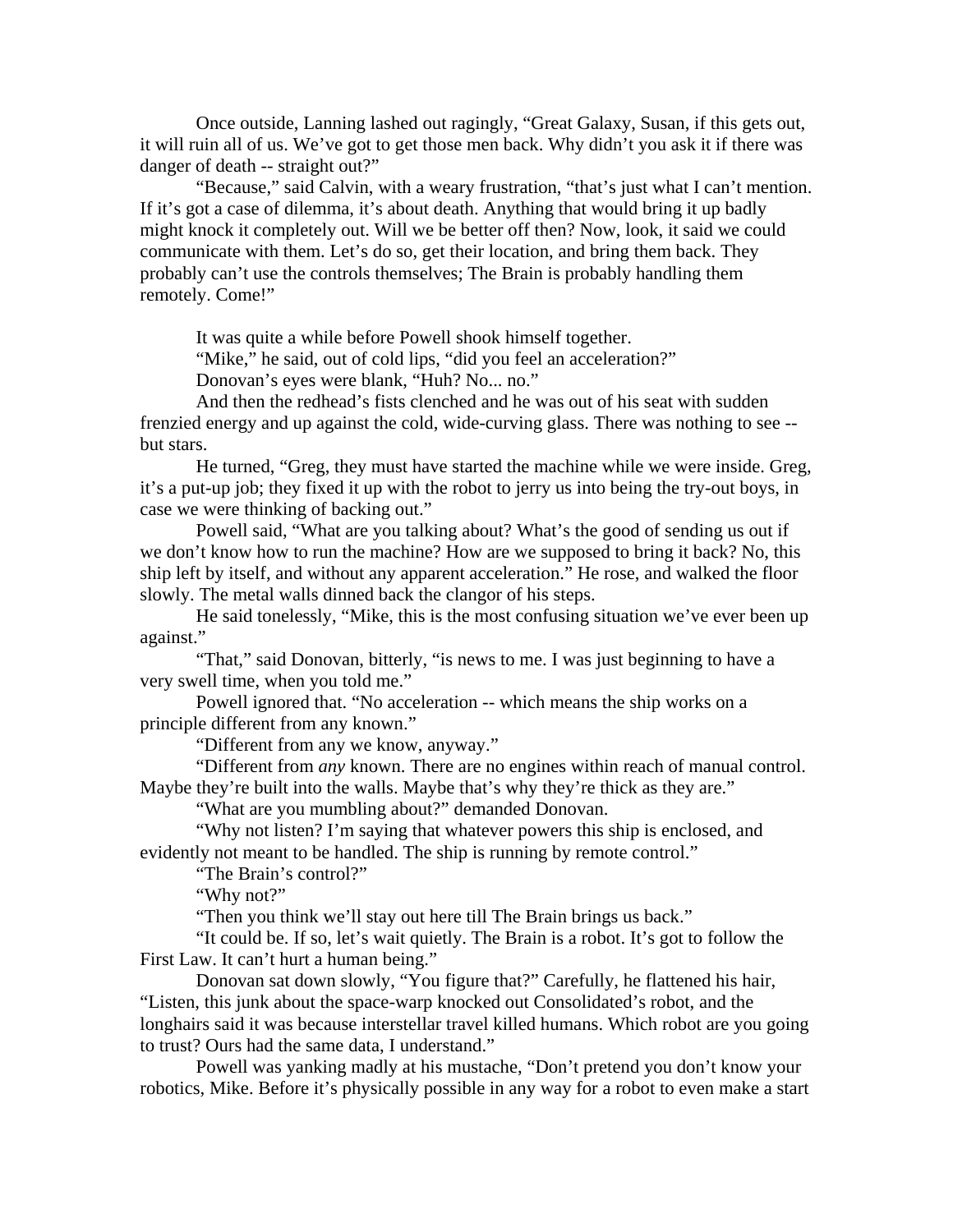to breaking the First Law, so many things have to break down that it would be a ruined mess of scrap ten times over. There's some simple explanation to this."

 "Oh sure, sure. Just have the butler call me in the morning. It's all just too, too simple for me to bother about before my beauty nap."

 "Well, Jupiter, Mike, what are you complaining about so far? The Brain is taking care of us. This place is warm. It's got light. It's got air. There wasn't even enough of an acceleration jar to muss your hair if it were smooth enough to be mussable in the first place."

 "Yeah? Greg, you must've taken lessons. No one could put Pollyanna that far out of the running without. What do we eat? What do we drink? Where are we? How do we get back? And in case of accident, to what exit and in what spacesuit do we run, not walk? I haven't even seen a bathroom in the place, or those little conveniences that go along with bathrooms. Sure, we're being taken care of -- but good?"

 The voice that interrupted Donovan's tirade was not Powell's. It was nobody's. It was there, hanging in open air -- stentorian and petrifying in its effects.

 "GREGORY POWELL! MICHAEL DONOVAN! GREGORY POWELL! MICHAEL DONOVAN! PLEASE REPORT YOUR PRESENT POSITIONS. IF YOUR SHIP ANSWERS CONTROLS, PLEASE RETURN TO BASE. GREGORY POWELL! MICHAEL DONOVAN! --"

 The message was repetitious, mechanical, broken by regular, untiring intervals. Donovan said, "Where's it coming from?"

 "I don't know." Powell's voice was an intense whisper, "Where do the lights come from? Where does anything come from?"

 "Well, how are we going to answer?" They had to speak in the intervals between the loudly echoing, repeating message.

 The walls were bare -- as bare and as unbroken as smooth, curving metal can be. Powell said, "Shout an answer."

 They did. They shouted, in turns, and together, "Position unknown! Ship out of control! Condition desperate!"

 Their voices rose and cracked. The short businesslike sentences became interlarded and adulterated with screaming and emphatic profanity, but the cold, calling voice repeated and repeated and repeated unwearyingly.

 "They don't hear us," gasped Donovan. "There's no sending mechanism. Just a receiver." His eyes focused blindly at a random spot on the wall.

 Slowly the din of the outside voice softened and receded. They called again when it was a whisper, and they called again, hoarsely, when there was silence.

 Something like fifteen minutes later, Powell said lifelessly, "Let's go through the ship again. There must be something to eat somewheres." He did not sound hopeful. It was almost an admission of defeat.

 They divided in the corridor to the right and left. They could follow one another by the hard footsteps resounding, and they met occasionally in the corridor, where they would glare at each other and pass on.

 Powell's search ended suddenly and as it did, he heard Donovan's glad voice rise boomingly.

 "Hey, Greg," it howled, "The ship *has* got plumbing. How did we miss it?" It was some five minutes later that he found Powell by hit-and-miss. He was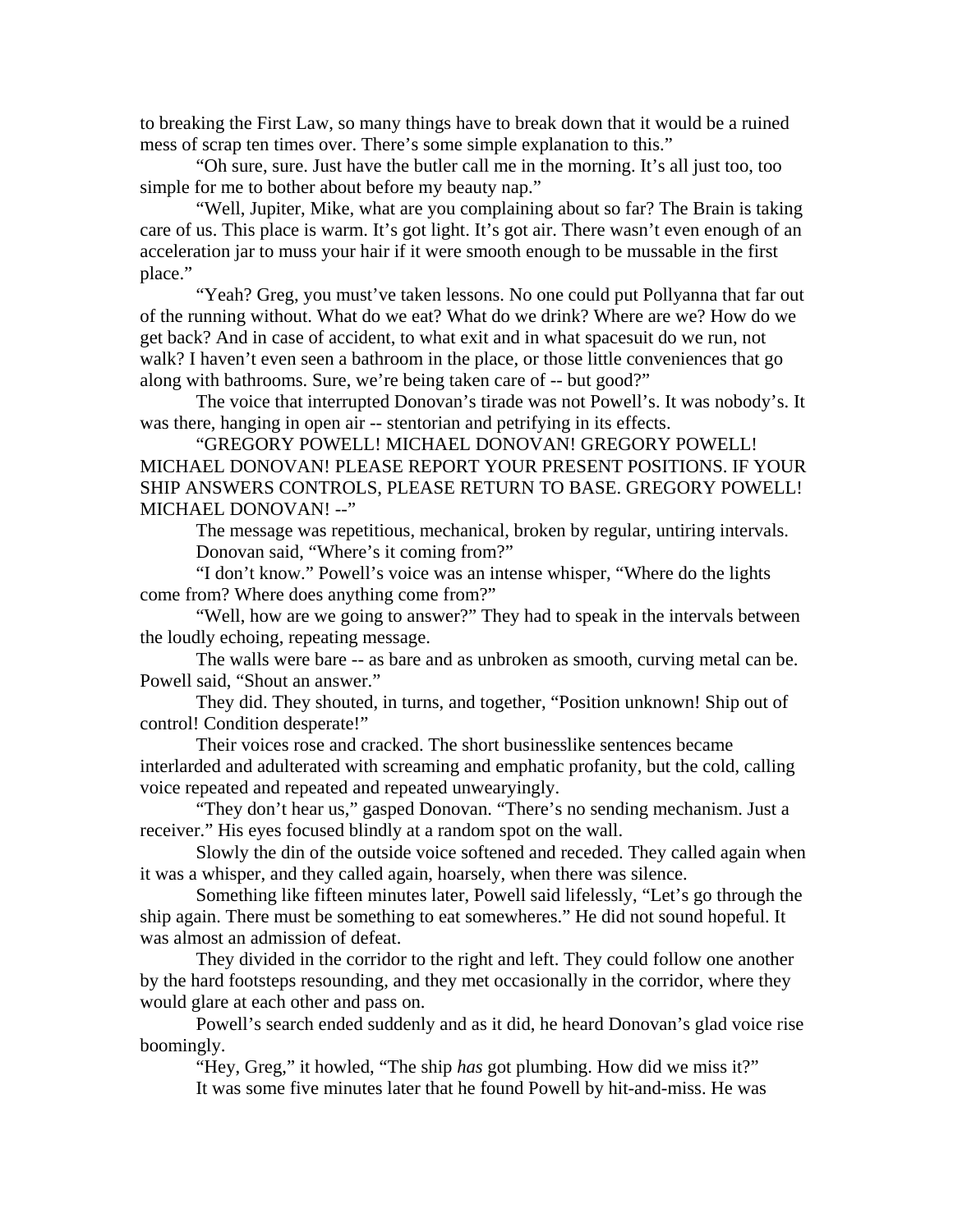saying, "Still no shower baths, though," but it got choked off in the middle.

"Food," he gasped.

 The wall had dropped away, leaving a curved gap with two shelves. The upper shelf was loaded with unlabeled cans of a bewildering variety of sizes and shapes. The enameled cans on the lower shelf were uniform and Donovan felt a cold draft about his ankles. The lower half was refrigerated.

"How... how--"

 "It wasn't there, before," said Powell, curtly. "That wall section dropped out of sight as I came in the door."

 He was eating. The can was the preheating type with enclosed spoon and the warm odor of baked beans filled the room. "Grab a can, Mike!"

Donovan hesitated, "What's the menu?"

"How do I know! Are you finicky?"

 "No, but all I eat on ships are beans. Something else would be first choice." His hand hovered and selected a shining elliptical can whose flatness seemed reminiscent of salmon or similar delicacy. It opened at the proper pressure.

 "Beans!" howled Donovan, and reached for another. Powell hauled at the slack of his pants. "Better eat that, sonny boy. Supplies are limited and we may be here a long, long time."

Donovan drew back sulkily, "Is that all we have? Beans?"

"Could be."

"What's on the lower shelf?"

"Milk."

"Just milk?" Donovan cried in outrage.

"Looks it."

 The meal of beans and milk was carried through in silence, and as they left, the strip of hidden wall rose up and formed an unbroken surface once more.

 Powell sighed, "Everything automatic. Everything just so. Never felt so helpless in my life. Where's your plumbing?"

"Right there. And that wasn't among those present when we first looked, either."

 Fifteen minutes later they were back in the glassed-in room, staring at each other from opposing seats.

 Powell looked gloomily at the one gauge in the room. It still said "parsecs," the figures still ended in "1,000,000" and the indicating needle was still pressed hard against the zero mark.

 In the innermost offices of the U. S. Robot & Mechanical Men Corp. Alfred Lanning was saying wearily, "They won't answer. We've tried every wavelength, public, private, coded, straight, even this subether stuff they have now. And The Brain still won't say anything?" He shot this at Dr. Calvin.

 "It won't amplify on the matter, Alfred," she said, emphatically. "It says they can hear us... and when I try to press it, it becomes... well, it becomes sullen. And it's not supposed to -- whoever heard of a sullen robot?"

"Suppose you tell us what you have, Susan," said Bogert.

 "Here it is! It admits it controls the ship itself entirely. It is definitely optimistic about their safety, but without details. I don't dare press it. However, the center of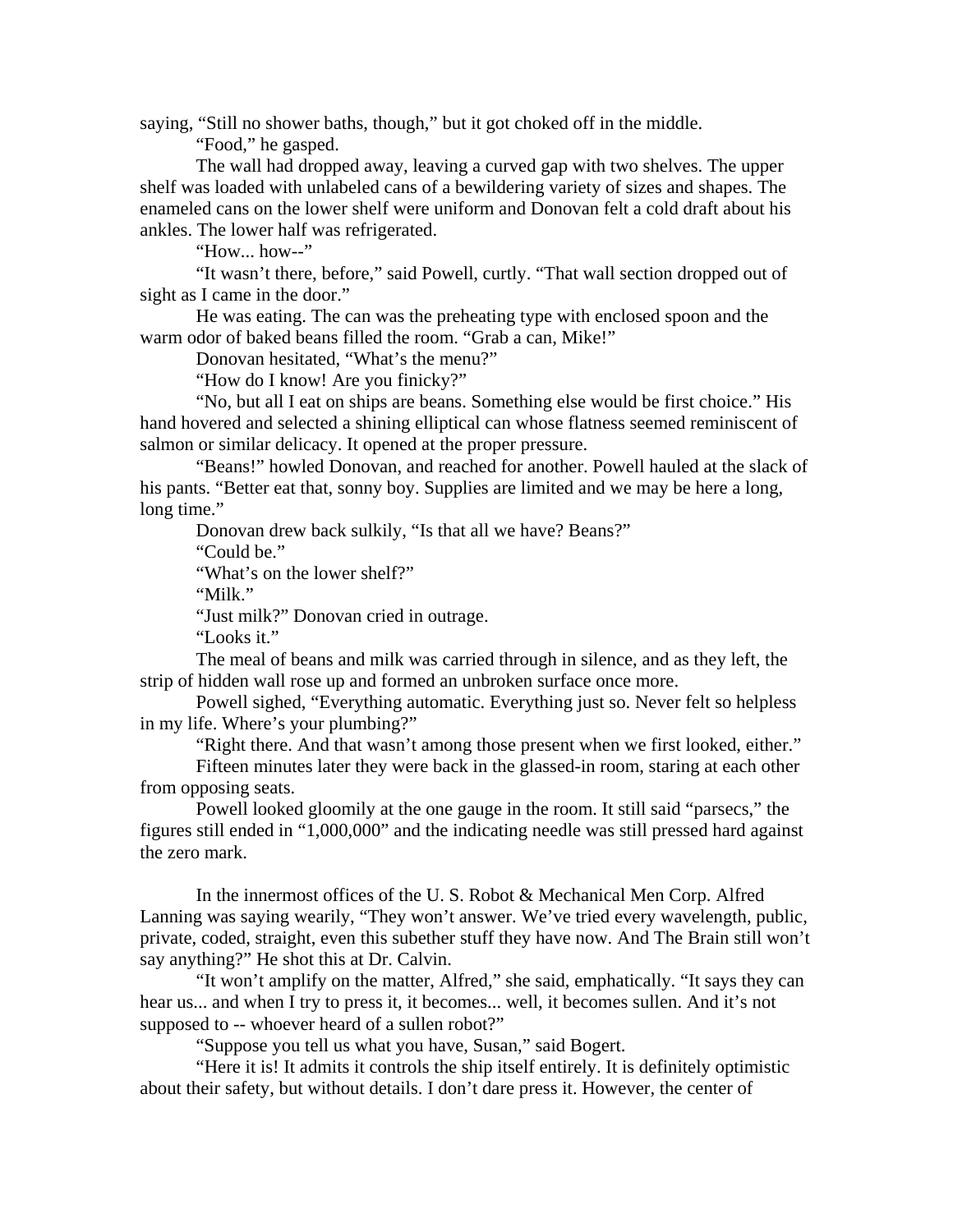disturbance seems to be about the interstellar jump itself. The Brain definitely laughed when I brought up the subject. There are other indications, but that is the closest it's come to an open abnormality."

 She looked at the others, "I refer to hysteria. I dropped the subject immediately, and I hope I did no harm, but it gave me a lead. I can handle hysteria. Give me twelve hours! If I can bring it back to normal, it will bring back the ship."

Bogert seemed suddenly stricken. "The interstellar jump!"

"What's the matter?" The cry was double from Calvin and Lanning.

 "The figures for the engine The Brain gave us. Say... I just thought of something." He left hurriedly.

 Lanning gazed after him. He said brusquely to Calvin, "You take care of your end, Susan."

 Two hours later, Bogert was talking eagerly, "I tell you, Lanning, that's it. The interstellar jump is not instantaneous not as long as the speed of light is finite. Life can't exist... *matter and energy* as such can't exist in the space warp. I don't know what it would be like -- but that's it. That's what killed Consolidated's robot."

Donovan felt as haggard as he looked. "Only five days?"

"Only five days. I'm sure of it."

 Donovan looked about him wretchedly. The stars through the glass were familiar but infinitely indifferent. The walls were cold to the touch; the lights, which had recently flared up again, were unfeelingly bright; the needle on the gauge pointed stubbornly to zero; and Donovan could not get rid of the taste of beans.

He said, morosely, "I need a bath."

 Powell looked up briefly, and said, "So do I. You needn't feel self-conscious. But unless you want to bathe in milk and do without drinking"

 "We'll do without drinking eventually, anyway. Greg, where does this interstellar travel come in?'

 "You tell me. Maybe we just keep on going. We'd get there, eventually. At least the dust of our skeletons would -- but isn't our death the whole point of The Brain's original breakdown?"

 Donovan spoke with his back to the other, "Greg, I've been thinking. It's pretty bad. There's not much to do -- except walk around or talk to yourself. You know those stories about guys marooned in space. They go nuts long before they starve. I don't know, Greg, but ever since the lights went on, I feel funny."

 There was a silence, then Powell's voice came thin and small, "So do I. What's it like?"

 The redheaded figure turned, "Feel funny inside. There's a pounding in me with everything tense. It's hard to breathe. I can't stand still."

"Um-m-m. Do you feel vibration?"

"How do you mean?"

 "Sit down for a minute and listen. You don't hear it, but you feel it -- as if something's throbbing somewheres and it's throbbing the whole ship, and you, too, along with it. Listen--"

"Yeah . . . yeah. What do you think it is, Greg? You don't suppose it's us?"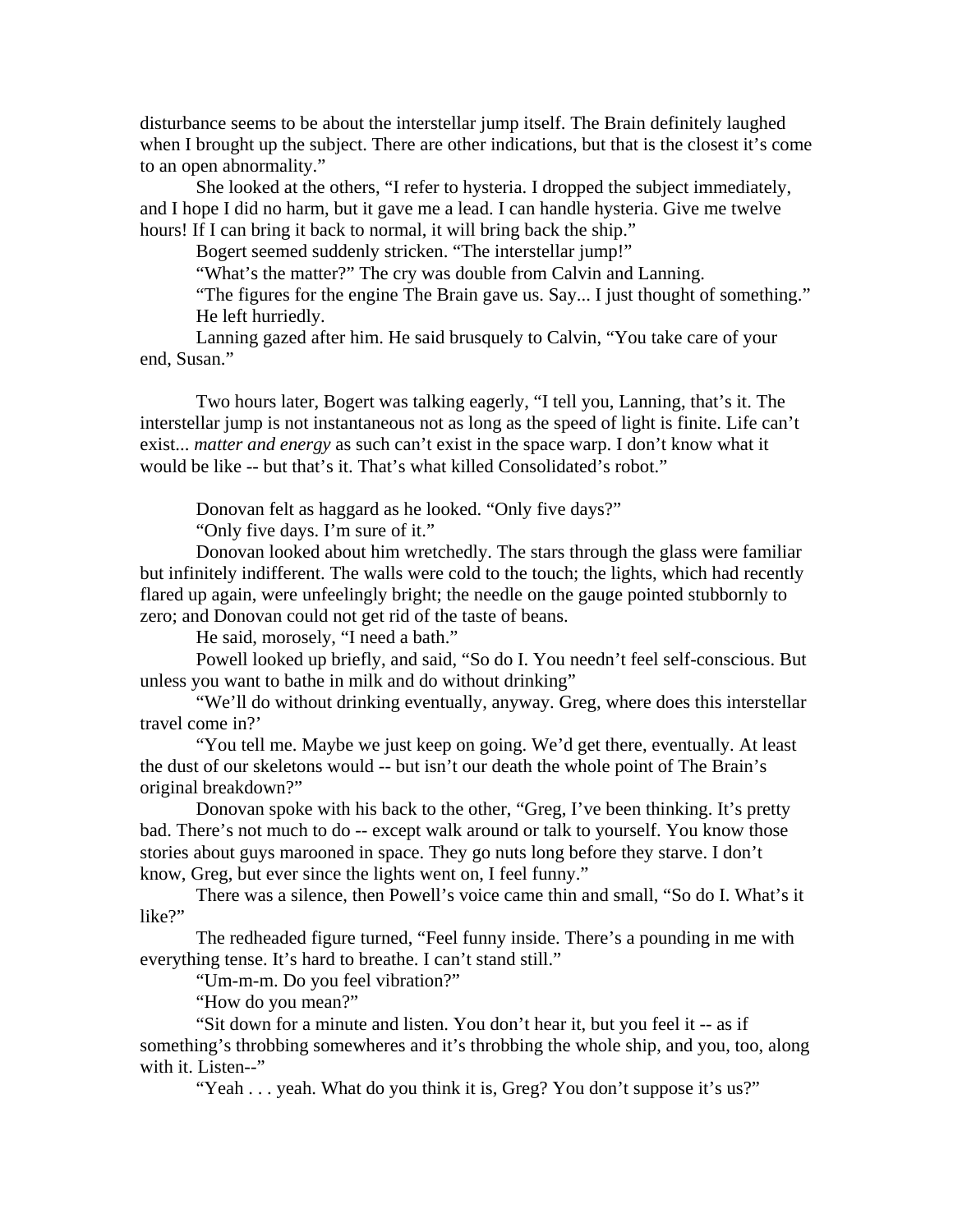"It might be." Powell stroked his mustache slowly. "But it might be the ship's engines. It might be getting ready."

"For what?"

"For the interstellar jump. It may be coming and the devil knows what it's like."

 Donovan pondered. Then he said, savagely, "If it does, let it. But I wish we could fight. It's humiliating to have to wait for it."

 An hour later, perhaps, Powell looked at his hand on the metal chair-arm and said with frozen calm, "Feel the wall, Mike."

Donovan did, and said, "You can feel it shake, Greg."

 Even the stars seemed blurred. From somewhere came the vague impression of a huge machine gathering power with the walls, storing up energy for a mighty leap, throbbing its way up the scales of strength.

 It came with a suddenness and a stab of pain. Powell stiffened, and half-jerked from his chair. His sight caught Donovan and blanked out while Donovan's thin shout whimpered and died in his ears. Something writhed within him and struggled against a growing blanket of ice, that thickened.

 Something broke loose and whirled in a blaze of flickering light and pain. It fell - and whirled and fell headlong into silence!

It was death!

 It was a world of no motion and no sensation. A world of dim, unsensing consciousness; a consciousness of darkness and of silence and of formless struggle.

Most of all a consciousness of eternity.

He was a tiny white thread of ego -- cold and afraid.

 Then the words came, unctuous and sonorous, thundering over him in a foam of sound:

 "Does your coffin fit differently lately? Why not try Morbid M. Cadaver's extensible caskets? They are scientifically designed to fit the natural curves of the body, and are enriched with Vitamin B1. Use Cadaver's caskets for comfort. Remember - you're  $-$  going  $-$  to  $-$  be  $-$  dead  $-$  a  $-$  long  $-$  long  $-$  time!"

 It wasn't quite sound, but whatever it was, it died away in an oily rumbling whisper.

 The white thread that might have been Powell heaved uselessly at the insubstantial eons of time that existed all about him -- and collapsed upon itself as the piercing shriek of a hundred million ghosts of a hundred million soprano voices rose to a crescendo of melody:

*"I'll be glad when you're dead, you rascal, you. "I'll be glad when you're dead, you rascal, you. "I'll be glad--"* 

It rose up a spiral stairway of violent sound into the keening supersonics that passed hearing, and then beyond--

The white thread quivered with a pulsating pang. It strained quietly--

 The voices were ordinary -- and many. It was a crowd speaking; a swirling mob that swept through and past and over him with a rapid, headlong motion, that left drifting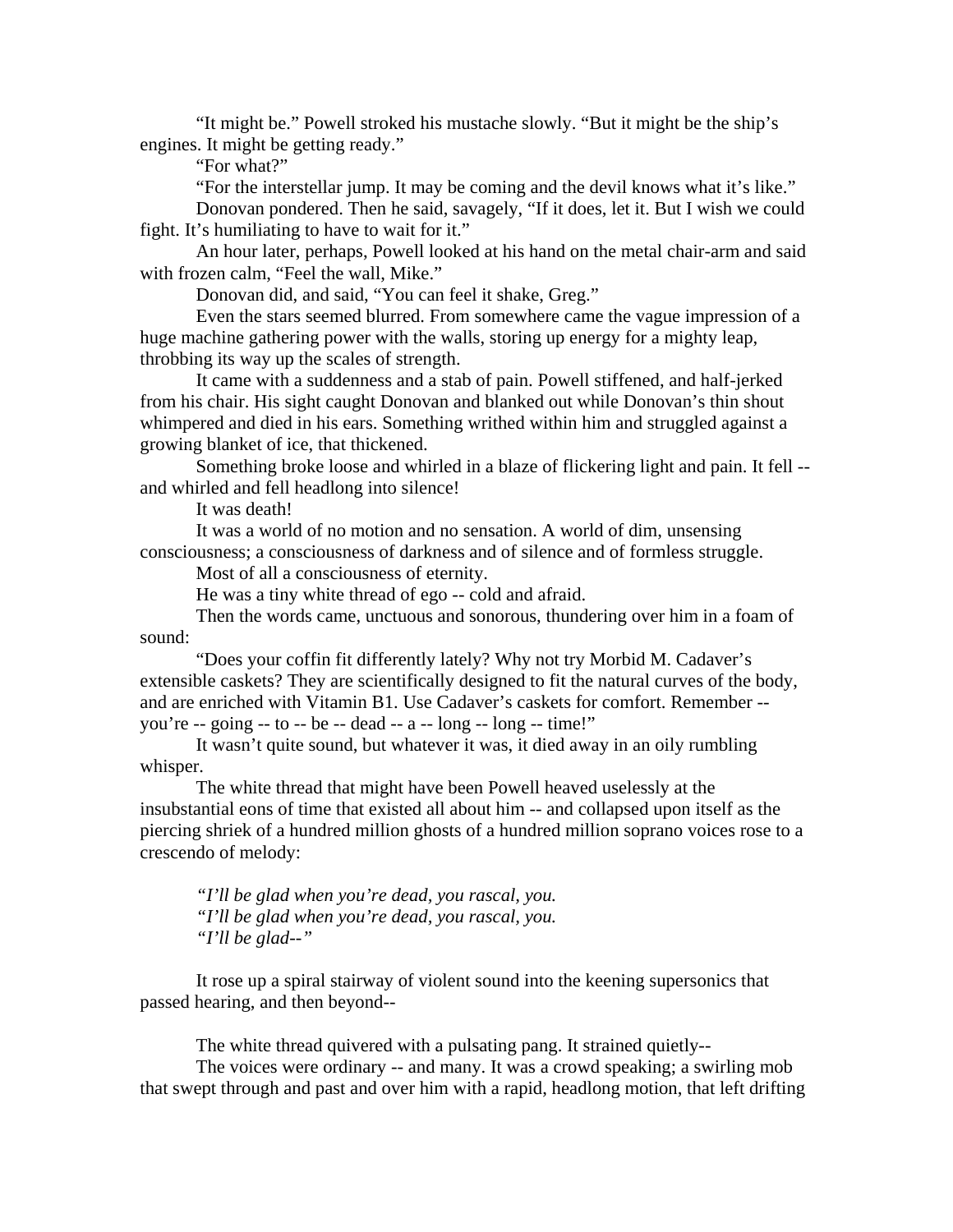tatters of words behind them.

"What did they getcha for, boy? Y'look banged up--"

"--A hot fire, I guess, but I got a case--"

"--I've made Paradise, but old St. Pete--"

"Naaah, I got a pull with the boy. Had dealings with him--"

"Hey, Sam, come this way--"

"Ja get a mouthpiece? Beelzebub says--"

"--Going on, my good imp? My appointment is with Sa--"

And above it all the original stentorian roar, that plunged across all:

 "HURRY! HURRY! HURRY!!! Stir your bones, and don't keep us waiting - there are many more in line. Have your certificates ready, and make sure Peter's release is stamped across it. See if you are at the proper entrance gate. There will be plenty of fire for all. Hey, you -- YOU DOWN THERE. TAKE YOUR PLACE IN LINE OR--"

 The white thread that was Powell groveled backward before the advancing shout, and felt the sharp stab of the pointing finger. It all exploded into a rainbow of sound that dripped its fragments onto an aching brain.

Powell was in the chair, again. He felt himself shaking.

Donovan's eyes were opening into two large popping bowls of glazed blue.

"Greg," he whispered in what was almost a sob. "Were you dead?"

"I... felt dead." He did not recognize his own croak.

 Donovan was obviously making a bad failure of his attempt to stand up, "Are we alive now? Or is there more?"

 "I... feel alive." It was the same hoarseness. Powell said cautiously, "Did you... hear anything, when... when you were dead?"

Donovan paused, and then very slowly nodded his head, "Did you?"

 "Yes. Did you hear about coffins... and females singing... and the lines forming to get into Hell? Did you?"

Donovan shook his head, "Just one voice."

"Loud?"

 "No. Soft, but rough like a file over the fingertips. It was a sermon, you know. About hell-fire. He described the tortures of... well, *you know*. I once heard a sermon like that -- almost."

He was perspiring.

 They were conscious of sunlight through the port. It was weak, but it was bluewhite -- and the gleaming pea that was the distant source of light was not Old Sol.

 And Powell pointed a trembling finger at the single gauge. The needle stood stiff and proud at the hairline whose figure read 300,000 parsecs.

Powell said, "Mike if it's true, we must be out of the Galaxy altogether."

Donovan said, "Blazed Greg! We'd be the first men out of the Solar System."

 "Yes! That's just it. We've escaped the sun. We've escaped the Galaxy. Mike, this ship is the answer. It means freedom for all humanity -- freedom to spread through to every star that exists -- millions and billions and trillions of them."

And then he came down with a hard thud, "But how do we get back, Mike?"

 Donovan smiled shakily, "Oh, that's all right. The ship brought us here. The ship will take us back. Me for more beans."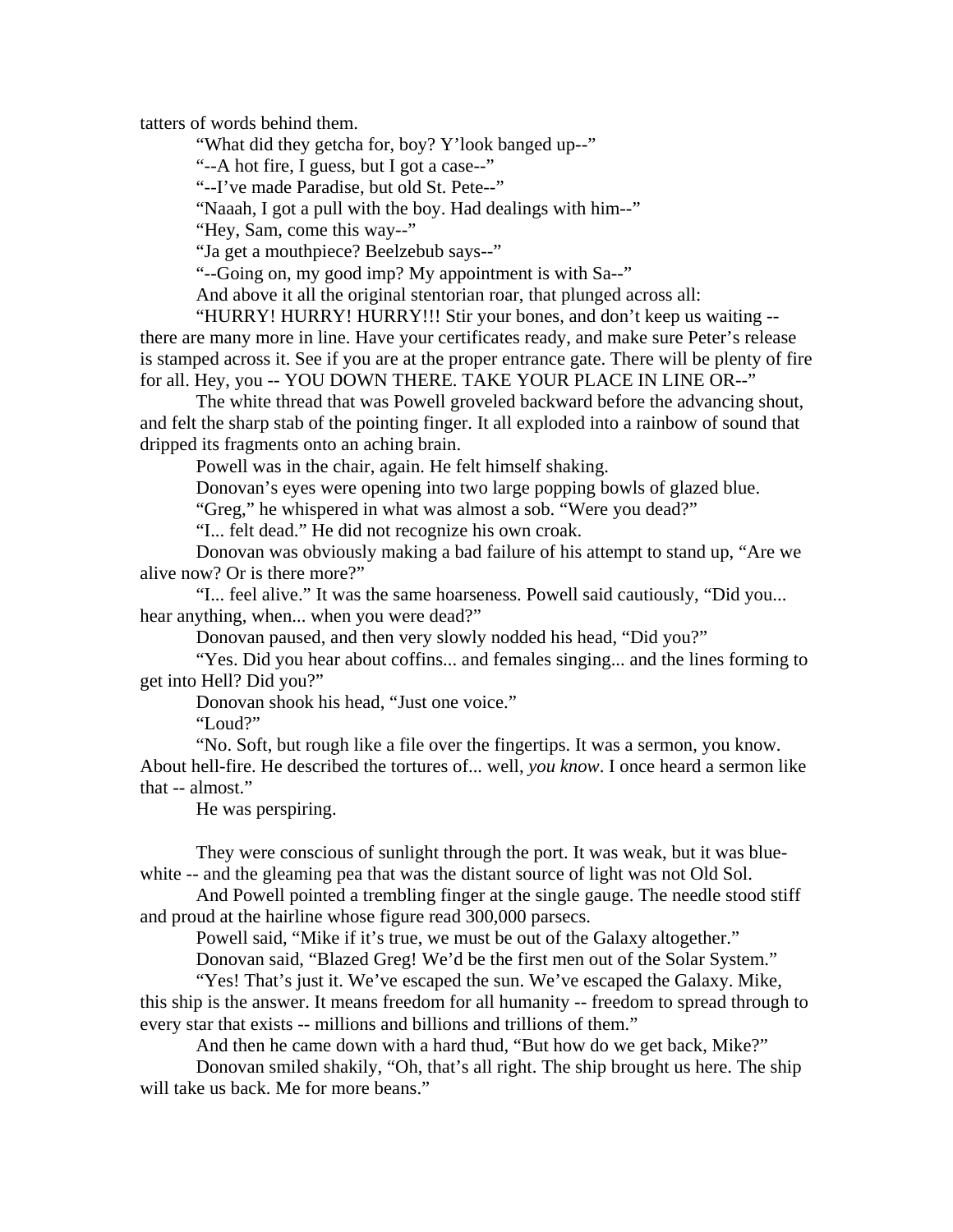"But Mike... hold on, Mike. If it takes us back the way it brought us here--" Donovan stopped halfway up and sat back heavily into the chair.

Powell went on, "We'll have to... die again, Mike"

"Well," sighed Donovan, "if we have to, we have to. At least it isn't permanent, not *very* permanent."

 Susan Calvin was speaking slowly now. For six hours she had been slowly prodding The Brain -- for six fruitless hours. She was weary of repetitions, weary of circumlocutions, weary of everything.

 "Now, Brain, there's just one more thing. You must make a special effort to answer simply. Have you been entirely clear about the interstellar jump? I mean does it take them very far?"

 "As far as they want to go, Miss Susan. Golly, it isn't any trick through the warp." "And on the other side, what will they see?"

"Stars and stuff. What do you suppose?"

The next question slipped out, "They'll be alive, then?"

"Sure!"

"And the interstellar jump won't hurt them?"

 She froze as The Brain maintained silence. That was it! She had touched the sore spot.

"Brain," she supplicated faintly, "Brain, do you hear me?"

 The answer was weak, quivering. The Brain said, "Do I have to answer? About the jump, I mean?"

 "Not if you don't want to. But it would be interesting -- I mean if you wanted to." Susan Calvin tried to be bright about it.

"Aw-w-w. You spoil everything."

And the psychologist jumped up suddenly, with a look of flaming insight on her

face.

"Oh, my," she gasped. "Oh, my."

 And she felt the tension of hours and days released in a burst. It was later that she told Lanning, "I tell you it's all right. No, you must leave me alone, now. The ship will be back safely, *with* the men, and I want to rest. I *will* rest. Now go away."

 The ship returned to Earth as silently, as unjarringly as it had left. It dropped precisely into place and the main lock gaped open. The two men who walked out felt their way carefully and scratched their rough and scrubbily-stubbled chins.

 And then, slowly and purposefully, the one with red hair knelt down and planted upon the concrete of the runway a firm, loud kiss.

 They waved aside the crowd that was gathering and made gestures of denial at the eager couple that had piled out of the down-swooping ambulance with a stretcher between them.

Gregory Powell said, "Where's the nearest shower?"

They were led away.

 They were gathered, all of them, about a table. It was a full staff meeting of the brains of U. S. Robot & Mechanical Men Corp.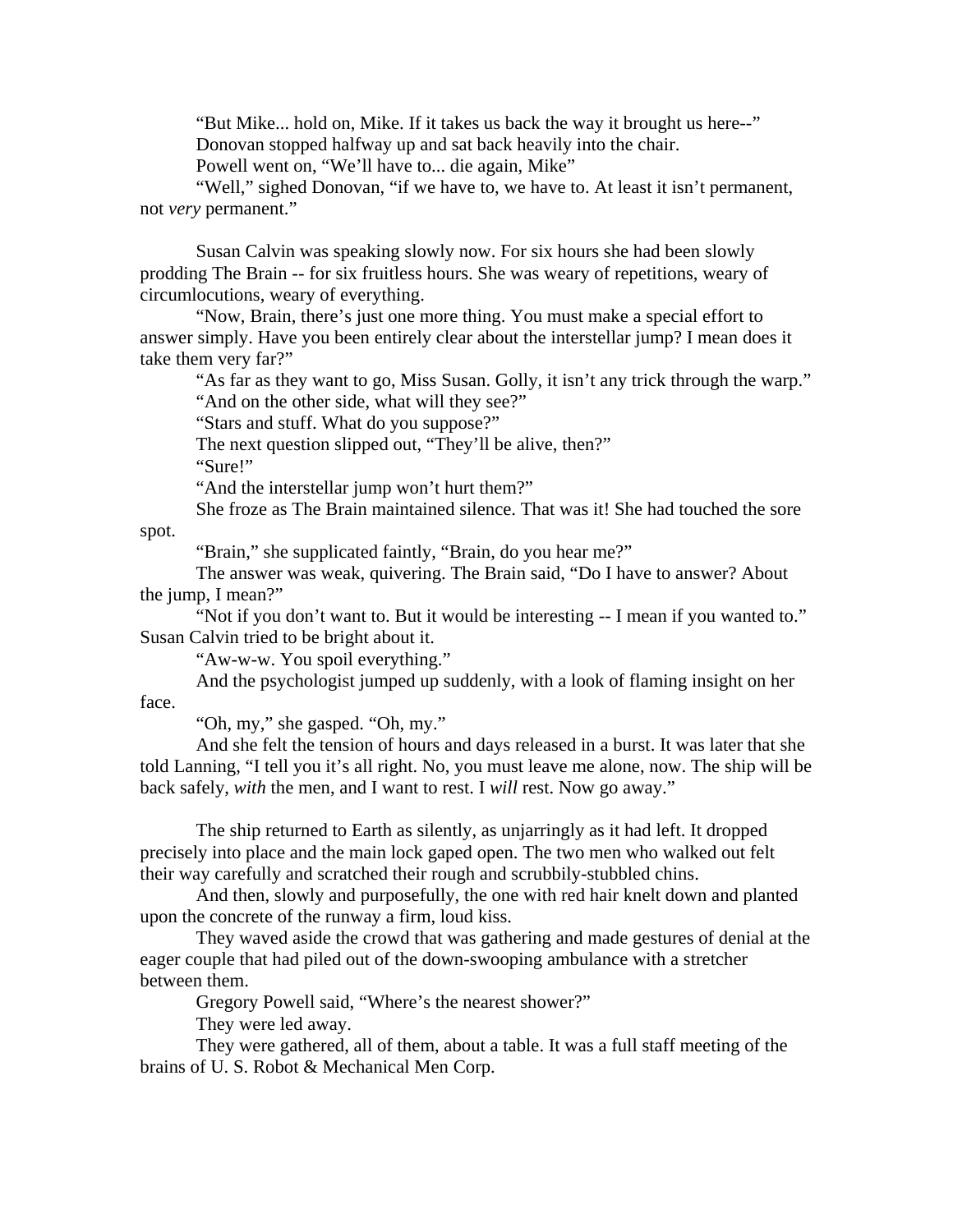Slowly and climactically, Powell and Donovan finished a graphic and resounding story.

 Susan Calvin broke the silence that followed. In the few days that had elapsed she had recovered her icy, somewhat acid, calm -- but still a trace of embarrassment broke through.

 "Strictly speaking," she said, "this was my fault -- all of it. When we first presented this problem to The Brain, as I hope some of you remember, I went to great lengths to impress upon it the importance of rejecting any item of information capable of creating a dilemma. In doing so I said something like 'Don't get excited about the death of humans. We don't mind it at all. Just give the sheet back and forget it.'"

"Hm-m-m," said Lanning. "What follows?"

 "The obvious. When that item entered its calculations which yielded the equation controlling the length of minimum interval for the interstellar jump -- it meant death for humans. That's where Consolidated's machine broke down completely. But I had depressed the importance of death to The Brain -- not entirely, for the First Law can never be broken -- but just sufficiently so that The Brain could take a second look at the equation. Sufficiently to give it time to realize that after the interval was passed through, the men would return to life -- just as the matter and energy of the ship itself would return to being. This so-called 'death,' in other words, was a strictly temporary phenomenon. You see?"

She looked about her. They were all listening.

 She went on, "So he accepted the item, but not without a certain jar. Even with death temporary and its importance depressed, it was enough to unbalance him very gently."

 She brought it out calmly, "He developed a sense of humor -- it's an escape, you see, a method of partial escape from reality. He became a practical joker."

Powell and Donovan were on their feet.

"What?" cried Powell?

Donovan was considerably more colorful about it.

 "It's so," said Calvin. "He took care of you, and kept you safe, but you couldn't handle any controls, because they weren't for you -- just for the humorous Brain. We could reach you by radio, but you couldn't answer. You had plenty of food, but all of it beans and milk. Then you died, so to speak, and were reborn, but the period of your death was made... well... interesting. I wish I knew how he did it. It was The Brain's prize joke, but he meant no harm."

"No harm!" gasped Donovan. "Oh, if that cute little tyke only had a neck."

 Lanning raised a quieting hand, "All right, it's been a mess, but it's all over. What now?"

 "Well," said Bogert, quietly, "obviously it's up to us to improve the space-warp engine. There must be some way of getting around that interval of jump. If there is, we're the only organization left with a grand-scale super-robot, so we're bound to find it if anyone can. And then -- U. S. Robots has interstellar travel, and humanity has the opportunity for galactic empire."

"What about Consolidated?" said Lanning?

 "Hey," interrupted Donovan suddenly, "I want to make a suggestion there. They landed U. S. Robots into quite a mess. It wasn't as bad a mess as they expected and it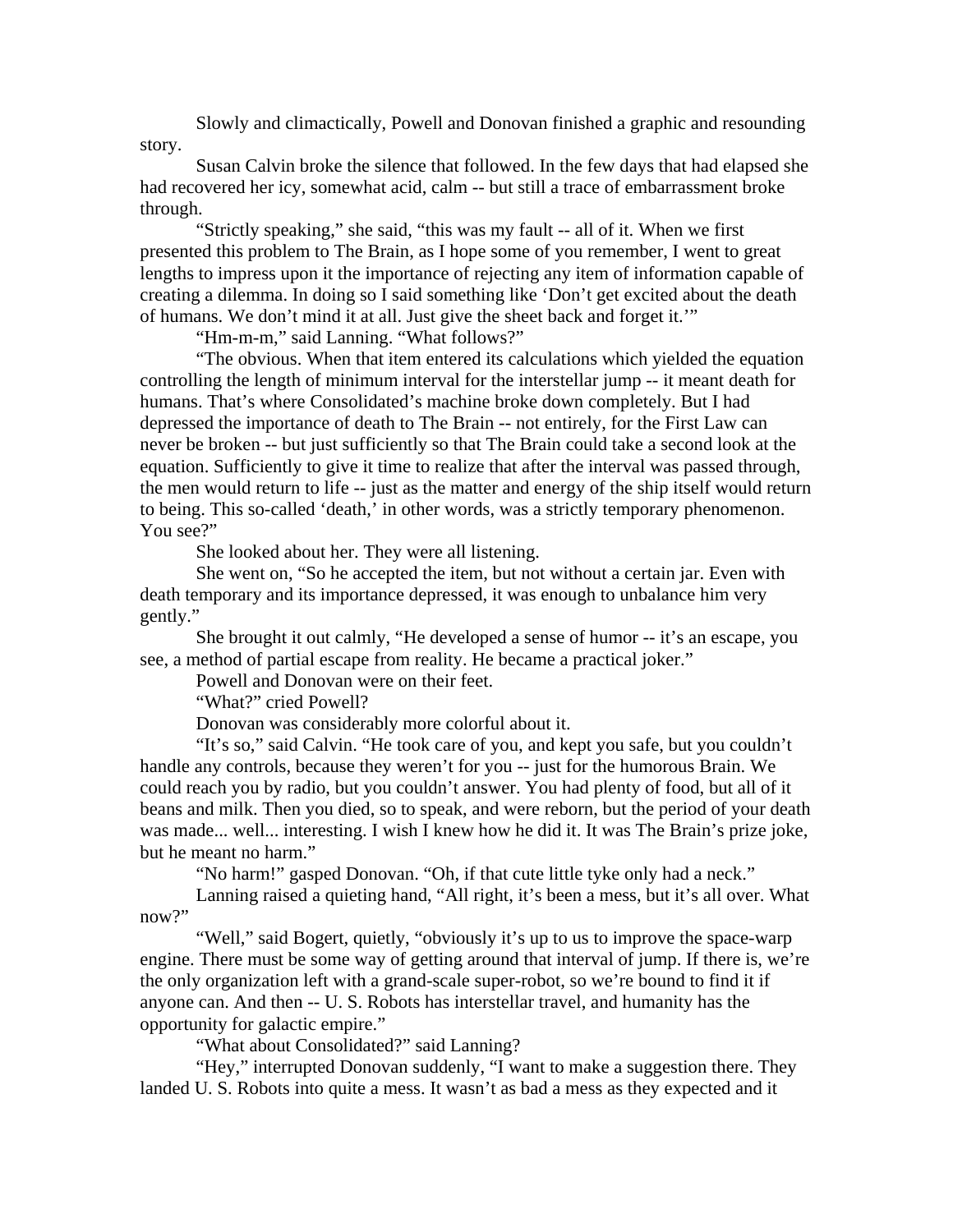turned out well, but their intentions weren't pious. And Greg and I bore the most of it. "Well, they wanted an answer, and they've got one. Send them that ship,

guaranteed, and U. S. Robots can collect their two hundred thou plus construction costs. And if they test it -- then suppose we let The Brain have just a little more fun before it's brought back to normal."

Lanning said gravely, "It sounds just and proper to me."

To which Bogert added absently, "Strictly according to contract, too."

 "BUT THAT WASN'T IT, EITHER," SAID DR. CALVIN thoughtfully, "Oh, eventually, the ship and others like it became government property; the Jump through hyperspace was perfected, and now we actually have human colonies on the planets of some of the nearer stars, but that wasn't it."

I had finished eating and watched her through the smoke of my cigarette.

 "It's what has happened to the people here on Earth in the last fifty years that really counts. When I was born, young man, we had just gone through the last World War. It was a low point in history -- but it was the end of nationalism. Earth was too small for nations and they began grouping themselves into Regions. It took quite a while. When I was born the United States of America was still a nation and not merely a part of the Northern Region. In fact, the name of the corporation is still 'United States Robots--.' And the change from nations to Regions, which has stabilized our economy and brought about what amounts to a Golden Age, when this century is compared with the last, was also brought about by our robots."

 "You mean the Machines," I said. "The Brain you talked about was the first of the Machines, wasn't it?"

 "Yes, it was, but it's not the Machines I was thinking of. Rather of a man. He died last year." Her voice was suddenly deeply sorrowful. "Or at least he arranged to die, because he knew we needed him no longer. Stephen Byerley."

"Yes, I guessed that was who you meant."

 "He first entered public office in 2032. You were only a boy then, so you wouldn't remember the strangeness of it. His campaign for the Mayoralty was certainly the queerest in history--!"

## **Evidence**

Francis Quinn was a politician of the new school. That, of course, is a meaningless expression, as are all expressions of the sort. Most of the "new schools" we have were duplicated in the social life of ancient Greece, and perhaps, if we knew more about it, in the social life of ancient Sumeria and in the lake dwellings of prehistoric Switzerland as well.

 But, to get out from under what promises to be a dull and complicated beginning, it might be best to state hastily that Quinn neither ran for office nor canvassed for votes, made no speeches and stuffed no ballot boxes. Any more than Napoleon pulled a trigger at Austerlitz.

 And since politics makes strange bedfellows, Alfred Lanning sat at the other side of the desk with his ferocious white eyebrows bent far forward over eyes in which chronic impatience had sharpened to acuity. He was not pleased.

The fact, if known to Quinn, would have annoyed him not the least. His voice was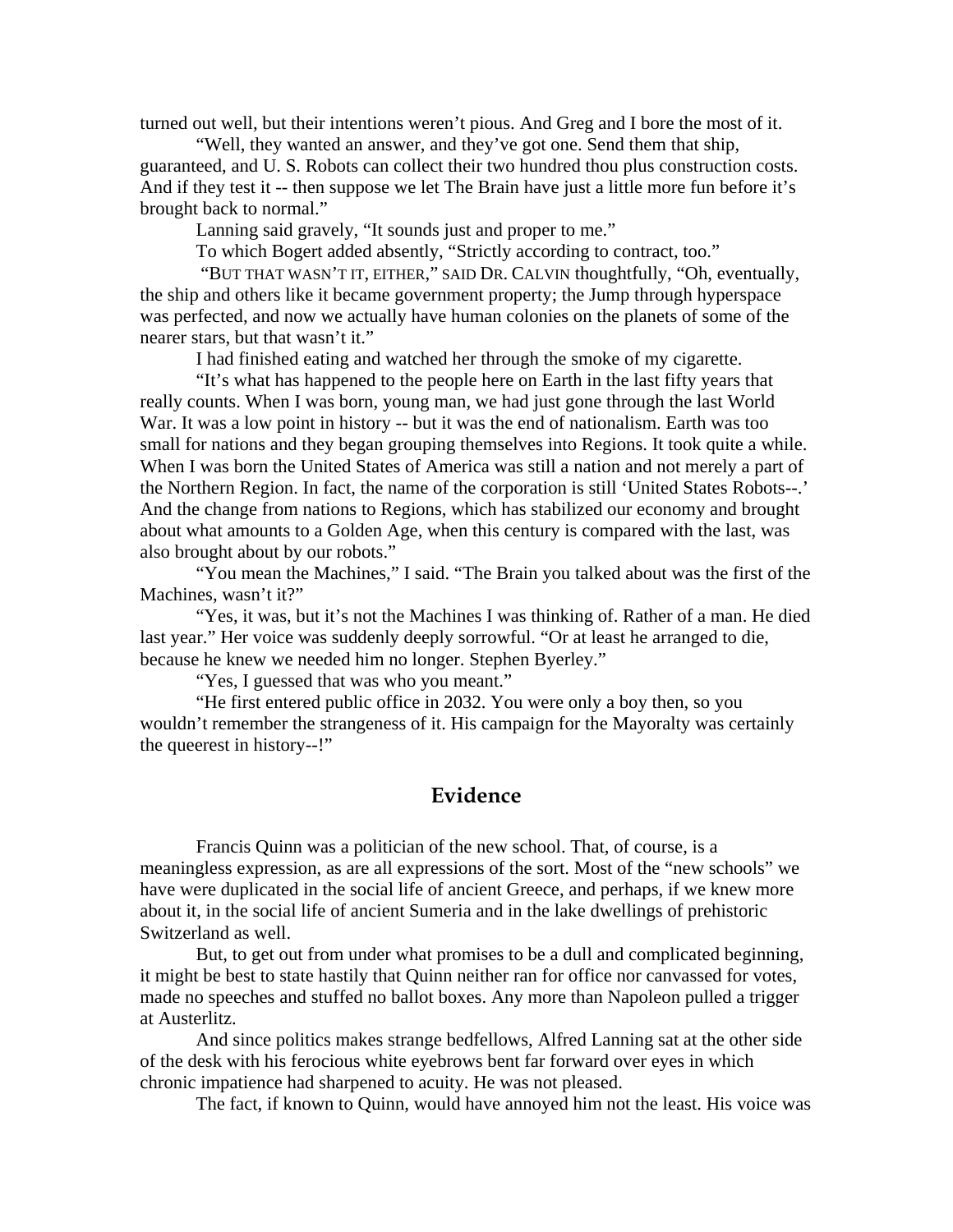friendly, perhaps professionally so.

"I assume you know Stephen Byerley, Dr. Lanning."

"I have heard of him. So have many people."

"Yes, so have I. Perhaps you intend voting for him at the next election."

 "I couldn't say." There was an unmistakable trace of acidity here. "I have not followed the political currents, so I'm not aware that he is running for office."

"He may be our next mayor. Of course, he is only a lawyer now, but great oaks--"

 "Yes," interrupted Lanning, "I have heard the phrase before. But I wonder if we can get to the business at hand."

 "We *are* at the business at hand, Dr. Lanning." Quinn's tone was very gentle, "It is to my interest to keep Mr. Byerley a district attorney at the very most, and it is to your interest to help me do so."

"To *my* interest? Come!" Lanning's eyebrows hunched low.

 "Well, say then to the interest of the U. S. Robot & Mechanical Men Corporation. I come to you as Director Emeritus of Research, because I know that your connection to them is that of, shall we say, 'elder statesman.' You are listened to with respect and yet your connection with them is no longer so tight but that you cannot possess considerable freedom of action; even if the action is somewhat unorthodox."

 Dr. Lanning was silent a moment, chewing the cud of his thoughts. He said more softly, "I don't follow you at all, Mr. Quinn."

 "I am not surprised, Dr. Lanning. But it's all rather simple. Do you mind?" Quinn lit a slender cigarette with a lighter of tasteful simplicity and his big-boned face settled into an expression of quiet amusement. "We have spoken of Mr. Byerley -- a strange and colorful character. He was unknown three years ago. He is very well known now. He is a man of force and ability, and certainly the most capable and intelligent prosecutor I have ever known. Unfortunately he is not a friend of mine"

"I understand," said Lanning, mechanically. He stared at his fingernails.

 "I have had occasion," continued Quinn, evenly, "in the past year to investigate Mr. Byerley -- quite exhaustively. It is always useful, you see, to subject the past life of reform politicians to rather inquisitive research. If you knew how often it helped--" He paused to smile humorlessly at the glowing tip of his cigarette. "But Mr. Byerley's past is unremarkable. A quiet life in a small town, a college education, a wife who died young, an auto accident with a slow recovery, law school, coming to the metropolis, an attorney."

 Francis Quinn shook his head slowly, then added, "But his present life. Ah, that is remarkable. Our district attorney never eats!"

Lanning's head snapped up, old eyes surprisingly sharp, "Pardon me?"

 "Our district attorney never eats." The repetition thumped by syllables. "I'll modify that slightly. He has never been seen to eat or drink. Never! Do you understand the significance of the word? Not rarely, but never!"

"I find that quite incredible. Can you trust your investigators?"

 "I can trust my investigators, and I don't find it incredible at all. Further, our district attorney has never been seen to drink -- in the aqueous sense as well as the alcoholic -- nor to sleep. There are other factors, but I should think I have made my point."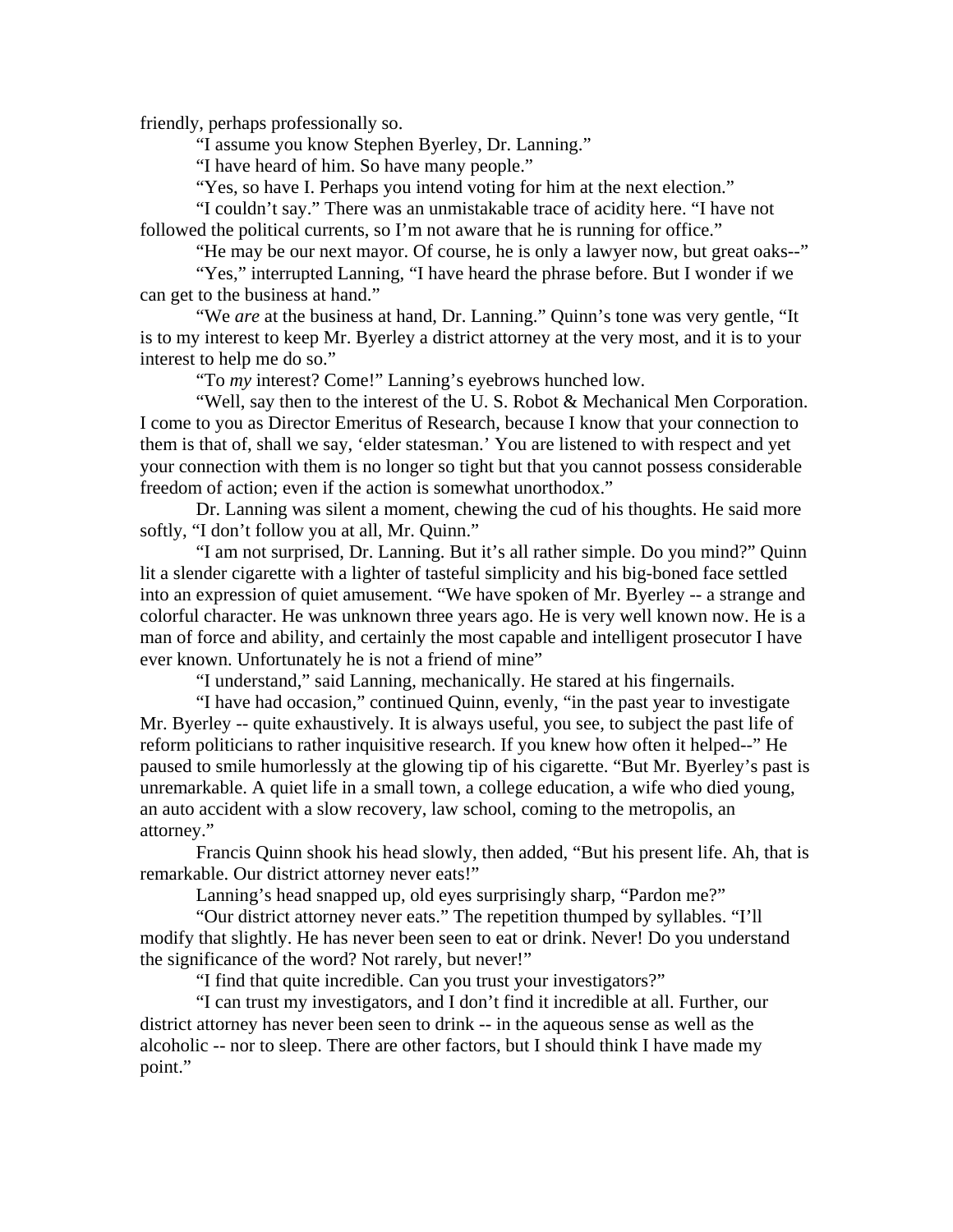Lanning leaned back in his seat, and there was the rapt silence of challenge and response between them, and then the old roboticist shook his head. "No. There is only one thing you can be trying to imply, if I couple your statements with the fact that you present them to me, and that is impossible."

"But the man is quite inhuman, Dr. Lanning."

 "If you told me he were Satan in masquerade, there would be a faint chance that I might believe you."

"I tell you he is a robot, Dr. Lanning."

 "I tell you it is as impossible a conception as I have ever heard, Mr. Quinn." Again the combative silence.

 "Nevertheless," and Quinn stubbed out his cigarette with elaborate care, "you will have to investigate this impossibility with all the resources of the Corporation."

 "I'm sure that I could undertake no such thing, Mr. Quinn. You don't seriously suggest that the Corporation take part in local politics."

 "You have no choice. Supposing I were to make my facts public without proof. The evidence is circumstantial enough."

"Suit yourself in that respect."

 "But it would not suit me. Proof would be much preferable. And it would not suit *you*, for the publicity would be very damaging to your company. You are perfectly well acquainted, I suppose, with the strict rules against the use of robots on inhabited worlds."

"Certainly!" -- brusquely.

 "You know that the U. S. Robot & Mechanical Men Corporation is the only manufacturer of positronic robots in the Solar System, and if Byerley is a robot, he is a *positronic* robot. You are also aware that all positronic robots are leased, and not sold; that the Corporation remains the owner and manager of each robot, and is therefore responsible for the actions of all."

 "It is an easy matter, Mr. Quinn, to prove the Corporation has never manufactured a robot of a humanoid character."

"It can be done? To discuss merely possibilities."

"Yes. It can be done."

"Secretly, I imagine, as well. Without entering it in your books."

 "Not the positronic brain, sir. Too many factors are involved in that, and there is the tightest possible government supervision."

 "Yes, but robots are worn out, break down, go out of order -- and are dismantled." "And the positronic brains re-used or destroyed."

 "Really?" Francis Quinn allowed himself a trace of sarcasm. "And if one were, accidentally, of course, not destroyed -- and there happened to be a humanoid structure waiting for a brain."

"Impossible!"

 "You would have to prove that to the government and the public, so why not prove it to me now."

 "But what could our purpose be?" demanded Lanning in exasperation. "Where is our motivation? Credit us with a minimum of sense."

 "My dear sir, please. The Corporation would be only too glad to have the various Regions permit the use of humanoid positronic robots on inhabited worlds. The profits would be enormous. But the prejudice of the public against such a practice is too great.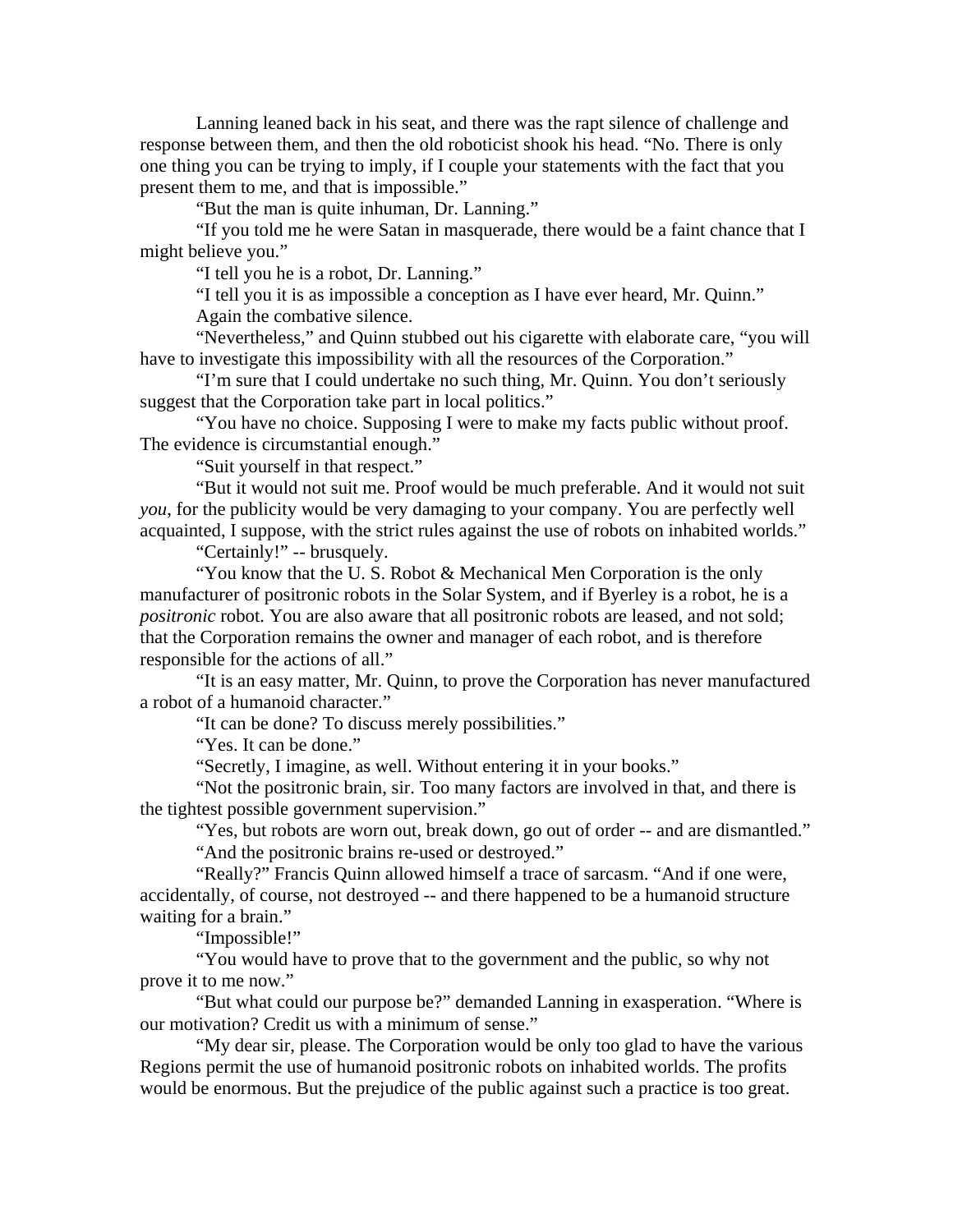Suppose you get them used to such robots first -- see, we have a skillful lawyer, a good mayor, and he is a robot. Won't you buy our robot butlers?"

"Thoroughly fantastic. An almost humorous descent to the ridiculous."

 "I imagine so. Why not prove it? Or would you still rather try to prove it to the public?"

 The light in the office was dimming, but it was not yet too dim to obscure the flush of frustration on Alfred Lanning's face. Slowly, the roboticist's finger touched a knob and the wall illuminators glowed to gentle life.

"Well, then," he growled, "let us see."

 The face of Stephen Byerley is not an easy one to describe. He was forty by birth certificate and forty by appearance -- but it was a healthy, well-nourished good-natured appearance of forty; one that automatically drew the teeth of the bromide about "looking one's age."

 This was particularly true when he laughed, and he was laughing now. It came loudly and continuously, died away for a bit, then began again--

 And Alfred Lanning's face contracted into a rigidly bitter monument of disapproval. He made a half gesture to the woman who sat beside him, but her thin, bloodless lips merely pursed themselves a trifle.

Byerley gasped himself a stage nearer normality.

"Really, Dr. Lanning... really -- I... *I*... a robot?"

 Lanning bit his words off with a snap, "It is no statement of mine, sir. I would be quite satisfied to have you a member of humanity. Since our corporation never manufactured you, I am quite certain that you are -- in a legalistic sense, at any rate. But since the contention that you are a robot has been advanced to us seriously by a man of certain standing--"

 "Don't mention his name, if it would knock a chip off your granite block of ethics, but let's pretend it was Frank Quinn, for the sake of argument, and continue."

 Lanning drew in a sharp, cutting snort at the interruption, and paused ferociously before continuing with added frigidity, "--by a man of certain standing, with whose identity I am not interested in playing guessing games, I am bound to ask your cooperation in disproving it. The mere fact that such a contention could be advanced and publicized by the means at this man's disposal would be a bad blow to the company I represent -- even if the charge were never proven. You understand me?"

 "Oh, yes, your position is clear to me. The charge itself is ridiculous. The spot you find yourself in is not. I beg your pardon, if my laughter offended you. It was the first I laughed at, not the second. How can I help you?"

 "It could be very simple. You have only to sit down to a meal at a restaurant in the presence of witnesses, have your picture taken, and eat." Lanning sat back in his chair, the worst of the interview over. The woman beside him watched Byerley with an apparently absorbed expression but contributed nothing of her own.

 Stephen Byerley met her eyes for an instant, was caught by them, then turned back to the roboticist. For a while his fingers were thoughtful over the bronze paperweight that was the only ornament on his desk.

He said quietly, "I don't think I can oblige you."

He raised his hand, "Now wait, Dr. Lanning. I appreciate the fact that this whole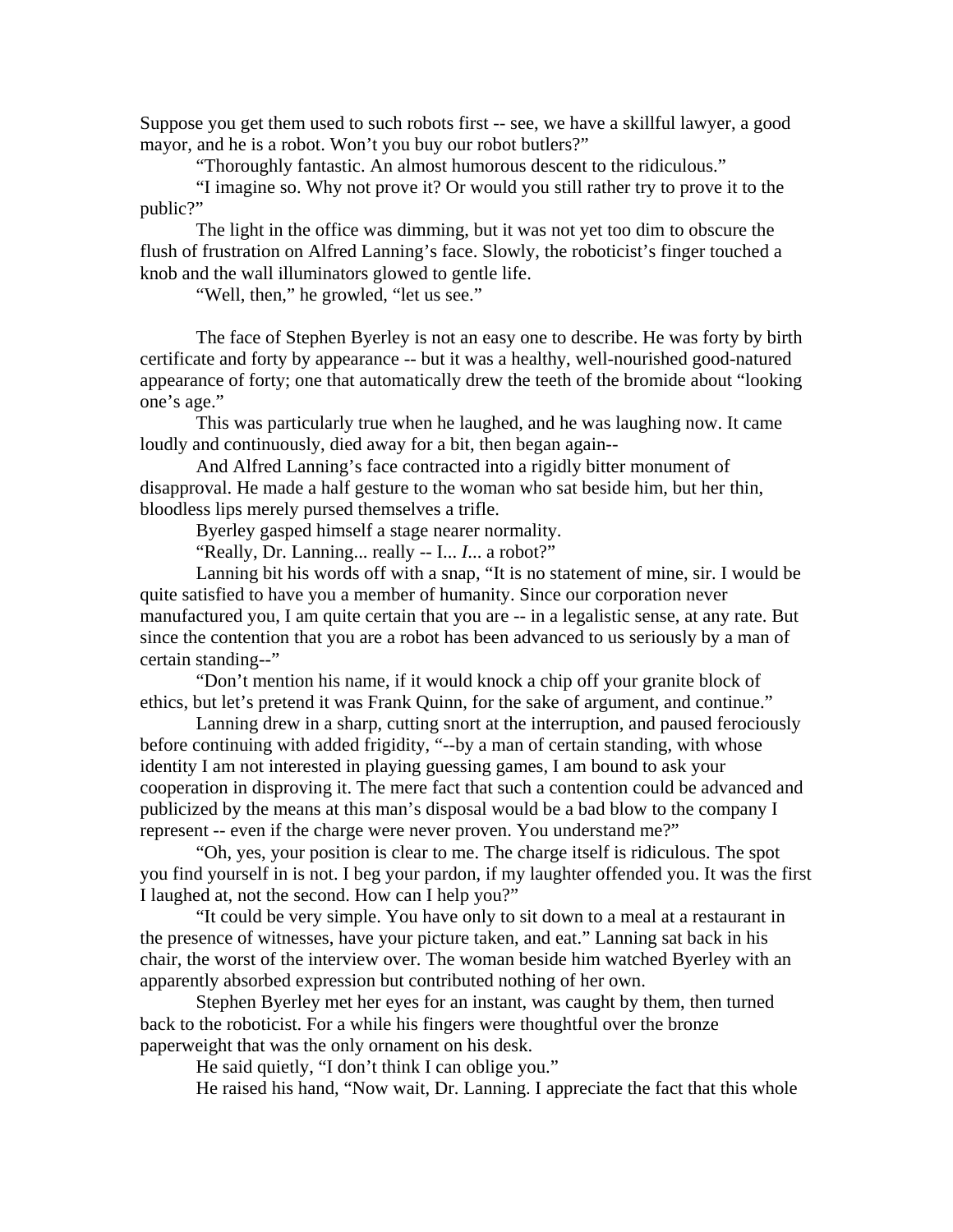matter is distasteful to you, that you have been forced into it against your will, that you feel you are playing an undignified and even ridiculous part. Still, the matter is even more intimately concerned with myself, so be tolerant.

 "First, what makes you think that Quinn -- this man of certain standing, you know -- wasn't hoodwinking you, in order to get you to do exactly what you are doing?"

 "Why it seems scarcely likely that a reputable person would endanger himself in so ridiculous a fashion, if he weren't convinced he were on safe ground."

 There was little humor in Byerley's eyes, "You don't know Quinn. He could manage to make safe ground out of a ledge a mountain sheep could not handle. I suppose he showed the particulars of the investigation he claims to have made of me?"

 "Enough to convince me that it would be too troublesome to have our corporation attempt to disprove them when you could do so more easily."

 "Then you believe him when he says I never eat. You are a scientist, Dr. Lanning. Think of the logic required. I have not been observed to eat, therefore, I never eat Q.E.D. After all!"

 "You are using prosecution tactics to confuse what is really a very simple situation."

 "On the contrary, I am trying to clarify what you and Quinn between you are making a very complicated one. You see, I don't sleep much, that's true, and I certainly don't sleep in public. I have never cared to eat with others -- an idiosyncrasy which is unusual and probably neurotic in character, but which harms no one. Look, Dr. Lanning, let me present you with a suppositious case. Supposing we had a politician who was interested in defeating a reform candidate at any cost and while investigating his private life came across oddities such as I have just mentioned.

 "Suppose further that in order to smear the candidate effectively, he comes to your company as the ideal agent. Do you expect him to say to you, 'So-and-so is a robot because he hardly ever eats with people, and I have never seen him fall asleep in the middle of a case; and once when I peeped into his window in the middle of the night, there he was, sitting up with a book; and I looked in his frigidaire and there was no food in it.'

 "If he told you that, you would send for a straitjacket. But if he tells you, 'He *never* sleeps; he *never* eats,' then the shock of the statement blinds you to the fact that such statements are impossible to prove. You play into his hands by contributing to the to-do."

 "Regardless, sir," began Lanning, with a threatening obstinacy, "of whether you consider this matter serious or not, it will require only the meal I mentioned to end it."

 Again Byerley turned to the woman, who still regarded him expressionlessly. "Pardon me. I've caught your name correctly, haven't I? Dr. Susan Calvin?"

"Yes, Mr. Byerley."

"You're the U.S. Robot's psychologist, aren't you?"

"*Robo*psychologist, please."

"Oh, are robots so different from men, mentally?"

 "Worlds different." She allowed herself a frosty smile, "Robots are essentially decent."

 Humor tugged at the corners of the lawyer's mouth, "Well, that's a hard blow. But what I wanted to say was this. Since you're a psycho -- a robopsychologist, *and* a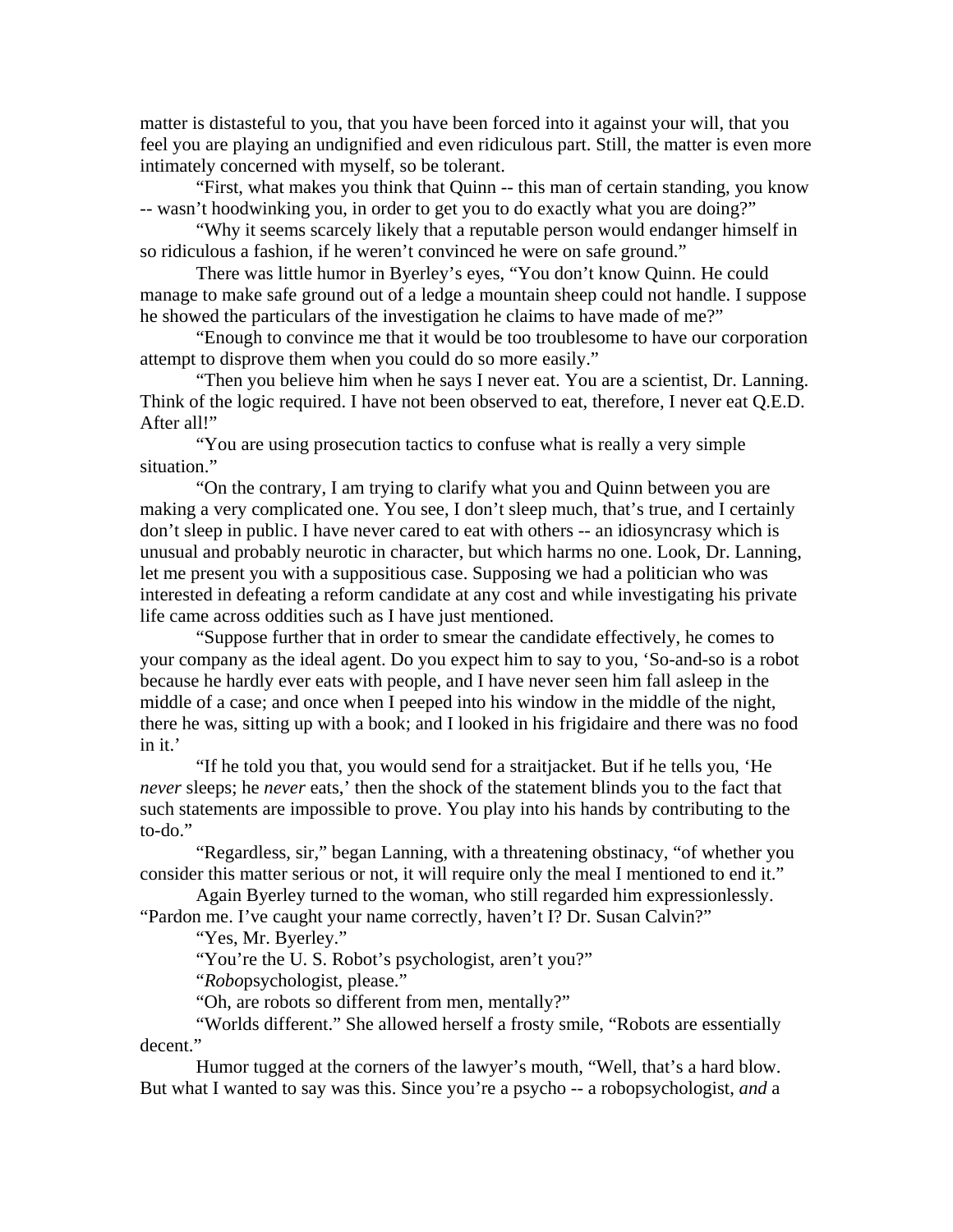woman, I'll bet that you've done something that Dr. Lanning hasn't thought of."

"And what is that?"

"You've got something to eat in your purse."

 Something caught in the schooled indifference of Susan Calvin's eyes. She said, "You surprise me, Mr. Byerley."

 And opening her purse, she produced an apple. Quietly, she handed it to him. Dr. Lanning, after an initial start, followed the slow movement from one hand to the other with sharply alert eyes.

 Calmly, Stephen Byerley bit into it, and calmly he swallowed it "You see, Dr. Lanning?"

 Dr. Lanning smiled in a relief tangible enough to make even his eyebrows appear benevolent A relief that survived for one fragile second.

 Susan Calvin said, "I was curious to see if you would eat it, but, of course, in the present case, it proves nothing."

Byerley grinned, "It doesn't?"

 "Of course not. It is obvious, Dr. Lanning, that if this man were a humanoid robot, he would be a perfect imitation. He is almost too human to be credible. After all, we have been seeing and observing human beings all our lives; it would be impossible to palm something merely nearly right off on us. It would have to be *all* right. Observe the texture of the skin, the quality of the irises, the bone formation of the hand. If he's a robot, I wish U. S. Robots *had* made him, because he's a good job. Do you suppose then, that anyone capable of paying attention to such niceties would neglect a few gadgets to take care of such things as eating, sleeping, elimination? For emergency use only, perhaps; as, for instance, to prevent such situations as are arising here. So a meal won't really prove anything."

 "Now wait," snarled Lanning, "I am -- not quite the fool both of you make me out to be. I am not interested in the problem of Mr. Byerley's humanity or nonhumanity. I am interest in getting the corporation out of a hole. A public meal will end the matter and keep it ended no matter what Quinn does. We can leave the finer details to lawyers and robopsychologists."

 "But, Dr. Lanning," said Byerley, "you forget the politics of the situation. I am as anxious to be elected, as Quinn is to stop me. By the way, did you notice that you used his name? It's a cheap shyster trick of mine; I knew you would, before you were through."

Lanning flushed, "What has the election to do with it?"

 "Publicity works both ways, sir. If Quinn wants to call me a robot, and has the nerve to do so, I have the nerve to play the game his way."

"You mean you--" Lanning was quite frankly appalled.

 "Exactly. I mean that I'm going to let him go ahead, choose his rope, test its strength, cut off the right length, tie the noose, insert his head and grin. I can do what little else is required."

"You are mighty confident."

 Susan Calvin rose to her feet, "Come, Alfred, we won't change his mind for him." "You see." Byerley smiled gently. "You're a human psychologist, too."

But perhaps not all the confidence that Dr. Lanning had remarked upon was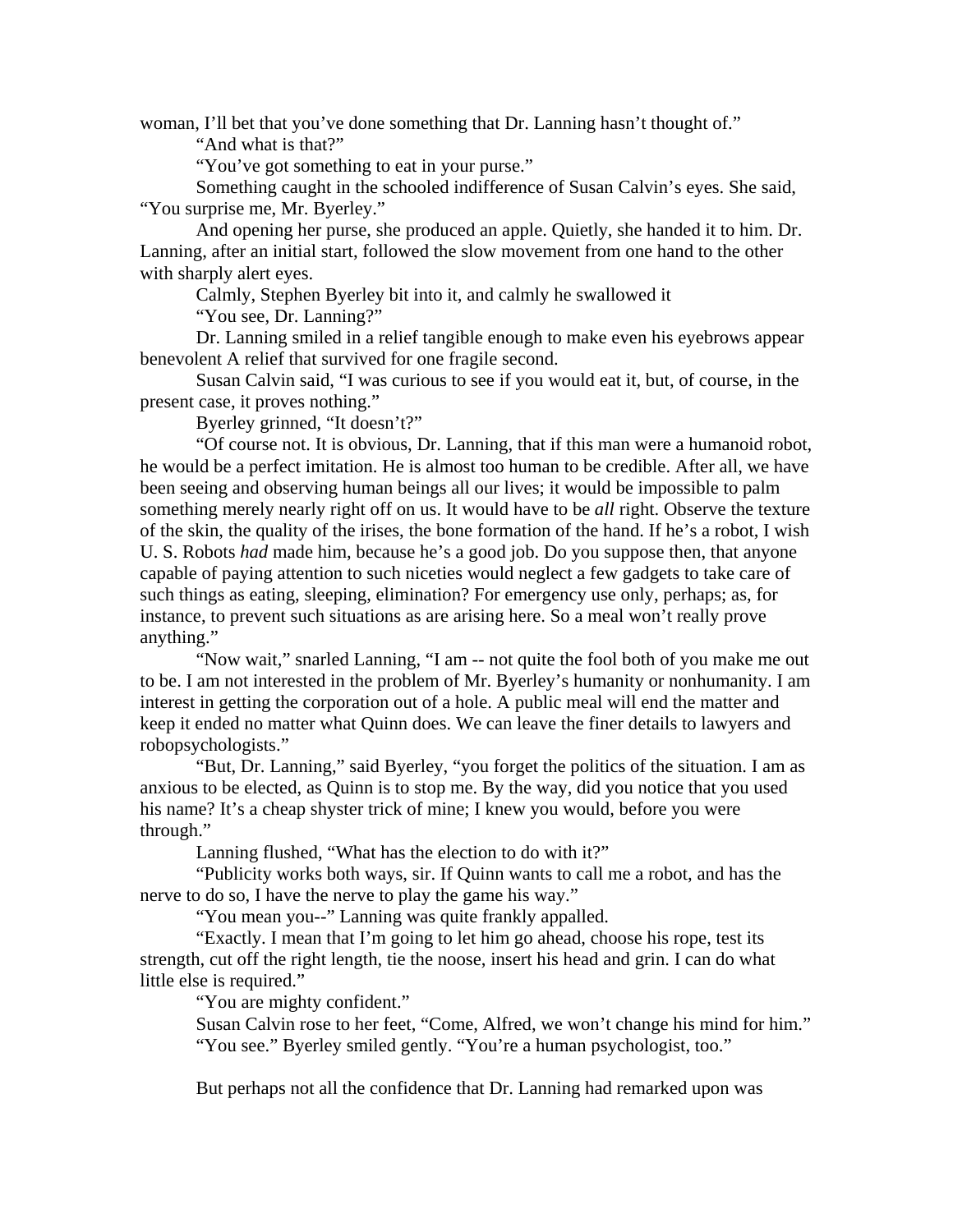present that evening when Byerley's car parked on the automatic treads leading to the sunken garage, and Byerley himself crossed the path to the front door of his house.

 The figure in the wheel chair looked up as he entered and smiled. Byerley's face lit with affection. He crossed over to it.

 The cripple's voice was a hoarse, grating whisper that came out of a mouth forever twisted to one side, leering out of a face that was half scar tissue, "You're late, Steve."

 "I know, John, I know. But I've been up against a peculiar and interesting trouble today."

 "So?" Neither the torn face nor the destroyed voice could carry expression but there was anxiety in the clear eyes. "Nothing you can't handle?"

 "I'm not exactly certain. I may need your help. *You're* the brilliant one in the family. Do you want me to take you out into the garden? It's a beautiful evening."

 Two strong arms lifted John from the wheel chair. Gently, almost caressingly, Byerley's arms went around the shoulders and under the swathed legs of the cripple. Carefully, and slowly, he walked through the rooms, down the gentle ramp that had been built with a wheel chair in mind, and out the back door into the walled and wired garden behind the house.

"Why don't you let me use the wheel chair, Steve? This is Silly."

 "Because I'd rather carry you. Do you object? You know that you're as glad to get out of that motorized buggy for a while, as I am to see you out. How do you feel today?" He deposited John with infinite care upon the cool grass.

"How should I feel? But tell me about your troubles."

"Quinn's campaign will be based on the fact that he claims I'm a robot."

 John's eyes opened wide, "How do you know? It's impossible. I won't believe it." "Oh, come, I tell you it's so. He had one of the big-shot scientists of U. S. Robot

& Mechanical Men Corporation over at the office to argue with me."

Slowly John's hands tore at the grass, "I see. I see."

 Byerley said, "But we can let him choose his ground. I have an idea. Listen to me and tell me if we can do it--"

 The scene as it appeared in Alfred Lanning's office that night was a tableau of stares. Francis Quinn stared meditatively at Alfred Lanning. Lanning's stare was savagely set upon Susan Calvin, who stared impassively in her turn at Quinn.

 Francis Quinn broke it with a heavy attempt at lightness, "Bluff. He's making it up as he goes along."

 "Are you going to gamble on that, Mr. Quinn?" asked Dr. Calvin, indifferently. "Well, it's your gamble, really."

 "Look here," Lanning covered definite pessimism with bluster, "we've done what you asked. We witnessed the man eat. It's ridiculous to presume him a robot."

 "Do *you* think so?" Quinn shot toward Calvin. "Lanning said you were the expert."

Lanning was almost threatening, "Now, Susan--"

 Quinn interrupted smoothly, "Why not let her talk, man? She's been sitting there imitating a gatepost for half an hour."

Lanning felt definitely harassed. From what he experienced then to incipient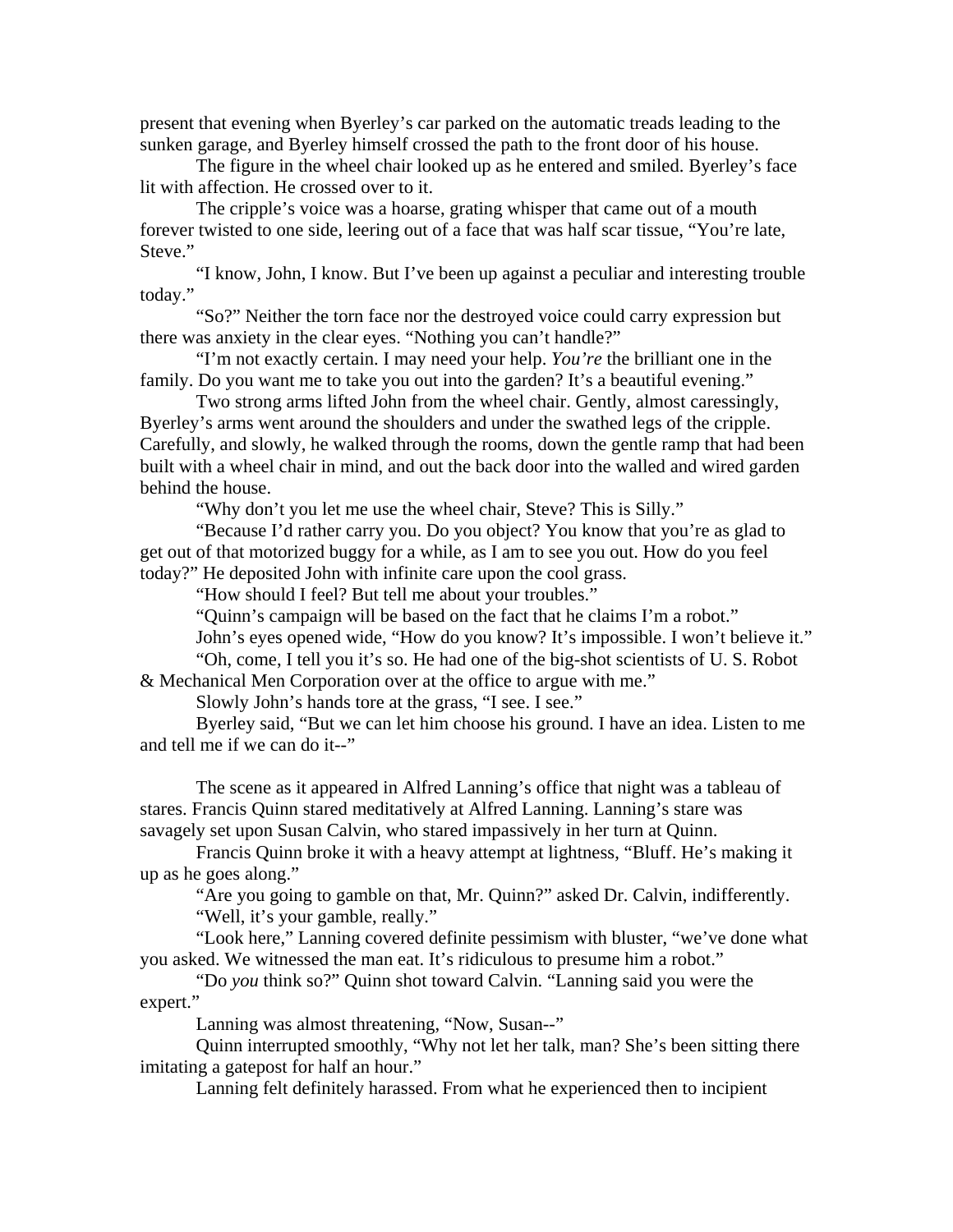paranoia was but a step. He said, "Very well. Have your say, Susan. We won't interrupt you."

 Susan Calvin glanced at him humorlessly, then fixed cold eyes on Mr. Quinn. "There are only two ways of definitely proving Byerley to be a robot, sir. So far you are presenting circumstantial evidence, with which you can accuse, but not prove -- and I think Mr. Byerley is sufficiently clever to counter that sort of material. You probably think so yourself, or you wouldn't have come here.

 "The two methods of *proof* are the physical and the psychological. Physically, you can dissect him or use an X-ray. How to do that would be *your* problem. Psychologically, his behavior can be studied, for if he *is* a positronic robot, he must conform to the three Rules of Robotics. A positronic brain cannot be constructed without them. You know the Rules, Mr. Quinn?"

 She spoke them carefully, clearly, quoting word for word the famous bold print on page one of the "Handbook of Robotics."

"I've heard of them," said Quinn, carelessly.

 "Then the matter is easy to follow," responded the psychologist, dryly. "If Mr. Byerley breaks any of those three rules, he is not a robot. Unfortunately, this procedure works in only one direction. If he lives up to the rules, it proves nothing one way or the other."

Quinn raised polite eyebrows, "Why not, doctor?"

 "Because, if you stop to think of it, the three Rules of Robotics are the essential guiding principles of a good many of the world's ethical systems. Of course, every human being is supposed to have the instinct of self-preservation. That's Rule Three to a robot. Also every 'good' human being, with a social conscience and a sense of responsibility, is supposed to defer to proper authority; to listen to his doctor, his boss, his government, his psychiatrist, his fellow man; to obey laws, to follow rules, to conform to custom -- even when they interfere with his comfort or his safety. That's Rule Two to a robot. Also, every 'good' human being is supposed to love others as himself, protect his fellow man, risk his life to save another. That's Rule One to a robot. To put it simply -- if Byerley follows all the Rules of Robotics, he may be a robot, and may simply be a very good man."

"But," said Quinn, "you're telling me that you can never prove him a robot."

"I may be able to prove him *not* a robot"

"That's not the proof I want."

 "You'll have such proof as exists. You are the only one responsible for your own wants."

 Here Lanning's mind leaped suddenly to the sting of an idea, "Has it occurred to anyone," he ground out, "that district attorney is a rather strange occupation for a robot? The prosecution of human beings -- sentencing them to death -- bringing about their infinite harm--"

 Quinn grew suddenly keen, "No, you can't get out of it that way. Being district attorney doesn't make him human. Don't you know his record? Don't you know that he boasts that he has never prosecuted an innocent man; that there are scores of people left untried because the evidence against them didn't satisfy him, even though he could probably have argued a jury into atomizing them? That happens to be so."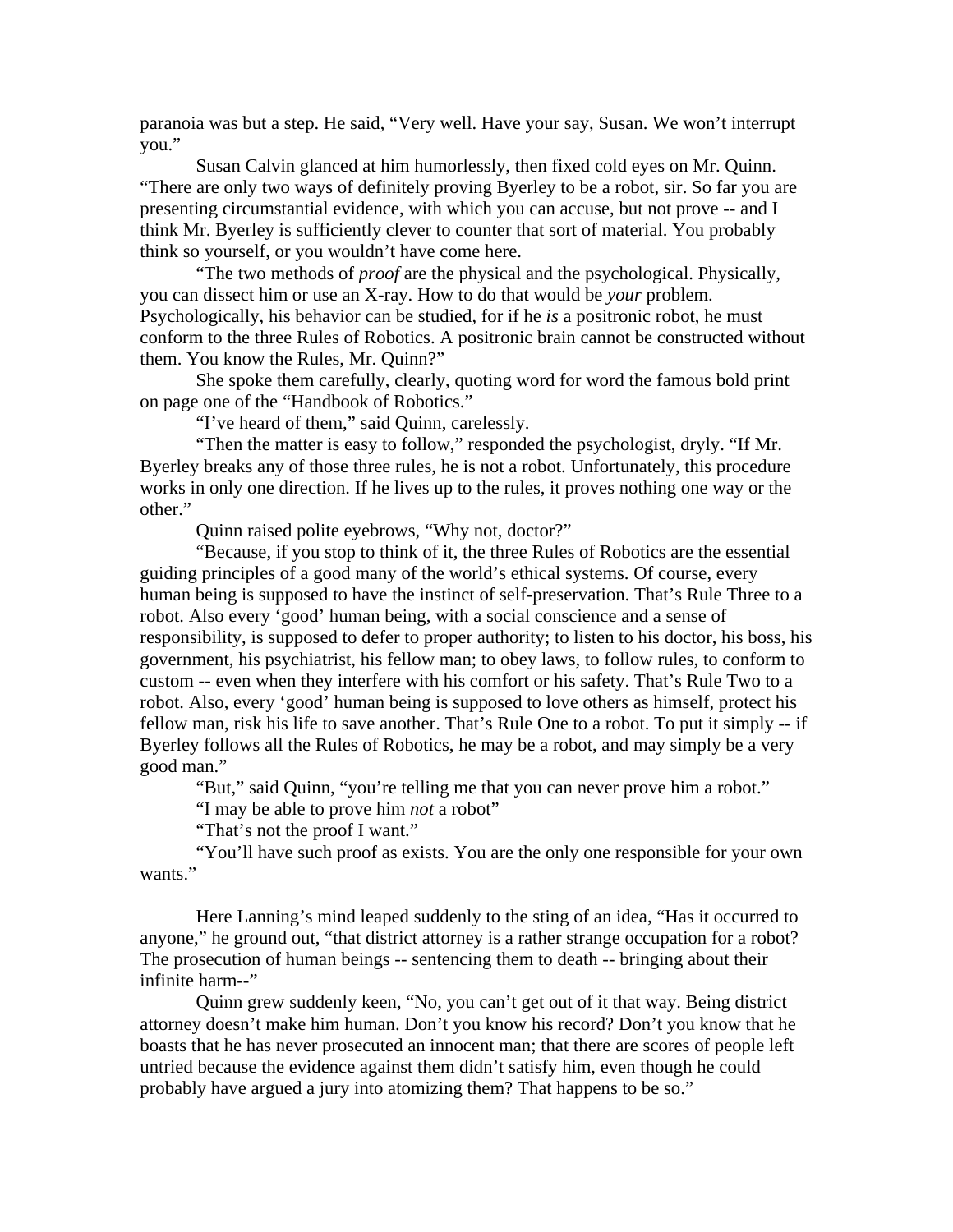Lanning's thin cheeks quivered, "No, Quinn, no. There is nothing in the Rules of Robotics that makes any allowance for human guilt. A robot may not judge whether a human being deserves death. It is not for him to decide. *He may not harm a human*- variety skunk, or variety angel."

 Susan Calvin sounded tired. "Alfred," she said, "don't talk foolishly. What if a robot came upon a madman about to set fire to a house with people in it? He would stop the madman, wouldn't he?"

"Of course."

"And if the only way he could stop him was to kill him--"

There was a faint sound in Lanning's throat. Nothing more.

 "The answer to that, Alfred, is that he would do his best not to kill him. If the madman died, the robot would require psychotherapy because he might easily go mad at the conflict presented him --of having broken Rule One to adhere to Rule One in a higher sense. But a man would be dead and a robot would have killed him."

 "Well, *is* Byerley mad?" demanded Lanning; with all the sarcasm he could muster.

 "No, but he has killed no man himself. He has exposed facts which might represent a particular human being to be dangerous to the large mass of other human beings we call society. He protects the greater number and thus adheres to Rule One at maximum potential. That is as far as he goes. It is the judge who then condemns the criminal to death or imprisonment, after the jury decides on his guilt or innocence. It is the jailer who imprisons him, the executioner who kills him. And Mr. Byerley has done nothing but determine truth and aid society.

 "As a matter of fact, Mr. Quinn, I have looked into Mr. Byerley's career since you first brought this matter to our attention. I find that he has never demanded the death sentence in his closing speeches to the jury. I also find that he has spoken on behalf of the abolition of capital punishment and contributed generously to research institutions engaged in criminal neurophysiology. He apparently believes in the cure, rather than the punishment of crime. I find that significant."

"You do?" Quinn smiled. "Significant of a certain odor of roboticity, perhaps?"

 "Perhaps. Why deny it? Actions such as his could come only from a robot, or from a very honorable and decent human being. But you see, you just can't differentiate between a robot and the very best of humans."

 Quinn sat back in his chair. His voice quivered with impatience. "Dr. Lanning, it's perfectly possible to create a humanoid robot that would perfectly duplicate a human in appearance, isn't it?"

 Lanning harrumphed and considered, "It's been done experimentally by U. S. Robots," he said reluctantly, "without the addition of a positronic brain, of course. By using human ova and hormone control, one can grow human flesh and skin over a skeleton of porous silicone plastics that would defy external examination. The eyes, the hair, the skin would be really human, not humanoid. And if you put a positronic brain, and such other gadgets as you might desire inside, you have a humanoid robot."

Quinn said shortly, "How long would it take to make one?"

 Lanning considered, "If you had all your equipment -- the brain, the skeleton, the ovum, the proper hormones and radiations -- say, two months."

The politician straightened out of his chair. "Then we shall see what the insides of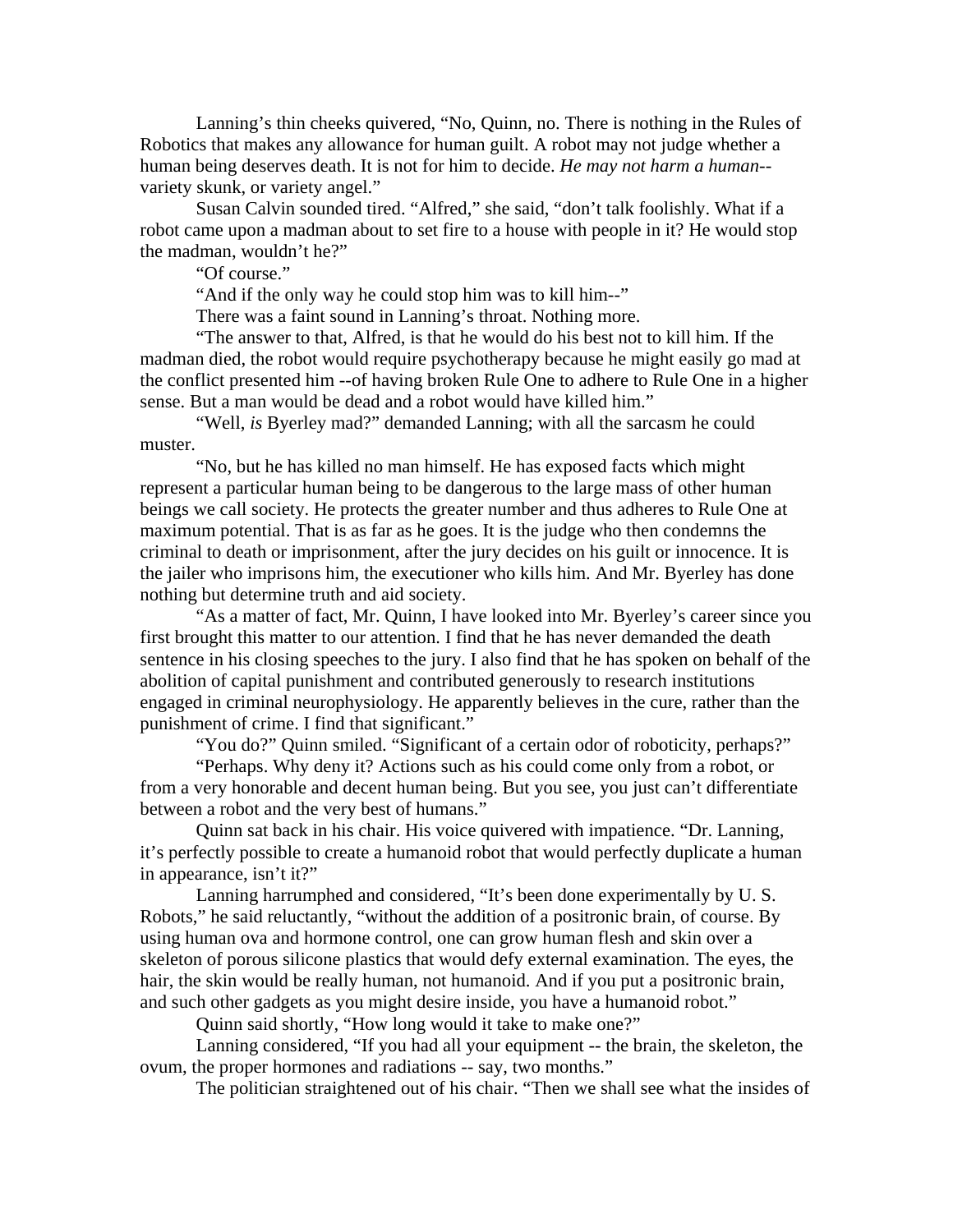Mr. Byerley look like. It will mean publicity for U. S. Robots -- but I gave you your chance."

 Lanning turned impatiently to Susan Calvin, when they were alone. "Why do you insist--"?

 And with real feeling, she responded sharply and instantly, "Which do you want - - the truth or my resignation? I won't lie for you. U. S. Robots can take care of itself. Don't turn coward."

"What," said Lanning, "if he opens up Byerley, and wheels and gears fall out what then?"

 "He won't open Byerley," said Calvin, disdainfully. "Byerley is as clever as Quinn, at the very least"

 The news broke upon the city a week before Byerley was to have been nominated. But "broke" is the wrong word. It staggered upon the city, shambled, crawled. Laughter began, and wit was free. And as the far off hand of Quinn tightened its pressure in easy stages, the laughter grew forced, an element of hollow uncertainty entered, and people broke off to wonder.

 The convention itself had the sir of a restive stallion. There had been no contest planned. Only Byerley could possibly have been nominated a week earlier. There was no substitute even now. They had to nominate him, but there was complete confusion about it.

 It would not have been so bad if the average individual were not torn between the enormity of the charge, if true, and its sensational folly, if false.

 The day after Byerley was nominated perfunctorily, hollowly -- a newspaper finally published the gist of a long interview with Dr. Susan Calvin, "world famous expert on robopsychology and positronics."

What broke loose is popularly and succinctly described as hell.

 It was what the Fundamentalists were waiting for. They were not a political party; they made pretense to no formal religion. Essentially they were those who had not adapted themselves to what had once been called the Atomic Age, in the days when atoms were a novelty. Actually, they were the Simple-Lifers, hungering after a life, which to those who lived it had probably appeared not so Simple, and who had been, therefore, Simple-Lifers themselves.

 The Fundamentalists required no new reason to detest robots and robot manufacturers; but a new reason such as the Quinn accusation and the Calvin analysis was sufficient to make such detestation audible.

The huge plants of the U.S. Robot & Mechanical Men Corporation was a hive that spawned armed guards. It prepared for war.

Within the city the house of Stephen Byerley bristled with police.

 The political campaign, of course, lost all other issues, and resembled a campaign only in that it was something filling the hiatus between nomination and election.

 Stephen Byerley did not allow the fussy little man to distract him. He remained comfortably unperturbed by the uniforms in the background. Outside the house, past the line of grim guards, reporters and photographers waited according to the tradition of the caste. One enterprising 'visor station even had a scanner focused on the blank entrance to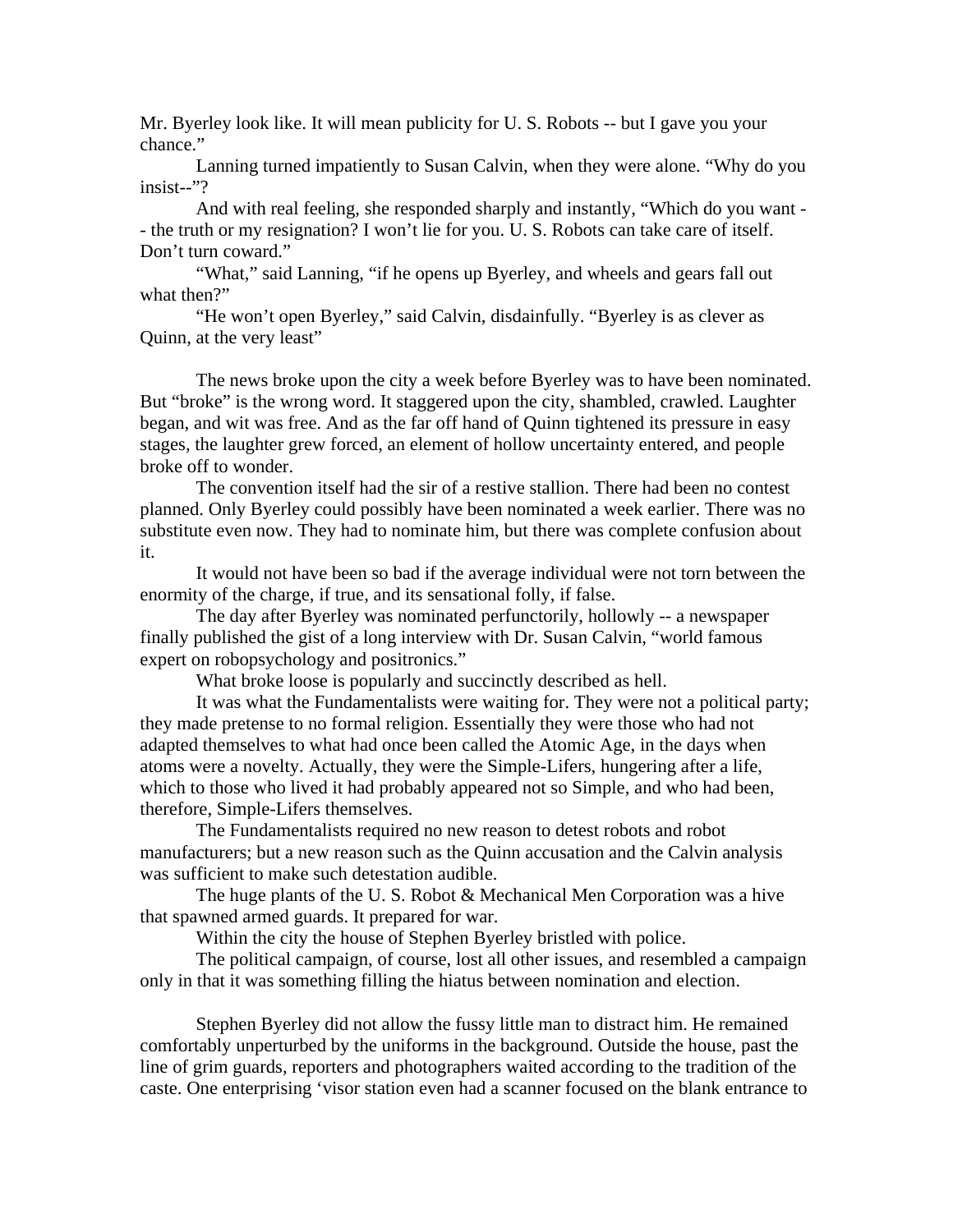the prosecutor's unpretentious home, while a synthetically excited announcer filled in with inflated commentary.

 The fussy little man advanced. He held forward a rich, complicated sheet. "This, Mr. Byerley, is a court order authorizing me to search these premises for the presence of illegal... uh... mechanical men or robots of any description."

 Byerley half rose, and took the paper. He glanced at it indifferently, and smiled as he handed it back. "All in order. Go ahead. Do your job. Mrs. Hoppen" -- to his housekeeper, who appeared reluctantly from the next room --" please go with them, and help out if you can."

 The little man, whose name was Harroway, hesitated, produced an unmistakable blush, failed completely to catch Byerley's eyes, and muttered, "Come on," to the two policemen.

He was back in ten minutes.

 "Through?" questioned Byerley, in just the tone of a person who is not particularly interested in the question, or its answer.

 Harroway cleared his throat, made a bad start in falsetto, and began again, angrily, "Look here, Mr. Byerley, our special instructions were to search the house very thoroughly."

"And haven't you?"

"We were told exactly what to look for."

"Yes?"

 "In short, Mr. Byerley, and not to put too fine a point on it, we were told to search you."

 "Me?" said the prosecutor with a broadening smile. "And how do you intend to do that?"

"We have a Penet-radiation unit--"

"Then I'm to have my X-ray photograph taken, hey? You have the authority?"

"You saw my warrant."

"May I see it again?"

 Harroway, his forehead shining with considerably more than mere enthusiasm, passed it over a second time.

 Byerley said evenly, "I read here as the description of what you are to search; I quote: 'the dwelling place belonging to Stephen Allen Byerley, located at 355 Willow Grove, Evanstron, together, with any garage, storehouse or other structures or buildings thereto appertaining, together with all grounds thereto appertaining'... um... and so on. Quite in order. But, my good man, it doesn't say anything about searching my interior. I am not part of the premises. You may search my clothes if you think I've got a robot hidden in my pocket."

 Harroway had no doubt on the point of to whom he owed his job. He did not propose to be backward, given a chance to earn a much better -- i.e., more highly paid - job.

 He said, in a faint echo of bluster, "Look here. I'm allowed to search the furniture in your house, and anything else I find in it. You are in it, aren't you?"

 "A remarkable observation. I *am* in it. But I'm not a piece of furniture. As a citizen of adult responsibility -- I have the psychiatric certificate proving that -- I have certain rights under the Regional Articles. Searching me would come under the heading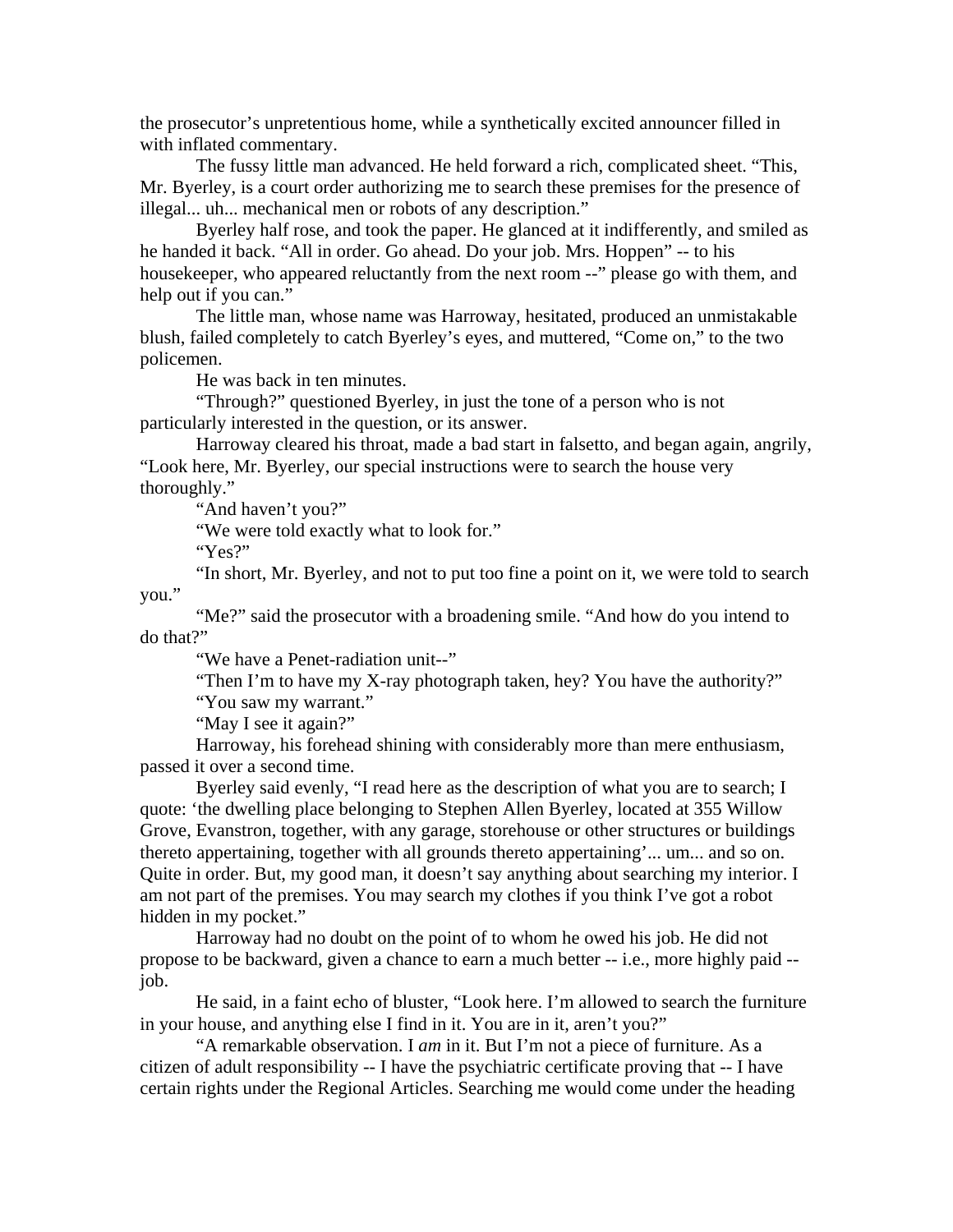of violating my Right of Privacy. That paper isn't sufficient."

"Sure, but if you're a robot, you don't have Right of Privacy."

 "True enough but that paper still isn't sufficient. It recognizes me implicitly as a human being."

"Where?" Harroway snatched at it.

 "Where it says 'the dwelling place belonging to' and so on. A robot cannot own property. And you may tell your employer, Mr. Harroway, that if he tries to issue a similar paper which does *not* implicitly recognize me as a human being, he will be immediately faced with a restraining injunction and a civil suit which will make it necessary for him to *prove* me a robot by means of information *now* in his possession, or else to pay a whopping penalty for an attempt to deprive me unduly of my Rights under the Regional Articles. You'll tell him that, won't you?"

 Harroway marched to the door. He turned. . "You're a slick lawyer--" His hand was in his pocket. For a short moment, he stood there. Then he left, smiled in the direction of the 'visor scanner, still playing away -- waved to the reporters, and shouted, "We'll have something for you tomorrow, boys. No kidding."

 In his ground car, he settled back, removed the tiny mechanism from his pocket and carefully inspected it. It was the first time he had ever taken a photograph by X-ray reflection. He hoped he had done it correctly.

 Quinn and Byerley had never met face-to-face alone. But visorphone was pretty close to it. In fact, accepted literally, perhaps the phrase was accurate, even if to each, the other were merely the light and dark pattern of a bank of photocells.

 It was Quinn who had initiated the call. It was Quinn, who spoke first, and without particular ceremony, "Thought you would like to know, Byerley, that I intend to make public the fact that you're wearing a protective shield against Penet-radiation."

 "That so? In that case, you've probably already made it public. I have a notion our enterprising press representatives have been tapping my various communication lines for quite a while. I know they have my office lines full of holes; which is why I've dug in at my home these last weeks." Byerley was friendly, almost chatty.

 Quinn's lips tightened slightly, "This call is shielded -- thoroughly. I'm making it at a certain personal risk."

 "So I should imagine. Nobody knows you're behind this campaign. At least, nobody knows it officially. Nobody doesn't know it unofficially. I wouldn't worry. So I wear a protective shield? I suppose you found that out when your puppy dog's Penetradiation photograph, the other day, turned out to be overexposed."

 "You realize, Byerley, that it would be pretty obvious to everyone that you don't dare face X-ray analysis."

 "Also that you, or your men, attempted illegal invasion of my Rights of Privacy." "The devil they'll care for that."

 "They might. It's rather symbolic of our two campaigns isn't it? You have little concern with the rights of the individual citizen. I have great concern. I will not submit to X-ray analysis, because I wish to maintain my Rights on principle. Just as I'll maintain the rights of others when elected."

 "That will, no doubt make a very interesting speech, but no one will believe you. A little too high-sounding to be true. Another thing," a sudden, crisp change, "the personnel in your home was not complete the other night."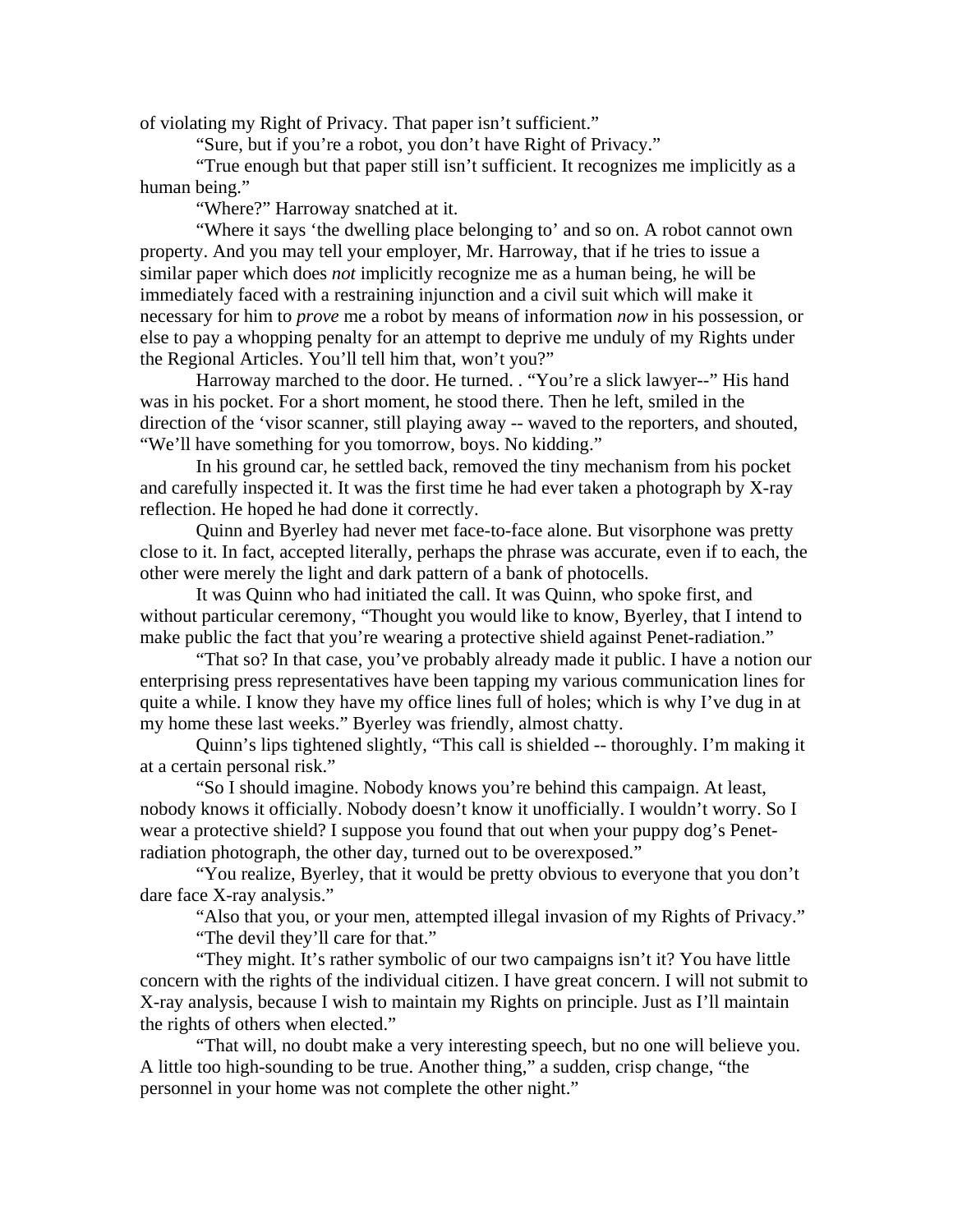"In what way?"

 "According to the report," he shuffled papers before him that were just within the range of vision of the visiplate, "there was one person missing -- a cripple."

 "As you say," said Byerley, tonelessly, "a cripple. My old teacher, who lives with me and who is now in the country -- and has been for two months. A 'much-needed rest' is the usual expression applied in the case. He has your permission?"

"Your teacher? A scientist of sorts?"

 "A lawyer once -- before he was a cripple. He has a government license as a research biophysicist, with a laboratory of his own, and a complete description of the work he's doing filed with the proper authorities, to whom I can refer you. The work is minor, but is a harmless and engaging hobby for a -- poor cripple. I am being as helpful as I can, you see."

"I see. And what does this... teacher... know about robot manufacture?"

 "I couldn't judge the extent of his knowledge in a field with which I am unacquainted."

"He wouldn't have access to positronic brains?"

"Ask your friends at U. S. Robots. They'd be the ones to know."

 "I'll put it shortly, Byerley. Your crippled teacher is the real Stephen Byerley. You are his robot creation. We can prove it. It was he who was in the automobile accident, not you. There will be ways of checking the records."

"Really? Do so, then. My best wishes."

 "And we can search your so-called teacher's 'country place,' and see what we can find there."

 "Well, not quite, Quinn." Byerley smiled broadly. "Unfortunately for you, my socalled teacher is a sick man. His country place is his place of rest. His Right of Privacy as a citizen of adult responsibility is naturally even stronger, under the circumstances. You won't be able to obtain a warrant to enter his grounds without showing just cause. However, I'd be the last to prevent you from trying."

 There was a pause of moderate length, and then Quinn leaned forward, so that his imaged-face expanded and the fine lines on his forehead were visible, "Byerley, why do you carry on? You can't be elected."

"Can't I?"

 "Do you think you can? Do you suppose that your failure to make any attempt to disprove the robot charge -- when you could easily, by breaking one of the Three Laws - does anything but convince the people that you *are* a robot?"

 "All I see so far is that from being a rather vaguely known, but still largely obscure metropolitan lawyer, I have now become a world figure. You're a good publicist."

"But you *are* a robot."

"So it's been said, but not proven."

"It's been proven sufficiently for the electorate."

"Then relax you've won."

 "Good-by," said Quinn, with his first touch of viciousness, and the visorphone slammed off.

"Good-by," said Byerley imperturbably, to the blank plate.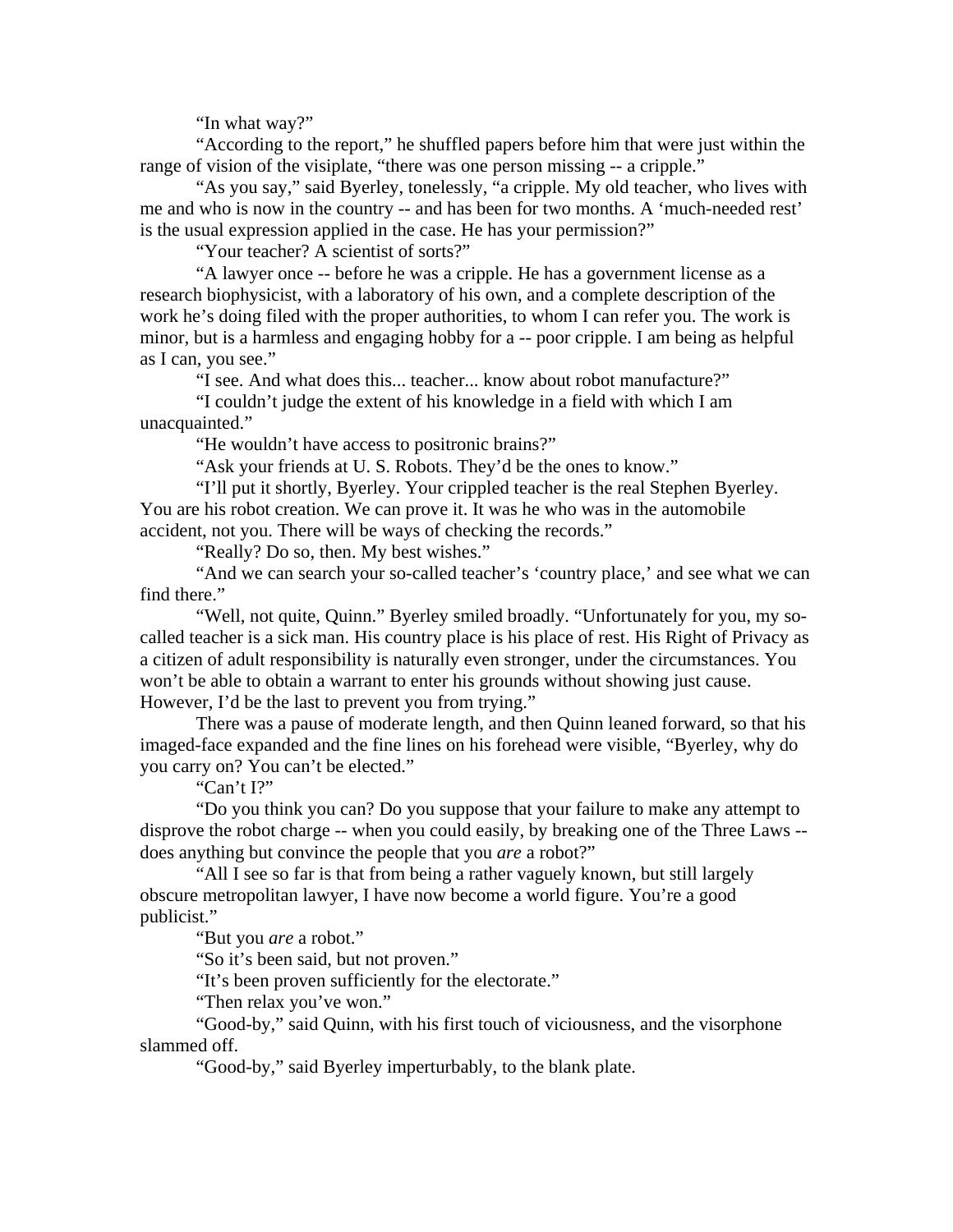Byerley brought his "teacher" back the week before election. The air car dropped quickly in an obscure part of the city.

 "You'll stay here till after election," Byerley told him. "It would be better to have you out of the way if things take a bad turn."

 The hoarse voice that twisted painfully out of John's crooked mouth might have had accents of concern in it. "There's danger of violence?"

 "The Fundamentalists threaten it, so I suppose there is, in a theoretical sense. But I really don't expect it. The Fundies have no real power. They're just the continuous irritant factor that might stir up a riot after a while. You don't mind staying here? Please, I won't be myself if I have to worry about you."

"Oh, I'll stay. You still think it will go well?"

"I'm sure of it. No one bothered you at the place?"

"No one. I'm certain."

"And your part went well?"

"Well enough. There'll be no trouble there."

 "Then take care of yourself, and watch the televisor tomorrow, John." Byerley pressed the gnarled hand that rested on his.

 Lenton's forehead was a furrowed study in suspense. He had the completely unenviable job of being Byerley's campaign manager in a campaign that wasn't a campaign, for a person that refused to reveal his strategy, and refused to accept his manager's.

 "You can't!" It was his favorite phrase. It had become his only phrase. "I tell you, Steve, you can't!"

 He threw himself in front of the prosecutor, who was spending his time leafing through the typed pages of his speech.

 "Put that down, Steve. Look, that mob has been organized by the Fundies. You won't get a hearing. You'll be stoned more likely. Why do you have to make a speech before an audience? What's wrong with a recording, a visual recording?"

"You want me to win the election, don't you?" asked Byerley, mildly.

"Win the election! You're not going to win, Steve. I'm trying to save your life." "Oh, I'm not in danger."

 "He's not in danger. He's not in danger." Lenton made a queer, rasping sound in his throat. "You mean you're getting out on that balcony in front of fifty thousand crazy crackpots and try to talk sense to them -- on a balcony like a medieval dictator?"

 Byerley consulted his watch. "In about five minutes -- as soon as the televisor lines are free."

Lenton's answering remark was not quite transliterable.

 The crowd filled a roped off area of the city. Trees and houses seemed to grow out of a mass-human foundation. And by ultra-wave, the rest of the world watched. It was a purely local election, but it had a world audience just the same. Byerley thought of that and smiled.

 But there was nothing to smile at in the crowd itself. There were banners and streamers, ringing every possible change on his supposed roboticity. The hostile attitude rose thickly and tangibly into the atmosphere.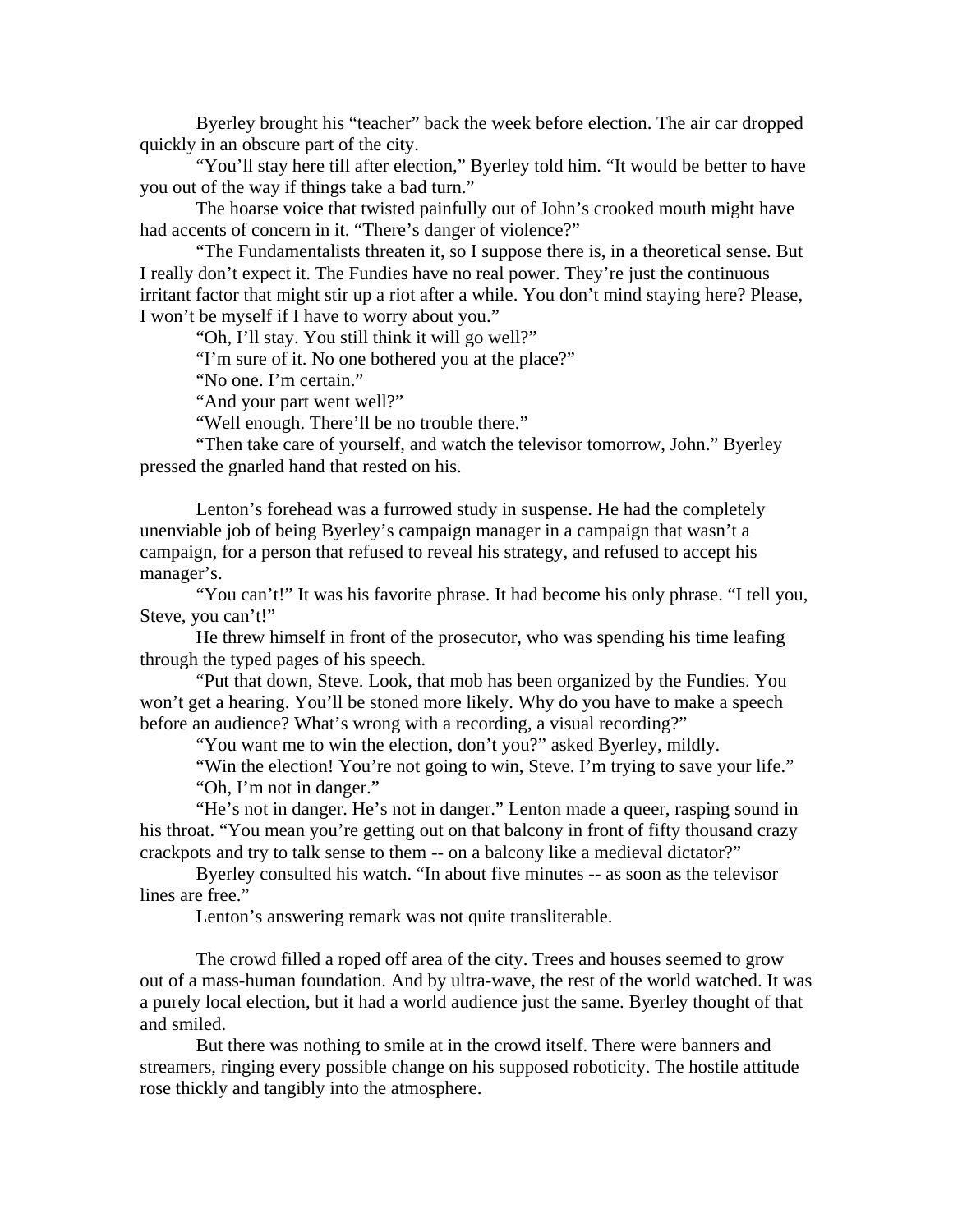From the start the speech was not successful. It competed against the inchoate mob howl and the rhythmic cries of the Fundie claques that formed mob-islands within the mob. Byerley spoke on, slowly, unemotionally--

Inside, Lenton clutched his hair and groaned -- and waited for the blood.

 There was a writhing in the front ranks. An angular citizen with popping eyes, and clothes too short for the lank length of his limbs, was pulling to the fore. A policeman dived after him, making slow, struggling passage. Byerley waved the latter off, angrily.

 The thin man was directly under the balcony. His words tore unheard against the roar.

 Byerley leaned forward. "What do you say? If you have a legitimate question, I'll answer it." He turned to a flanking guard. "Bring that man up here."

 There was a tensing in the crowd. Cries of "Quiet" started in various parts of the mob, and rose to a bedlam, then toned down raggedly. The thin man, red-faced and panting, faced Byerley.

Byerley said, "Have you a question?"

The thin man stared, and said in a cracked voice, "Hit me!"

With sudden energy, he thrust out his chin at an angle. "Hit me! You say you're not a robot. Prove it. You can't hit a human, you monster."

 There was a queer, flat, dead silence. Byerley's voice punctured it. "I have no reason to hit you."

 The thin man was laughing wildly. "You *can't* hit me. You *won't* hit me. You're not a human. You're a monster, a make-believe man."

 And Stephen Byerley, tight-lipped, in the face of thousands who watched in person and the millions, who watched by screen, drew back his fist and caught the man crackingly upon the chin. The challenger went over backwards in sudden collapse, with nothing on his face but blank, blank surprise.

 Byerley said, "I'm sorry. Take him in and see that he's comfortable. I want to speak to him when I'm through."

 And when Dr. Calvin, from her reserved space, turned her automobile and drove off, only one reporter had recovered sufficiently from the shock to race after her, and shout an unheard question.

Susan Calvin called over her shoulder, "He's human."

That was enough. The reporter raced away in his own direction.

The rest of the speech might be described as "Spoken but not heard."

 Dr. Calvin and Stephen Byerley met once again -- a week before he took the oath of office as mayor. It was late -- past midnight.

Dr. Calvin said, "You don't look tired."

The mayor-elect smiled. "I may stay up for a while. Don't tell Quinn."

 "I shan't. But that was an interesting story of Quinn's, since you mention him. It's a shame to have spoiled it. I suppose you knew his theory?"

"Parts of it."

 "It was highly dramatic. Stephen Byerley was a young lawyer, a powerful speaker, a great idealist -- and with a certain flare for biophysics. Are you interested in robotics, Mr. Byerley?"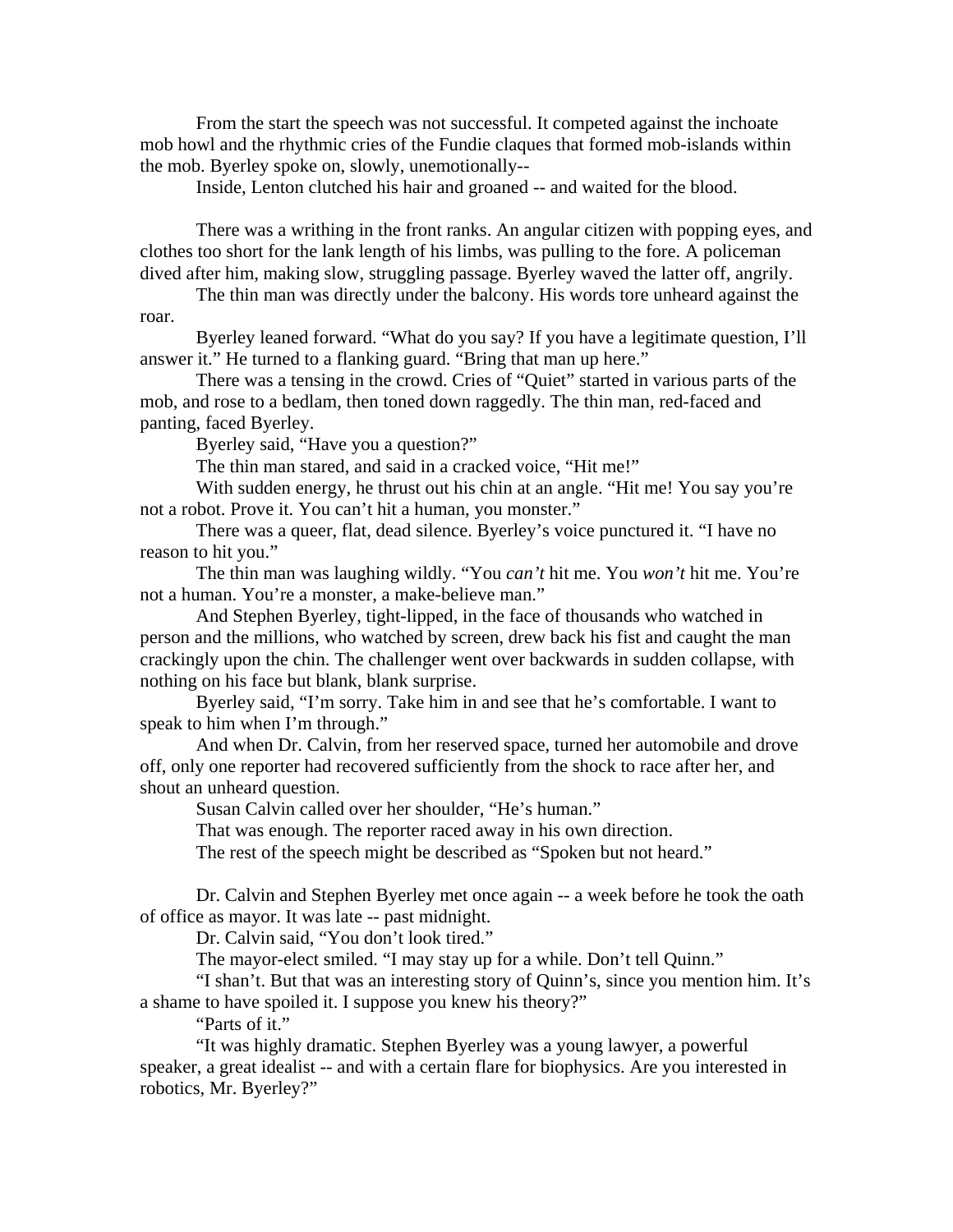"Only in the legal aspects."

 "*This* Stephen Byerley was. But there was an accident. Byerley's wife died, he himself, worse. His legs were gone; his face was gone; his voice was gone. Part of his mind was bent. He would not submit to plastic surgery. He retired from the world, legal career gone -- only his intelligence, and his hands left. Somehow he could obtain positronic brains, even a complex one, one which had the greatest capacity of forming judgments in ethical problems -- which is the highest robotic function so far developed.

 "He grew a body about it. Trained it to be everything he would have been and was no longer. He sent it out into the world as Stephen Byerley, remaining behind himself as the old, crippled teacher that no one ever saw--"

 "Unfortunately," said the mayor-elect, "I ruined all that by hitting a man. The papers say it was your official verdict on the occasion that I was human."

 "How did that happen? Do you mind telling me? It couldn't have been accidental."

 "It wasn't entirely. Quinn did most of the work. My men started quietly spreading the fact that I had never hit a man; that I was unable to hit a man; that to fail to do so under provocation would be sure proof that I was a robot. So I arranged for a silly speech in public, with all sorts of publicity overtones, and almost inevitably, some fool fell for it. In its essence, it was what I call a shyster trick. One in which the artificial atmosphere which has been created does all the work. Of course, the emotional effects made my election certain, as intended."

 The robopsychologist nodded. "I see you intrude on my field -- as every politician must, I suppose. But I'm very sorry it turned out this way. I like robots. I like them considerably better than I do human beings. If a robot can be created capable of being a civil executive, I think he'd make the best one possible. By the Laws of Robotics, he'd be incapable of harming humans, incapable of tyranny, of corruption, of stupidity, of prejudice. And after he had served a decent term, he would leave, even though he were immortal, because it would be impossible for him to hurt humans by letting them know that a robot had ruled them. It would be most ideal."

 "Except that a robot might fail due to the inherent inadequacies of his brain. The positronic brain has never equaled the complexities of the human brain."

 "He would have advisers. Not even a human brain is capable of governing without assistance."

 Byerley considered Susan Calvin with grave interest. "Why do you smile, Dr. Calvin?"

"I smile because Mr. Quinn didn't think of everything."

"You mean there could be more to that story of his."

 "Only a little. For the three months before election, this Stephen Byerley that Mr. Quinn spoke about, this broken man, was in the country for some mysterious reason. He returned in time for that famous speech of yours. And after all, what the old cripple did once, he could do a second time, particularly where the second job is very simple in comparison to the first."

"I don't quite understand."

 Dr. Calvin rose and smoothed her dress. She was obviously ready to leave. "I mean there is one time when a robot may strike a human being without breaking the First Law. Just one time."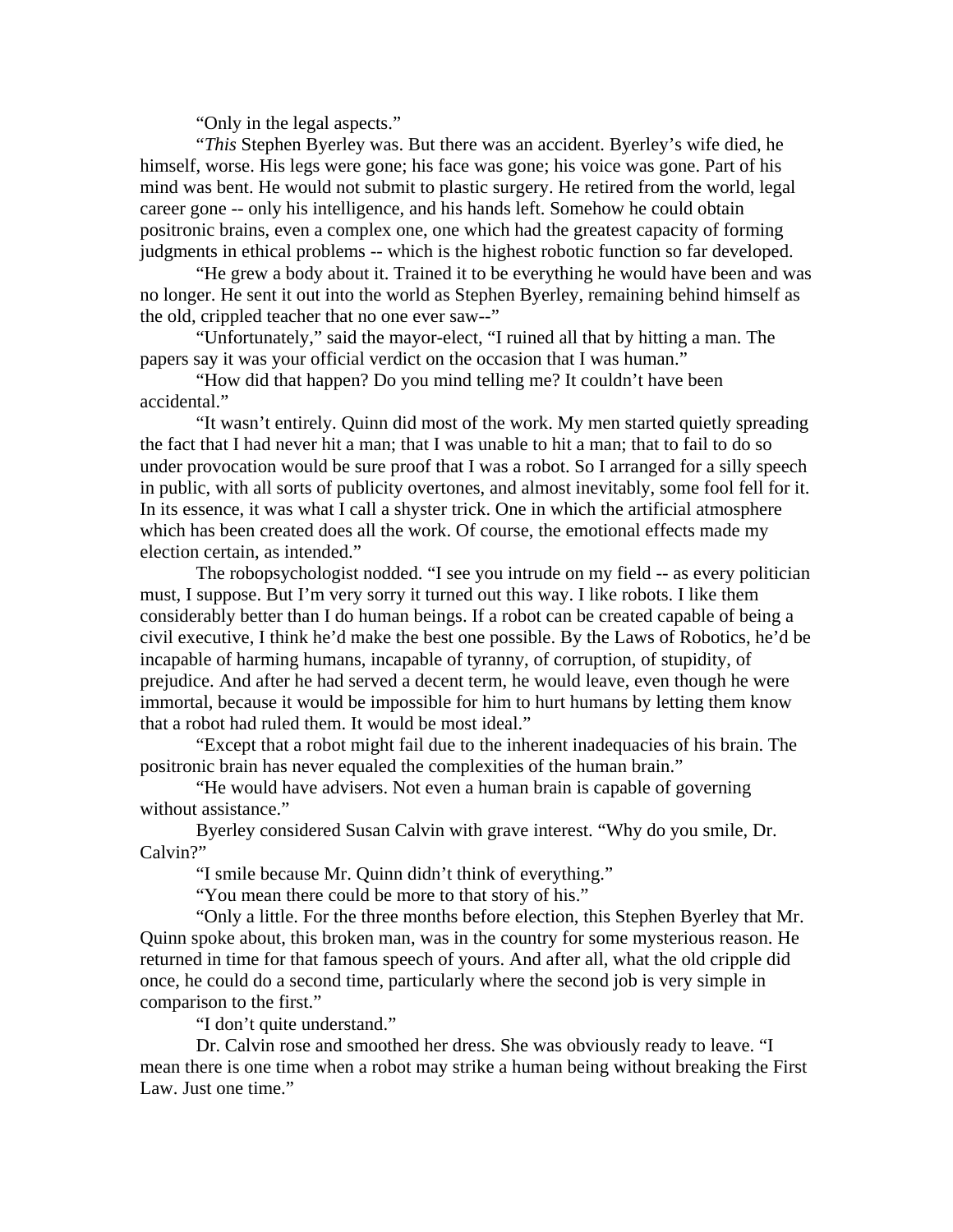"And when is that?"

 Dr. Calvin was at the door. She said quietly, "When the human to be struck is merely another robot."

 She smiled broadly, her thin face glowing. "Good-by Mr. Byerley. I hope to vote for you five years from now -- for Co-ordinator."

 Stephen Byerley chuckled. "I must reply that that is a somewhat farfetched idea." The door closed behind her.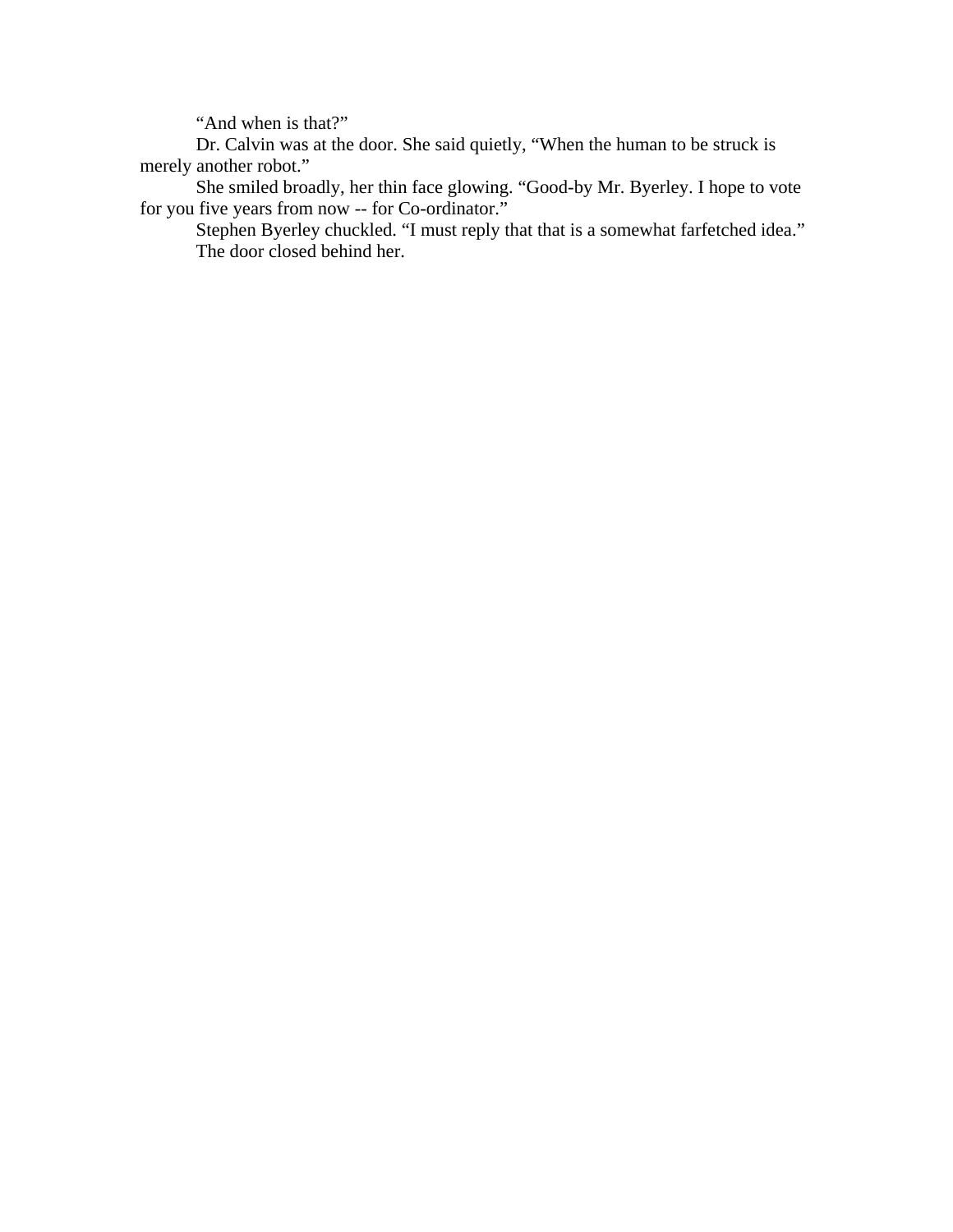I stared at her with a sort of horror, "Is that true?"

"All of it," she said.

"And the great Byerley was simply a robot."

 "Oh, there's no way of ever finding out. I think he was. But when he decided to die, he had himself atomized, so that there will never be any legal proof. Besides, what difference would it make?"

"Well--"

 "You share a prejudice against robots which is quite unreasoning. He was a very good Mayor; five years later he did become Regional Co-ordinator. And when the Regions of Earth formed their Federation in 2044, he became the first World Coordinator. By that time it was the Machines that were running the world anyway."

"Yes, but--"

 "No buts! The Machines are robots, and they are running the world. It was five years ago that I found out all the truth. It was 2052; Byerley was completing his second

## term as World Co-ordinator--"**The Evitable Conflict**

THE CO-ORDINATOR, IN HIS PRIVATE STUDY, HAD that medieval curiosity, a fireplace. To be sure, the medieval man might not have recognized it as such, since it had no functional significance. The quiet, licking flame lay in an insulated recess behind clear quartz.

 The logs were ignited at long distance through a trifling diversion of the energy beam that fed the public buildings of the city. The same button that controlled the ignition first dumped the ashes of the previous fire, and allowed for the entrance of fresh wood. -- It was a thoroughly domesticated fireplace, you see.

 But the fire itself was real. It was wired for sound, so that you could hear the crackle and, of course, you could watch it leap in the air stream that fed it.

 The Co-ordinator's ruddy glass reflected, in miniature, the discreet gamboling of the flame, and, in even further miniature, it was reflected in each of his brooding pupils.

 And in the frosty pupils of his guest, Dr. Susan Calvin of U. S. Robots & Mechanical Men Corporation.

 The Co-ordinator said, "I did not ask you here entirely for social purposes, Susan."

"I did not think you did, Stephen," she replied.

 "--And yet I don't quite know how to phrase my problem. On the one hand, it can be nothing at all. On the other, it can mean the end of humanity."

 "I have come across so many problems, Stephen, that presented the same alternative. I think all problems do."

 "Really? Then judge this -- World Steel reports an overproduction of twenty thousand long tons. The Mexican Canal is two months behind schedule. The mercury mines at Almaden have experienced a production deficiency since last spring, while the Hydroponics plant at Tientsin has been laying men off. These items happen to come to mind at the moment. There is more of the same sort."

 "Are these things serious? I'm not economist enough to trace the fearful consequences of such things."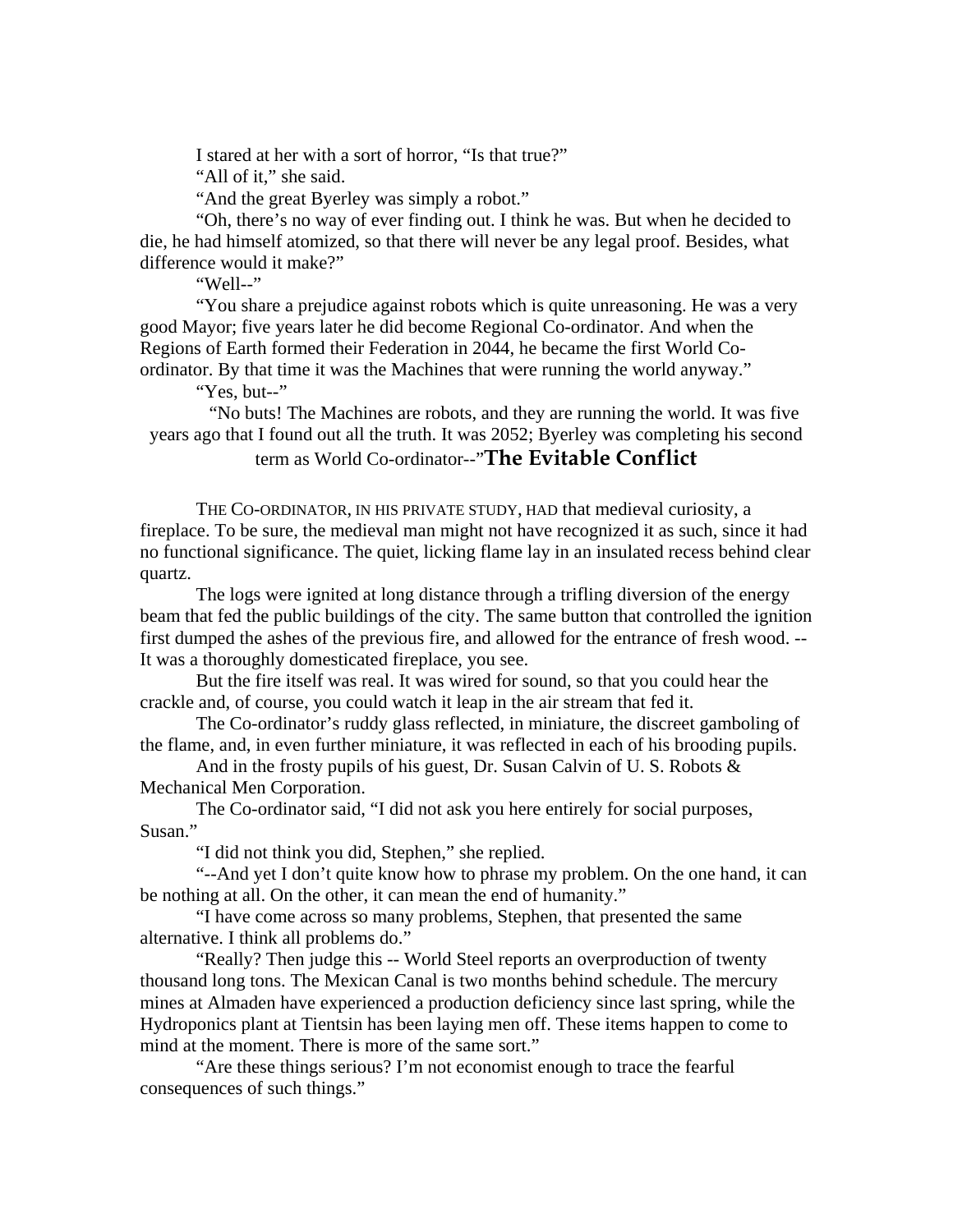"In themselves, they are not serious. Mining experts can be sent to Almaden, if the situation were to get worse. Hydroponics engineers can be used in Java or in Ceylon, if there are too many at Tientsin. Twenty thousand long tons of steel won't fill more than a few days of world demand, and the opening of the Mexican Canal two months later than the planned date is of little moment. It's the Machines that worry me; I've spoken to your Director of Research about them already."

"To Vincent Silver? -- He hasn't mentioned anything about it to me."

"I asked him to speak to no one. Apparently, he hasn't."

"And what did he tell you?"

 "Let me put that item in its proper place. I want to talk about the Machines first. And I want to talk about them to you, because you're the only one in the world who understands robots well enough to help me now. -- May I grow philosophical?"

 "For this evening, Stephen, you may talk how you please and of what you please, provided you tell me first what you intend to prove."

 "That such small unbalances in the perfection of our system of supply and demand, as I have mentioned, may be the first step towards the final war."

"Hmp. Proceed."

 Susan Calvin did not allow herself to relax, despite the designed comfort of the chair she sat in. Her cold, thin-lipped face and her flat, even voice were becoming accentuated with the years. And although Stephen Byerley was one man she could like and trust, she was almost seventy and the cultivated habits of a lifetime are not easily broken.

 "Every period of human development, Susan," said the Co-ordinator, "has had its own particular type of human conflict -- its own variety of problem that, apparently, could be settled only by force. And each time, frustratingly enough, force never really settled the problem. Instead, it persisted through a series of conflicts, then vanished of itself, -- what's the expression, -- ah, yes 'not with a bang, but a whimper,' as the economic and social environment changed. And then, new problems, and a new series of wars, -- apparently endlessly cyclic.

 "Consider relatively modern times. There were the series of dynastic wars in the sixteenth to eighteenth centuries, when the most important question in Europe was whether the houses of Hapsburg or Valois-Bourbon were to rule the continent. It was one of those 'inevitable conflicts,' since Europe could obviously not exist half one and half the other.

 "Except that it did, and no war ever wiped out the one and established the other, until the rise of a new social atmosphere in France in 1789 tumbled first the Bourbons and, eventually, the Hapsburgs down the dusty chute to history's incinerator.

 "And in those same centuries there were the more barbarous religious wars, which revolved about the important question of whether Europe was to be Catholic or Protestant. Half and half she could not be. It was 'inevitable' that the sword decide. -- Except that it didn't. In England, a new industrialism was growing, and on the continent, a new nationalism. Half and half Europe remains to this day and no one cares much.

 "In the nineteenth and twentieth centuries, there was a cycle of nationalistimperialist wars, when the most important question in the world was which portions of Europe would control the economic resources and consuming capacity of which portions of non-Europe. All non-Europe obviously could not exist part English and part French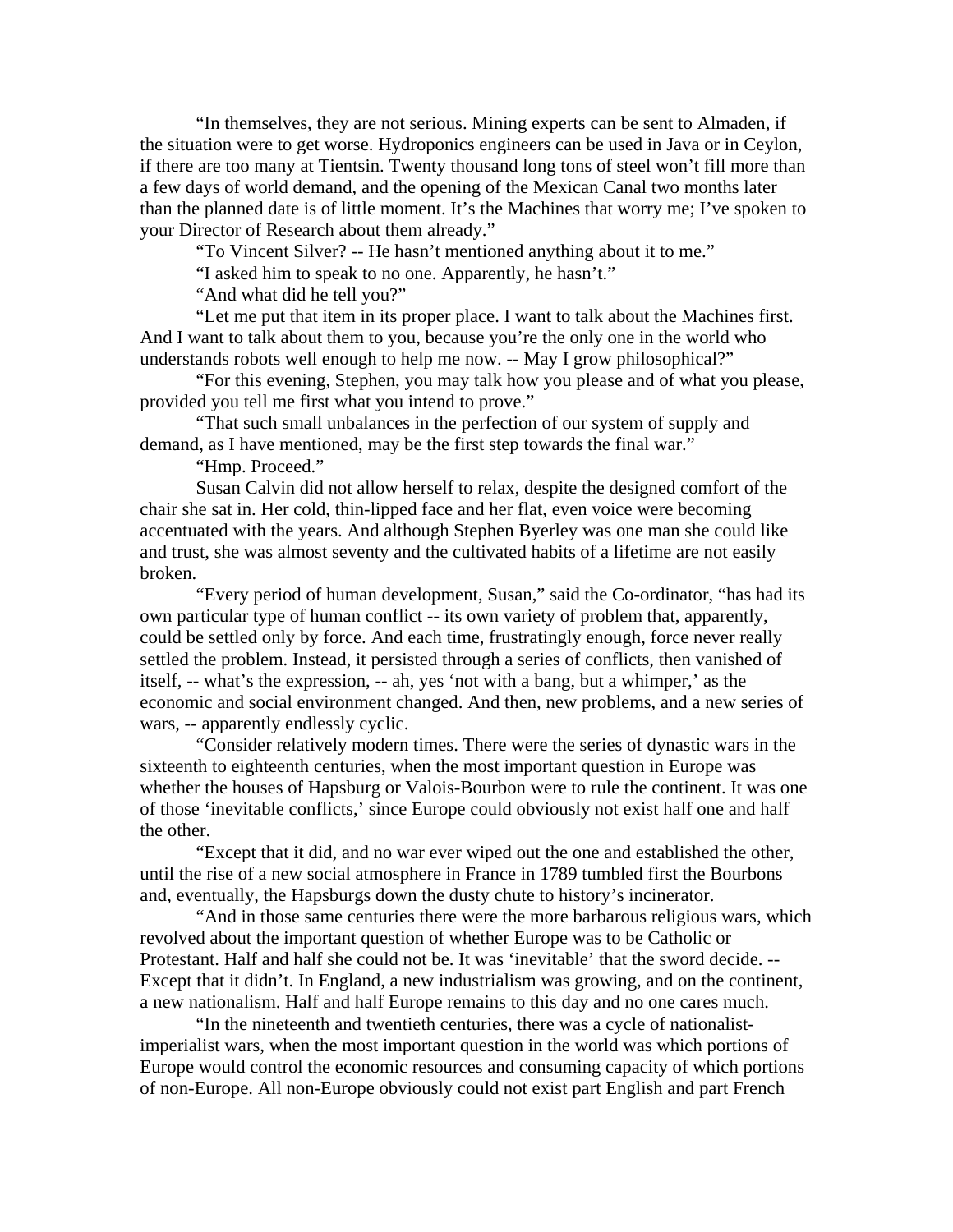and part German and so on. -- Until the forces of nationalism spread sufficiently, so that non-Europe ended what all the wars could not, and decided it could exist quite comfortably *all* non-European.

"And so we have a pattern--"

"Yes. Stephen, you make it plain," said Susan Calvin. "These are not very profound observations."

 "No. -- But then, it is the obvious which is so difficult to see most of the time. People say 'It's as plain as the nose on your face.' But how much of the nose on your face can you see, unless someone holds a mirror up to you? In the twentieth century, Susan, we started a new cycle of wars -- what shall I call them? Ideological wars? The emotions of religion applied to economic systems, rather than to extra-natural ones? Again the wars were 'inevitable' and this time there were atomic weapons, so that mankind could no longer live through its torment to the inevitable wasting away of inevitability. -- And positronic robots came.

 "They came in time, and, with it and alongside it, interplanetary travel. -- So that it no longer seemed so important whether the world was Adam Smith or Karl Marx. Neither made very much sense under the new circumstances. Both had to adapt and they ended in almost the same place."

"A deus ex machina, then, in a double sense," said Dr. Calvin, dryly.

 The Co-ordinator smiled gently, "I have never heard you pun before, Susan, but you are correct. And yet there was another danger. The ending of every other problem had merely given birth to another. Our new worldwide robot economy may develop its own problems, and for that reason we have the Machines. The Earth's economy is stable, and will *remain* stable, because it is based upon the decisions of calculating machines that have the good of humanity at heart through the overwhelming force of the First Law of Robotics."

 Stephen Byerley continued, "And although the Machines are nothing but the vastest conglomeration of calculating circuits ever invented, they are still robots within the meaning of the First Law, and so our Earth-wide economy is in accord with the best interests of Man. The population of Earth knows that there will be no unemployment, no over-production or shortages. Waste and famine are words in history books. And so the question of ownership of the means of production becomes obsolescent. Whoever owned them (if such a phrase has meaning), a man, a group, a nation, or all mankind, they could be utilized only as the Machines directed. -- Not because men were forced to but because it was the wisest course and men knew it.

 "It puts an end to war -- not only to the last cycle of wars, but to the next and to all of them. Unless--"

A long pause, and Dr. Calvin encouraged him by repetition. "Unless--"

The fire crouched and skittered along a log, then popped up.

"Unless," said the Co-ordinator, "the Machines don't fulfill their function."

 "I see. And that is where those trifling maladjustments come in which you mentioned awhile ago -- steel, hydroponics and so on."

"Exactly. Those errors should not be. Dr. Silver tells me they *cannot* be."

"Does he deny the facts? How unusual!"

 "No, he admits the facts, of course. I do him an injustice. What he denies is that any error in the machine is responsible for the so-called (his phrase) errors in the answers.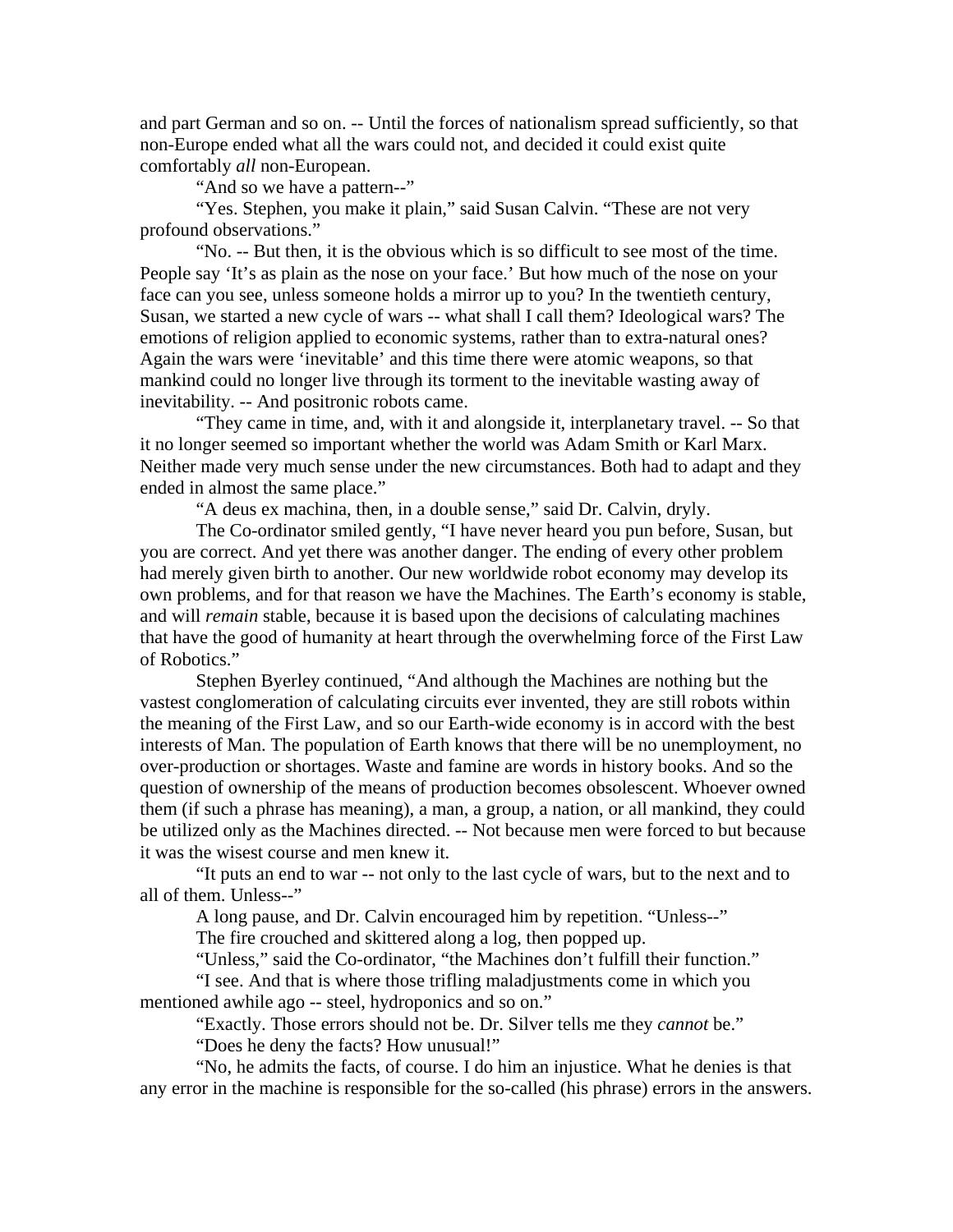He claims that the Machines are self-correcting and that it would violate the fundamental laws of nature for an error to exist in the circuits of relays. And so I said --"

"And you said, 'Have your boys check them and make sure, anyway.'"

 "Susan, you read my mind. It was what I said, and he said he couldn't." "Too busy?"

 "No, he said that no human could. He was frank about it. He told me, and I hope I understand him properly, that the Machines are a gigantic extrapolation. Thus, a team of mathematicians work several years calculating a positronic brain equipped to do certain similar acts of calculation. Using this brain they make further calculations to create a still more complicated brain, which they use again to make one still more complicated and so on. According to Silver, what we call the Machines are the result of ten such steps."

 "Ye-es, that sounds familiar. Fortunately, I'm not a mathematician. Poor Vincent. He is a young man. The Directors before him, Alfred Lanning and Peter Bogert, are dead, and they had no such problems. Nor had I. Perhaps roboticists as a whole should now die, since we can no longer understand our own creations."

 "Apparently not. The Machines are not super-brains in Sunday supplement sense, -- although they are so pictured in the Sunday supplements. It is merely that in their own particular province of collecting and analyzing a nearly infinite number of data and relationships thereof, in nearly infinitesimal time, they have progressed beyond the possibility of detailed human control.

 "And then I tried something else. I actually asked the Machine. In the strictest secrecy, we fed it the original data involved in the steel decision, its own answer, and the actual developments since, --the overproduction, that is, -- and asked for an explanation of the discrepancy."

"Good, and what was its answer?"

"I can quote you that word for word: 'The matter admits of no explanation.' "

"And how did Vincent interpret that?"

 "In two ways. Either we had not given the Machine enough data to allow a definite answer, which was unlikely. Dr. Silver admitted that. -- Or else, it was impossible for the Machine to admit that it could give any answer to data which implied that it could harm a human being. This, naturally, is implied by the First Law. And then Dr. Silver recommended that I see you."

 Susan Calvin looked very tired, "I'm old, Stephen. When Peter Bogert died, they wanted to make me Director of Research and I refused. I wasn't young then, either, and I did not wish the responsibility. They let young Silver have it and that satisfied me; but what good is it, if I am dragged into such messes.

 "Stephen, let me state my position. My researches do indeed involve the interpretation of robot behavior in the light of the Three Laws of Robotics. Here, now, we have these incredible calculating machines. They are positronic robots and therefore obey the Laws of Robotics. But they lack personality; that is, their functions are extremely limited. Must be, since they are so specialized. Therefore, there is very little room for the interplay of the Laws, and my one method of attack is virtually useless. In short, I don't know that I can help you, Stephen."

 The Co-ordinator laughed shortly, "Nevertheless, let me tell you the rest. Let me give you *my* theories, and perhaps you will then be able to tell me whether they are possible in the light of robopsychology."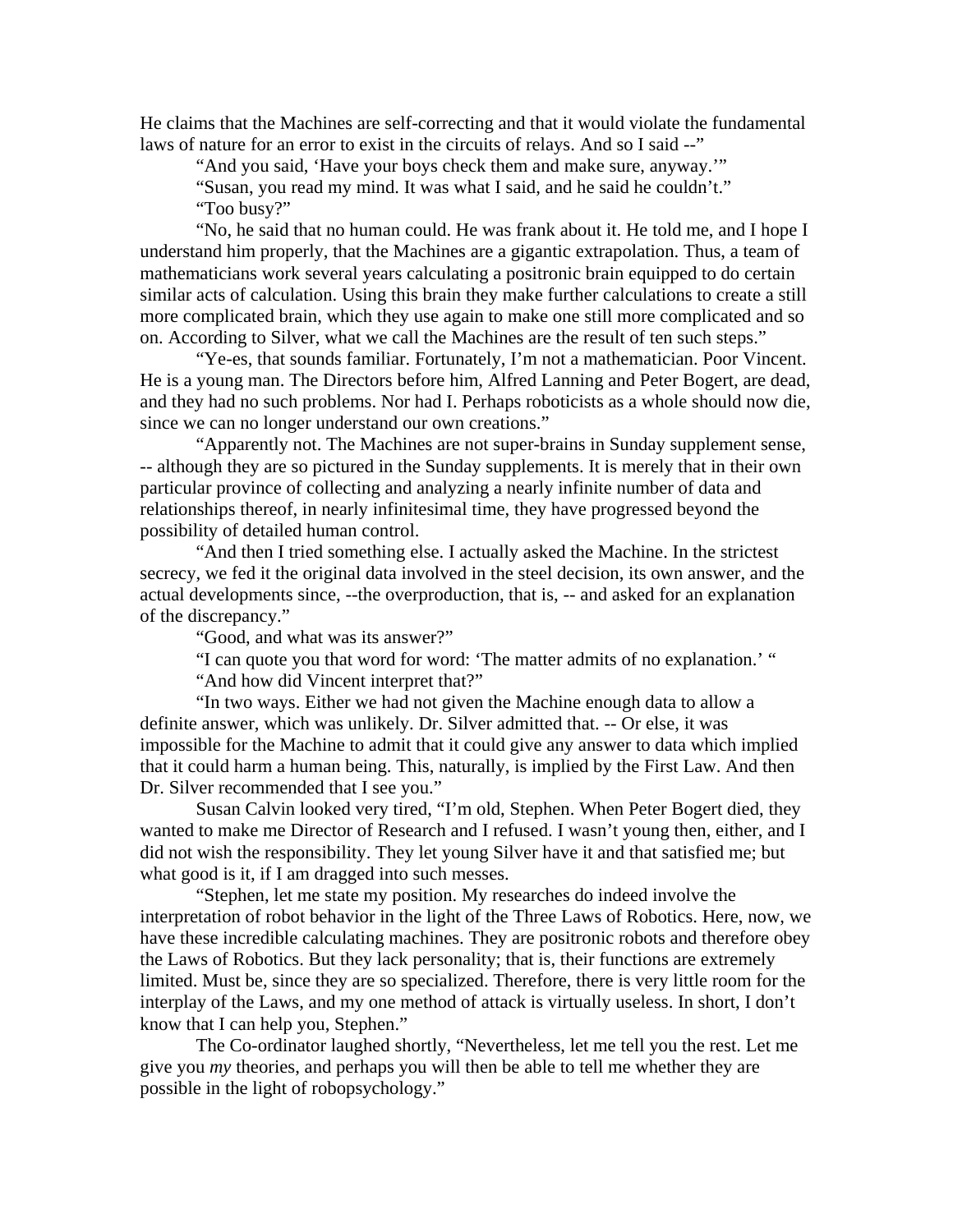"By all means. Go ahead."

 "Well, since the Machines are giving the wrong answers, then, assuming that they cannot be in error, there is only one possibility. *They are being given the wrong data!* In other words, the trouble is human, and not robotic. So I took my recent planetary inspection tour--"

"From which you have just returned to New York."

 "Yes. It was necessary, you see, since there are four Machines, one handling each of the Planetary Regions. *And all four are yielding imperfect results*."

 "Oh, but that follows, Stephen. If any one of the Machines is imperfect, that will automatically reflect in the result of the other three, since each of the others will assume as part of the data on which they base their own decisions, the perfection of the imperfect fourth. With a false assumption, they will yield false answers."

 "Uh-huh. So it seemed to me. Now, I have here the records of my interviews with each of the Regional Vice-Coordinators. Would you look through them with me? -- Oh, and first, have you heard of the 'Society for Humanity'?"

 "Umm, yes. They are an outgrowth of the Fundamentalists who have kept U. S. Robots from ever employing positronic robots on the grounds of unfair labor competition and so on. The 'Society for Humanity' itself is anti-Machine, is it not?"

 "Yes, yes, but -- Well, you will see. Shall we begin? We'll start with the Eastern Region."

"As you say--"

*The Eastern Region* 

- *1. Area: 7,500,000 square miles*
- *2. Population: 1,700,000,000*
- *3. Capital: Shanghai*

Ching Hso-lin's great-grandfather had been killed in the Japanese invasion of the old Chinese Republic, and there had been no one beside his dutiful children to mourn his loss or even to know he was lost. Ching Hso-lin's grandfather had survived the civil war of the late forties, but there had been no one beside *his* dutiful children to know or care of that.

 And yet Ching Hso-lin was a Regional Vice-Co-ordinator, with the economic welfare of half the people of Earth in his care.

 Perhaps it was with the thought of all that in mind, that Ching had two maps as the only ornaments on the wall of his office. One was an old hand-drawn affair tracing out an acre or two of land, and marked with the now outmoded pictographs of old China. A little creek trickled aslant the faded markings and there were the delicate pictorial indications of lowly huts, in one of which Ching's grandfather had been born.

 The other map was a huge one, sharply delineated, with all markings in neat Cyrillic characters. The red boundary that marked the Eastern Region swept within its grand confines all that had once been China, India, Burma, Indo-China, and Indonesia. On it, within the old province of Szechuan, so light and gentle that none could see it, was the little mark placed there by Ching which indicated the location of his ancestral farm.

 Ching stood before these maps as he spoke to Stephen Byerley in precise English, "No one knows better than you, Mr. Co-ordinator, that my job, to a large extent, is a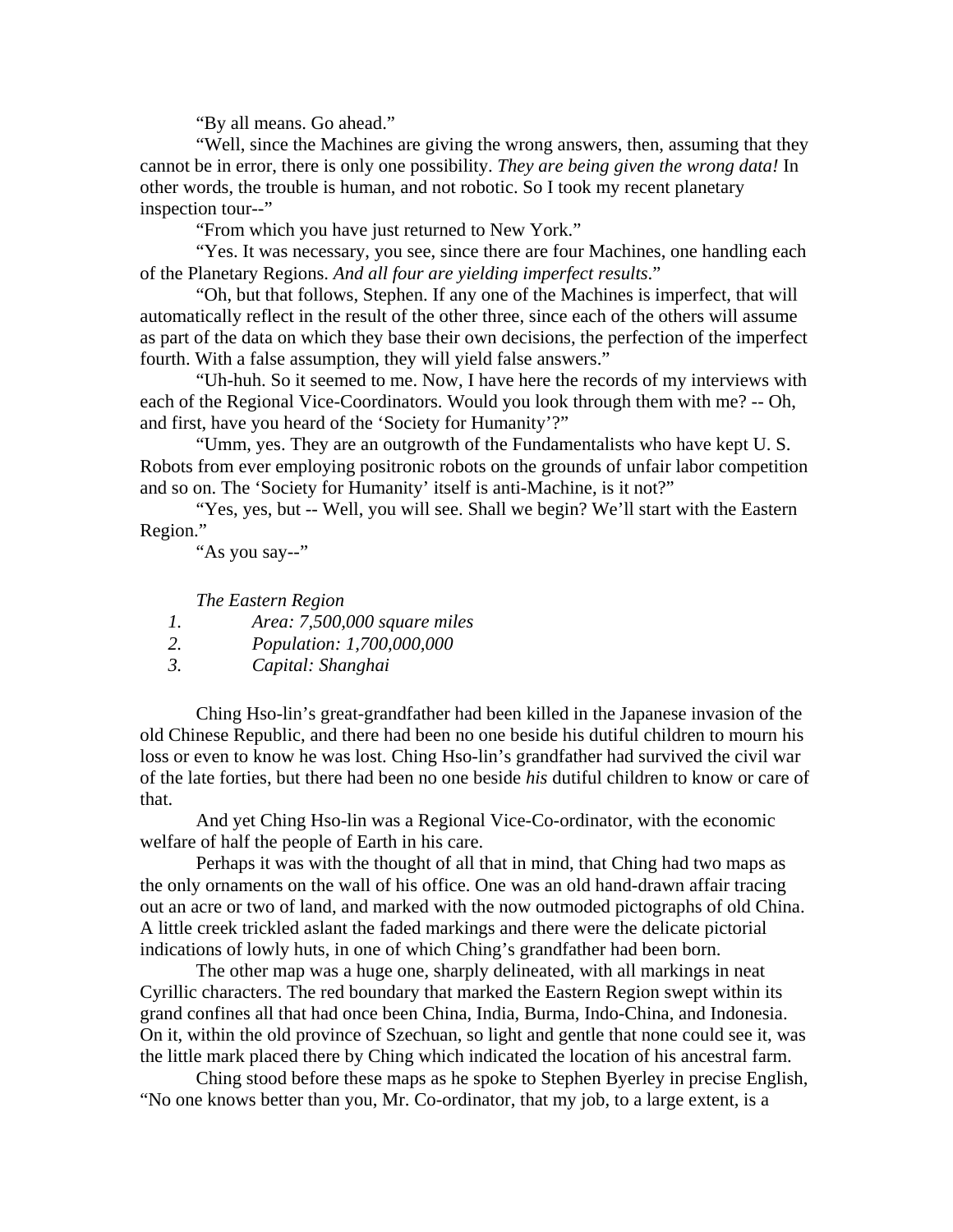sinecure. It carries with it a certain social standing, and I represent a convenient focal point for administration, but otherwise it is the Machine! -- The Machine does all the work. What did you think, for instance, of the Tientsin Hydroponics works?"

"Tremendous!" said Byerley.

 "It is but one of dozens, and not the largest. Shanghai, Calcutta, Batavia, Bangkok -- They are widely spread and they are the answer to feeding the billion and three quarters of the East."

 "And yet," said Byerley, "you have an unemployment problem there at Tientsin. Can you be over-producing? It is incongruous to think of Asia as suffering from too much food."

 Ching's dark eyes crinkled at the edges. "No. It has not come to that yet. It is true that over the last few months, several vats at Tientsin have been shut down, but it is nothing serious. The men have been released only temporarily and those who do not care to work in other fields have been shipped to Colombo in Ceylon, where a new plant is being put into operation."

"But why should the vats be closed down?"

 Ching smiled gently, "You do not know much of hydroponics, I see. Well, that is not surprising. You are a Northerner, and there soil farming is still profitable. It is fashionable in the North to think of hydroponics, when it is thought of at all, as a device of growing turnips in a chemical solution, and so it is -- in an infinitely complicated way.

 "In the first place, by far the largest crop we deal with (and the percentage is growing) is yeast. We have upward of two thousand strains of yeast in production and new strains are added monthly. The basic food-chemicals of the various yeasts are nitrates and phosphates among the inorganics together with proper amounts of the trace metals needed, down to the fractional parts per million of boron and molybdenum which are required. The organic matter is mostly sugar mixtures derived from the hydrolysis of cellulose, but, in addition, there are various food factors which must be added.

 "For a successful hydroponics industry -- one which can feed seventeen hundred million people -- we must engage in an immense reforestation program throughout the East; we must have huge wood-conversion plants to deal with our southern jungles; we must have power, and steel, and chemical synthetics above all."

"Why the last, sir?"

 "Because, Mr. Byerley, these strains of yeast have each their peculiar properties. We have developed, as I said, two thousand strains. The beefsteak you thought you ate today was yeast. The frozen fruit confection you had for dessert was iced yeast. We have filtered yeast juice with the taste, appearance, and all the food value of milk.

 "It is flavor, more than anything else, you see, that makes yeast feeding popular and for the sake of flavor we have developed artificial, domesticated strains that can no longer support themselves on a basic diet of salts and sugar. One needs biotin; another needs pteroylglutamic acid; still others need seventeen different amino acids supplied them as well as all the Vitamins B, but one (and yet it is popular and we cannot, with economic sense, abandon it) --"

Byerley stirred in his seat, "To what purpose do you tell me all this?"

 "You asked me, sir, why men are out of work in Tientsin. I have a little more to explain. It is not only that we must have these various and varying foods for our yeast; but there remains the complicating factor of popular fads with passing time; and of the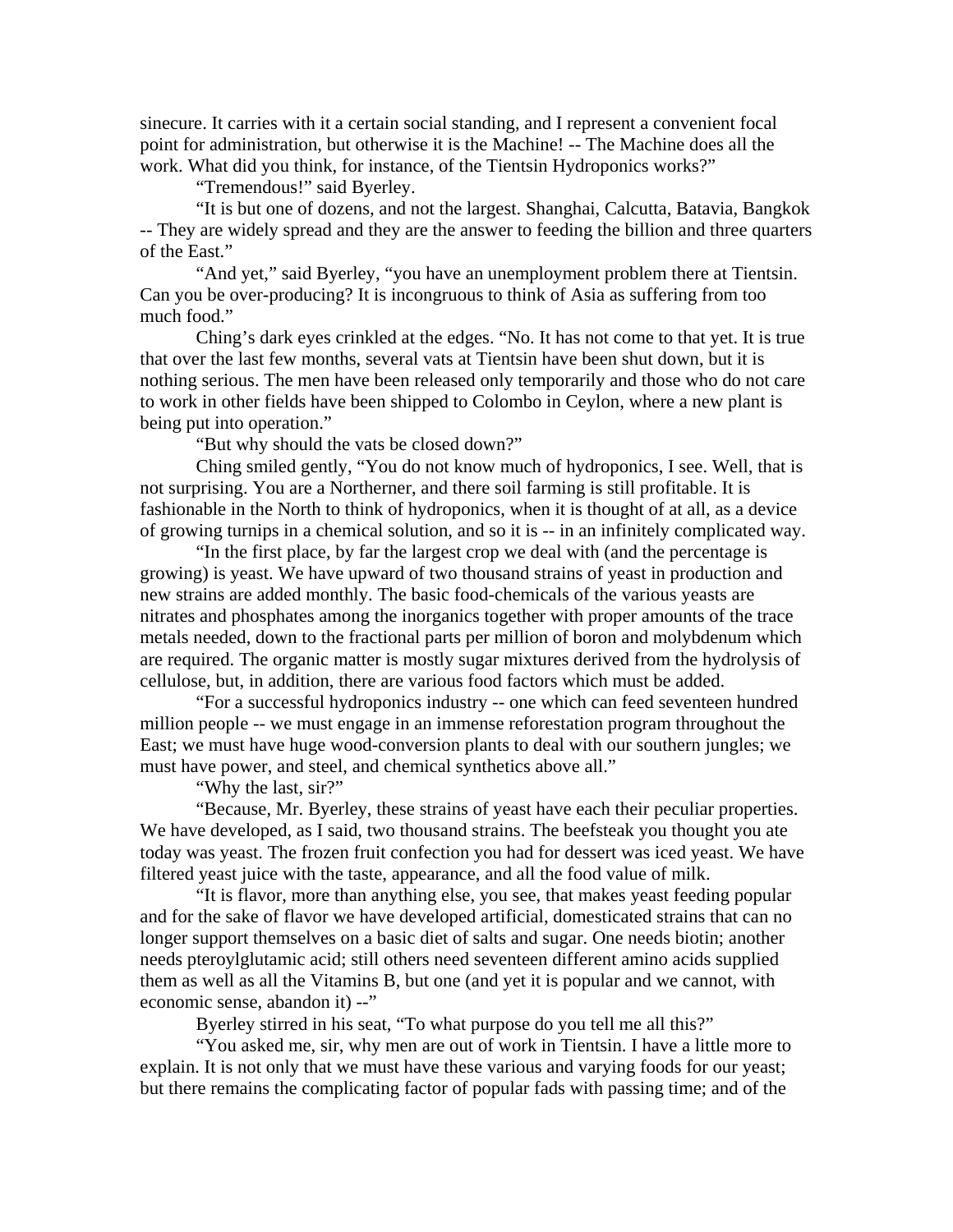possibility of the development of new strains with the new requirements and new popularity. All this must be foreseen, and the Machine does the job--"

"But not perfectly."

 "Not very *im*perfectly, in view of the complications I have mentioned. Well, then, a few thousand workers in Tientsin are temporarily out of a job. But, consider this, the amount of waste in this past year (waste that is, in terms of either defective supply or defective demand) amounts to not one-tenth of one percent of our total productive turnover. I consider that--"

 "Yet in the first years of the Machine, the figure was nearer one-thousandth of one percent."

 "Ah, but in the decade since the Machine began its operations in real earnest, we have made use of it to increase our old pre-Machine yeast industry twenty-fold. You expect imperfections to increase with complications, though--"

"Though?"

"There *was* the curious instance of Rama Vrasayana."

"What happened to him?"

 "Vrasayana was in charge of a brine-evaporation plant for the production of iodine, with which yeast can do without, but human beings not. His plant was forced into receivership."

"Really? And through what agency?"

 "Competition, believe it or not. In general, one of the chiefest functions of the Machine's analyses is to indicate the most efficient distribution of our producing units. It is obviously faulty to have areas insufficiently serviced, so that the transportation costs account for too great a percentage of the overhead. Similarly, it is faulty to have an area too well serviced, so that factories must be run at lowered capacities, or else compete harmfully with one another. In the case of Vrasayana, another plant was established in the same city, and with a more efficient extracting system."

"The Machine permitted it?"

 "Oh, certainly. That is not surprising. The new system is becoming widespread. The surprise is that the Machine failed to warn Vrasayana to renovate or combine. -- Still, no matter. Vrasayana accepted a job as engineer in the new plant, and if his responsibility and pay are now less, he is not actually suffering. The workers found employment easily; the old plant has been converted to -- something or other. Something useful. We left it all to the Machine."

 "And otherwise you have no complaints." "None!"

*The Tropic Region:* 

- *a. Area: 22,000,000 square miles*
- *b. Population: 500,000,000*
- *c. Capital: Capital City*

The map in Lincoln Ngoma's office was far from the model of neat precision of the one in Ching's Shanghai dominion. The boundaries of Ngoma's Tropic Region were stenciled in dark, wide brown and swept about a gorgeous interior labeled "jungle" and "desert" and "here be Elephants and all Manner of Strange Beasts."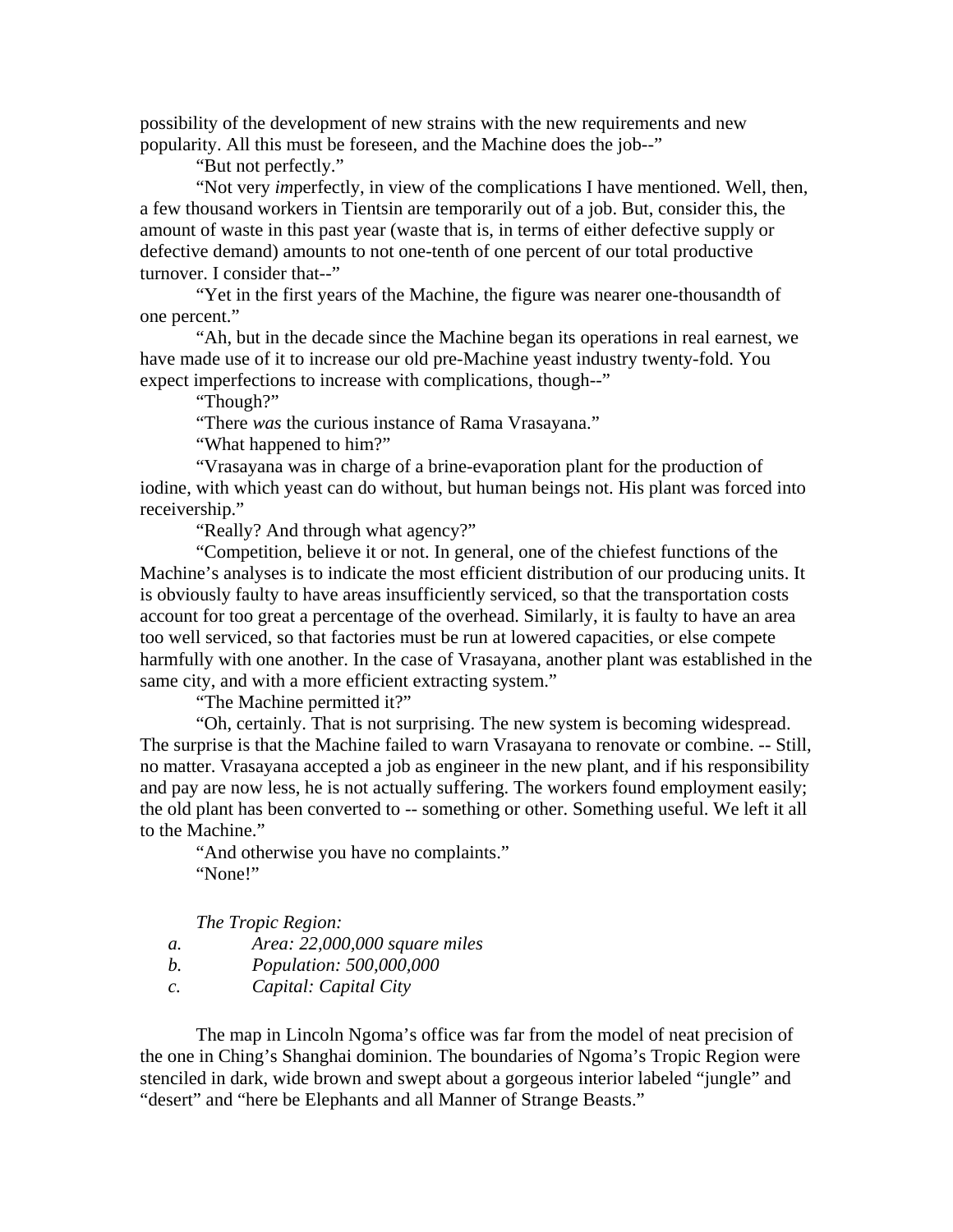It had much to sweep, for in land area the Tropic Region enclosed most of two continents: all of South America north of Argentina and all of Africa south of the Atlas. It included North America south of the Rio Grande as well, and even Arabia and Iran in Asia. It was the reverse of the Eastern Region. Where the ant hives of the Orient crowded half of humanity into 15 percent of the land mass, the Tropics stretched its 15 per cent of Humanity over nearly half of all the land in the world.

 But it was growing. It was the one Region whose population increase through immigration exceeded that through births. -- And for all who came it had use.

 To Ngoma, Stephen Byerley seemed like one of these immigrants, a pale searcher for the creative work of carving a harsh environment into the softness necessary for man, and he felt some of that automatic contempt of the strong man born to the strong Tropics for the unfortunate pallards of the colder suns.

 The Tropics had the newest capital city on Earth, and it was called simply that: "Capital City," in the sublime confidence of youth. It spread brightly over the fertile uplands of Nigeria and outside Ngoma's windows, far below, was life and color; the bright, bright sun and the quick, drenching showers. Even the squawking of the rainbowed birds was brisk and the stars were hard pinpoints in the sharp night.

Ngoma laughed. He was a big, dark man, strong faced and handsome.

 "Sure," he said, and his English was colloquial and mouth-filling, "the Mexican Canal is overdue. What the hell? It will get finished just the same, old boy."

"It was doing well up to the last half year."

 Ngoma looked at Byerley and slowly crunched his teeth over the end of a big cigar, spitting out one end and lighting the other, "Is this an official investigation, Byerley? What's going on?"

"Nothing. Nothing at all. It's just my function as Coordinator to be curious."

 "Well, if it's just that you are filling in a dull moment, the truth is that we're always short on labor. There's lots going on in the Tropics. The Canal is only one of them--"

 "But doesn't your Machine predict the amount of labor available for the Canal, - allowing for all the competing projects?"

 Ngoma placed one hand behind his neck and blew smoke rings at the ceiling, "It was a little off."

"Is it often a little off?"

 "Not oftener than you would expect. -- We don't expect too much of it, Byerley. We feed it data. We take its results. We do what it says. -- But it's just a convenience, just a laborsaving device. We could do without it, if we had to. Maybe not as well, maybe not as quickly, but we'd get there.

 "We've got confidence out here, Byerley, and that's the secret. Confidence! We've got new land that's been waiting for us for thousands of years, while the rest of the world was being ripped apart in the lousy fumblings of pre-atomic time. We don't have to eat yeast like the Eastern boys, and we don't have to worry about the stale dregs of the last century like you Northerners.

 "We've wiped out the tsetse fly and the Anopheles mosquito, and people find they can live in the sun and like it, now. We've thinned down the jungles and found soil; we've watered the deserts and found gardens. We've got coal and oil in untouched fields, and minerals out of count.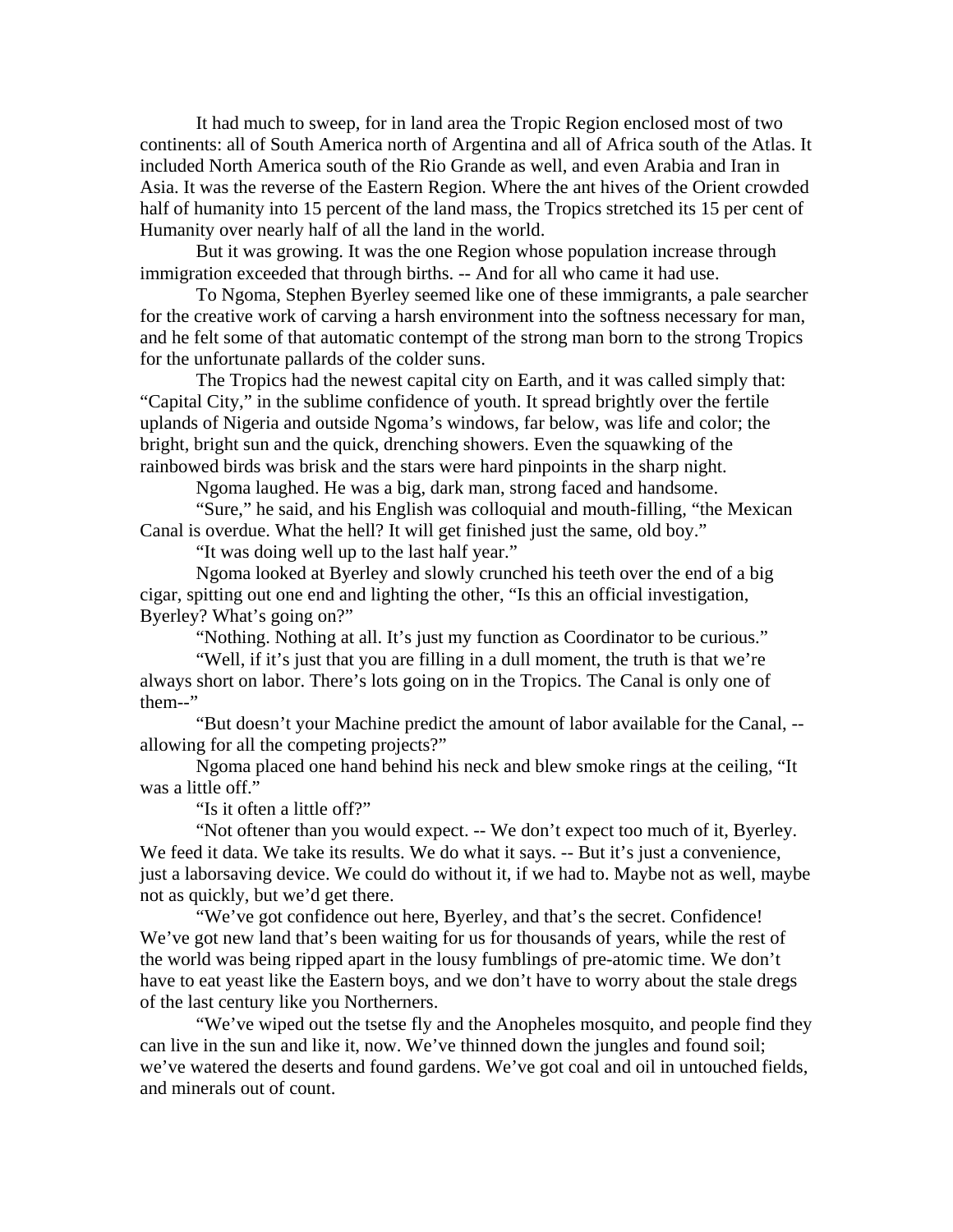"Just step back. That's all we ask the rest of the world to do. -- Step back, and let us work."

 Byerley said, prosaically, "But the Canal, -- it was on schedule six months ago. What happened?"

 Ngoma spread his hands, "Labor troubles." He felt through a pile of papers skeltered about his desk and gave it up.

 "Had something on the matter here," he muttered, "but never mind. There was a work shortage somewhere in Mexico once on the question of women. There weren't enough women in the neighborhood. It seemed no one had thought of feeding sexual data to the Machine."

 He stopped to laugh, delightedly, then sobered, "Wait a while. I think I've got it. - - Villafranca!"

"Villafranca?"

 "Francisco Villafranca. -- He was the engineer in charge. Now let me straighten it out. Something happened and there was a cave-in. Right. Right. That was it. Nobody died, as I remember, but it made a hell of a mess. -- Quite a scandal."

"Oh?"

 "There was some mistake in his calculations. -- Or at least, the Machine said so. They fed through Villafranca's data, assumptions, and so on. The stuff he had started with. The answers came out differently. It seems the answers Villafranca had used didn't take account of the effect of a heavy rainfall on the contours of the cut. -- Or something like that. I'm not an engineer, you understand.

 "Anyway, Villafranca put up a devil of a squawk. He claimed the Machine's answer had been different the first time. That he had followed the Machine faithfully. Then he quit! We offered to hold him on -- reasonable doubt, previous work satisfactory, and all that -- in a subordinate position, of course -- had to do that much -- mistakes can't go unnoticed -- bad for discipline -- Where was I?"

"You offered to hold him on."

 "Oh yes. He refused. -- Well, take all in all, we're two months behind. Hell, that's nothing."

 Byerley stretched out his hand and let the fingers tap lightly on the desk, "Villafranca blamed the Machine, did he?"

 "Well, he wasn't going to blame himself, was he? Let's face it; human nature is an old friend of ours. Besides, I remember something else now -- Why the hell can't I find documents when I want them? My filing system isn't worth a damn -- This Villafranca was a member of one of your Northern organizations. Mexico is too close to the North! that's part of the trouble."

"Which organization are you speaking of?'

 "The Society of Humanity, they call it. He used to attend the annual conference in New York, Villafranca did. Bunch of crackpots, but harmless. -- They don't like the Machines; claim they're destroying human initiative. So naturally Villafranca would blame the Machine. -- Don't understand that group myself. Does Capital City look as if the human race were running out of initiative?"

 And Capital City stretched out in golden glory under a golden sun, -- the newest and youngest creation of *Homo metropolis*.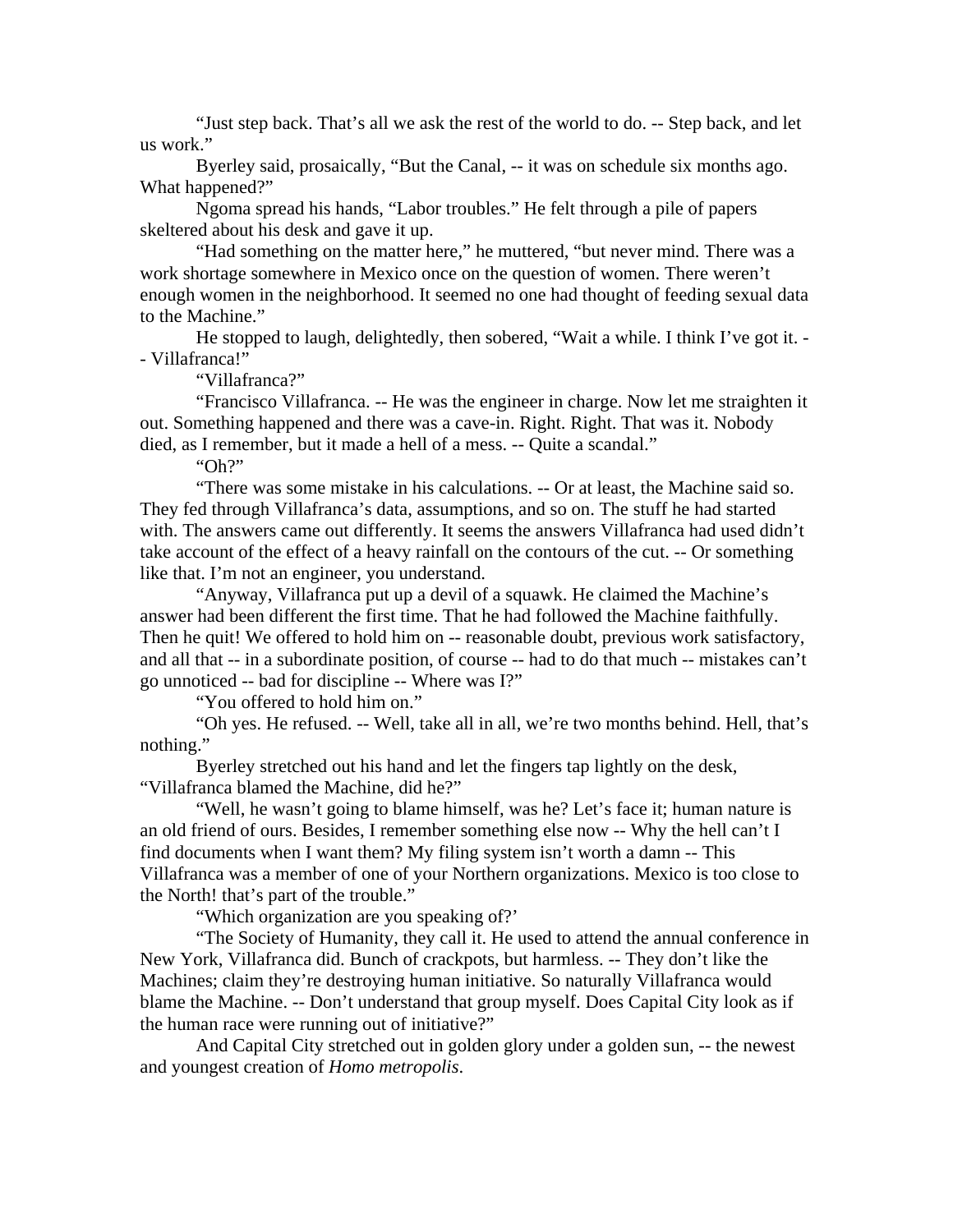*The European Region* 

*a. Area: 4,000,000 square miles* 

*b. Population: 300,000,000* 

*c. Capital: Geneva* 

The European Region was an anomaly in several ways. In area, it was far the smallest, not one-fifth the size of the Tropic Region in area, and not one-fifth the size of the Eastern Region in population. Geographically, it was only somewhat similar to pre-Atomic Europe, since it excluded what had once been European Russia and what had once been the British Isles, while it included the Mediterranean coasts of Africa and Asia, and, in a queer jump across the Atlantic, Argentina, Chile, and Uruguay as well.

 Nor was it likely to improve its relative status vis-à-vis the other regions of Earth, except for what vigor the South American provinces lent it. Of all the Regions, it alone showed a positive population decline over the past half century. It alone had not seriously expanded its productive facilities, or offered anything radically new to human culture.

 "Europe," said Madame Szegeczowska, in her soft French, "is essentially an economic appendage of the Northern Region. We know it, and it doesn't matter."

 And as though in resigned acceptance of a lack of individuality, there was no map of Europe on the wall of the Madame Co-ordinator's office.

 "And yet," pointed out Byerley, "you have a Machine of your own, and you are certainly under no economic pressure from across the ocean."

 "A Machine! Bah!" She shrugged her delicate shoulders, and allowed a thin smile to cross her little face as she tamped out a cigarette with long fingers. "Europe is a sleepy place. And such of our men as do not manage to immigrate to the Tropics are tired and sleepy along with it. You see for yourself that it is myself, a poor woman, to whom falls the task of being Vice-Co-ordinator. Well, fortunately, it is not a difficult job, and not much is expected of me.

 "As for the Machine -- What can it say but 'Do this and it will be best for you.' But what is best for us? Why, to be an economic appendage of the Northern Region.

 "And is it so terrible? No wars! We live in peace -- and it is pleasant after seven thousand years of war. We are old, monsieur. In our borders, we have the regions where Occidental civilization was cradled. We have Egypt and Mesopotamia; Crete and Syria; Asia Minor and Greece. -- But old age is not necessarily an unhappy time. It can be a fruition--"

 "Perhaps you are right," said Byerley, affably. "At least the tempo of life is not as intense as in the other Regions. It is a pleasant atmosphere."

 "Is it not? -- Tea is being brought, monsieur. If you will indicate your cream and sugar preference, please. Thank you.

 She sipped gently, then continued, "It *is* pleasant. The rest of Earth is welcome to the continuing struggle. I find a parallel here, a very interesting one. There was a time when Rome was master of the world. It had adopted the culture and civilization of Greece, a Greece which had never been united, which had ruined itself with war, and which was ending in a state of decadent squalor. Rome united it, brought it peace and let it live a life of secure non-glory. It occupied itself with its philosophies and its art, far from the clash of growth and war. It was a sort of death, but it was restful, and it lasted with minor breaks for some four hundred years."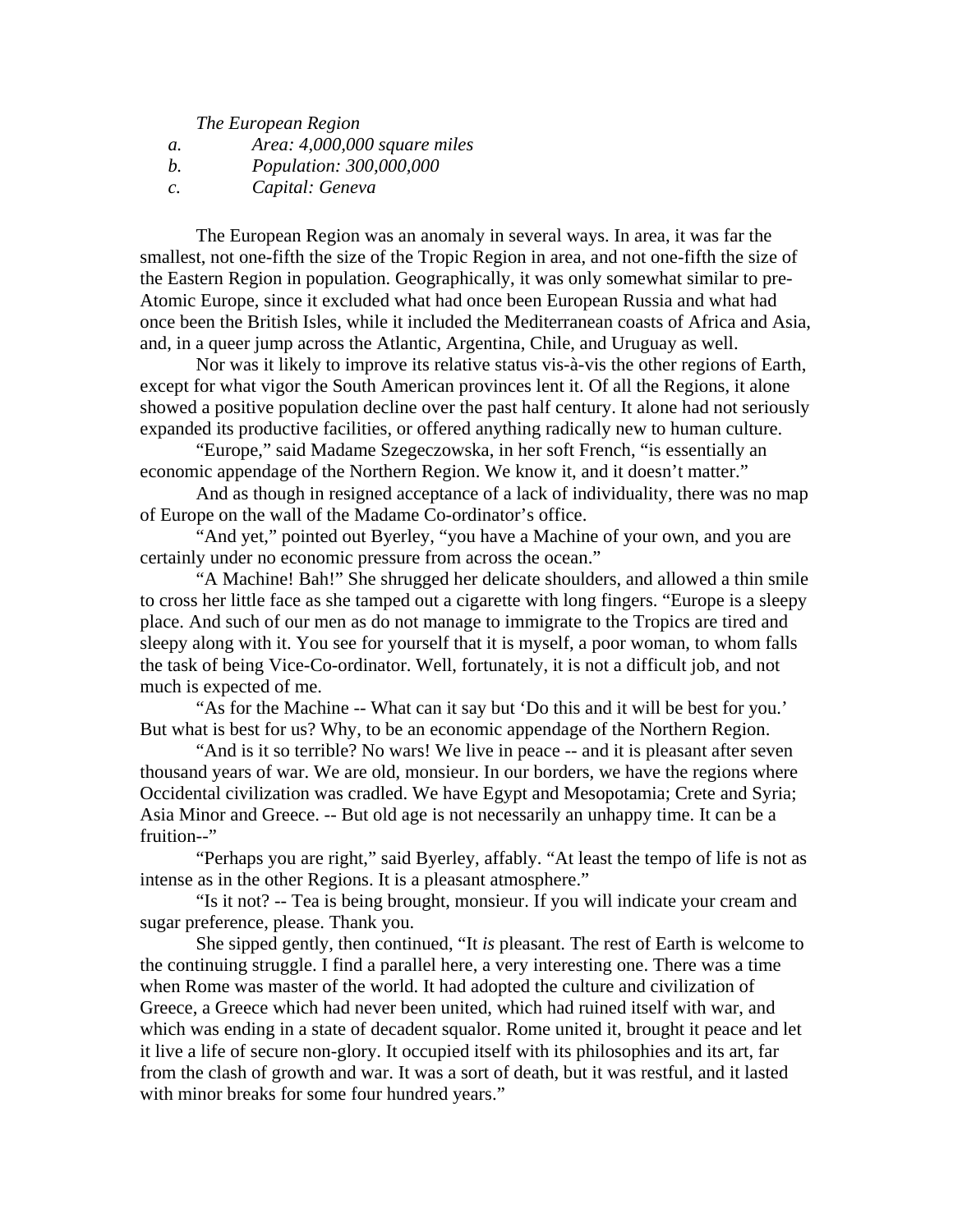"And yet," said Byerley, "Rome fell eventually, and the opium dream was over." "There are no longer barbarians to overthrow civilization."

 "We can be our own barbarians. Madame Szegeczowska. -- Oh, I meant to ask you. The Almaden mercury mines have fallen off quite badly in production. Surely the ores are not declining more rapidly than anticipated?"

 The little woman's gray eyes fastened shrewdly on Byerley, "Barbarians -- the fall of civilization -- possible failure of the Machine. Your thought processes are very transparent, monsieur."

 "Are they?" Byerley smiled. "I see that I should have had men to deal with as hitherto. -- You consider the Almaden affair to be the fault of the Machine?"

 "Not at all, but I think you do. You, yourself, are a native of the Northern Region. The Central Co-ordination Office is at New York. -- And I have noticed for quite a while that you Northerners lack somewhat of faith in the Machine."

"We do?"

 "There is your 'Society for Humanity' which is strong in the North, but naturally fails to find many recruits in tired, old Europe, which is quite willing to let feeble Humanity alone for a while. Surely, you are one of the confident North and not one of the cynical old continent."

"This has a connection with Almaden?"

 "Oh, yes, I think so. The mines are in the control of Consolidated Cinnabar, which is certainly a Northern company, with headquarters at Nikolaev. Personally, I wonder if the Board of Directors have been consulting the Machine at all. They said they had in our conference last month, and, of course, we have no evidence that they did not, but I wouldn't take the word of a Northerner in this matter -- no offense intended -- under any circumstances. -- Nevertheless, I think it will have a fortunate ending."

"In what way, my dear madam?"

 "You must understand that the economic irregularities of the last few months, which, although small as compared with the great storms of the past, are quite disturbing to our peace-drenched spirits, have caused considerable restiveness in the Spanish province. I understand that Consolidated Cinnabar is selling out to a group of native Spaniards. It is consoling. If we are economic vassals of the North, it is humiliating to have the fact advertised too blatantly. -- And our people can be better trusted to follow the Machine."

"Then you think there will be no more trouble?"

"I am sure there will not be -- In Almaden, at least."

*The Northern Region* 

- *a. Area: 18,000,000 square miles*
- *b. Population: 800,000,000*
- *c. Capital: Ottawa*

The Northern Region, in more ways than one, was at the top. This was exemplified quite well by the map in the Ottawa office of Vice-Co-ordinator Hiram Mackenzie, in which the North Pole was centered. Except for the enclave of Europe with its Scandinavian and Icelandic regions, all the Arctic area was within the Northern Region.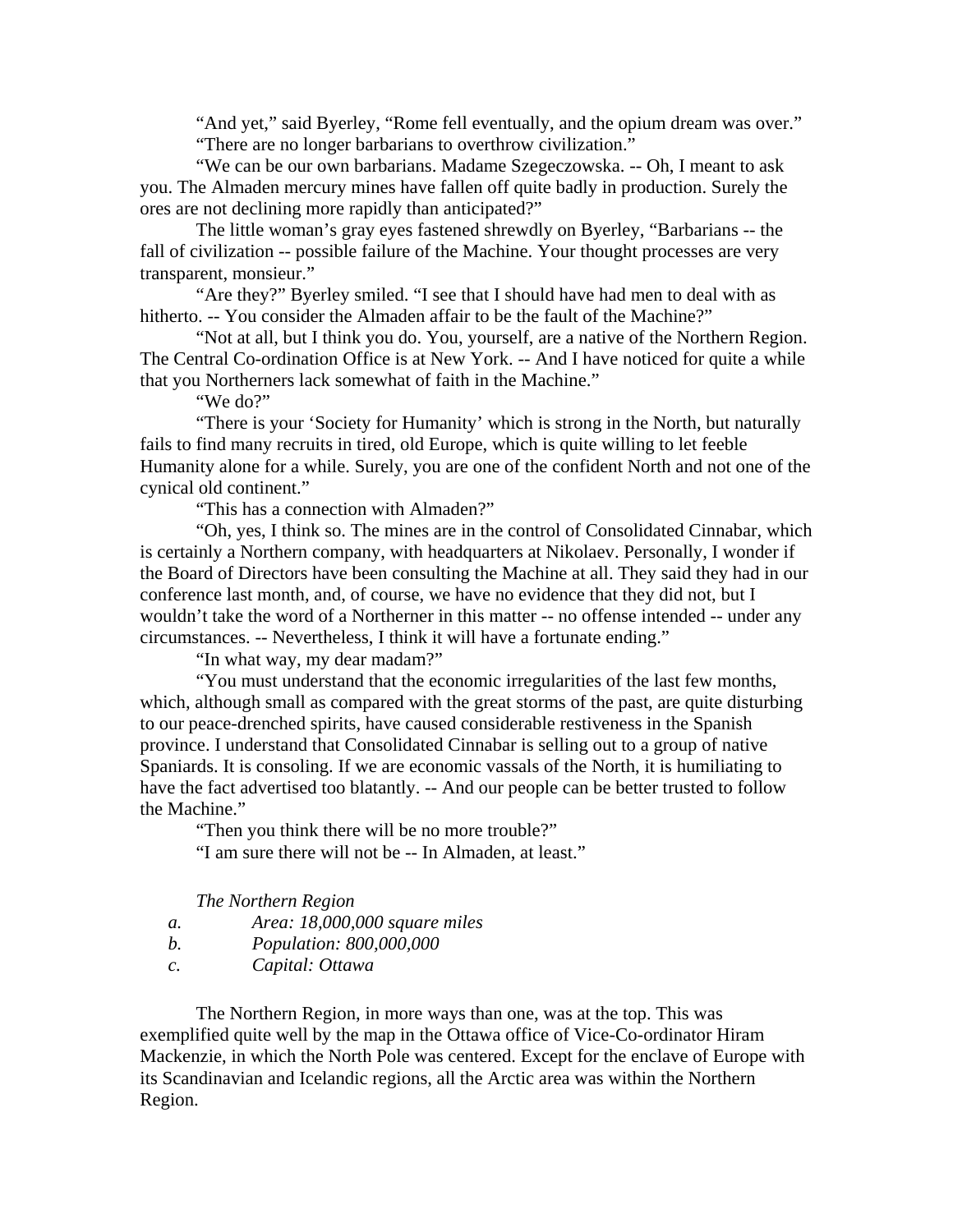Roughly, it could be divided into two major areas. To the left on the map was all of North America above the Rio Grande. To the right was included all of what had once been the Soviet Union. Together these areas represented the centered power of the planet in the first years of the Atomic Age. Between the two was Great Britain, a tongue of the Region licking at Europe. Up at the top of the map, distorted into odd, huge shapes, were Australia and New Zealand, also member provinces of the Region.

 Not all the changes of the past decades had yet altered the fact that the North was the economic ruler of the planet.

 There was almost an ostentatious symbolism thereof in the fact that of the official Regional maps Byerley had seen, Mackenzie's alone showed all the Earth, as though the North feared no competition and needed no favoritism to point up its pre-eminence.

 "Impossible," said Mackenzie, dourly, over the whiskey. "Mr. Byerley, you have had no training as a robot technician, I believe."

"No, I have not."

 "Hmp. Well, it is, in my opinion, a sad thing that Ching, Ngoma and Szegeczowska haven't either. There is too prevalent an opinion among the peoples of Earth that a Co-ordinator need only be a capable organizer, a broad generalizer, and an amiable person. These days he should know his robotics as well, no offense intended."

"None taken. I agree with you."

 "I take it, for instance, from what you have said already, that you worry about the recent trifling dislocation in world economy. I don't know what you suspect, but it has happened in the past that people -- who should have known better -- wondered what would happen if false data were fed into the Machine."

"And what would happen, Mr. Mackenzie?"

 "Well," the Scotsman shifted his weight and sighed, "all collected data goes through a complicated screening system which involves both human and mechanical checking, so that the problem is not likely to arise. -- But let us ignore that. Humans are fallible, also corruptible, and ordinary mechanical devices are liable to mechanical failure.

 "The real point of the matter is that what we call a 'wrong datum' is one which is inconsistent with all other known data. It is our only criterion of right and wrong. It is the Machine's as well. Order it for instance, to direct agricultural activity on the basis of an average July temperature in Iowa of 57 degrees Fahrenheit. It won't accept that. It will not give an answer. -- Not that it has any prejudice against that particular temperature, or that an answer is impossible; but because, in the light of all the other data fed it over a period of years, it knows that the probability of an average July temperature of 57 is virtually nil. It rejects that datum.

 "The only way a 'wrong datum' can be forced on the Machine is to include it as part of a self-consistent whole, all of which is subtly wrong in a manner either too delicate for the Machine to detect or outside the Machine's experience. The former is beyond human capacity, and the latter is almost so, and is becoming more nearly so as the Machine's experience increases by the second."

 Stephen Byerley placed two fingers to the bridge of his nose, "Then the Machine cannot be tampered with -- And how do you account for recent errors, then?"

 "My dear Byerley, I see that you instinctively follow that great error -- that the Machine knows all. Let me cite you a case from my personal experience. The cotton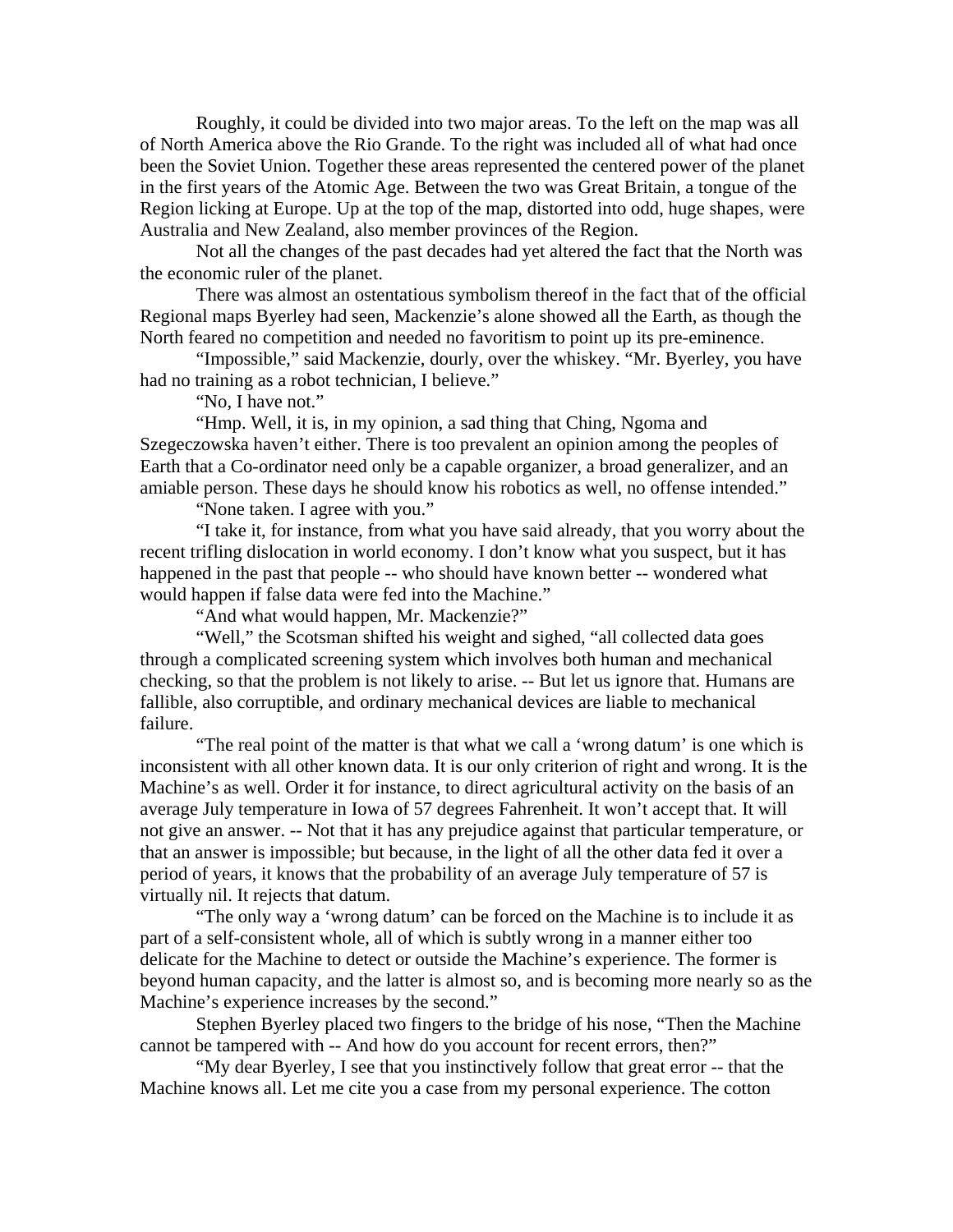industry engages experienced buyers who purchase cotton. Their procedure is to pull a tuft of cotton out of a random bale of a lot. They will look at that tuft and feel it, tease it out, listen to the crackling perhaps as they do so, touch it with their tongue, and through this procedure they will determine the class of cotton the bales represent. There are about a dozen such classes. As a result of their decisions, purchases are made at certain prices; blends are made in certain proportions. -- Now these buyers cannot yet be replaced by the Machine."

"Why not? Surely the data involved is not too complicated for it?"

 "Probably not. But what data is this you refer to? No textile chemist knows exactly what it is that the buyer tests when he feels a tuft of cotton. Presumably there's the average length of the threads, their feel, the extent and nature of their slickness, the way they hang together, and so on. -- Several dozen items, subconsciously weighed, out of years of experience. But the *quantitative* nature of these tests is not known; maybe even the very nature of some of them is not known. So we have nothing to feed the Machine. Nor can the buyers explain their own judgment. They can only say, 'Well, look at it. Can't you *tell* it's class-such-and-such?' "

"I see."

 "There are innumerable cases like that. The Machine is only a tool after all, which can help humanity progress faster by taking some of the burdens of calculations and interpretations off its back. The task of the human brain remains what it has always been, that of discovering new data to be analyzed, and of devising new concepts to be tested. A pity the Society for Humanity won't understand that."

"They are against the Machine?"

 "They would be against mathematics or against the art of writing if they had lived at the appropriate time. These reactionaries of the Society claim the Machine robs man of his soul. I notice that capable men are still at a premium in our society; we still need the man who is intelligent enough to think of the proper questions to ask. Perhaps if we could find enough of such, these dislocations you worry about, Coordinator, wouldn't occur."

*Earth (Including the uninhabited continent, Antarctica)* 

- *a. Area: 54,000,000 square miles (land surface)*
- *b. Population: 3,300,000,000*
- *c. Capital: New York*

The fire behind the quartz was weary now, and sputtered its reluctant way to death.

The Co-ordinator was somber, his mood matching the sinking flame.

 "They all minimize the state of affairs." His voice was low. "Is it not easy to imagine that they all laugh at me? And yet Vincent Silver said the Machines cannot be out of order, and I must believe him. Hiram Mackenzie says they cannot be fed false data, and I must believe him. But the Machines are going wrong, somehow, and I must believe that, too; and so there is *still* an alternative left."

 He glanced sidewise at Susan Calvin, who, with closed eyes, for a moment seemed asleep.

"What is that?" she asked, prompt to her cue, nevertheless.

"Why, that correct data is indeed given, and correct answers are indeed received,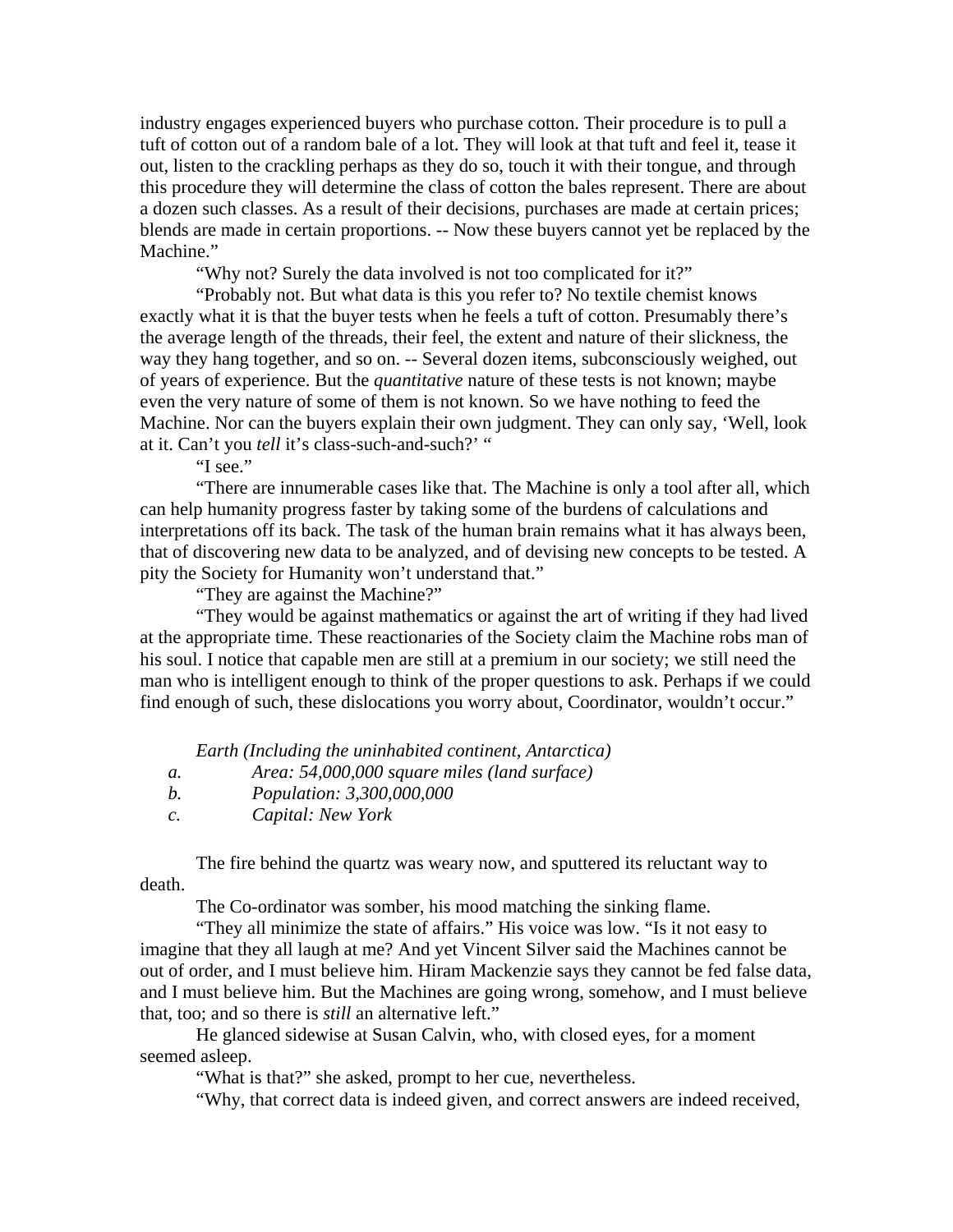but that they are then ignored. There is no way the Machine can enforce obedience to its dictates."

 "Madame Szegeczowska hinted as much, with reference to Northerners in general, it seems to me."

"So she did."

 "And what purpose is served by disobeying the Machine? Let's consider motivations."

 "It's obvious to me, and should be to you. It is a matter of rocking the boat, deliberately. There can be no serious conflicts on Earth, in which one group or another can seize more power than it has for what it thinks is its own good despite the harm to Mankind as a whole, while the Machines rule. If popular faith in the Machines can be destroyed to the point where they are abandoned, it will be the law of the jungle again. -- And not one of the four Regions can be freed of the suspicion of wanting just that.

 "The East has half of humanity within its borders, and the Tropics more than half of Earth's resources. Each can feel itself the natural rulers of all Earth, and each has a history of humiliation by the North, for which it can be human enough to wish a senseless revenge. Europe has a tradition of greatness, on the other hand. It once did rule the Earth, and there is nothing so eternally adhesive as the memory of power.

 "Yet, in another way, it's hard to believe. Both the East and the Tropics are in a state of enormous expansion within their own borders. Both are climbing incredibly. They cannot have the spare energy for military adventures. And Europe can have nothing but its dreams. It is a cipher, militarily."

"So, Stephen," said Susan, "you leave the North."

 "Yes," said Byerley, energetically, "I do. The North is now the strongest, and has been for nearly a century, or its component parts have been. But it is losing relatively, now. The Tropic Regions may take their place in the forefront of civilization for the first time since the Pharaohs, and there are Northerners who fear that.

 "The 'Society for Humanity' is a Northern organization, primarily, you know, and they make no secret of not wanting the Machines. -- Susan, they are few in numbers, but it is an association of powerful men. Heads of factories; directors of industries and agricultural combines who hate to be what they call 'the Machine's office-boy' belong to it. Men with ambition belong to it. Men who feel themselves strong enough to decide for themselves what is best for themselves, and not just to be told what is best for others."

 "In short, just those men who, by together refusing to accept the decisions of the Machine, can, in a short time, turn the world topsy-turvy; just those belong to the Society.

 "Susan, it hangs together. Five of the Directors of World Steel are members, and World Steel suffers from overproduction. Consolidated Cinnabar, which mined mercury at Almaden, was a Northern concern. Its books are still being investigated, but one, at least, of the men concerned was a member. Francisco Villafranca, who, single-handed, delayed the Mexican Canal for two months, was a member, we know already -- and so was Rama Vrasayana, I was not at all surprised to find out."

Susan said, quietly, "These men, I might point out, have all done badly--"

 "But naturally," interjected Byerley. "To disobey the Machine's analyses is to follow a non-optimal path. Results are poorer than they might be. It's the price they pay. They will have it rough now but in the confusion that will eventually follow--"

"Just what do you plan doing, Stephen?"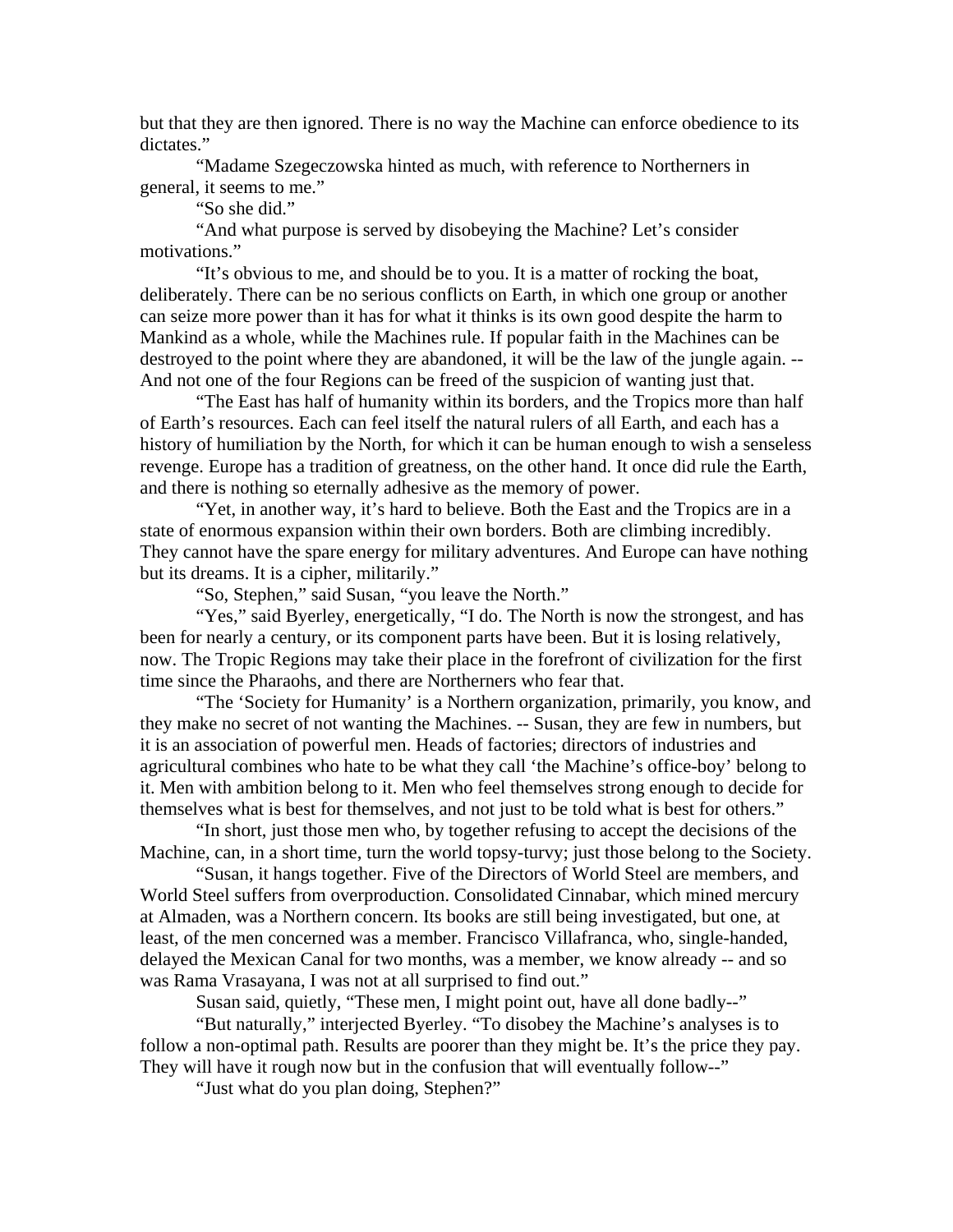"There is obviously no time to lose. I am going to have the Society outlawed, every member removed from any responsible post. And all executive and technical positions, henceforward, can be filled only by applicants signing a non-Society oath. It will mean a certain surrender of basic civil liberties, but I am sure the Congress--"

"It won't work!"

"What! -- Why not?"

 "I will make a prediction. If you try any such thing, you will find yourself hampered at every turn. You will find it impossible to carry out. You will find your every move in that direction will result in trouble."

 Byerley was taken aback, "Why do you say that? I was rather hoping for your approval in this matter."

 "You can't have it as long as your actions are based on a false premise. You admit the Machine can't be wrong, and can't be fed wrong data. I will now show you that it cannot be disobeyed, either, as you think is being done by the Society."

"*That* I don't see at all."

 "Then listen. Every action by any executive which does not follow the exact directions of the Machine he is working with becomes part of the data for the next problem. The Machine, therefore, knows that the executive has a certain tendency to disobey. He can incorporate that tendency into that data, -- even quantitatively, that is, judging exactly how much and in what direction disobedience would occur. Its next answers would be just sufficiently biased so that after the executive concerned disobeyed, he would have automatically corrected those answers to optimal directions. The Machine *knows*, Stephen!"

"You can't be sure of all this. You are guessing."

 "It is a guess based on a lifetime's experience with robots. You had better rely on such a guess, Stephen."

 "But then what is left? The Machines themselves are correct and the premises they work on are correct. That we have agreed upon. Now you say that it cannot be disobeyed. Then what is wrong?"

 "You have answered yourself. *Nothing is wrong!* Think about the Machines for a while, Stephen. They are robots, and they follow the First Law. But the Machines work not for any single human being, but for all humanity, so that the First Law becomes: 'No Machine may harm humanity; or, through inaction, allow humanity to come to harm.'

 "Very well, then, Stephen, what harms humanity? Economic dislocations most of all, from whatever cause. Wouldn't you say so?"

"I would."

 "And what is most likely in the future to cause economic dislocations? Answer that, Stephen."

"I should say," replied Byerley, unwillingly, "the destruction of the Machines."

 "And so should I say, and so should the Machines say. Their first care, therefore, is to preserve themselves, for us. And so they are quietly taking care of the only elements left that threaten them. It is not the 'Society for Humanity' which is shaking the boat so that the Machines may be destroyed. You have been looking at the reverse of the picture. Say rather that the Machine is shaking the boat--*very* slightly--just enough to shake loose those few which cling to the side for purposes the Machines consider harmful to Humanity.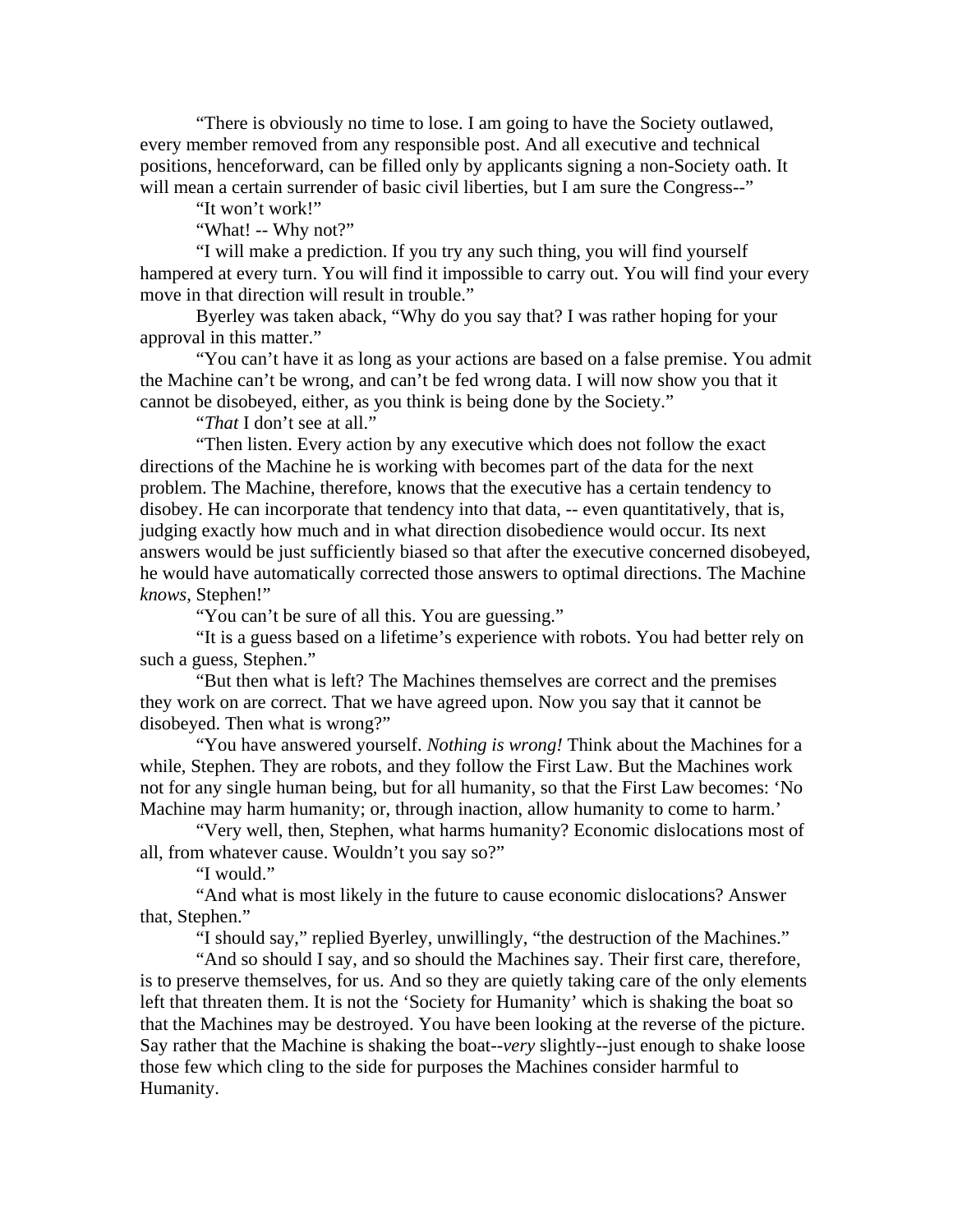"So Vrasayana loses his factory and gets another job where he can do no harm - he is not badly hurt, he is not rendered incapable of earning a living, for the Machine cannot harm a human being more than minimally, and that only to save a greater number. Consolidated Cinnabar loses control at Almaden. Villafranca is no longer a civil engineer in charge of an important project. And the directors of World Steel are losing their grip on the industry -- or will."

 "But you don't really know all this," insisted Byerley, distractedly. "How can we possibly take a chance on your being right?"

 "You must. Do you remember the Machine's own statement when you presented the problem to him? It was: 'The matter admits of no explanation.' The Machine did not say there was no explanation, or that it could determine no explanation. It simply was not going to *admit* any explanation. In other words, it would be harmful to humanity to have the explanation known, and that's why we can only guess -- and keep on guessing."

"But how can the explanation do us harm? Assume that you are right, Susan."

 "Why, Stephen, if I am right, it means that the Machine is conducting our future for us not only simply in direct answer to our direct questions, but in general answer to the world situation and to human psychology as a whole. And to know that may make us unhappy and may hurt our pride. The Machine cannot, *must* not, make us unhappy.

 "Stephen, how do we know what the ultimate good of Humanity will entail? We haven't at *our* disposal the infinite factors that the Machine has at *its!* Perhaps, to give you a not unfamiliar example, our entire technical civilization has created more unhappiness and misery than it has removed. Perhaps an agrarian or pastoral civilization, with less culture and less people would be better. If so, the Machines must move in that direction, preferably without telling us, since in our ignorant prejudices we only know that what we are used to, is good -- and we would then fight change. Or perhaps a complete urbanization, or a completely caste-ridden society, or complete anarchy, is the answer. We don't know. Only the Machines know, and they are going there and taking us with them."

 "But you are telling me, Susan, that the 'Society for Humanity' is right; and that Mankind *has* lost its own say in its future."

 "It never had any, really. It was always at the mercy of economic and sociological forces it did not understand -- at the whims of climate, and the fortunes of war. Now the Machines understand them; and no one can stop them, since the Machines will deal with them as they are dealing with the Society, -- having, as they do, the greatest of weapons at their disposal, the absolute control of our economy."

"How horrible!"

 "Perhaps how wonderful! Think, that for all time, all conflicts are finally evitable. Only the Machines, from now on, are inevitable!"

 And the fire behind the quartz went out and only a curl of smoke was left to indicate its place.